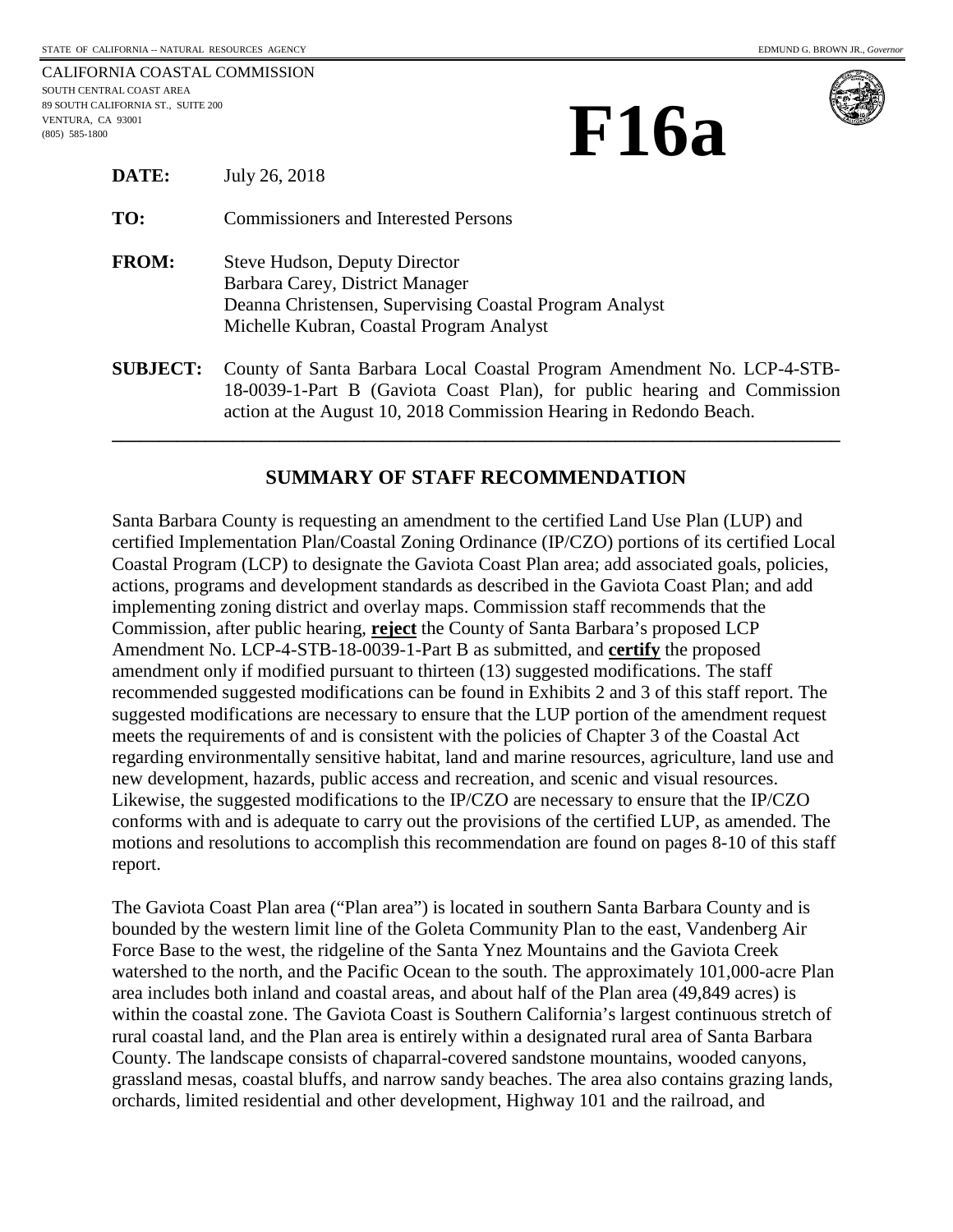significant public parkland and open space areas. This segment of California's coast is remarkably scenic, and there are many public viewing areas that offer diverse and dramatic views of the Pacific Ocean and Channel Islands, the coastal terrace, and the ridgelines of the Santa Ynez Mountain range. The dramatic topographic features, native habitats, and the rural character of this region make the area's coastal resources very special for residents and visitors alike.

The proposed Gaviota Coast Plan ("Plan") would function as a new stand-alone area plan in the County's LCP. The certification of the proposed amendment would apply goals, policies, development standards, and actions developed specifically for the Plan area that would address environmental resources, agricultural resources, public access, trails and recreation, land use and new development, visual resources, and public services and facilities. The Plan area would also continue to be subject to the policies and provisions of the County's existing, certified LCP. Additionally, several existing policies and sections of text in the certified LUP are proposed to be deleted and replaced by the proposed Plan. Proposed policies to be deleted include coastal access, recreation, and agriculture policies that specifically pertain to the Plan area. The County is also proposing to replace the Plan area shown on existing maps in the certified LCP with several new maps in the Gaviota Coast Plan, including land use designations and zoning maps, an environmentally sensitive habitat overlay, and a viewshed corridor overlay. The subject amendment also includes a proposed Gaviota Coast Plan Overlay District, which includes new definitions, a table of allowed uses for each zone district in the Plan area, standards for all development and land uses in the Plan area, permit requirements and development standards for specific land uses in the Agriculture – II zone, and a new Gaviota Coast Plan Area Land Use Incentive Program, which would allow additional accessory dwelling units to be built in exchange for a trail easement on the premises where a proposed trail is shown on the proposed Plan maps.

The proposed LCP amendment was originally scheduled to be heard at the Commission hearing on May 10, 2018. Santa Barbara County postponed the hearing for the item in order to allow for more time for County staff to coordinate with their Board of Supervisors and interested parties regarding the suggested modifications. The County then withdrew the LCP amendment on May 15, 2018 to allow additional time for the County Board of Supervisors to receive community input and finalize comments on Coastal Commission staff's suggested modifications. The County resubmitted the LCP amendment (LCP-4-STB-18-0039-1-Part B) to the Commission, as originally proposed, on May 21, 2018, so that the subject amendment could be heard at the Commission hearing in August. On July 3, 2018, an Ad-Hoc Subcommittee of the Santa Barbara County Board of Supervisors, consisting of Supervisors Joan Hartmann and Das Williams, held a public workshop to receive comments regarding Commission staff's suggested modifications. Coastal Commission staff attended the public workshop to listen and respond to questions and comments from the Supervisors and the public. On July 17, 2018, the County Board of Supervisors held a public hearing to discuss Commission staff's suggested modifications and took action to send a formal letter to the Coastal Commission requesting that the Commission revise the suggested modifications regarding seven issue areas (Exhibit 8). The seven issues pertain to agricultural exemptions, resource dependent uses, when native chaparral constitutes environmentally sensitive habitat, requirements for biological studies, environmentally sensitive habitat buffers, permitting requirements for certain residential accessory structures, economically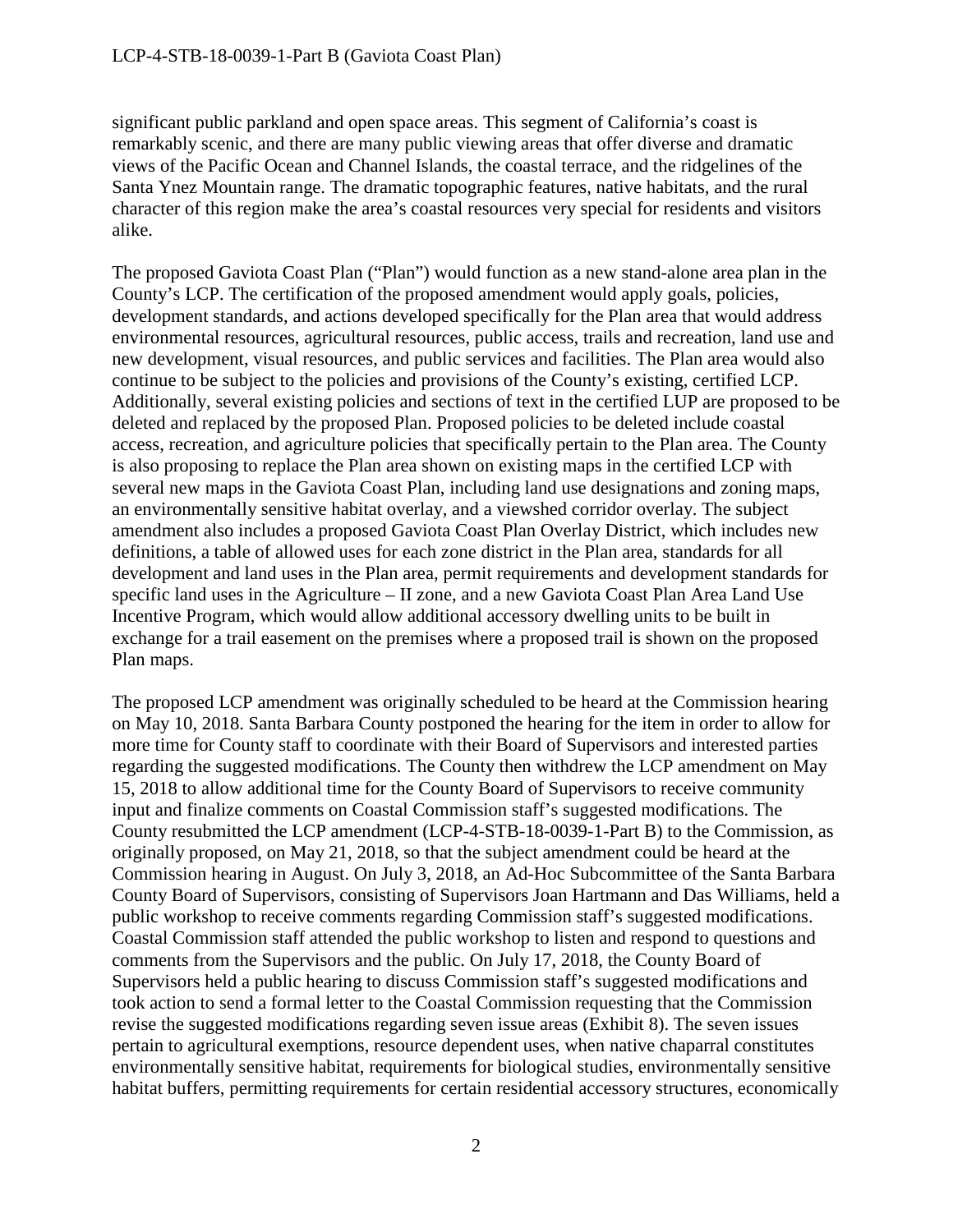viable use determinations, and the protection of existing coastal access. A more detailed summary of these issues and Commission staff's response to each issue are addressed below.

### Environmentally Sensitive Habitat Areas

In addition to the existing LCP policies, the proposed Plan includes policies, development standards, and actions specific to the Plan area that address the protection of biological resources, including environmentally sensitive habitat areas (ESHA). The Plan also includes criteria for determining which resources and habitats constitute ESHA on the Gaviota Coast and includes policies and provisions intended to protect ESHA through such mechanisms as development restrictions within ESHA, requiring development setbacks and buffers from ESHA, and requiring biological surveys, mitigation measures, and restoration of impacted habitat areas. However, the proposed Plan does not accurately reflect the ESHA criteria of Section 30107.5 of the Coastal Act, which specifies that ESHA includes plant or animal life or habitats that are either rare or especially valuable because of their special nature or role in an ecosystem and which could be easily disturbed or degraded by human activities and developments. Rather, the proposed Plan focuses on the rarity aspect of the Coastal Act's ESHA definition and includes habitat types that do not represent all of the potential habitat types that may be found within the Plan area and which have the potential to meet the definition of ESHA pursuant to Section 30107.5. Therefore, staff is recommending suggested modifications that would add more detailed provisions regarding the identification of ESHA and criteria necessary to conform the proposed policies to the definition of ESHA within Section 30107.5 and the ESHA protection requirements of Section 30240 of the Coastal Act.

The County Board of Supervisors' July 17, 2018 letter includes four items that pertain to ESHA. The first item expresses concern that staff recommended changes to proposed Policy NS-4 included in Suggested Modification 2 could be interpreted to mean that all native chaparral vegetation is considered ESHA. The Board letter requests that the Commission restore the term "rare" to the proposed policy regarding the native chaparral ESHA criteria "to reflect the County's intent to protect the rare, and not the demonstrably secure, types of chaparral." The Board letter also requests that additional criteria be added to identify when stands of chaparral would be considered ESHA. As described more fully in this staff report and Dr. Jonna Engel's memorandum, a non-rare type of native chaparral may be especially valuable because of its special nature or role in an ecosystem, and therefore constitute ESHA, if it is part of a large, contiguous area of native habitat. Staff has revised Policy NS-4 of Suggested Modification 2 to clarify this point. Determinations of whether a particular area is ESHA or not depends on sitespecific characteristics and evidence, including whether a habitat area is so small and isolated or degraded that it is no longer sustainable, and that information should be used to form the basis of the County's ESH determinations.

The second item of the Board letter pertaining to ESHA requests that low-impact campgrounds and regenerative agriculture be included in Policy NS-2 of Suggested Modification 2 as examples of resource dependent uses that may be allowed in ESHA pursuant to Coastal Act Section 30240. A resource dependent use is a use that is dependent on environmentally sensitive habitat areas to function, such as nature study, habitat restoration, and public trails. The Commission has considered "low impact campgrounds" to be a resource dependent use in past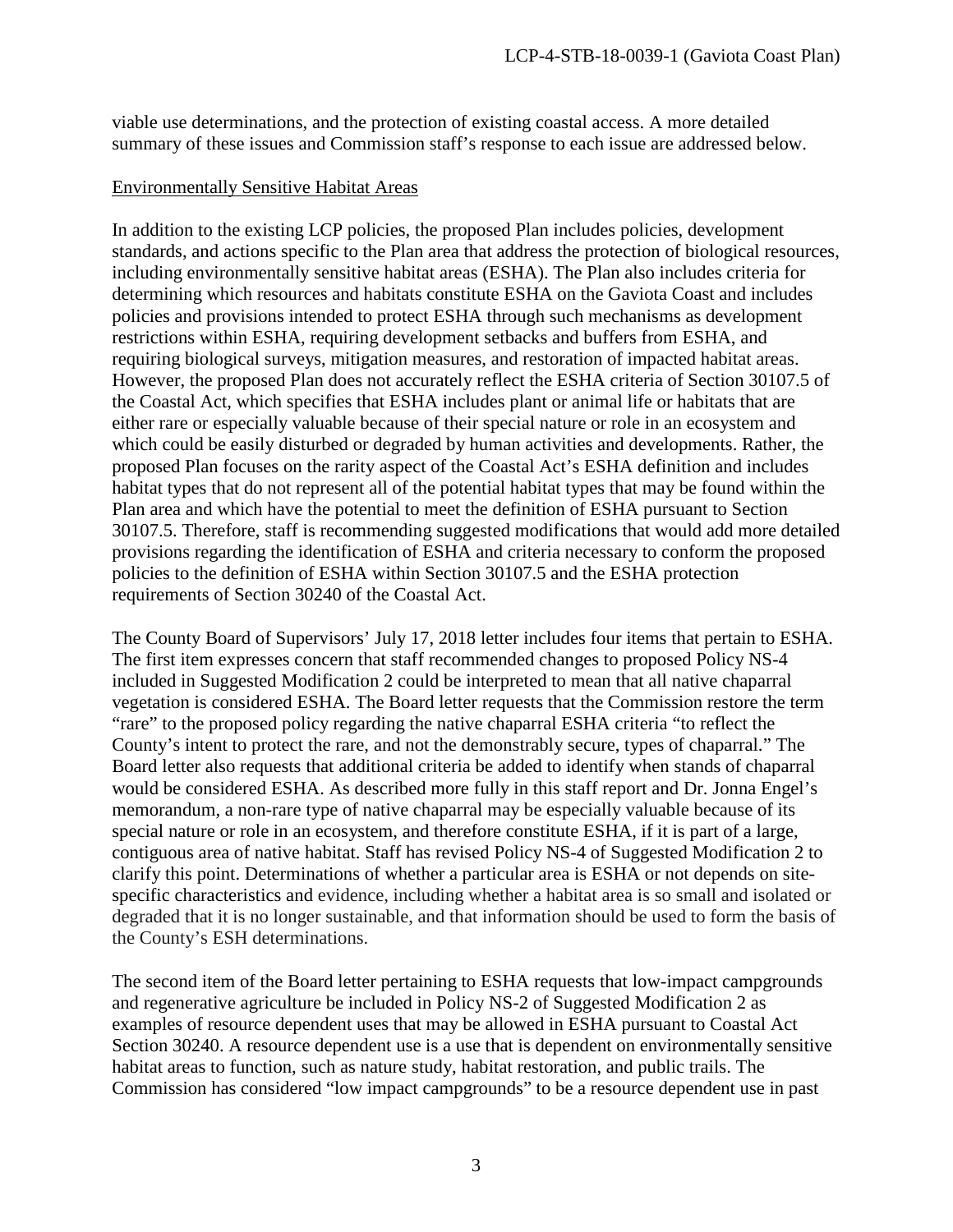Commission actions when limited to "carry-in, carry-out" camping accessed by trail. At the request of the County, Commission staff has revised the suggested modifications to add "lowimpact campground" as an example of a resource dependent use and added definitions for lowimpact campground and resource dependent use to the IP/CZO portion of the subject amendment. The revised suggested modification to Policy NS-2 also clarifies that resource dependent uses must still be sited and designed to avoid significant disruption to habitat values of ESH through measures including but not limited to: utilizing established disturbed areas where feasible, limiting grading by following natural contours, and minimizing removal of native vegetation to the maximum extent feasible. However, staff did not include regenerative agriculture as an example of a resource dependent use, because agriculture (including regenerative agriculture) is not a use that is dependent on ESHA to function, so it is not a resource dependent use. Staff notes that the County has the discretion to determine if an activity constitutes habitat restoration, which is a resource dependent use.

The third item of the Board letter pertaining to ESHA requests that the suggested modifications be revised to (1) allow the County the discretion to determine when a site-specific biological study should be required, as some proposed development would be located in areas that are already disturbed and do not support native habitat, rare species, potential ESHA, or wildlife corridors, (2) limit the biological study requirement to the area of disturbance associated with a proposed development, and (3) not require a biological study for areas of historic and/or ongoing grazing and agricultural cultivation. The Board letter also requested that the suggested biological study requirements be relocated to an appendix of the IP/CZO. Staff revised the suggested modifications to move the biological study requirements to an appendix of the IP/CZO and to clarify that a biological study is only required if a proposed development has the potential to impact native habitat, habitat that may support sensitive species, habitat that may be part of a wildlife corridor, or ESHA. Staff also notes that the suggested modifications do not require a biological study to be performed for areas of ongoing cultivation or grazing.

The final Board letter item that pertains to ESHA concerns habitat buffers. The Board of Supervisors requested revision of the suggested modifications that require adequate setbacks from ESHA in order to allow the County full discretion to adjust riparian habitat buffers downward (i.e., approve buffers less than 100 ft.) on a case-by-case basis. However, for the reasons explained in Section IV.C of this staff report, a 100 ft. habitat buffer is the minimum necessary to ensure that new development prevents significant disruption of ESHA consistent with the Section 30240 of the Coastal Act. Most of the parcels on the Gaviota Coast are large (100 acres or more); therefore, there is no constrained, existing pattern of development that would be constrained by requiring a 100 ft. buffer from ESHA. If, however, requiring a 100 ft. buffer from ESHA is not feasible and would result in a taking, the County can approve a lesser buffer and make findings (which are included in the suggested modifications) in order to provide a reasonable use.

In addition to the Board of Supervisors' letter, staff received correspondence (Exhibit 9) from Jana Zimmer regarding habitat buffers at El Capitan Canyon Campground. Ms. Zimmer requested language to be added to the Plan that would essentially exclude development approved prior to the Plan from the new habitat buffer requirements. Existing development and development approved through an unexpired or vested coastal development permit prior to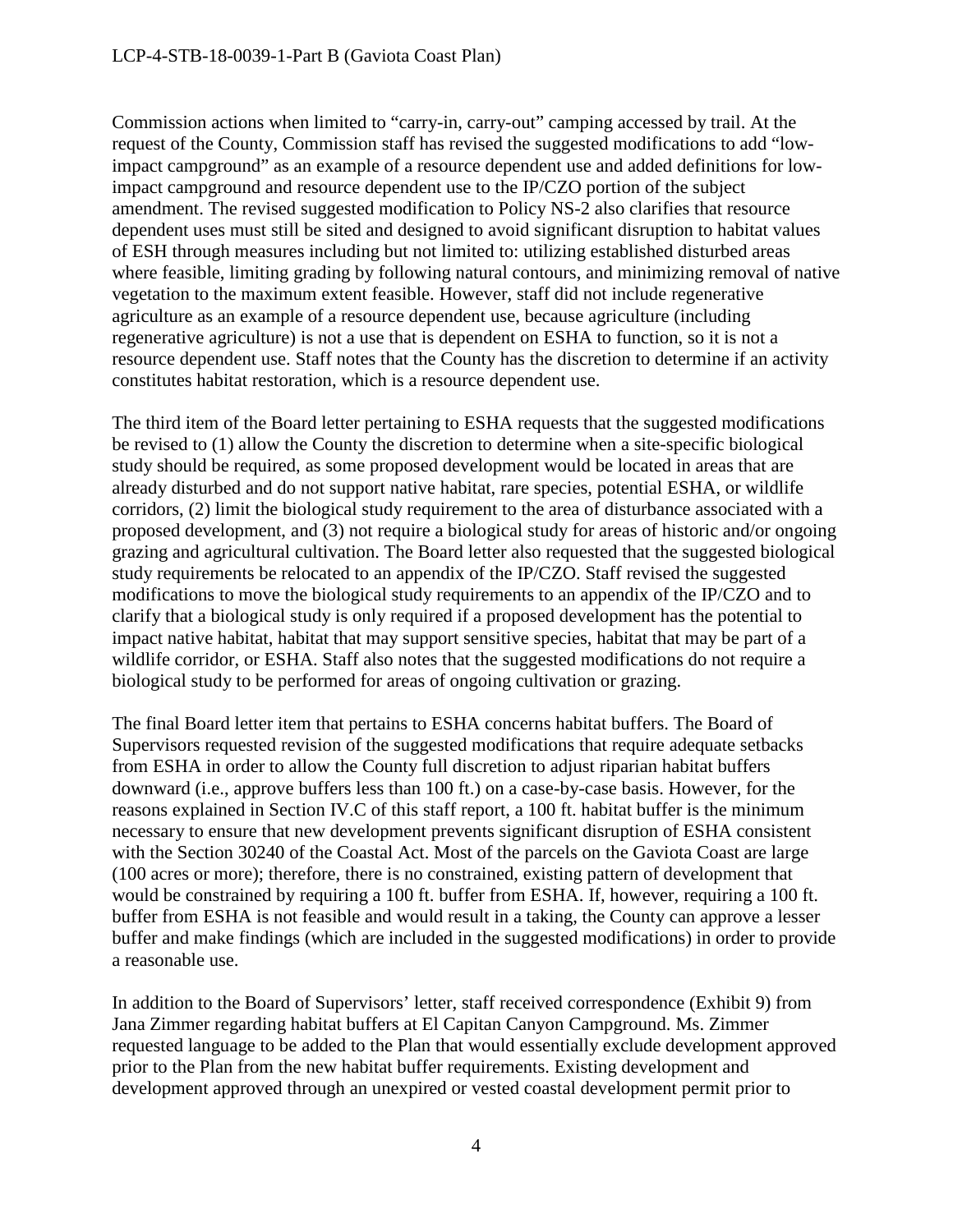certification of the Gaviota Coast Plan would not be subject to the new policies and provisions. If such development is inconsistent with any policy or provision, it would be considered legally non-conforming and subject to the legally non-conforming provisions of the LCP. Only new development—including new development associated with legal existing uses—would be subject to the Plan's new standards. As such, the issue raised is already addressed by the certified LCP.

Staff is also recommending suggested modifications to a number of other ESHA and biological resource protection policies of the Plan to increase the minimum replacement ratios for ESHA impacted by development, to protect native trees, to protect the availability and quality of water resources including groundwater resources, to limit creek channelizations and the substantial alteration of streams, to clarify sensitive species survey requirements, and to address the siting and design of new development to avoid ESHA. Staff also previously included suggested modifications that created a process to allow applicants to demonstrate that an exception to an ESHA policy or standard is necessary to avoid a taking. The letter from the Board of Supervisors states that the Board "has several concerns with these proposed modifications and believes the requirements would not be feasible within the Gaviota Coast Plan Area." Staff has revised the suggested modifications to only include the findings that must be made when the County approves a development that does not meet all of the LCP policies and provisions in order to provide a reasonable use. Given the importance of the biological resources in the Plan area, the suggested modifications are necessary to provide additional clarity to the existing policies of the LCP intended to protect all habitats that meet the Coastal Act's definition of ESHA.

#### **Agriculture**

The Gaviota Coast contains agricultural and rural land uses that are an important part of the local cultural history and which contribute to the County's largest industry. Approximately 77% of the land in the Plan area is zoned for agriculture, and the primary agricultural use is grazing, although citrus, avocados, cherimoyas and flowers are grown in the eastern Plan area as well. The Plan proposes several goals, policies, actions, and development standards to maintain the agricultural viability and economy of the Plan area, while increasing flexibility for the agriculturalist to respond to changing market forces, improve land management techniques, and broaden allowed uses to enhance income on agricultural lands. Staff is recommending suggested modifications to ensure consistency with Coastal Act Sections 30241 and 30242 to protect the agricultural resources and long-term agricultural production on the Gaviota Coast.

During coordination with County staff regarding the suggested modifications, County staff requested exemptions for ongoing as well as new cultivation and grazing, even though the subject amendment, as proposed, would require a coastal development permit (CDP) for new cultivation and grazing. As a result of the coordination, Commission staff revised the suggested modifications to clarify that no permit is needed for ongoing grazing and cultivation activities in locations where such activities have lawfully occurred within the last 10 years. The Board of Supervisors' letter states that the County continues to request that the Commission add an exemption for new and expanded cultivation and grazing, with certain standards, to the suggested modifications. The Board letter also requests that the timeframe for ongoing agriculture be increased to 20 years and requests additional clarification regarding exempt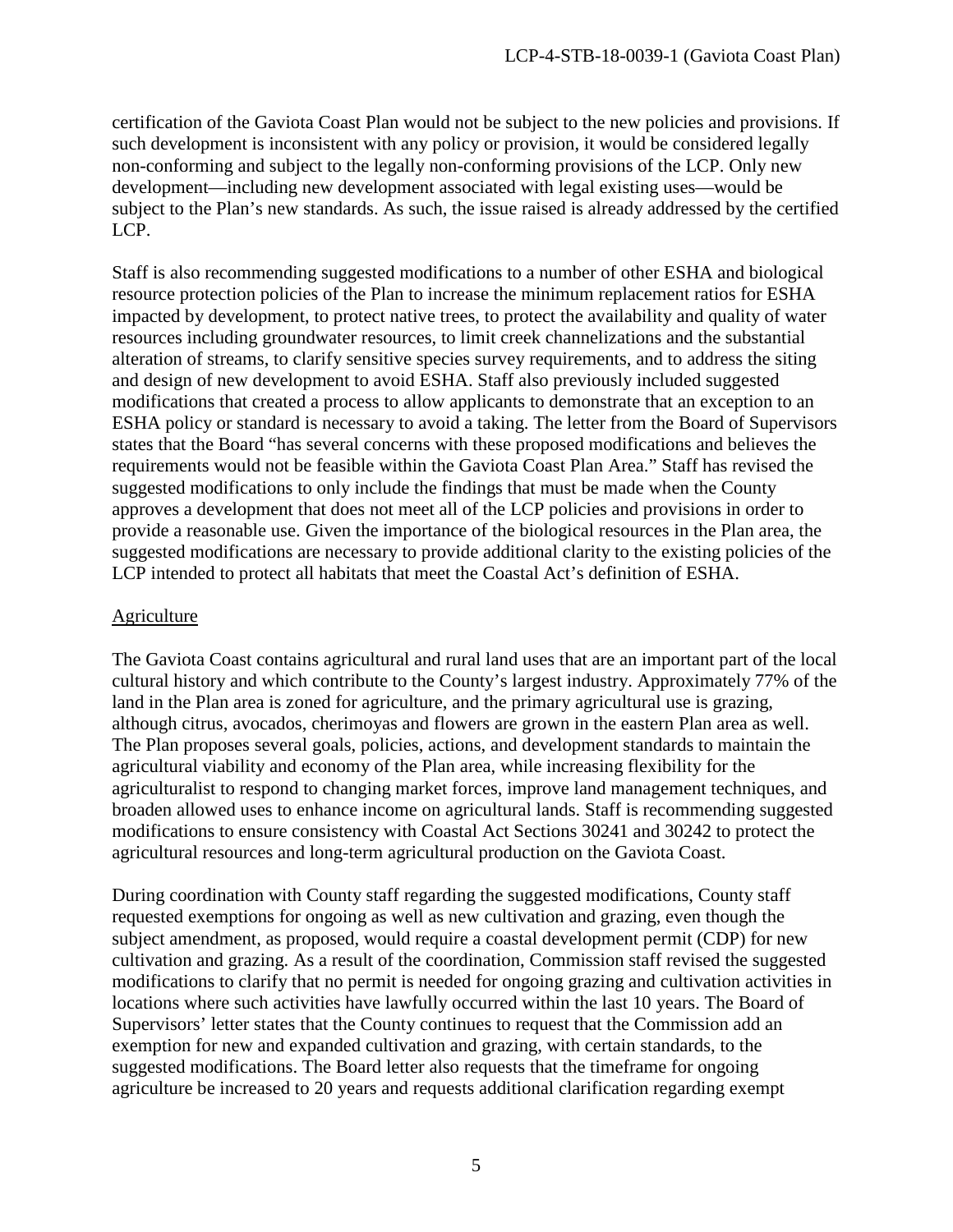activities versus new agriculture. Staff has included the 20 year historic timeframe for the legal, ongoing agricultural exemption and also added some examples that are part of ongoing cultivated agriculture and grazing uses. However, as more fully described in Section IV.E of this staff report, an exemption for new and expanded agriculture is not allowed pursuant to the Coastal Act and the Commission's regulations. Therefore, such an exemption cannot be allowed in the County's LCP. Staff would, however, support a focused and streamlined Categorical Exclusion that would achieve the goals of the requested agricultural exemption.

### Principal Permitted Use

Section  $30603(a)(4)$  of the Coastal Act requires that approval, by a coastal county, of any development that is not designated in the LCP as "the principal permitted use" is appealable to the Coastal Commission. The proposed Plan includes a list of the permitted uses in each zone but does not propose a principal permitted use for each zone, and the certified LCP is currently silent with regards to the principal permitted use. Due to the range of uses that may be permitted within each zone district, including new uses proposed by the Gaviota Coast Plan, it is necessary to clarify the concept of the "principal permitted use" in order to adequately execute the provisions of Section 30603(a)(4). Therefore, staff is recommending suggested modifications to add a definition for principal permitted use to the IP/CZO portion of the subject amendment as well as clarify which uses are considered the principal permitted use (or component of the principal permitted use) for each zone, and are therefore not appealable to the Coastal Commission.

The Board of Supervisors' letter requests that the suggested modifications be revised to identify ancillary residential accessory structures and home occupations as principal permitted uses in all zone districts. Staff has included home occupations as a component of the principal permitted use for all zone districts and has added a footnote to the allowed uses table of the Plan to clarify that in the Agriculture – II zone district structures and uses typically associated with residences (i.e., garages, carports, storage sheds, fences, and swimming pools) may be considered a component of the principal permitted use.

#### Public Access and Recreation

The Gaviota Coast is well known as a coastal recreation destination of local and statewide importance due to its incredible scenic beauty and miles of relatively undeveloped coastline. Three California State Parks, County recreational lands, and privately managed recreational areas provide opportunities for public recreation within the Plan area. There are also a number of existing dedicated public trails and beach access locations along the Plan area's 39-miles of coastline, and many existing informal trails and vertical beach access points have been used by the general public for years. Although the Plan area contains thousands of acres of existing recreational lands and many coastal public access points, public access and recreation opportunities remain. Such opportunities include increasing the number of dedicated beach access locations and connecting the California Coastal Trail through the Plan area. The proposed Gaviota Coast Plan includes a set of policies specific for the Plan area (in addition to the existing policies of the County's certified LCP) to protect existing public access and to actively promote expansion of recreation, open space, coastal access, lower cost recreational overnight accommodations, and trails on the Gaviota Coast. Specifically, the Plan proposes a policy to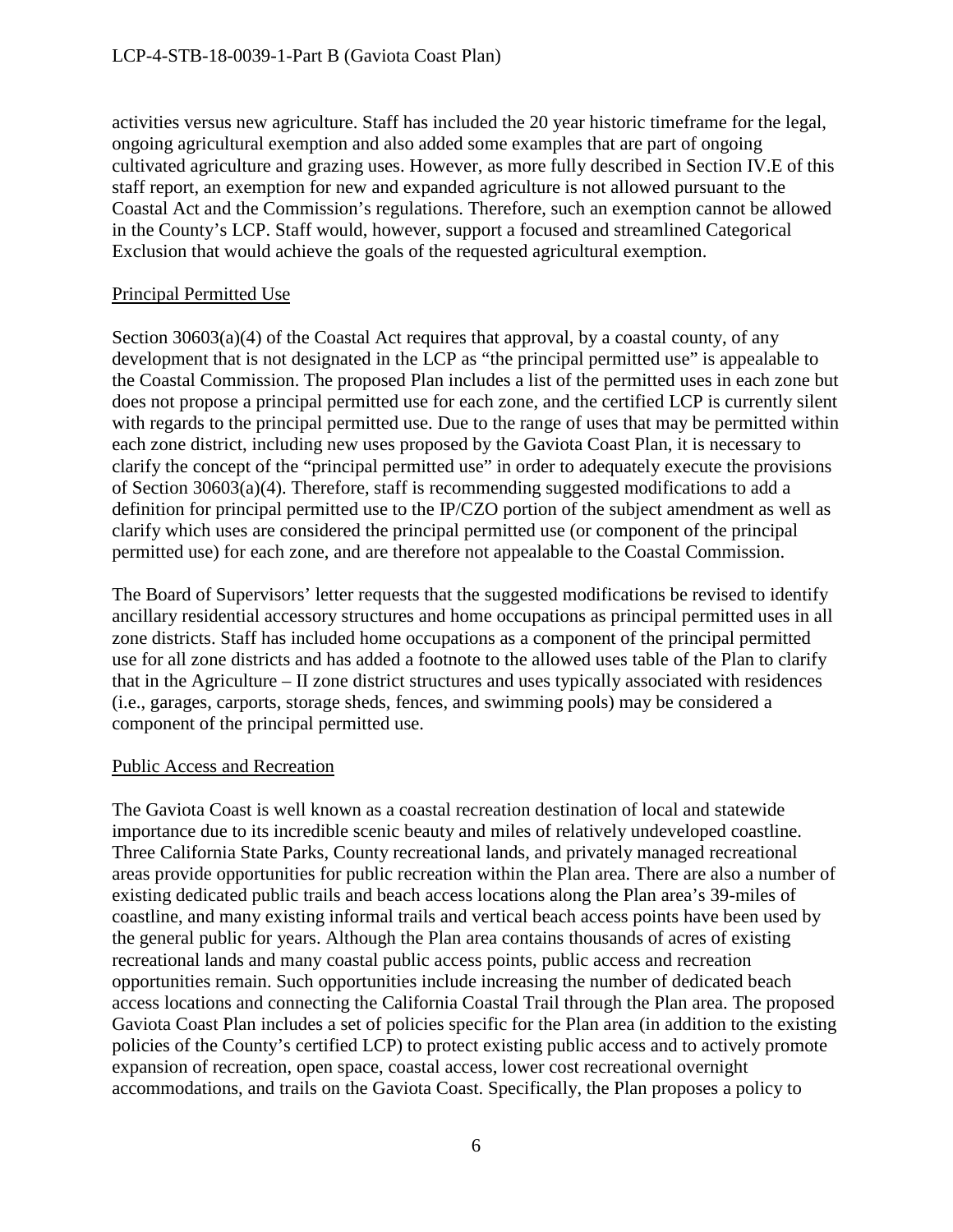protect existing coastal access, which states, "Ensure to the extent feasible that development does not interfere with the Public's right of access to the sea where acquired through use." While this policy is similar to Coastal Act Section 30211, it is different in two significant ways, one of which relates to the phrase "to the extent feasible." The suggested modifications include the deletion of "to the extent feasible" from the policy. The Board of Supervisors has requested that this phrase be added back into the proposed policy. However, Section 30211 states that, "Development shall not interfere with the public's right of access to the sea…" Therefore, inclusion of the phrase "to the extent feasible" would be inconsistent with the Coastal Act.

Finally, the proposed amendment includes a landowner incentive program to dedicate trail easements, including easements for the California Coastal Trail, in order to expand public access and recreation within the Plan area. Staff is recommending suggested modifications to the Public Access, Recreation, and Trails chapter of the Plan to ensure that the CCT is developed as a trail system, to protect informal roadside parking in the Plan area, and to protect public rights of access to the coast, in addition to other suggested modifications to clarify the intent of proposed policies and ensure that the Plan is consistent with the public access and recreation provisions of the Coastal Act.

**Additional Information:** Please contact Michelle Kubran at the South Central Coast District Office of the Coastal Commission at (805) 585-1800 or 89 South California Street, Suite 200, Ventura, CA 93001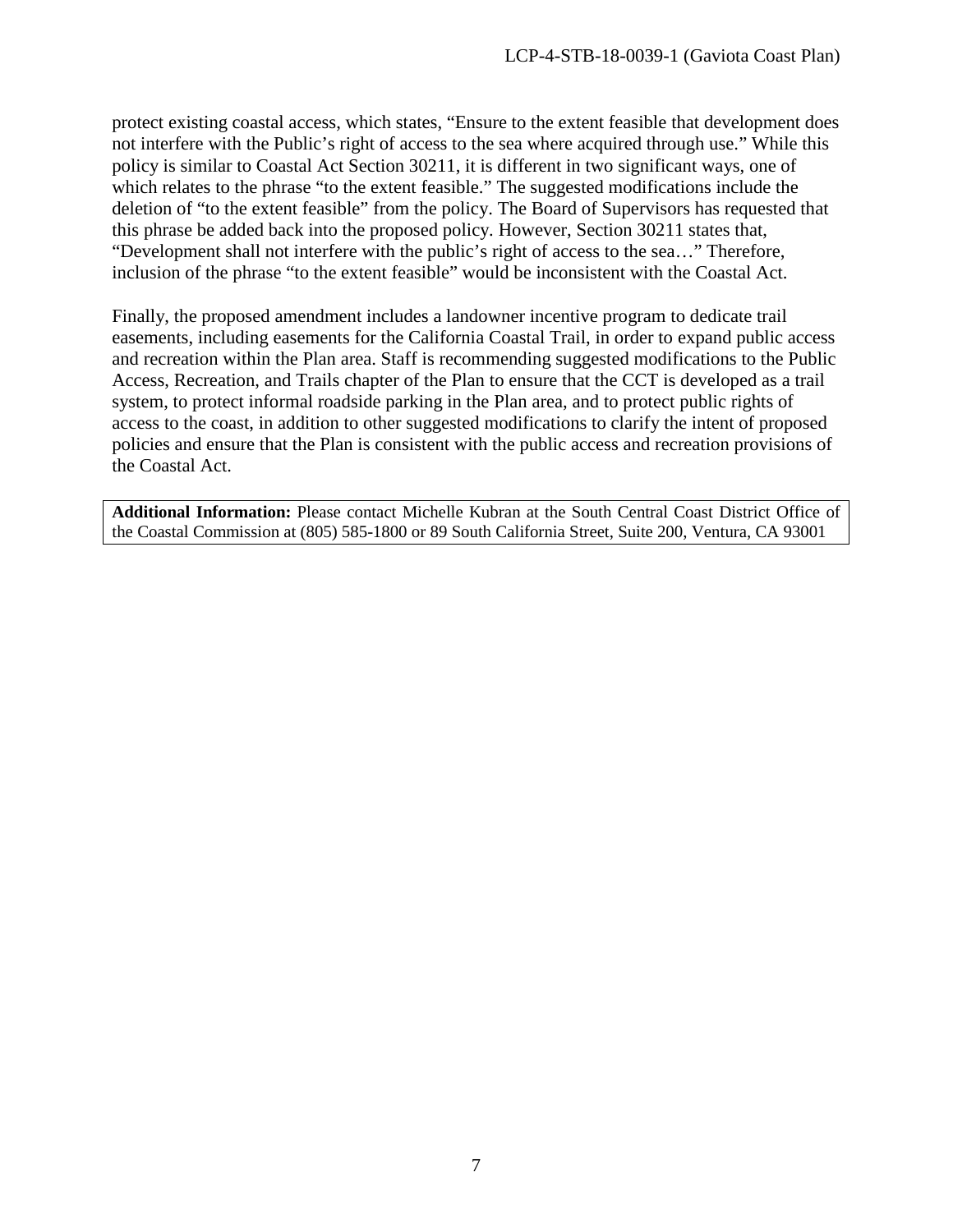# **TABLE OF CONTENTS**

| I.                          |                                                     |  |  |
|-----------------------------|-----------------------------------------------------|--|--|
| $A_{\cdot}$                 |                                                     |  |  |
| <b>B.</b>                   |                                                     |  |  |
| $\mathcal{C}$ .             |                                                     |  |  |
| II.                         | STAFF RECOMMENDATION, MOTIONS, & RESOLUTIONS FOR    |  |  |
|                             |                                                     |  |  |
| $\mathsf{A}$ .              |                                                     |  |  |
| <b>B.</b>                   |                                                     |  |  |
| Ш.                          | STAFF RECOMMENDATION, MOTIONS, & RESOLUTIONS FOR    |  |  |
|                             | THE IMPLEMENTATION PROGRAM/COASTAL ZONING           |  |  |
|                             |                                                     |  |  |
| $\mathbf{A}$                |                                                     |  |  |
| <b>B.</b>                   |                                                     |  |  |
| IV.                         | FINDINGS FOR DENIAL AS SUBMITTED, & APPROVAL OF THE |  |  |
|                             |                                                     |  |  |
| $\mathbf{A}$                |                                                     |  |  |
| $\bf{B}$                    |                                                     |  |  |
| $\mathcal{C}_{\mathcal{C}}$ |                                                     |  |  |
| D.                          |                                                     |  |  |
| E.                          |                                                     |  |  |
| F.                          |                                                     |  |  |
| G.                          |                                                     |  |  |
| H.                          |                                                     |  |  |
| I.                          |                                                     |  |  |

# **EXHIBITS**

- [Exhibit 1 Gaviota Coast](https://documents.coastal.ca.gov/reports/2018/8/F16a/F16a-8-2018-exhibits.pdf) Plan Area Map
- [Exhibit 2 Suggested Modifications to the proposed Gaviota Coast Plan](https://documents.coastal.ca.gov/reports/2018/8/F16a/F16a-8-2018-exhibits.pdf)
- [Exhibit 3 Suggested Modifications to the proposed Coastal Zoning Ordinance amendment](https://documents.coastal.ca.gov/reports/2018/8/F16a/F16a-8-2018-exhibits.pdf)
- [Exhibit 4 Proposed Gaviota Coast Plan](https://documents.coastal.ca.gov/reports/2018/8/F16a/F16a-8-2018-exhibits.pdf)
- [Exhibit 5 Santa Barbara County Board of Supervisors Resolution No. 16-267 for the proposed](https://documents.coastal.ca.gov/reports/2018/8/F16a/F16a-8-2018-exhibits.pdf)  [Gaviota Coast Plan, and Resolution No. 16-268 containing Gaviota Coast Plan](https://documents.coastal.ca.gov/reports/2018/8/F16a/F16a-8-2018-exhibits.pdf)  [Design Guidelines](https://documents.coastal.ca.gov/reports/2018/8/F16a/F16a-8-2018-exhibits.pdf)
- [Exhibit 6 Santa Barbara County Ordinances Nos. 4984 and 4985 containing the proposed](https://documents.coastal.ca.gov/reports/2018/8/F16a/F16a-8-2018-exhibits.pdf)   [Coastal Zoning Ordinance amendment text](https://documents.coastal.ca.gov/reports/2018/8/F16a/F16a-8-2018-exhibits.pdf)
- [Exhibit 7 Memorandum by Dr. Jonna Engel, dated April 24, 2018](https://documents.coastal.ca.gov/reports/2018/8/F16a/F16a-8-2018-exhibits.pdf)
- [Exhibit 8 Santa Barbara County Board of Supervisors Letter to the Coastal Commission](https://documents.coastal.ca.gov/reports/2018/8/F16a/F16a-8-2018-exhibits.pdf)
- [Exhibit 9 Public Correspondence](https://documents.coastal.ca.gov/reports/2018/8/F16a/F16a-8-2018-exhibits.pdf)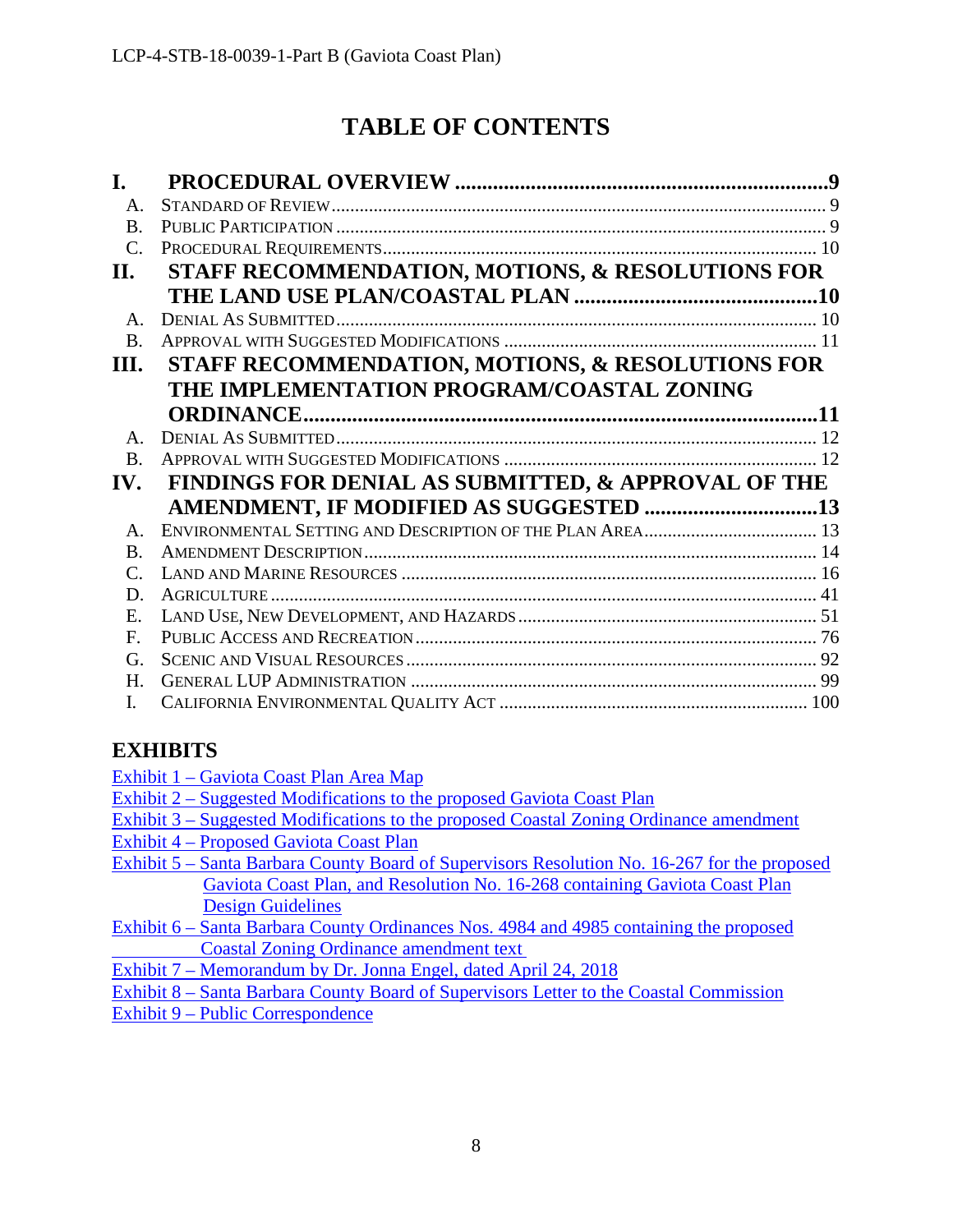# <span id="page-8-0"></span>**I. PROCEDURAL OVERVIEW**

### <span id="page-8-1"></span>**A. STANDARD OF REVIEW**

The Coastal Act provides:

*The Commission shall certify a land use plan, or any amendments thereto, if it finds that a land use plan meets the requirements of, and is in conformity with, the policies of Chapter 3* (commencing with Section 30200*)…*(Section 30512(c))

*The local government shall submit to the Commission the zoning ordinances, zoning district maps, and, where necessary, other implementing actions that are required pursuant to this chapter…*(Section 30513)

*…The Commission may only reject zoning ordinances, zoning district maps, or other implementing action on the grounds that they do not conform with, or are inadequate to carry out, the provisions of the certified land use plan. If the Commission rejects the zoning ordinances, zoning district maps, or other implementing actions, it shall give written notice of the rejection, specifying the provisions of the land use plan with which the rejected zoning ordinances do not conform, or which it finds will not be adequately carried out together with its reasons for the action taken…*(Section 30513)

*The Commission may suggest modifications in the rejected zoning ordinances, zoning*  district maps, or other implementing actions, which, if adopted by the local government *and transmitted to the commission, shall be deemed approved upon confirmation by the executive director...*(Section 30513)

*Any proposed amendments to a certified local coastal program shall be submitted to, and processed by, the commission in accordance with the applicable procedures and time limits specified in Sections 30512 and 30513…* (Section 30514(b))

Pursuant to Section 30512(c), the standard of review that the Commission utilizes in reviewing the adequacy of the proposed amendment to the County's certified LUP is whether the proposed amendment is consistent with the policies of Chapter 3 of the Coastal Act. The standard of review for the proposed amendment to the County's certified IP/CZO, pursuant to Sections 30513 and 30514(b) of the Coastal Act, is whether the proposed amendment is in conformance with, and adequate to carry out, the provisions of the LUP portion of the County's certified LCP. Additionally, all Chapter 3 policies of the Coastal Act have been incorporated in their entirety in the County's certified LUP as guiding policies pursuant to Policy 1-1 of the LUP.

# <span id="page-8-2"></span>**B. PUBLIC PARTICIPATION**

Section 30503 of the Coastal Act requires public input in the preparation, approval, certification and amendment of any LCP. The Gaviota Coast Planning Advisory Committee (GavPAC) held sixty-eight public meetings, one all day workshop, and fifty-six GavPAC subcommittee meetings for visual resources, agriculture, and recreation and trails. The County Planning Commission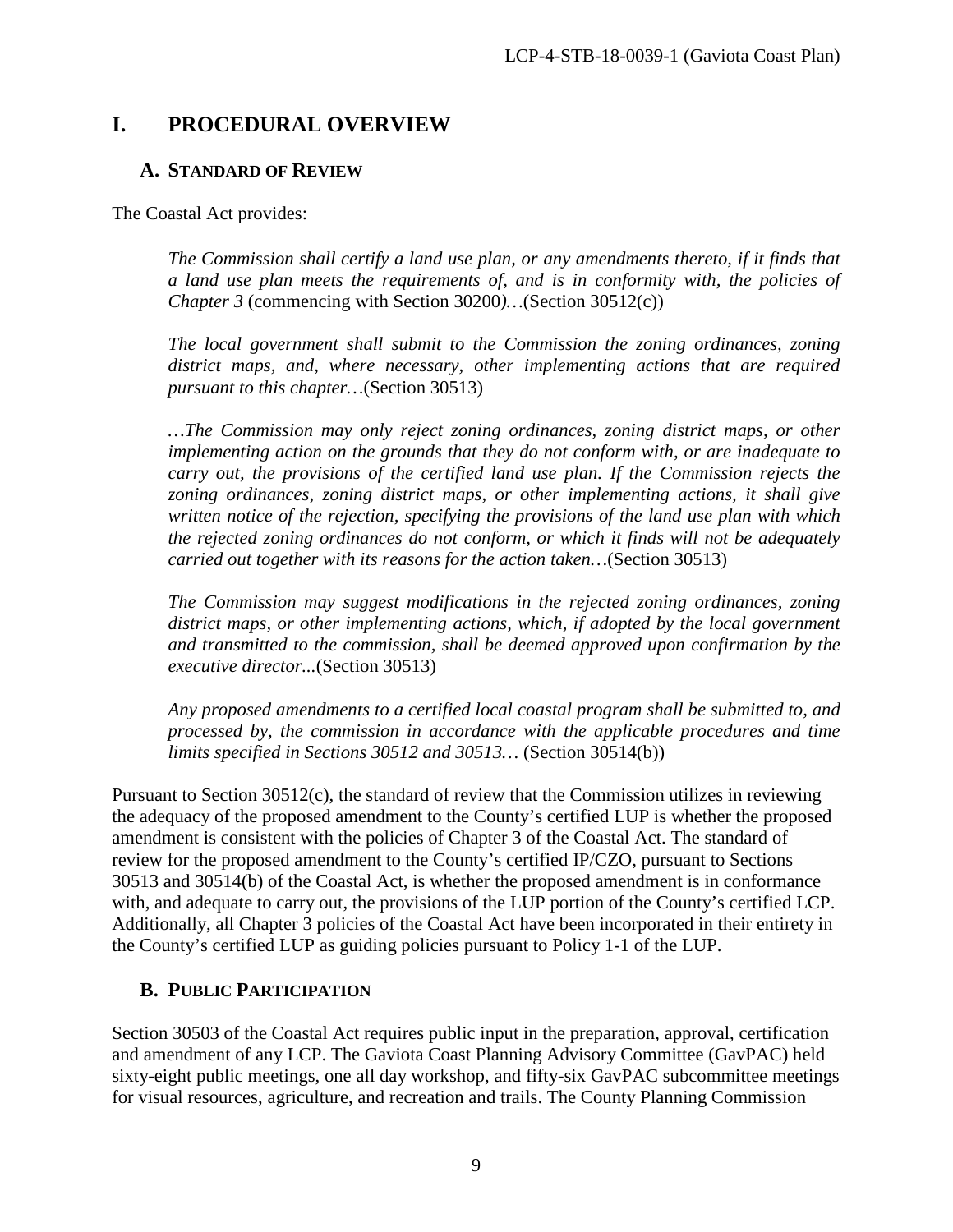considered the Plan during nine public hearings, and the Board of Supervisors initiated environmental review for the Plan on December 3, 2013. The Draft Environmental Impact Report (EIR) prepared for the Plan was circulated for public review between June 22, 2015 and September 4, 2015. The Planning Commission held four hearings on July 27, 2016, August 31, 2016, September 14, 2016, and September 19, 2016 to consider adoption of the Plan. On September 19, 2016, the Planning Commission voted to recommend that the Board of Supervisors approve the Plan and certify the associated Final EIR. The Board of Supervisors adopted the Plan and the Final EIR at a public hearing on November 8, 2016. All County hearings were duly noticed to the public consistent with Sections 13552 and 13551 of the California Code of Regulations. Notice of the subject amendment was posted in a local newspaper at least ten days prior to the August 10, 2018 Coastal Commission hearing, and individual notices have been distributed to all known interested parties.

# <span id="page-9-0"></span>**C. PROCEDURAL REQUIREMENTS**

Pursuant to Section13551(b) of the California Code of Regulations, the County resolution for submittal of the LCP amendment can either require formal local government adoption after Commission approval, or designate that an amendment will take effect automatically upon Commission approval pursuant to Public Resources Code Sections 30512, 30513, and 30519. However, if the Commission approves this amendment with any modifications, as recommended, the County must act to accept the certified suggested modifications within six months from the date of Commission action for the amendment to become effective (CCR Sections 13544.5 and 13537). Pursuant to Section 13544 of the California Code of Regulations, the Executive Director shall determine whether the County's action is adequate to satisfy all requirements of the Commission's certification order and report on such adequacy to the Commission. If the Commission denies the LCP Amendment, no further action is required by either the Commission or the County.

# <span id="page-9-1"></span>**II. STAFF RECOMMENDATION, MOTIONS, & RESOLUTIONS FOR THE COASTAL LAND USE PLAN**

Following public hearing, staff recommends the Commission adopt the following resolutions and findings. The appropriate motion to introduce the resolution and a staff recommendation is provided prior to each resolution.

# <span id="page-9-2"></span>**A. DENIAL AS SUBMITTED**

**MOTION I:** *I move that the Commission certify Land Use Plan Amendment No. LCP-4-STB-18-0039-1-Part B as submitted by the County of Santa Barbara.*

# **STAFF RECOMMENDATION TO DENY**:

Staff recommends a **NO** vote. Failure of this motion will result in denial of the Amendment as submitted and adoption of the following resolution and findings. The motion passes only by an affirmative vote of a majority of the appointed Commissioners.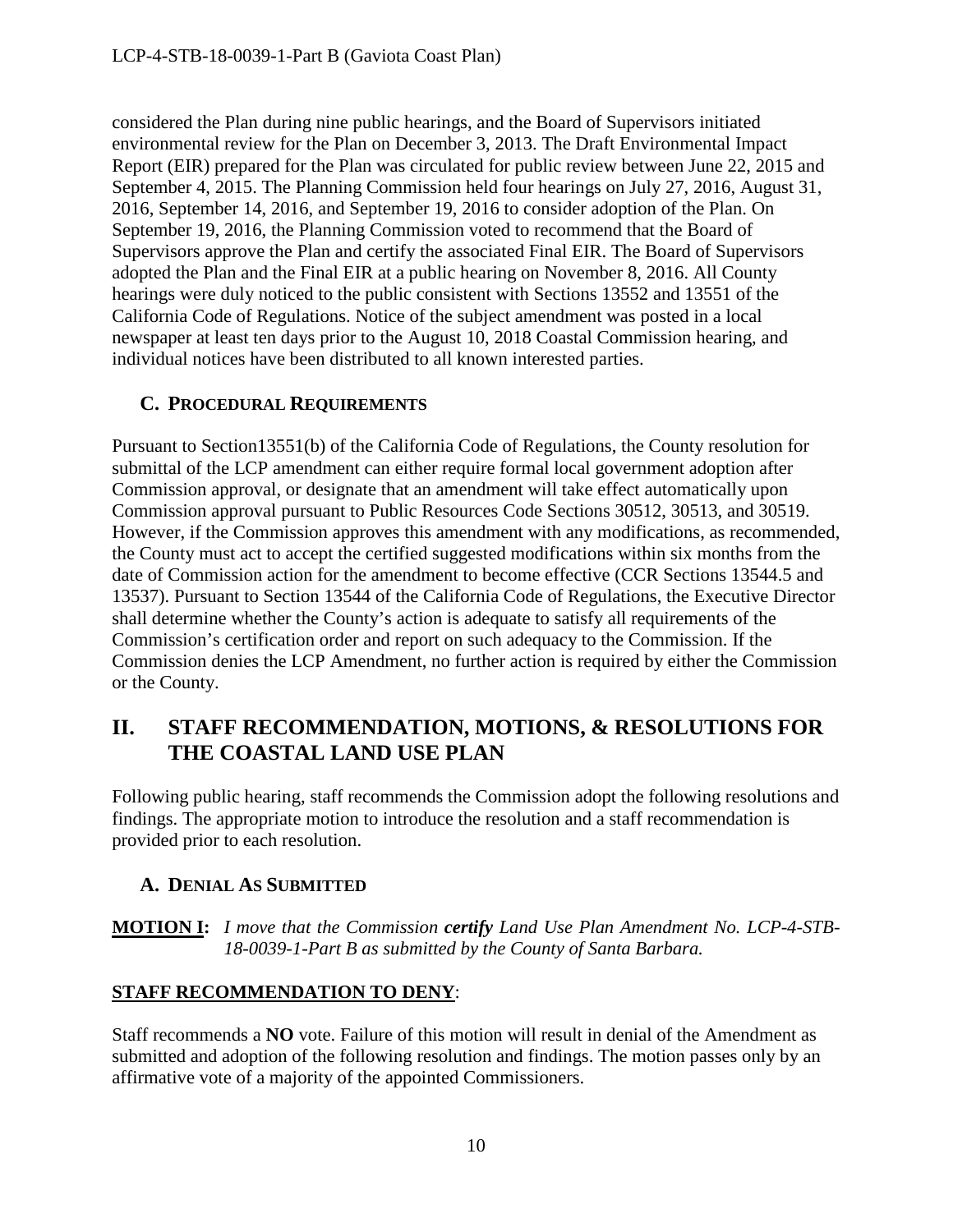### **RESOLUTION TO DENY:**

The Commission hereby **denies** certification of the Land Use Plan Amendment No. LCP-4-STB-18-0039-1-Part B as submitted by the County of Santa Barbara and adopts the findings set forth below on grounds that the land use plan as submitted does not meet the requirements of and is not in conformity with the policies of Chapter 3 of the Coastal Act. Certification of the land use plan would not meet the requirements of the California Environmental Quality Act, as there are feasible alternatives and mitigation measures that would substantially lessen the significant adverse impacts on the environment that will result from certification of the land use plan as submitted.

# <span id="page-10-0"></span>**B. APPROVAL WITH SUGGESTED MODIFICATIONS**

**MOTION II:** *I move that the Commission certify Land Use Plan Amendment No. LCP-4-STB-18-0039-1-Part B for the County of Santa Barbara if it is modified as suggested in this staff report.*

### **STAFF RECOMMENDATION TO CERTIFY WITH SUGGESTED MODIFICATIONS:**

Staff recommends a **YES** vote. Passage of this motion will result in the certification of the Land Use Plan Amendment with suggested modifications and adoption of the following resolution and findings. The motion to certify with suggested modifications passes only upon an affirmative vote of the majority of the appointed Commissioners.

# **RESOLUTION TO CERTIFY WITH SUGGESTED MODIFICATIONS**:

The Commission hereby **certifies** the Land Use Plan Amendment No. LCP-4-STB-18-0039-1- Part B for the County of Santa Barbara if modified as suggested and adopts the findings set forth below on the grounds that the Land Use Plan Amendment with suggested modifications will meet the requirements of and be in conformity with the policies of Chapter 3 of the Coastal Act. Certification of the Land Use Plan Amendment, if modified as suggested, complies with the California Environmental Quality Act because either 1) feasible mitigation measures and/or alternatives have been incorporated to substantially lessen any significant adverse effects of the Amendment on the environment, or 2) there are no further feasible alternatives or mitigation measures that would substantially lessen any significant adverse impacts which the Land Use Plan Amendment may have on the environment.

# <span id="page-10-1"></span>**III. STAFF RECOMMENDATION, MOTIONS, & RESOLUTIONS FOR THE IMPLEMENTATION PROGRAM/COASTAL ZONING ORDINANCE**

Following public hearing, staff recommends the Commission adopt the following resolutions and findings. The appropriate motion to introduce the resolution and a staff recommendation is provided prior to each resolution.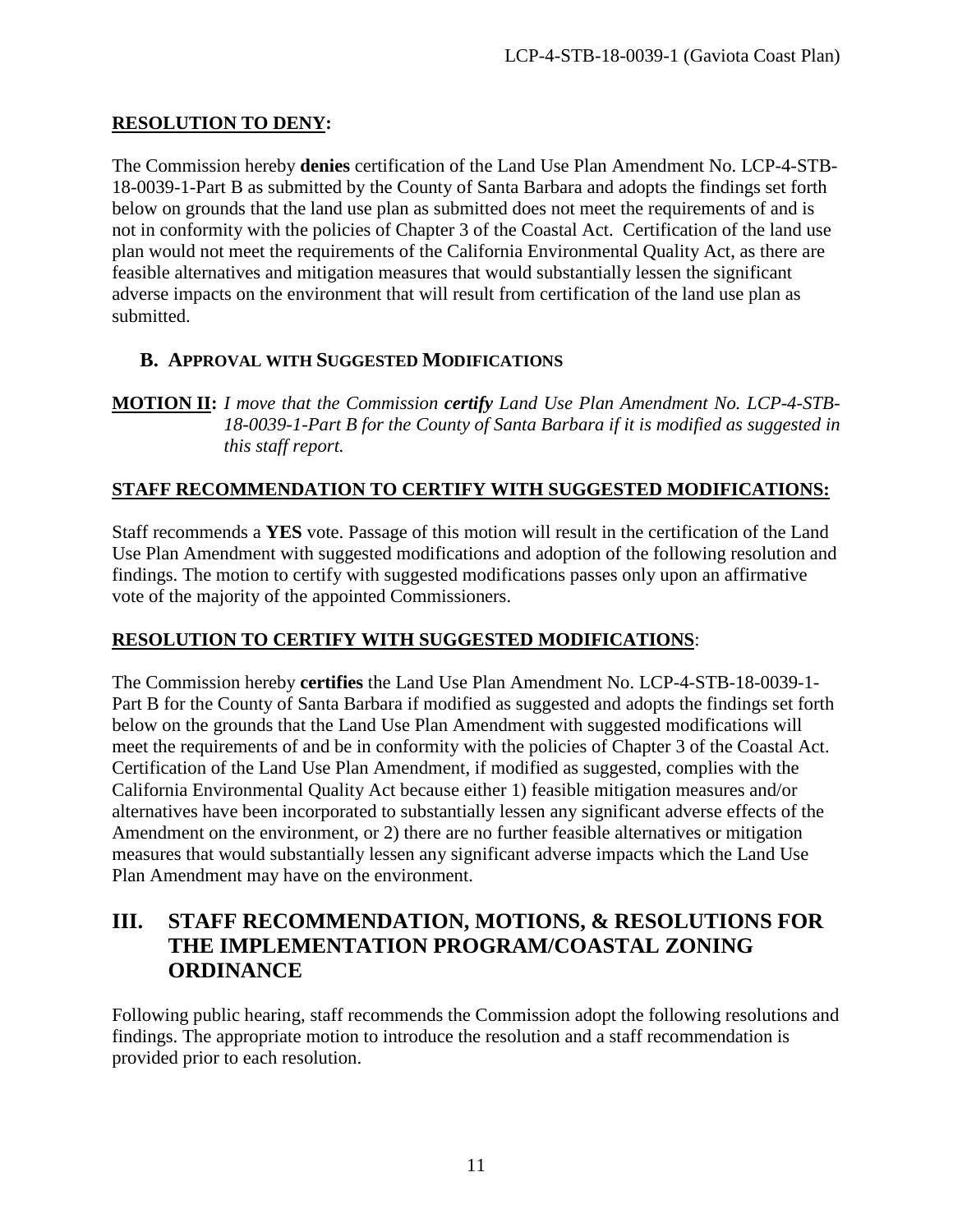# <span id="page-11-0"></span>**A. DENIAL AS SUBMITTED**

**MOTION I:** *I move that the Commission reject Implementation Program Amendment No. LCP-4-STB-18-0039-1-Part B for the County of Santa Barbara as submitted.*

# **STAFF RECOMMENDATION OF REJECTION**:

Staff recommends a **YES** vote. Passage of this motion will result in denial of the Implementation Program Amendment as submitted and adoption of the following resolution and findings. The motion passes only by an affirmative vote of a majority of the Commissioners present.

# **RESOLUTION TO DENY:**

The Commission hereby **denies** certification of the Implementation Program Amendment No. LCP-4-STB-18-0039-1-Part B submitted for the County of Santa Barbara and adopts the findings set forth below on the grounds that the Amendment as submitted does not conform with, and is inadequate to carry out, the provisions of the certified Land Use Plan as amended. Certification of the Amendment would not meet the requirements of the California Environmental Quality Act as there are feasible alternatives and mitigation measures that would substantially lessen the significant adverse impacts on the environment that will result from certification of the Amendment as submitted.

# <span id="page-11-1"></span>**B. APPROVAL WITH SUGGESTED MODIFICATIONS**

**MOTION II:** *I move that the Commission certify Implementation Program Amendment No. LCP-4-STB-18-0039-1-Part B for the County of Santa Barbara if it is modified as suggested in this staff report.*

# **STAFF RECOMMENDATION TO CERTIFY WITH SUGGESTED MODIFICATIONS:**

Staff recommends a **YES** vote. Passage of this motion will result in the certification of the Implementation Program Amendment with suggested modifications and adoption of the following resolution and findings. The motion to certify with suggested modifications passes only upon an affirmative vote of the majority of the Commissioners present.

# **RESOLUTION TO CERTIFY WITH SUGGESTED MODIFICATIONS**:

The Commission hereby **certifies** Implementation Program Amendment No. LCP-4-STB-18- 0039-1-Part B for the County of Santa Barbara if modified as suggested and adopts the findings set forth below on the grounds that the Implementation Program Amendment with the suggested modifications conforms with, and is adequate to carry out, the provisions of the certified Land Use Plan as amended. Certification of the Implementation Program Amendment if modified as suggested complies with the California Environmental Quality Act, because either 1) feasible mitigation measures and/or alternatives have been incorporated to substantially lessen any significant adverse effects of the Implementation Program Amendment on the environment, or 2) there are no further feasible alternatives or mitigation measures that would substantially lessen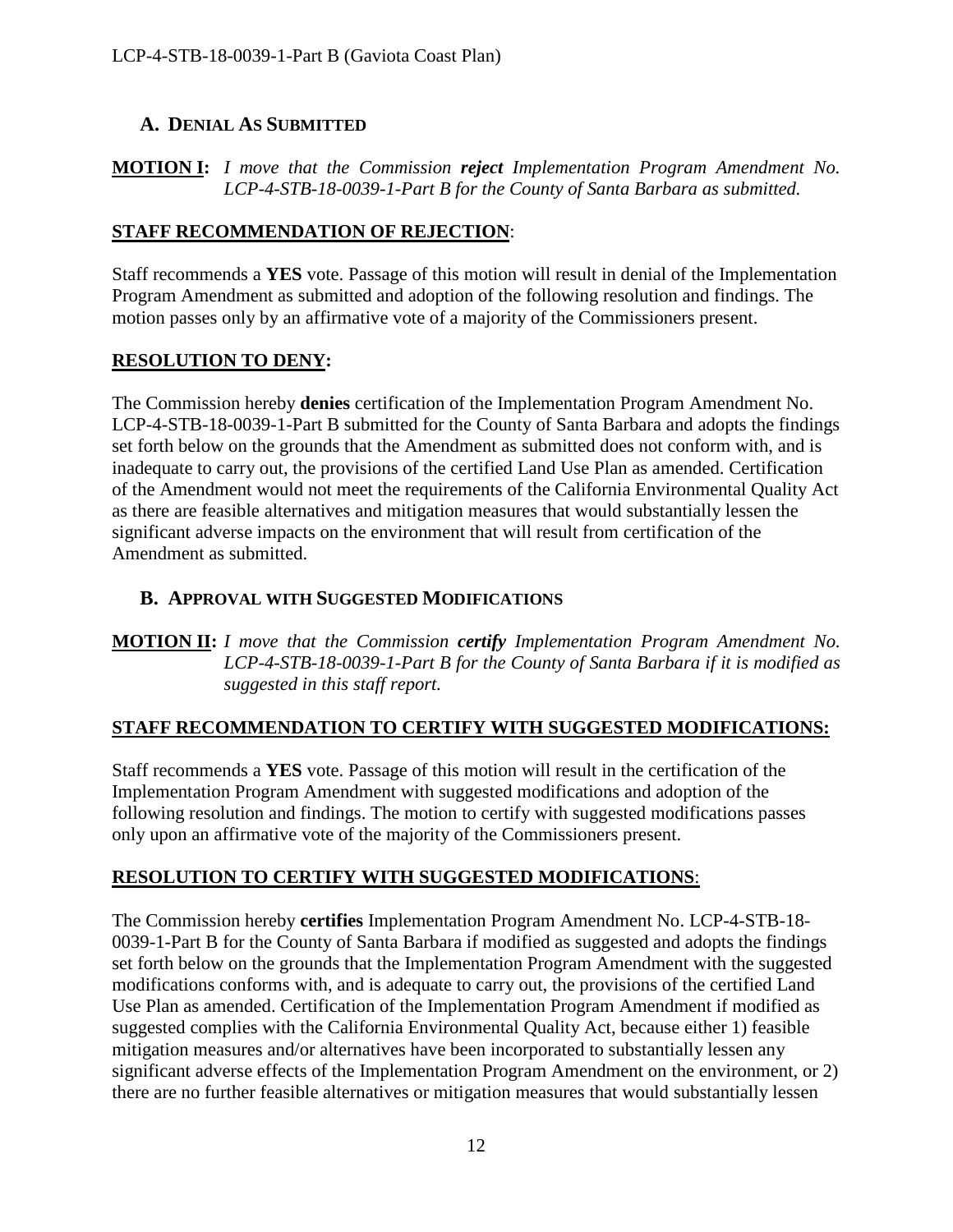any significant adverse impacts on the environment that will result from certification of the Amendment as submitted.

# <span id="page-12-0"></span>**IV. FINDINGS FOR DENIAL AS SUBMITTED, & APPROVAL OF THE AMENDMENT, IF MODIFIED AS SUGGESTED**

The following findings support the Commission's denial of the LCP Amendment as submitted, and approval of the LCP Amendment if modified as indicated in Exhibits 2 and 3 (*Suggested Modifications*) to this staff report. The Commission hereby finds and declares as follows:

# <span id="page-12-1"></span>**A. ENVIRONMENTAL SETTING AND DESCRIPTION OF THE PLAN AREA**

The Gaviota Coast Plan area ("Plan area") is located in southern Santa Barbara County and is bounded by the western limit line of the Goleta Community Plan to the east, Vandenberg Air Force Base to the west, the ridgeline of the Santa Ynez Mountains and the Gaviota Creek watershed to the north, and the Pacific Ocean to the south. The approximately 101,000-acre Plan area includes both inland and coastal areas; about half of the Plan area (49,849 acres) is within the coastal zone. Highway 101 is the primary thoroughfare, while Highway 1 provides access to parts of the western end of the Plan area.

The Gaviota Coast is Southern California's largest continuous stretch of rural coastal land, and the Plan area is entirely within a designated rural area of Santa Barbara County. Agriculture is the main land use in the Plan area, with approximately 77% of land zoned for agriculture. The primary agricultural use in the Plan area is grazing, although lemon and avocado orchards and greenhouses can be found on the eastern end of the Plan area. Also located within the Plan area are El Capitan State Beach, Refugio State Beach, and Gaviota State Park, which together comprise approximately 5,000 acres. Jalama Beach County Park on the west end of the Plan area and the Tajiguas Landfill and adjoining Baron Ranch on the eastern end of the Plan area are owned and operated by the County. Much of the inland portion of the Plan area is part of the Los Padres National Forest, and the remaining land within the Plan area consists of land designated as resource management at the Arroyo Hondo Preserve and coastal dependent industry, commercial highway, transportation corridor, and residential land uses.

The topography of the Plan area consists of rolling hills, valleys, coastal terraces, streams, coastal bluffs, estuaries, sandy beach and rocky shorelines. This portion of the California coast contains a high concentration of both locally and globally significant and diverse rare species and habitat. Point Conception, which is at the southwestern edge of the Plan area, is the point at which the coastline changes direction from east-west to north-south. This change in topography along the coastline causes climatic changes that effect species within the region. Many plant species found in Northern California reach their southern geographic limits within the Plan area north of the Santa Ynez Mountains, while many plant species found in Southern California reach their northern geographic limits in the Plan area south of the Santa Ynez Mountains. The Gaviota Coast east of Point Conception also borders part of a maritime system called the Southern California Bight (SCB). The SCB is a biologically diverse marine transition zone attributed to the confluence of two major oceanic currents and the shape of the continental shelf at Point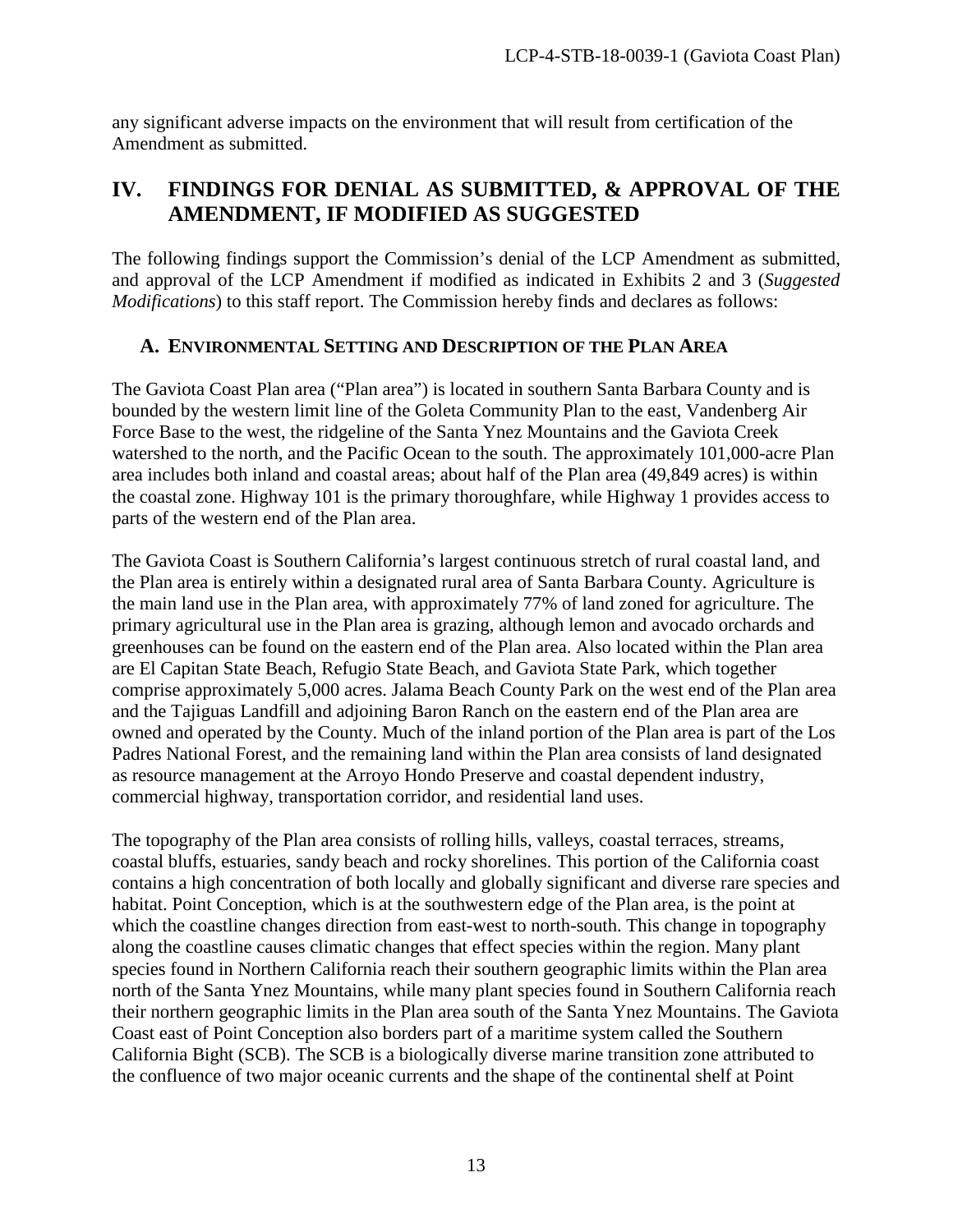Conception and is home to a wide variety of marine species, including pinnipeds, cetaceans, seabirds, and shorebirds.

Due to the region's varied topography, a range of habitats occur within the Plan area. These generally include, but are not limited to, chaparral scrub, coastal sage scrub, grasslands, riparian woodland, coastal estuaries, salt marshes, wetlands, vernal pools, and sandy beach. These habitats, as well as sensitive watersheds that drain the Plan area from the ridgeline of the Santa Ynez Mountains to the Pacific Ocean, provide suitable habitat for a wide variety of plant and animal species.

# <span id="page-13-0"></span>**B. AMENDMENT DESCRIPTION**

# **1. Land Use Plan Amendment**

Santa Barbara County's Local Coastal Program (LCP) was certified by the Coastal Commission in 1982. Since certification of the LCP, the County has developed, and the Commission has certified, several community and area plans throughout the County. If certified, the proposed Gaviota Coast Plan ("Plan") would function as a new stand-alone area plan. The certification of the proposed amendment would apply goals, policies, development standards, and actions developed specifically for the Gaviota Coast Plan area. The Plan area would also continue to be subject to the policies and provisions of the County's existing, certified LCP.

The Gaviota Coast Plan is divided into seven chapters: Chapter 1 – Introduction; Chapter 2 – Natural & Cultural Resources Stewardship; Chapter 3 – Agriculture; Chapter 4 – Parks, Recreation and Trails; Chapter 5 – Land Use; Chapter 6 – Visual Resources; Chapter 7 – Transportation, Energy and Infrastructure. Each chapter contains a narrative component in addition to the applicable goals, policies, development standards, and actions for each chapter topic. The proposed new policies of the Plan address environmental resources, agricultural resources, public access, trails and recreation, land use and new development, visual resources, and public services and facilities. The Plan has four appendices, which include art work and photo credits, a list of environmentally sensitive habitat types based primarily on vegetation, the Gaviota Coast Plan Trail Siting Guidelines, and Steep Slope Guidelines. Additionally, the proposed LCP amendment includes Gaviota Coast Plan Design Guidelines that are intended to preserve the region's natural, agricultural, and scenic resources by establishing architectural and aesthetic goals primarily for residential development in the Plan area.

Additionally, several existing policies and sections of text in the certified Land Use Plan (LUP) are proposed to be deleted and replaced by the proposed Plan. Proposed policies to be deleted include coastal access, recreation, and agriculture policies that specifically pertain to the Plan area. These changes are discussed in greater detail in the analysis below. The County is also proposing to replace the depiction of the Plan area shown on existing maps in the certified LCP with several new maps in the Gaviota Coast Plan. These maps include the "Gaviota Coast Plan Land Use Designations & Overlays," the "Gaviota Coast Plan Zoning," the "Gaviota Coast Plan Environmentally Sensitive Habitat Overlay," and the "Gaviota Coast Plan Critical Viewshed Corridor Overlay." Several maps are proposed to be added to the LCP through the proposed Plan as well. These maps include the "Gaviota Coast Plan Existing Vegetation" maps, which depict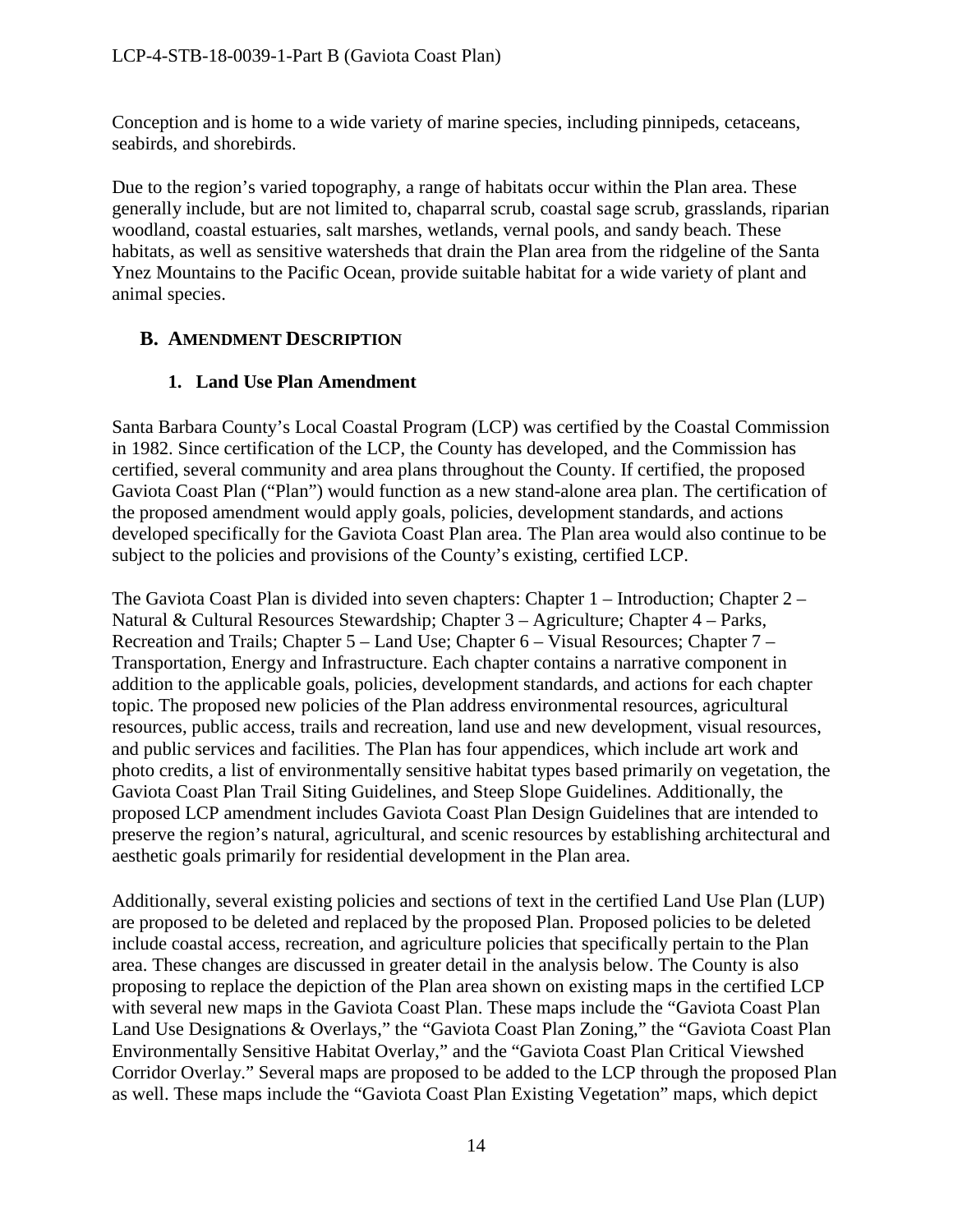vegetation types throughout the Plan area, the "Gaviota Coast Plan Agriculture" map, which depicts state important farmland, agricultural preserve land, or the agricultural land use designation of each parcel within the Plan area, the "Gaviota Coast Plan Parks, Recreation & Trails" maps, which depict existing trail routes, proposed trail alignments, and existing and proposed beach access points, and the "Gaviota Coast Plan – Water Systems" map, which depicts the parcels served by water districts or municipal or private water systems.

Further, the County is proposing land use and zoning designation changes for three properties within the coastal zone portion of the Plan area. Currently, the majority of existing State Park land within the proposed Plan area has both a land use designation and a zoning designation of Recreation. However, there have been recent State Park land acquisitions at El Capitan Canyon and the old Gaviota Village site near Mariposa Reina that are not currently designated as Recreation. The property at El Capitan Canyon is currently designated as and zoned for Agriculture. The property at the Gaviota Village was a commercial development that became vacant and was purchased by the County and then donated to the California Department of Parks and Recreation. The Gaviota Village site is currently designated and zoned as Commercial Highway. The Plan proposes to re-designate both of these properties to Recreation. In addition to the State Parks land, the Arroyo Hondo Preserve, which is owned and operated by The Land Trust for Santa Barbara County, is proposed to be re-designated in the Plan as well. The Preserve is currently designated as and zoned for Agriculture. The Plan proposes to change the land use designation for the Preserve to Mountainous Area and rezone the property to Resource Management.

Finally, the Plan proposes the addition of a Rural Neighborhood boundary around the existing Arroyo Quemada neighborhood on the "Gaviota Coast Plan Land Use Designations & Overlays" and the "Gaviota Coast Plan Zoning" maps.

# **2. Implementation Program/Coastal Zoning Ordinance Amendment**

The County proposes to amend the Implementation Program/Coastal Zoning Ordinance (IP/CZO) to revise existing Section 35-58 (Definitions), Section 35-66 (Gaviota Coast Plan Area), Section 35-139 (Exterior Lighting), and Section 35-184 (Board of Architectural Review), add Section 35-102G (Critical Viewshed Corridor Overlay District), and add Division 18 (Gaviota Coast Plan (GAV) Overlay). Section 35-66 includes four specific development standards for the Plan area. Section 35-139 includes standards for exterior lighting. Section 35- 184 includes regulations regarding development that is required to be reviewed by the County's Board of Architectural Review. Proposed Section 35-102G designates a Critical Viewshed Corridor (CVC) Overlay over the coastal portion of the Plan area from Gaviota State Park to the eastern boundary of the Plan area near Goleta, and several proposed Plan policies are specific to this overlay. Division 18 GAV Overlay is a new overlay district for the Plan area, which includes new definitions, a table of allowed uses within each zone district in the Plan area, standards for all development and land uses in the Plan area, permit requirements and development standards for specific land uses in the Agriculture – II zone, and a new Gaviota Coast Plan Area Land Use Incentive Program, which would allow additional accessory dwelling units to be built in exchange for a trail easement on the premises where a proposed trail is shown on the proposed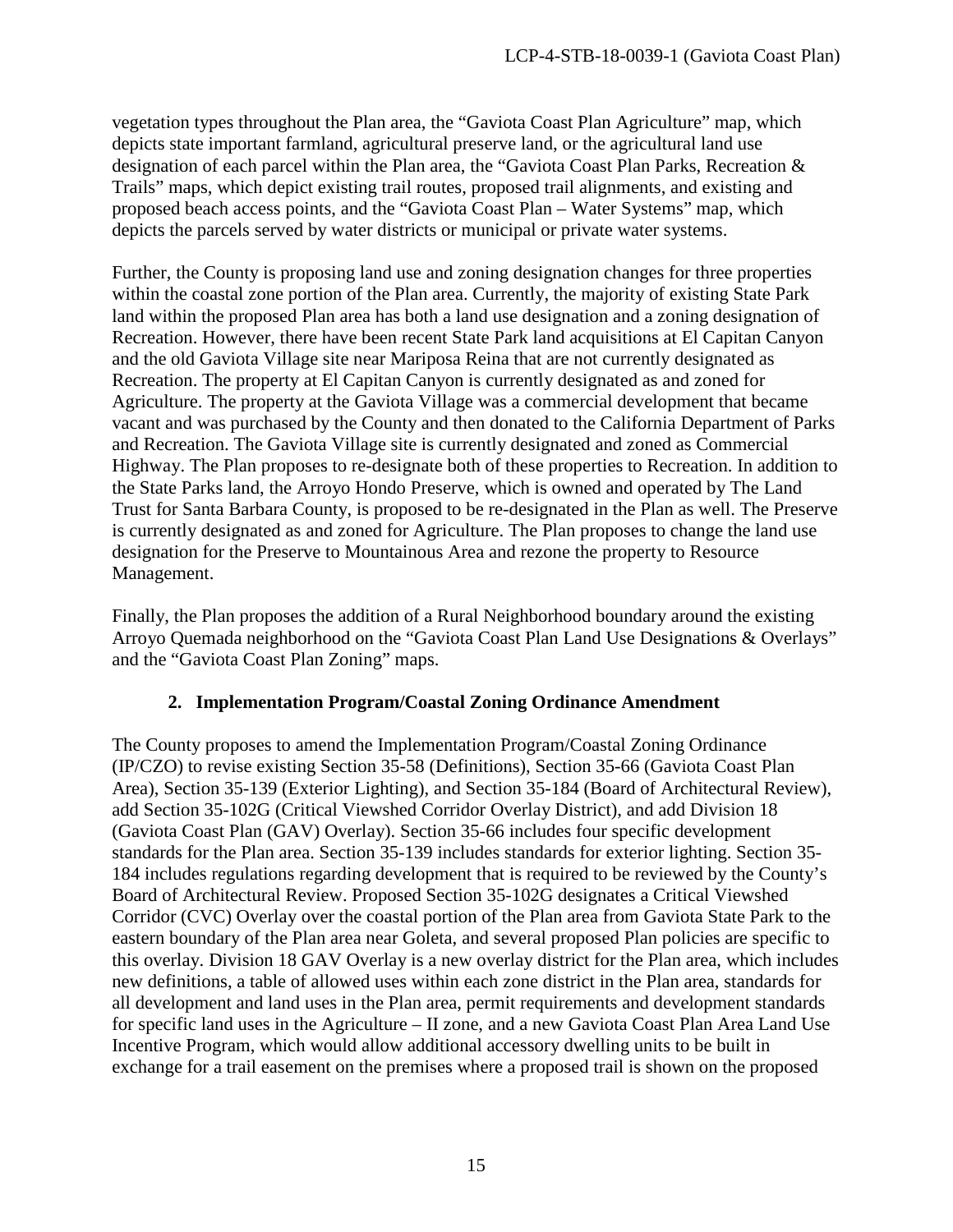Plan maps. Additionally, the IP/CZO includes an existing Agriculture-Residential Cluster Overlay District that is proposed to be deleted in the subject amendment.

### <span id="page-15-0"></span>**C. LAND AND MARINE RESOURCES**

### **1. Coastal Act Policies**

Section 30230 states:

*Marine resources shall be maintained, enhanced, and where feasible, restored. Special protection shall be given to areas and species of special biological or economic significance. Uses of the marine environment shall be carried out in a manner that will sustain the biological productivity of coastal waters and that will maintain healthy populations of all species of marine organisms adequate for long-term commercial, recreational, scientific, and educational purposes.* 

#### Section 30231 states:

*The biological productivity and the quality of coastal waters, streams, wetlands, estuaries, and lakes appropriate to maintain optimum populations of marine organisms and for the protection of human health shall be maintained and, where feasible, restored through, among other means, minimizing adverse effects of waste water discharges and entrainment, controlling runoff, preventing depletion of ground water supplies and substantial interference with surface waterflow, encouraging waste water reclamation, maintaining natural vegetation buffer areas that protect riparian habitats, and minimizing alteration of natural streams.* 

Section 30233 states, in relevant part:

*(a) The diking, filling, or dredging of open coastal waters, wetlands, estuaries, and lakes shall be permitted in accordance with other applicable provisions of this division, where there is no feasible less environmentally damaging alternative, and where feasible mitigation measures have been provided to minimize adverse environmental effects, and shall be limited to the following:* 

*(1) New or expanded port, energy, and coastal-dependent industrial facilities, including commercial fishing facilities.*

*(2) Maintaining existing, or restoring previously dredged, depths in existing navigational channels, turning basins, vessel berthing and mooring areas, and boat launching ramps…* 

*(4) Incidental public service purposes…* 

*(5) Mineral extraction, including sand for restoring beaches, except in environmentally sensitive areas.*

*(6) Restoration purposes.* 

*(7) Nature study, aquaculture, or similar resource dependent activities…*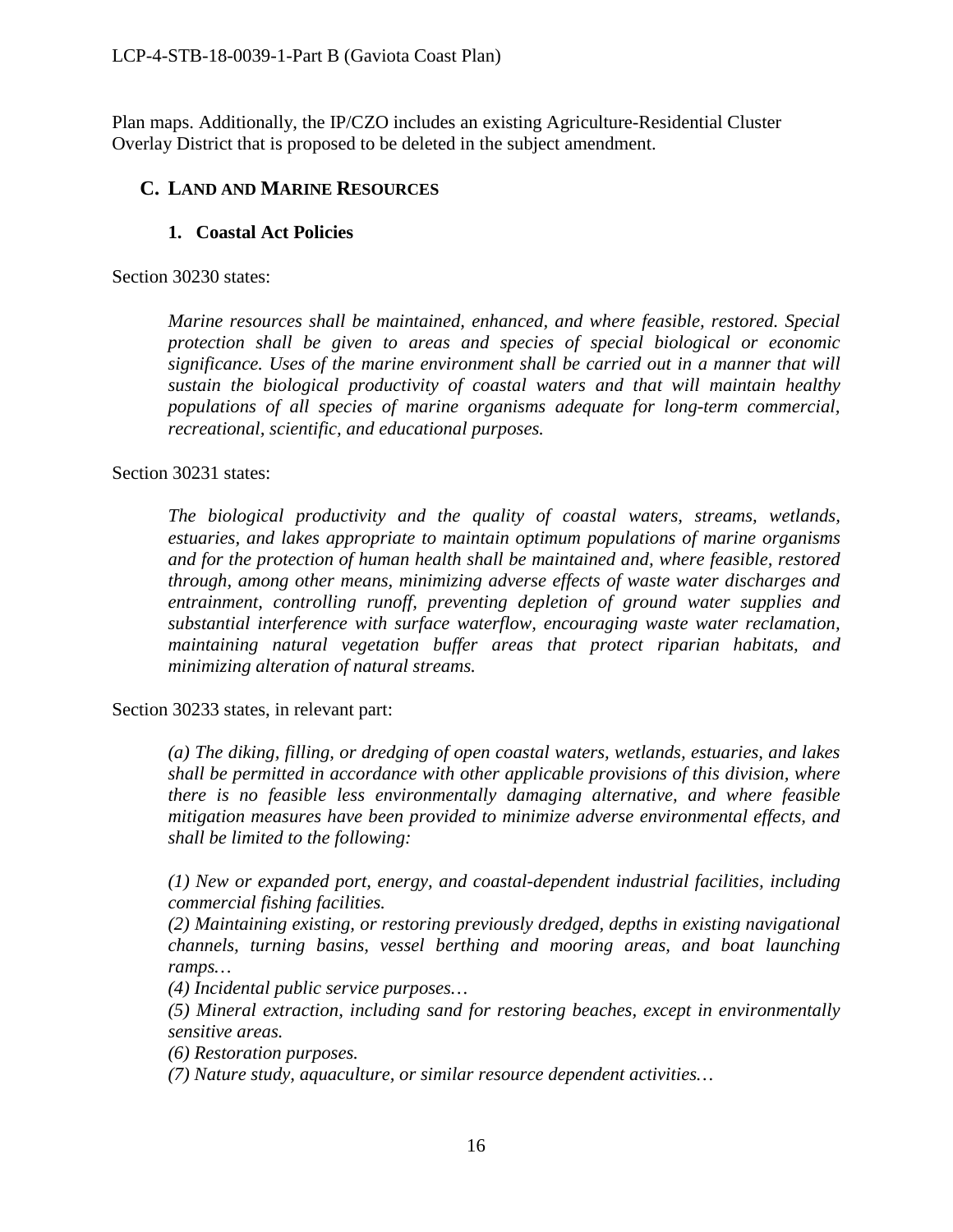### Section 30236 states:

*Channelizations, dams, or other substantial alterations of rivers and streams shall incorporate the best mitigation measures feasible, and be limited to (1) necessary water supply projects, (2) flood control projects where no other method for protecting existing structures in the floodplain is feasible and where such protection is necessary for public safety or to protect existing development, or (3) developments where the primary function is the improvement of fish and wildlife habitat.* 

Section 30240 states:

- *(a) Environmentally sensitive habitat areas shall be protected against any significant disruption of habitat values, and only uses dependent on such resources shall be allowed within those areas.*
- *(b) Development in areas adjacent to environmentally sensitive habitat areas and parks and recreation areas shall be sited and designed to prevent impacts which would significantly degrade those areas, and shall be compatible with the continuance of those habitat and recreation areas.*

Section 30244 states:

*Where development would adversely impact archaeological or paleontological resources as identified by the State Historic Preservation Officer, reasonable mitigation measures shall be required.* 

# **2. Existing LUP Policies**

All Chapter 3 policies of the Coastal Act have been incorporated in their entirety in the certified County LUP as guiding policies pursuant to Policy 1-1 of the LUP.

Policy 1-2 states:

*Where policies within the land use plan overlap, the policy which is the most protective of coastal resources shall take precedence.*

Policy 2-2 states, in relevant part:

*The long term integrity of groundwater basins or sub-basins located wholly within the coastal zone shall be protected. To this end, the safe yield as determined by competent hydrologic evidence of such a groundwater basin or sub-basin shall not be exceeded except on a temporary basis as part of a conjunctive use or other program managed by the appropriate water district. If the safe yield of a groundwater basin or sub-basin is found to be exceeded for reasons other than a conjunctive use program, new development, including land division and other use dependent upon private wells, shall*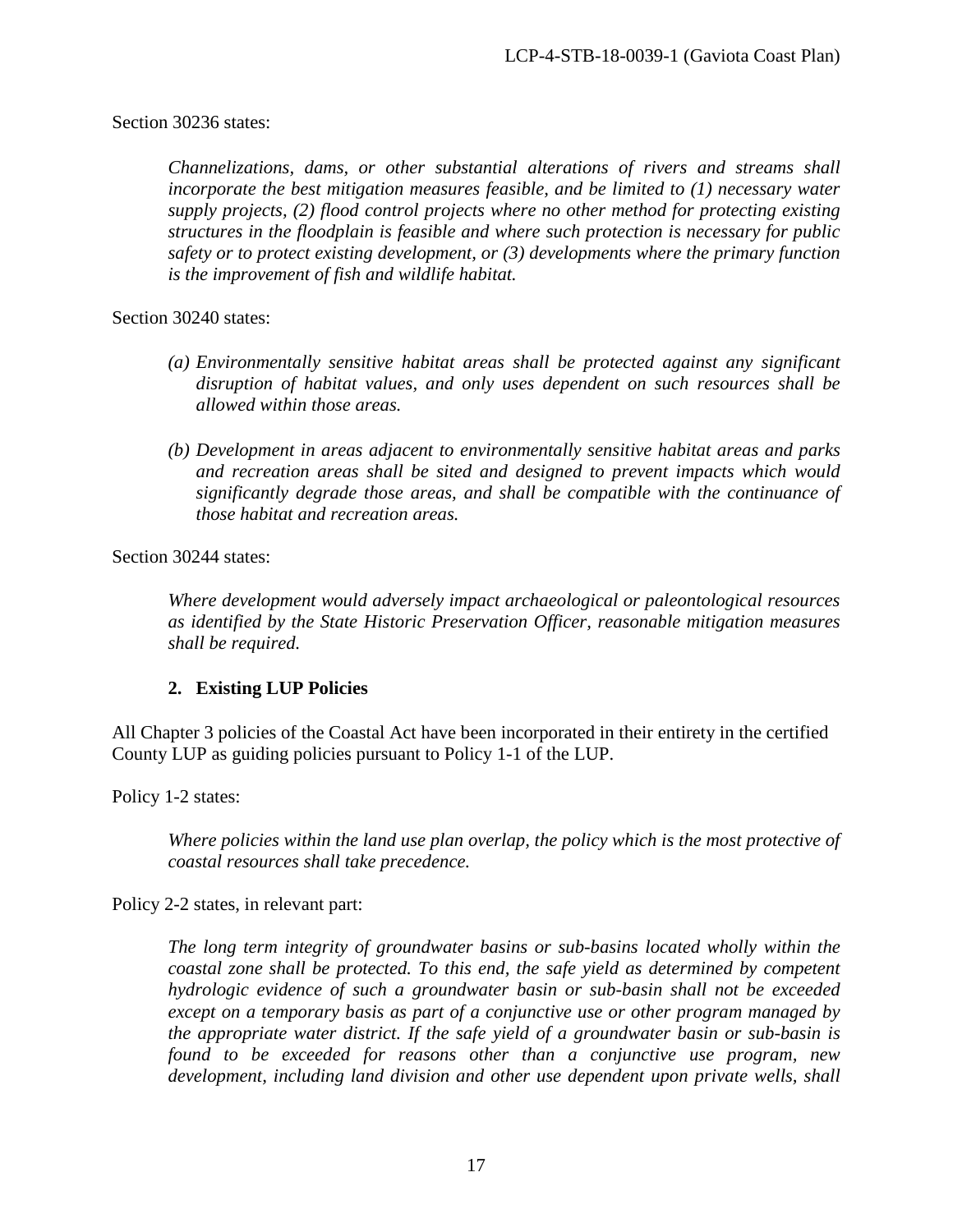*not be permitted if the net increase in water demand for the development causes basin safe yield to be exceeded…*

#### Policy 2-10 states:

*Annexation of a rural area(s) to a sanitary district or extensions of sewer lines into rural area(s) as defined on the land use plan maps shall not be permitted unless required to prevent adverse impacts on an environmentally sensitive habitat, to protect public health, or as a logical extension of services.*

#### Policy 2-11 states:

*All development, including agriculture, adjacent to areas designated on the land use plan or resource maps as environmentally sensitive habitat areas, shall be regulated to avoid adverse impacts on habitat resources. Regulatory measures include, but are not limited to, setbacks, buffer zones, grading controls, noise restrictions, maintenance of natural vegetation, and control of runoff.* 

#### Policy 3-19 states:

*Degradation of the water quality of groundwater basins, nearby streams, or wetlands shall not result from development of the site. Pollutants, such as chemicals, fuels, lubricants, raw sewage, and other harmful waste, shall not be discharged into or alongside coastal streams or wetlands either during or after construction.* 

#### Policy 9-1 states:

*Prior to the issuance of a development permit, all projects on parcels shown on the land use plan and/or resource maps with a Habitat Area overlay designation or within 250 feet of such designation or projects affecting an environmentally sensitive habitat area shall be found to be in conformity with the applicable habitat protection policies of the land use plan. All development plans, grading plans, etc., shall show the precise location of the habitat(s) potentially affected by the proposed project. Projects which could adversely impact an environmentally sensitive habitat area may be subject to a site inspection by a qualified biologist to be selected jointly by the County and the applicant.*

#### Policy 9-6 states:

*All diking, dredging, and filling activities shall conform to the provisions of Sections 30233 and 30607.1 of the Coastal Act. Dredging, when consistent with these provisions and where necessary for the maintenance of the tidal flow and continued viability of the wetland habitat or for flood control purposes, shall be subject to the following conditions:* 

*a. Dredging shall be prohibited in breeding and nursery areas and during periods of fish migration and spawning.* 

*b. Dredging shall be limited to the smallest area feasible.*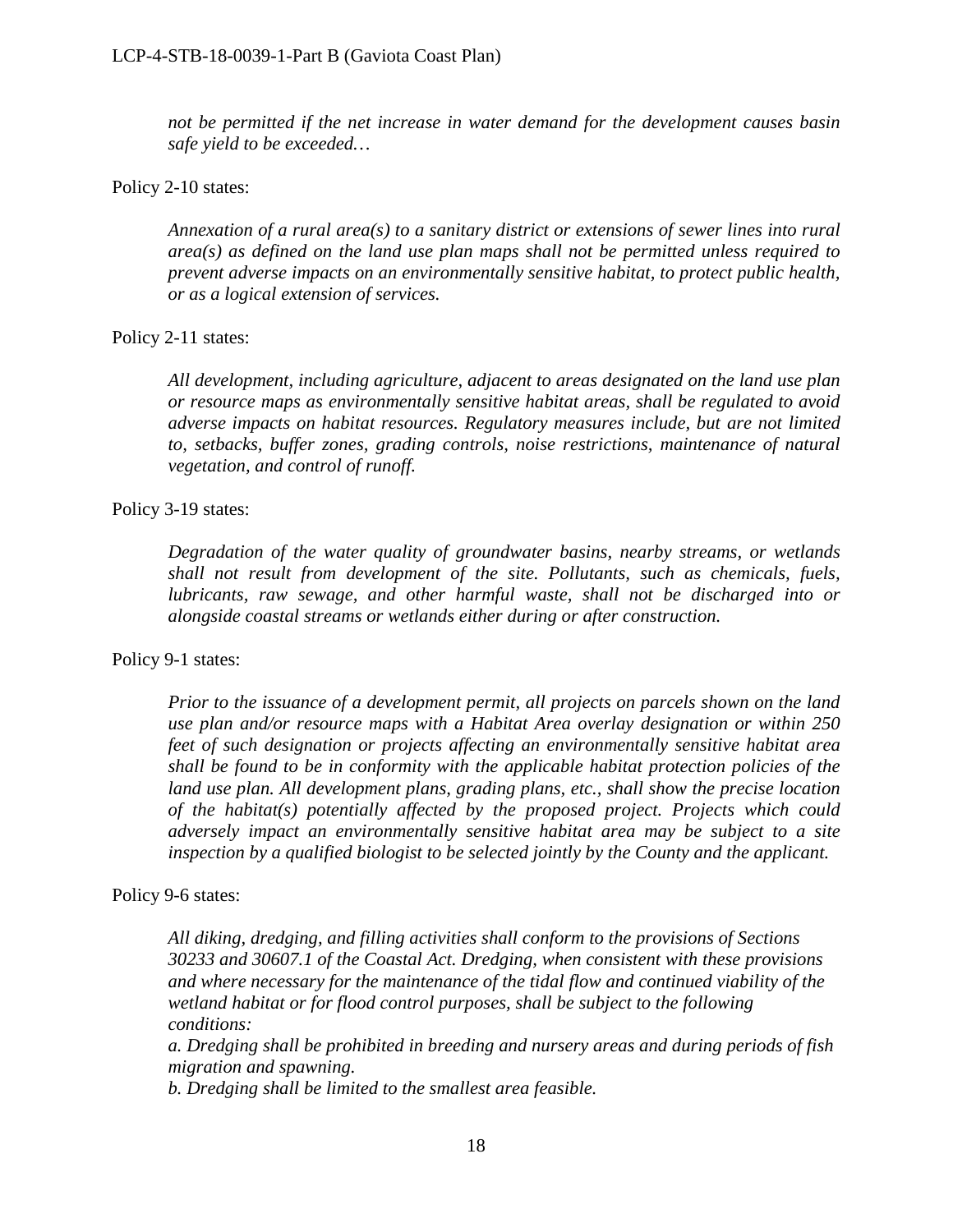*c. Designs for dredging and excavation projects shall include protective measures such as silt curtains, diapers, and weirs to protect water quality in adjacent areas during construction by preventing the discharge of refuse, petroleum spills, and unnecessary dispersal of silt materials. During permitted dredging operations, dredge spoils may only be temporarily stored on existing dikes or on designated spoil storage areas, except in the Atascadero Creek area (including San Jose and San Pedro Creeks) where spoils may be stored on existing storage areas as delineated on the Spoil Storage Map, dated February, 1981. (Projects which result in discharge of water into a wetland require a permit from the Regional Water Quality Control Board.)* 

#### Policy 9-7 states:

*Dredge spoils shall not be deposited permanently in areas subject to tidal influence or in areas where public access would be significantly adversely affected. When feasible, spoils should be deposited in the littoral drift, except when contaminants would adversely affect water quality or marine habitats, or on the beach.* 

#### Policy 9-8 states:

*Boating shall be prohibited in all wetland areas except for research or maintenance purposes.* 

#### Policy 9-9 states:

*A buffer strip, a minimum of 100 feet in width, shall be maintained in natural condition along the periphery of all wetlands. No permanent structures shall be permitted within the wetland or buffer area except structures of a minor nature, i.e., fences, or structures necessary to support the uses in Policy 9-10.*

*The upland limit of wetland shall be defined as: 1) the boundary between land with predominately hydrophytic cover and land with predominately mesophytic or xerophytic cover; or 2) the boundary between soil that is predominately hydric and soil that is predominately nonhydric; or 3) in the case of wetlands without vegetation or soils, the boundary between land that is flooded or saturated at some time during years of normal precipitation and land that is not.* 

*Where feasible, the outer boundary of the wetland buffer zone should be established at prominent and essentially permanent topographic or manmade features (such as bluffs,*  roads, etc.). In no case, however, shall such a boundary be closer than 100 feet from the *upland extent of the wetland area, nor provide for a lesser degree of environmental protection than that otherwise required by the plan. The boundary definition shall not be construed to prohibit public trails within 100 feet of a wetland.*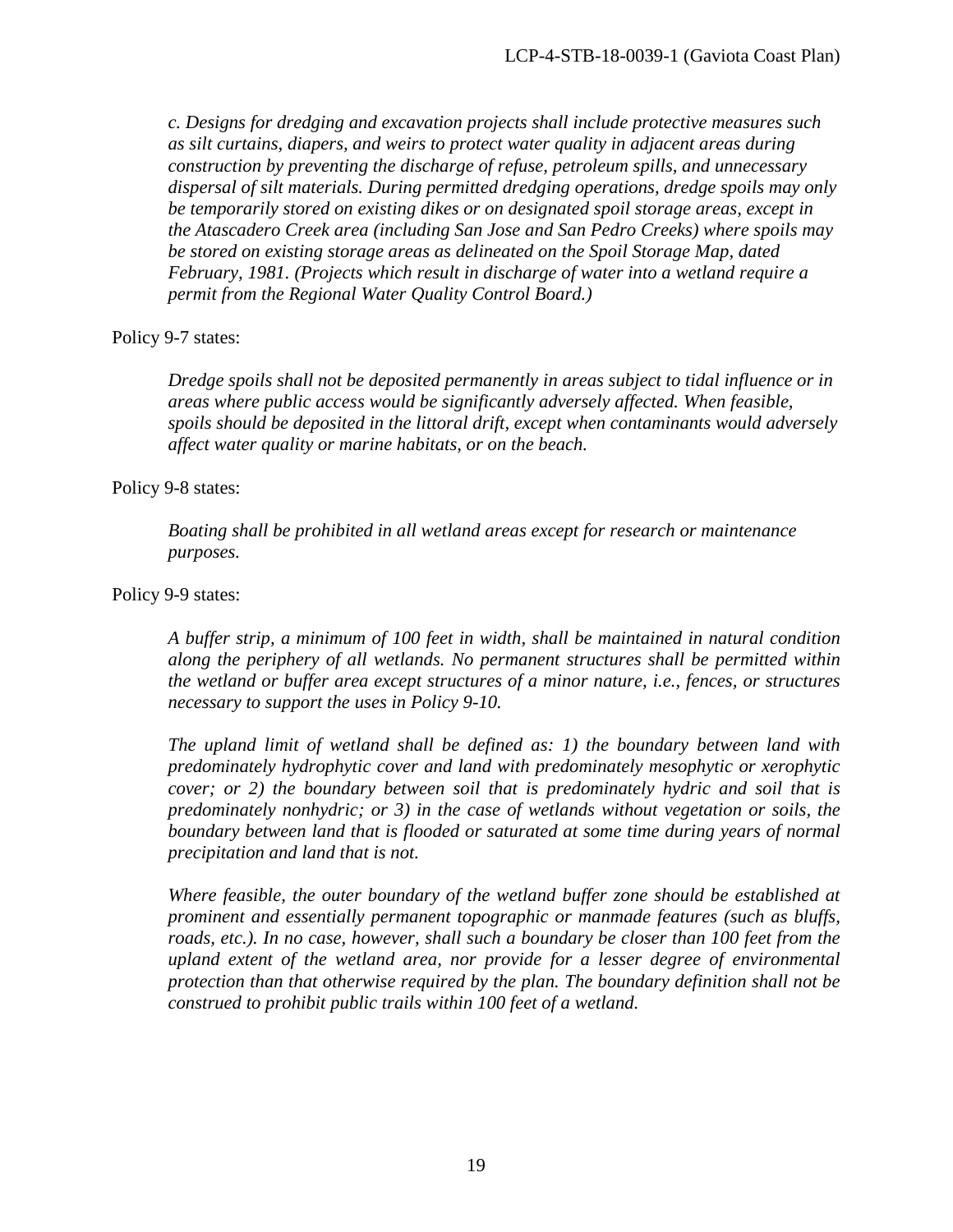Policy 9-10 (Wetlands) states:

Light recreation such as bird-watching or nature study and scientific and educational *uses shall be permitted with appropriate controls to prevent adverse impacts.*

Policy 9-11states:

*Wastewater shall not be discharged into any wetland without a permit from the California Regional Water Quality Control Board finding that such discharge improves the quality of the receiving water.* 

#### Policy 9-13 states:

*No unauthorized vehicle traffic shall be permitted in wetlands and pedestrian traffic shall be regulated and incidental to the permitted uses.* 

#### Policy 9-14 states:

*New development adjacent to or in close proximity to wetlands shall be compatible with the continuance of the habitat area and shall not result in a reduction in the biological productivity or water quality of the wetland due to runoff (carrying additional sediment or contaminants), noise, thermal pollution, or other disturbances.* 

Policy 9-16(a) states:

*No grazing or other agricultural uses shall be permitted in coastal wetlands.* 

Policy 9-17 states:

*Grazing shall be managed to protect native grassland habitat.*

#### Policy 9-18 states:

*Development shall be sited and designed to protect native grassland areas.* 

Policy 9-22 states:

*Butterfly trees shall not be removed except where they pose a serious threat to life or property, and shall not be pruned during roosting and nesting season.* 

#### Policy 9-23 (Butterfly Trees) states:

*Adjacent development shall be set back a minimum of 50 feet from the trees.*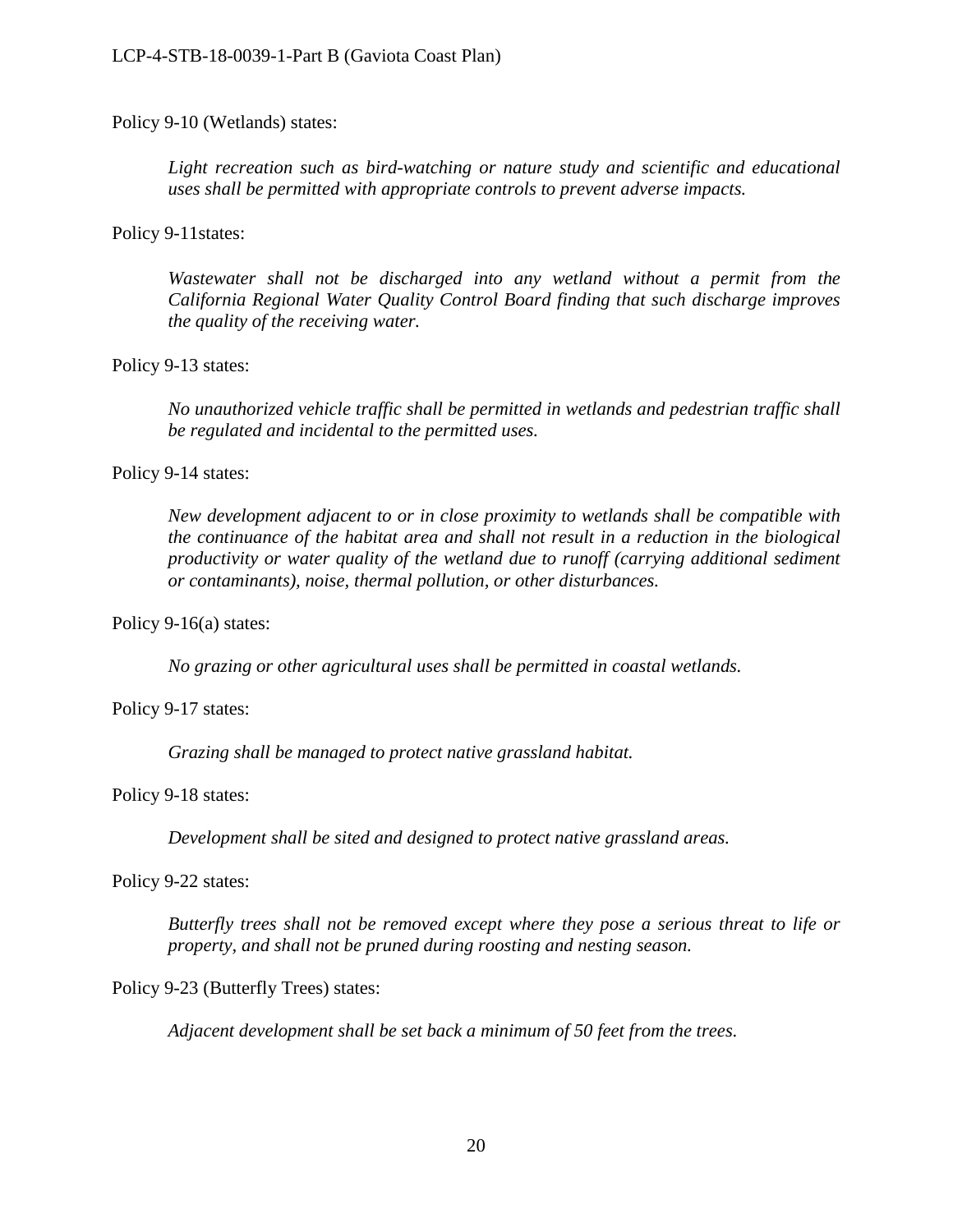#### Policy 9-35 states:

*Oak trees, because they are particularly sensitive to environmental conditions, shall be protected. All land use activities, including cultivated agriculture and grazing, should be carried out in such a manner as to avoid damage to native oak trees. Regeneration of oak trees on grazing lands should be encouraged.*

#### Policy 9-36 states:

*When sites are graded or developed, areas with significant amounts of native vegetation shall be preserved. All development shall be sited, designed, and constructed to minimize impacts of grading, paving, construction of roads or structures, runoff, and erosion on native vegetation. In particular, grading and paving shall not adversely affect root zone aeration and stability of native trees.*

#### Policy 9-37 states:

*The minimum buffer strip for major streams in rural areas, as defined by the land use plan, shall be presumptively 100 feet, and for streams in urban areas, 50 feet. These minimum buffers may be adjusted upward or downward on a case-by-case basis. The buffer shall be established based on an investigation of the following factors and after consultation with the Department of Fish and Game and Regional Water Quality Control Board in order to protect the biological productivity and water quality of streams:* 

- *a. Soil type and stability of stream corridors;*
- *b. How surface water filters into the ground;*
- *c. Slope of the land on either side of the stream; and*
- *d. Location of the 100-year floodplain boundary.*

*Riparian vegetation shall be protected and shall be included in the buffer. Where riparian vegetation has previously been removed, except for channelization, the buffer shall allow for the reestablishment of riparian vegetation to its prior extent to the greatest degree possible.*

#### Policy 9-38 states:

*No structures shall be located within the stream corridor except: public trails, dams for necessary water supply projects, flood control projects where no other method for protecting existing structures in the flood plain is feasible and where such protection is necessary for public safety or to protect existing development; and other development where the primary function is for the improvement of fish and wildlife habitat. Culverts, fences, pipelines, and bridges (when support structures are located outside of the critical habitat) may be permitted when no alternative route/location is feasible. All development shall incorporate the best mitigation measures feasible.*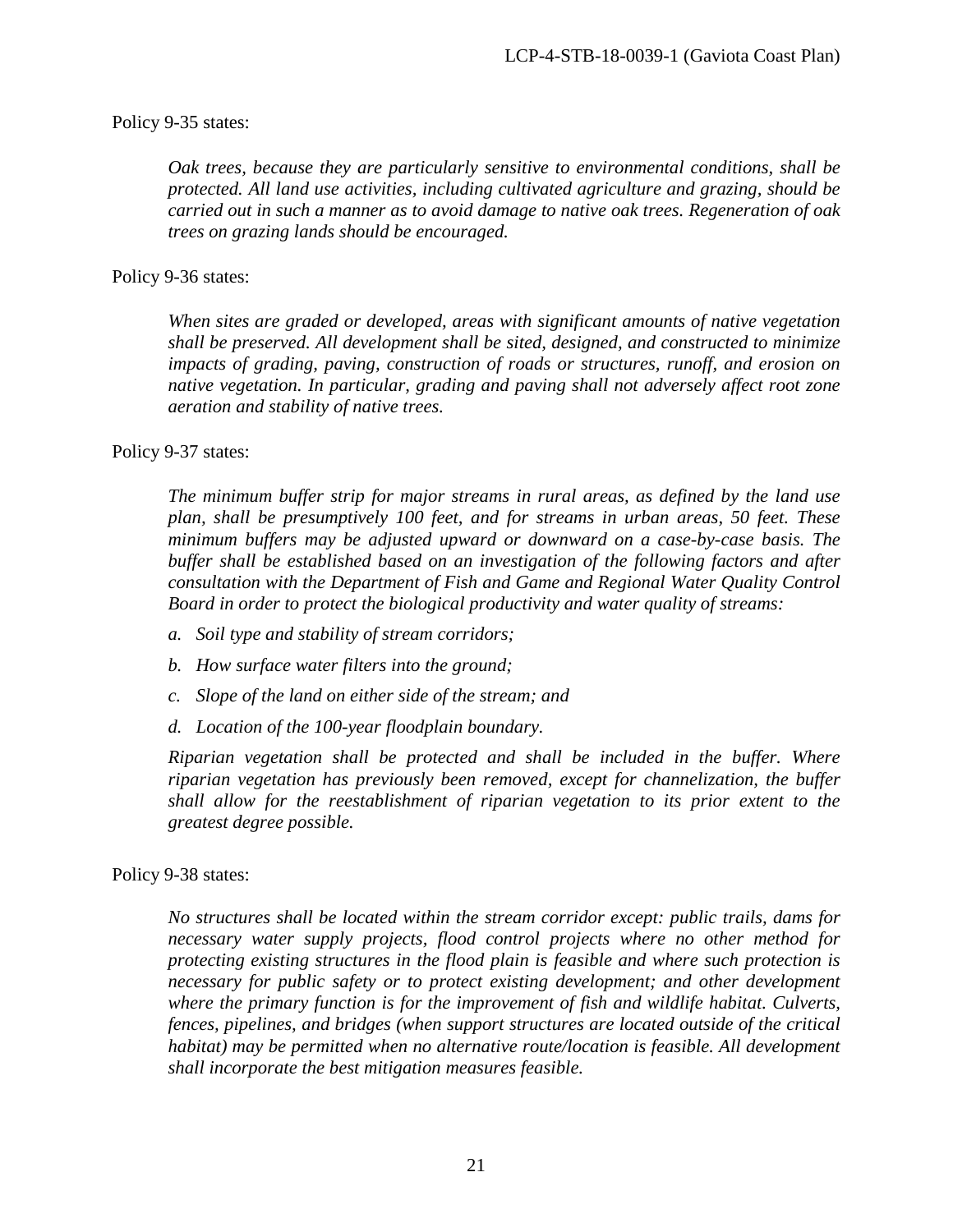### Policy 9-40 states:

*All development, including dredging, filling, and grading within stream corridors, shall be limited to activities necessary for the construction of uses specified in Policy 9-38. When such activities require removal of riparian plant species, revegetation with local native plants shall be required except where undesirable for flood control purposes. Minor clearing of vegetation for hiking, biking, and equestrian trails shall be permitted.*

### Policy 9-41 states:

*All permitted construction and grading within stream corridors shall be carried out in such a manner as to minimize impacts from increased runoff, sedimentation, biochemical degradation, or thermal pollution.*

#### Policy 9-42 states:

*The following activities shall be prohibited within stream corridors: cultivated agriculture, pesticide applications, except by a mosquito abatement or flood control district, and installation of septic tanks.*

#### Policy 9-43 states:

*Other than projects that are currently approved and/or funded, no further concrete channelization or other major alterations of streams in the coastal zone shall be permitted unless consistent with the provisions of § 30236 of the Coastal Act.* 

#### Policy 10-1 states:

*All available measures, including purchase, tax relief, purchase of development rights, etc., shall be explored to avoid development on significant historic, prehistoric, archaeological, and other classes of cultural sites.*

#### Policy 10-2 states:

*When developments are proposed for parcels where archaeological or other cultural sites are located, project design shall be required which avoids impacts to such cultural sites if possible.*

### Policy 10-3 states:

*When sufficient planning flexibility does not permit avoiding construction on archaeological or other types of cultural sites, adequate mitigation shall be required. Mitigation shall be designed in accord with guidelines of the State Office of Historic Preservation and the State of California Native American Heritage Commission.*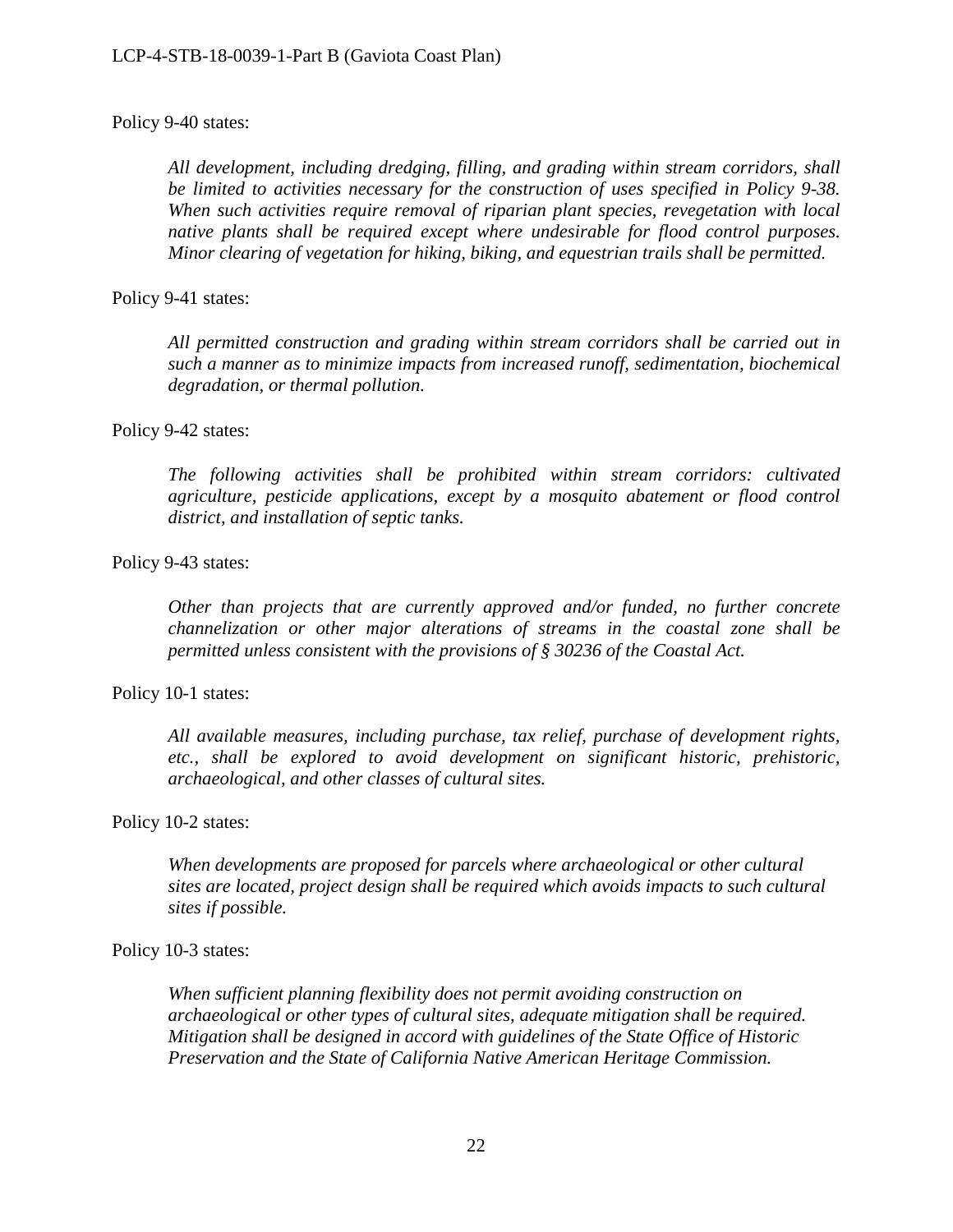Policy 10-4 states:

*Off-road vehicle use, unauthorized collecting of artifacts, and other activities other than development which could destroy or damage archaeological or cultural sites shall be prohibited.* 

Policy 10-5 states:

*Native Americans shall be consulted when development proposals are submitted which impact significant archaeological or cultural sites.* 

# **3. Biological and Cultural Resources within the Plan Area**

The Gaviota Coast sits on the active boundary of the Pacific Oceanic Plate and the North American Continental Plate where high levels of tectonic activity have created dramatic elevational gradients in both the terrestrial and the underwater landscapes. The terrestrial landscape is topographically diverse with steep mountains, ridgelines and valleys, rolling hills, coastal terraces, coastal bluffs, and rocky and sandy shorelines. The Gaviota Coast straddles Point Conception, where the north-south trending Coastal Mountain Ranges and the east-west trending Transverse Ranges intersect. Here cooler, wetter northern climate patterns merge with warmer, drier southern climate patterns. The area's unique climate and geography forms a widely recognized and significant biogeographic boundary between northern and southern California.

This combination of diverse physical and climatic factors has resulted in the Gaviota Coast hosting an unusually high number of native plant communities and species and contributes to the high biodiversity and species richness of the Plan area. Point Conception marks the southern limit of many northern marine and terrestrial species and the northern limit of many southern marine and terrestrial species. Many of the natural communities in the Plan area are rare, including madrone, tanoak, and bishop pine forests, California sycamore and valley oak woodlands, Burton Mesa chaparral and wart leaf ceanothus chaparral, purple foothill and giant wild rye grasslands, dune mats, and vernal pools and marsh habitats. Other habitats within the Plan area include coastal sage scrub, central maritime chaparral, riparian woodlands, coastal dunes and strand, and marine ecosystems such as kelp beds, sea grasses, and rocky marine intertidal zones. Native and endemic species found on the Gaviota Coast include Gaviota tarplant, Lompoc yerba santa, Refugio manzanita, California red-legged frog, southern California steelhead trout, and tidewater goby.

Due to the large amount of open space, low density of development and the numerous watersheds with associated ridgelines, streams, and riparian areas, the Gaviota Coast contains important corridors between inland, mountainous, and coastal habitat areas for apex species and medium and large mammals, such as mountain lions, coyotes, bobcats, and California black bears. The Gaviota Coast is also an Essential Connectivity Area that serves as a natural bridge from the Pacific Ocean to the Sierra Madre Mountains, which connect to the Tehachapi Mountains, which further connect to the Sierra Nevada [\(Exhibit 7\)](https://documents.coastal.ca.gov/reports/2018/8/F16a/F16a-8-2018-exhibits.pdf).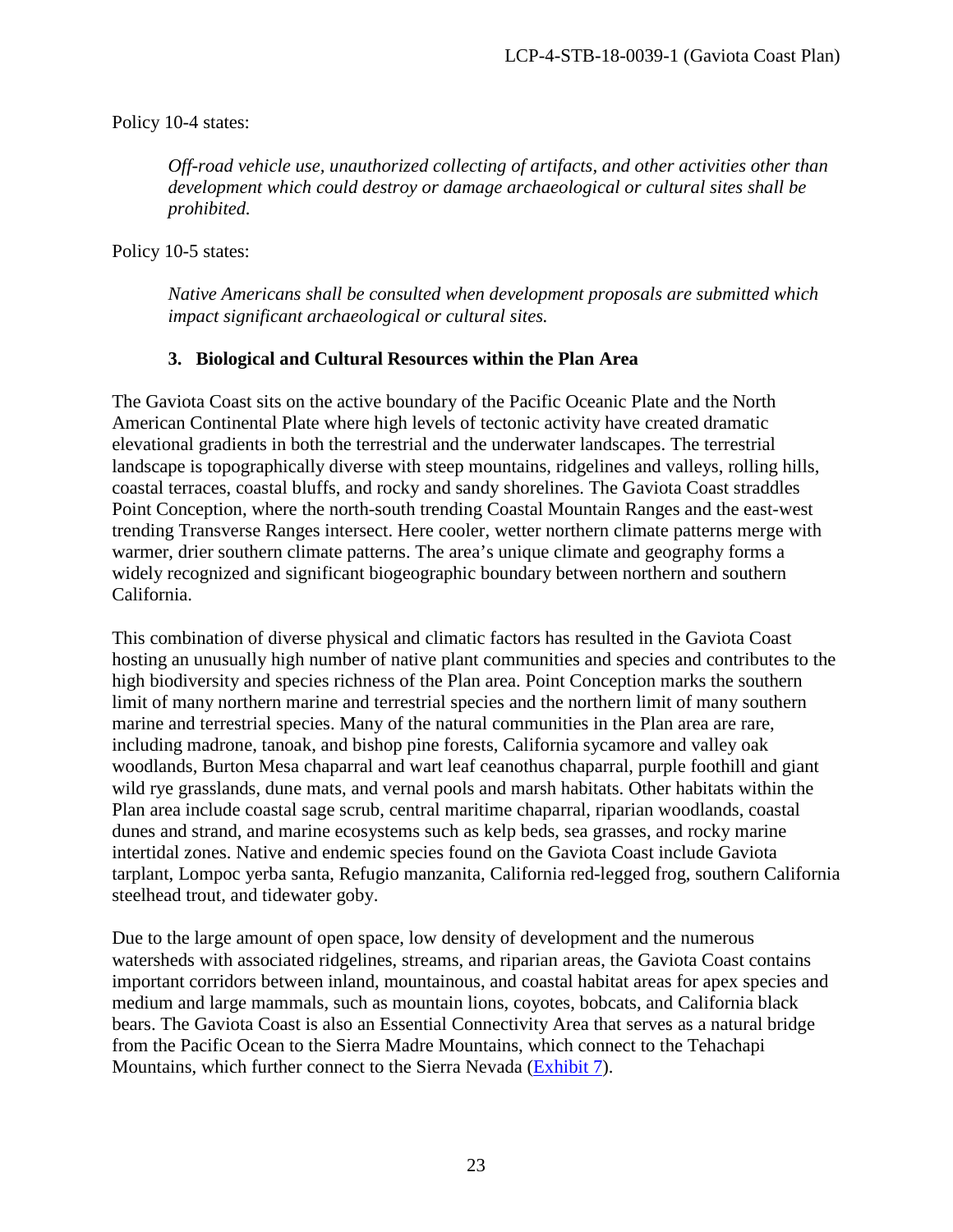In addition to the biodiversity found on the Gaviota Coast, the Plan area contains many significant cultural and historic resources. The first humans to inhabit the Gaviota Coast were Native Americans, followed by Spanish, Mexican, and American people. Due to the rich history on the Gaviota Coast, the Plan area contains numerous important cultural resources, including archaeological and historic sites, traditional cultural properties, tribal cultural resources, historic buildings and structures from the Spanish and past ranching operations, and rural historic landscapes.

# **4. LUP Amendment Consistency Analysis**

Coastal Act Section 30230 requires the maintenance, enhancement, and restoration of marine resources and assigns the highest protection to areas and species of special biological or economic significance. Section 30230 also requires any use of the marine environment to sustain the biological productivity of coastal waters and maintain healthy populations of all marine organisms. Section 30231 requires the protection of the biological productivity and quality of coastal waters and provides specific methods for achieving these protections. Section 30233 provides that the diking, filling and dredging of coastal waters, wetlands, or estuaries may only be permitted for particular activities allowed by Section 30233 and only where there is no feasible less environmentally damaging alternative, and where feasible mitigation measures have been provided to minimize adverse environmental effects. Section 30236 limits channelizations, dams, or other substantial alterations of rivers and streams to only three purposes: necessary water supply; protection of existing structures where there is no feasible alternative; or improvement of fish and wildlife habitat, and requires incorporation of the best mitigation measures feasible. Section 30240 of the Coastal Act requires the protection of environmentally sensitive habitat areas (ESHA) against any significant disruption of habitat values. No development, with the exception of uses dependent on the resources, is allowed within any ESHA. This policy further requires that development adjacent to ESHA and parks and recreation areas is sited and designed to prevent impacts that would significantly degrade those areas and to be compatible with the continuance of them. Section 30244 requires the protection of archaeological and paleontological resources and the implementation of mitigation measures to avoid or minimize any impacts.

In addition, the County's existing certified LUP contains numerous policies (listed in subsection 2 above) to protect biological resources, ESHA, water quality, and cultural resources within the County's coastal zone. All Chapter 3 policies of the Coastal Act have been incorporated in their entirety in the certified County LUP as guiding policies pursuant to Policy 1-1 of the LUP, including Section 30240 protections of ESHA.

# Environmentally Sensitive Habitat

The proposed Gaviota Coast Plan includes additional policies, development standards, and actions specific to the Plan area that address the protection of biological resources, including environmentally sensitive habitat. An Environmentally Sensitive Habitat (ESH) Overlay map is proposed that generally depicts ESH areas within the Plan area. The depiction of ESH within the coastal zone on the proposed map is the same as the existing 1982 certified ESH Overlay map for the County. The Plan also includes criteria for determining which resources and habitats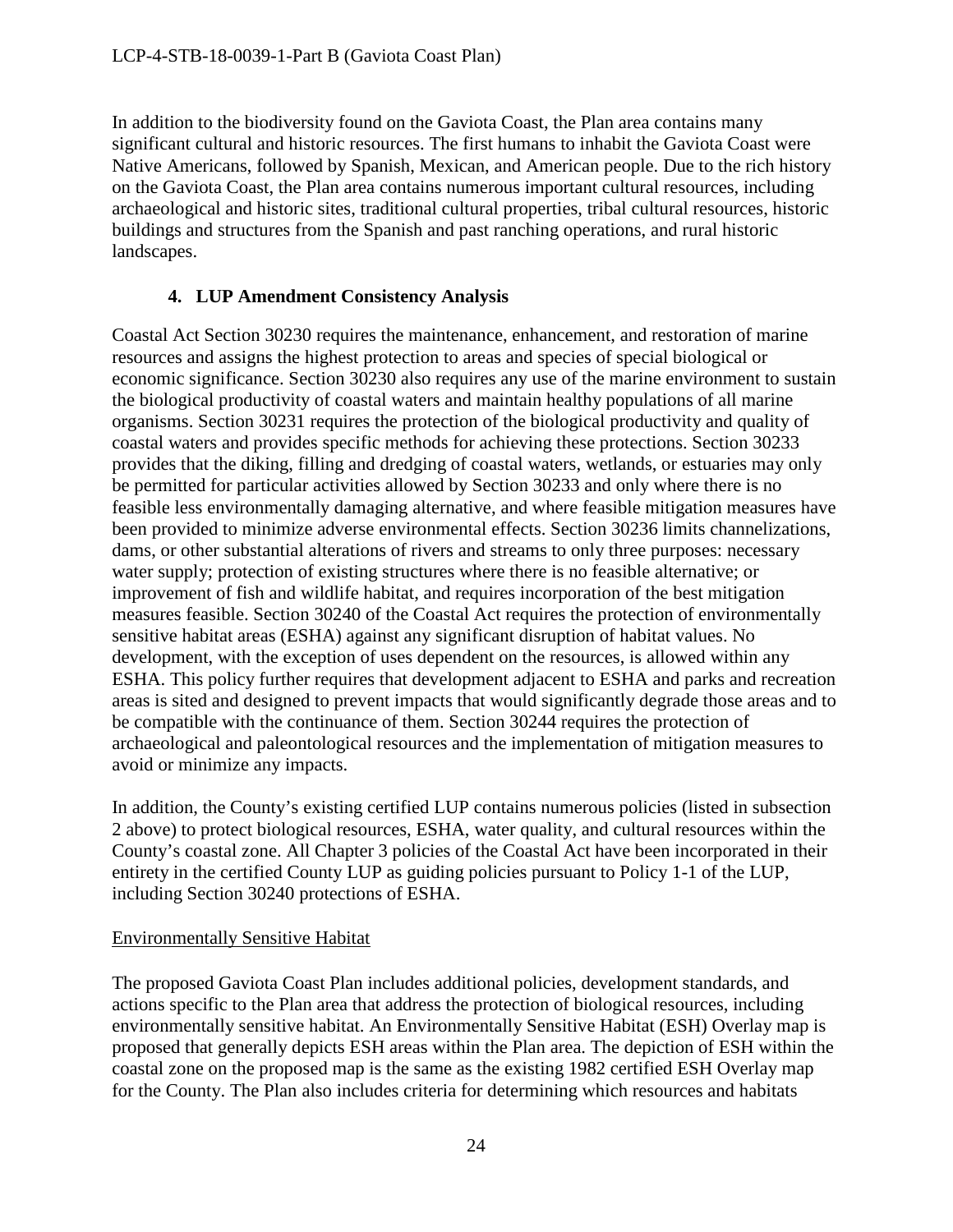constitute ESH on the Gaviota Coast and includes policies and provisions intended to protect ESH through such mechanisms as development restrictions within ESH areas, requiring development setbacks and buffers from ESH areas, and requiring biological surveys, mitigation measures, and restoration of impacted habitat areas.

Section 30107.5 of the Coastal Act defines an environmentally sensitive habitat area as "any area in which plant or animal life or their habitats are either rare or especially valuable because of their special nature or role in an ecosystem and which could be easily disturbed or degraded by human activities and developments." Proposed Policy NS-4 describes habitat types and the criteria to be used to determine if a habitat constitutes ESH. However, the proposed policy does not accurately reflect the ESH criteria of Section 30107.5 of the Coastal Act, and the habitat types provided in Policy NS-4 do not represent all of the potential habitat types that may be found within the Plan area and which have the potential to meet the definition of ESH pursuant to Section 30107.5. The proposed policy focuses on the rarity aspect of the ESH definition. However, Section 30107.5 specifies that ESH includes plant or animal life or their habitats that are either rare or especially valuable because of their special nature or role in an ecosystem and which could be easily disturbed or degraded by human activities and developments. Areas with plant or animal life or their habitats may be especially valuable because of their "special nature," such as being an unusually pristine example of a habitat type, containing an unusual mix of species, supporting species at the edge of their range, or containing species with extreme variation. Areas may be especially valuable because of their special "role in the ecosystem," such as providing habitat for endangered species, protecting water quality, providing essential corridors linking one sensitive habitat to another, or providing critical ecological linkages such as the provision of pollinators or crucial trophic connections.

Therefore, the Commission finds that **Suggested Modification No. 2** [\(Exhibit 1\)](https://documents.coastal.ca.gov/reports/2018/8/F16a/F16a-8-2018-exhibits.pdf) is necessary to modify proposed Policy NS-4 to provide detailed criteria of what plant or animal life or habitats meet the definition of ESH consistent with the Coastal Act and to list known habitat types found within the Plan that may be considered ESH because they are rare and/or especially valuable. Specific biological habitats within the Plan area that are considered environmentally sensitive because they are rare and/or especially valuable because of their special nature or role in an ecosystem include native forests and woodlands, native chaparral and coastal scrub habitats, native grasslands, streams/wetlands, raptor nesting and breeding areas and white-tailed kite foraging areas, Monarch butterfly habitat, special status species habitats, and marine mammal haulouts. Commission Staff Ecologist Dr. Jonna Engel has prepared a Memorandum, attached as Exhibit 7, that outlines the specific habitats and characteristics of the Plan area and those habitats that are or may be, in certain circumstances, considered ESH under the Coastal Act and the County's certified LCP. Specific habitats include tanoak and bishop pine forest, coast live oak woodlands, coastal bluff scrub, southern foredunes and coastal strand, purple needle grass grasslands, vernal pools, and habitat for Gaviota tarplant, Lompoc yerba santa, Refugio manzanita, California red-legged frog, southern California steelhead trout, and tidewater goby.

Additionally, while the definition of ESH in Section 30107.5 includes the provision that ESH are areas "which could be easily disturbed or degraded by human activities and developments," proposed Policy NS-4 does not include this provision, because as Dr. Engel has stated, the habitats within the Gaviota Coast, as in most areas of southern California, are in danger of direct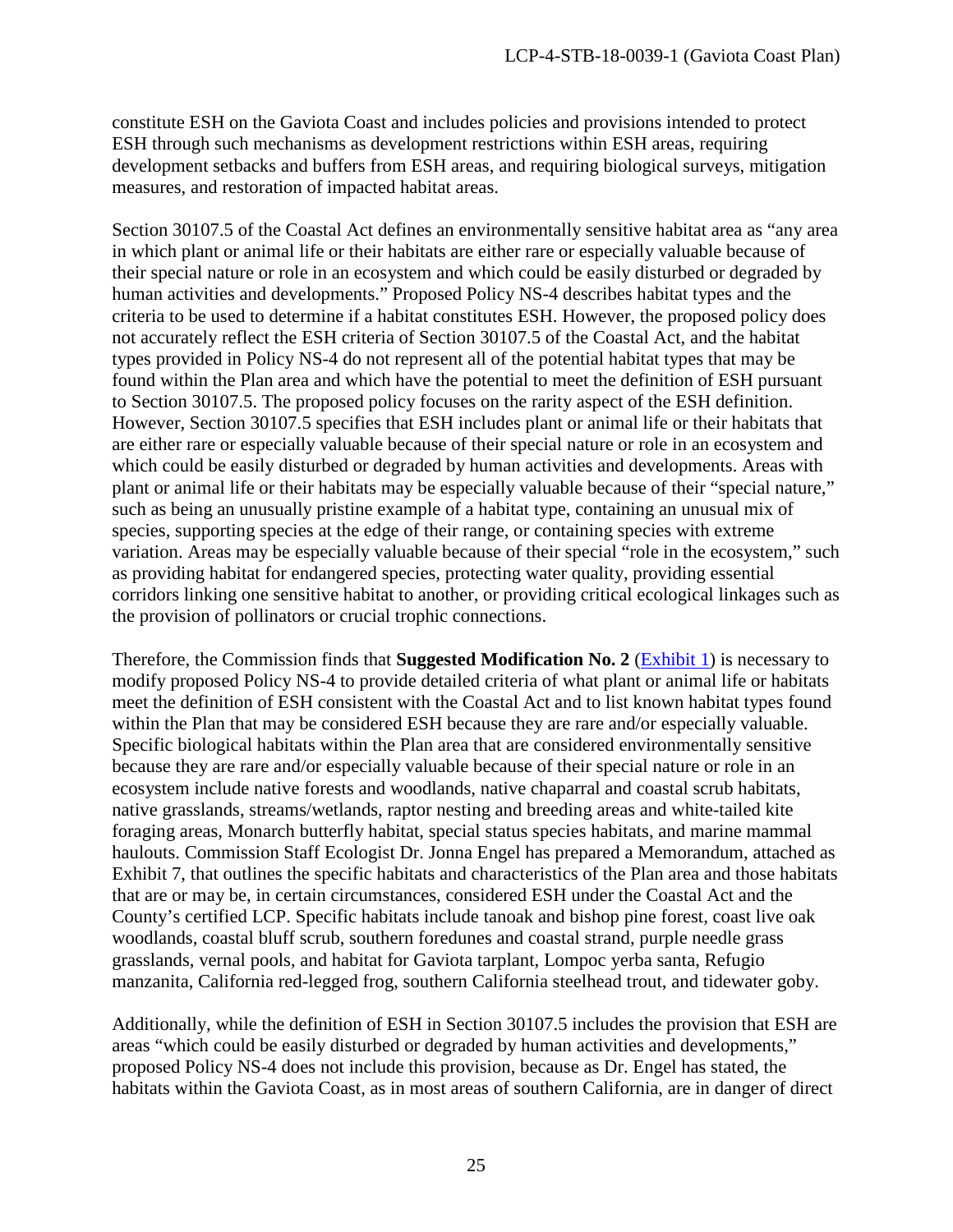loss or significant degradation as a result of climate change, urbanization, agriculture, and industry [\(Exhibit 7\)](https://documents.coastal.ca.gov/reports/2018/8/F16a/F16a-8-2018-exhibits.pdf). Accordingly, all of the types of habitat that otherwise qualify as ESH are in danger of disturbance and/or degradation by human activities, and there is no need to separately include this part of the definition.

The County has requested that instead of modifying the proposed policies and development standards that would also apply to the inland portion of the Plan area to be consistent with the Coastal Act and existing LUP policies, new coastal zone versions of the policies and development standards should be added as suggested modifications that would only apply to the coastal zone portion of the Plan area. Therefore, Suggested Modification 2 modifies the proposed Policy NS-4 to apply only to the inland area and adds a coastal version of the policy that is consistent with Section 30107.5 of the Coastal Act.

Policy NS-4, as suggested to be modified and only applicable to the coastal zone, is consistent with the existing ESH protection policies of the County's certified LCP and merely provides clarity for their implementation within the proposed Plan area. All Chapter 3 policies of the Coastal Act, including Section 30240, are incorporated in their entirety as guiding principles in the certified County LUP. Native plant communities, including coastal sage scrub, chaparral, coastal bluff scrub, California native oak and riparian woodlands, individual oak trees, endangered and rare plant species and other plants of special interest, are addressed under LUP Policy 9-36 and IP/CZO Section 35-97 of the existing certified LCP. Policy 9-36 dictates that when sites are graded or developed, areas with significant amounts of native vegetation shall be preserved. The existing LCP policies applied together require siting and design measures to protect native grassland, riparian and oak woodland habitat, individual oak trees, wetlands, and other native plant communities such as coastal sage scrub and chaparral, as well as adoption of all measures necessary to prevent impacts that would significantly degrade these sensitive resources. Further, in past permit actions on appeals in Santa Barbara County<sup>[1](#page-25-0)</sup> the Commission has found that large, contiguous, relatively pristine areas of native habitats, such as coastal sage scrub, oak woodland, and native grassland, meet the definition of ESH because they are especially valuable due to their special nature or roles in the ecosystem and are easily disturbed by human activity. In addition, the suggested modification to Policy NS-4 is consistent with the ESH protection policies that the Commission certified in 2017 for the Eastern Goleta Valley Community Plan area in Santa Barbara County. Given the unique characteristics and value of the Gaviota Coast Plan area that are discussed in Dr. Engel's Memorandum, suggested Policy NS-4 is important to provide clarity regarding what plant or animal life or their habitats meet the definition of ESH consistent with the Coastal Act, and to list known habitat types found within the Plan area that may be considered ESH because they are rare and/or especially valuable.

**Suggested Modification No. 2** also adds language to Policy NS-4 to require that the presence and extent of ESH areas shall be identified on a case-by-case basis based upon site-specific evidence provided by a biological report conducted by a qualified biologist. Therefore, only if modified as suggested, Policy NS-4 is consistent with the specific requirements of Coastal Act Sections 30240 and 30107.5.

<span id="page-25-0"></span> $\overline{a}$ <sup>1</sup> CDP No. A-4-STB-11-005 (Agua Azul Partnership); CDP No. A-4-STB-07-052 (HR52 Partnership)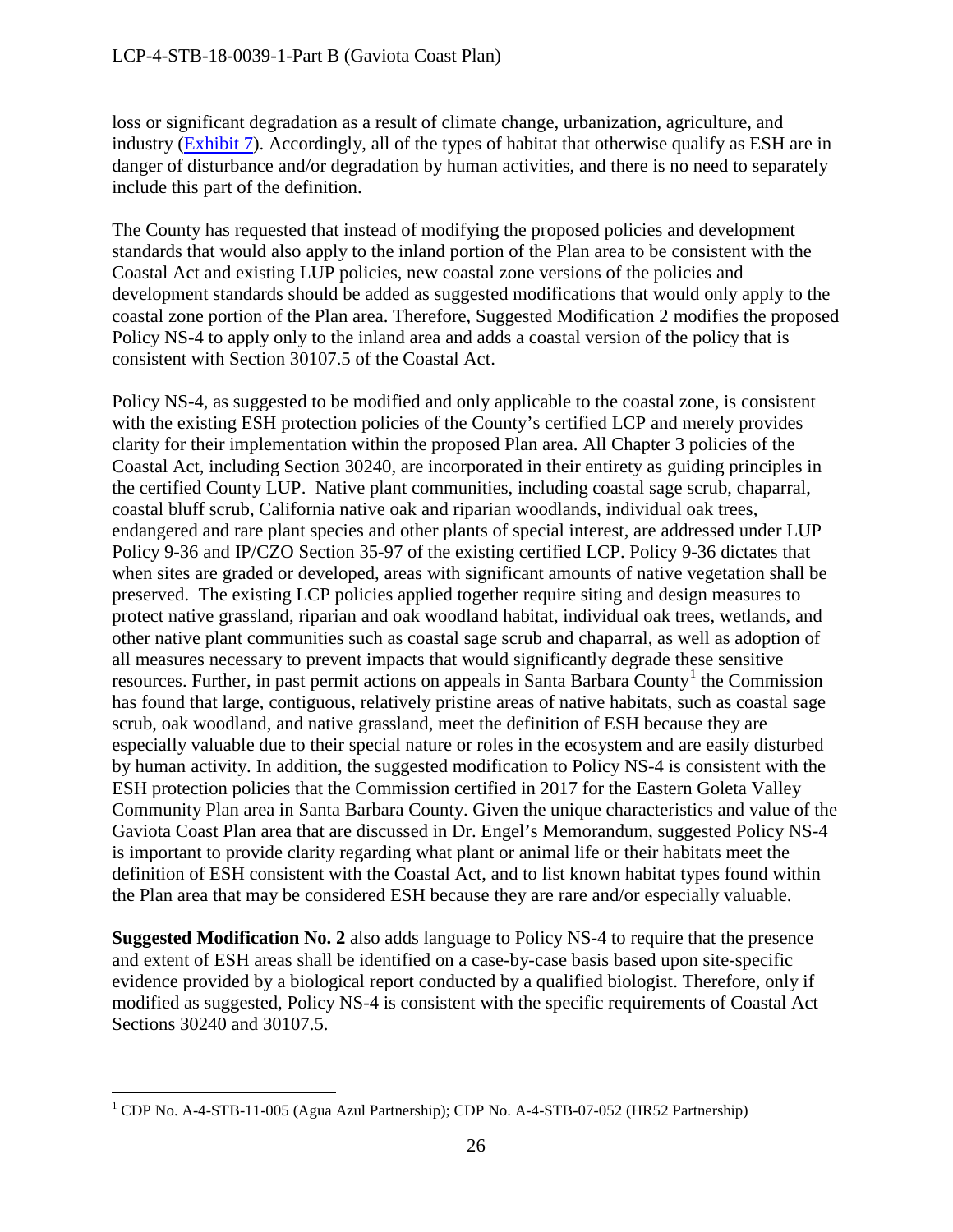Proposed Development Standards (Dev Std) NS-3 and NS-4 intend to protect rare plant and sensitive wildlife habitat by requiring biological surveys of areas proposed to be impacted by development. However, the proposed development standards state that the surveys shall be conducted only where appropriate and feasible as determined by County staff and in accordance with the County's Environmental Thresholds and Guidelines Manual, which is a document outside of the County's certified Local Coastal Program (LCP) that has not been certified by the Commission. Due to the potential for rare plant and sensitive wildlife habitat to constitute ESHA, and to ensure protection of such habitat consistent with Coastal Act Section 30240 and LUP Policy 2-11, areas of potentially suitable or critical habitat for rare plants and sensitive wildlife should always be surveyed prior to project approval when there is potential for such habitats to be impacted by project activities. Therefore, **Suggested Modification No. 2** adds a coastal version of Dev Std NS-3, which requires sensitive plant surveys if potentially suitable or critical habitat exists in the project area, and a coastal version of Dev Std NS-4, which requires presence/absence surveys for sensitive wildlife species if potentially suitable or critical habitat for such species exists in the project area. Further, the coastal versions of the development standards require the biological surveys to be conducted in accordance with applicable county and resource agency protocols rather than in accordance with the County's Environmental Thresholds and Guidelines Manual, which is not part of the LCP certified by the Commission and therefore not a standard of review.

Proposed Policy NS-2 of the Gaviota Coast Plan states that ESH areas and important or sensitive biological and natural resources shall be protected to the maximum extent feasible. The proposed policy also states that within the coastal zone ESH areas shall be protected against any significant disruption of habitat values. While the proposed policy includes some of the requirements of Coastal Act Section 30240, the policy also states that ESH shall be protected and preserved "to the maximum extent feasible," which is inconsistent with Coastal Act Section 30240 and will create confusion in implementing the correct standard in the coastal zone portion of the Plan area. In addition, proposed Policy NS-7 states that riparian vegetation shall be protected only "to the maximum extent feasible," which would also be inconsistent with Section 30240, as well as existing and proposed policies of the LCP.

Therefore, to protect ESH areas consistent with Section 30240, the Commission finds that **Suggested Modification No. 2** is necessary to modify proposed Policies NS-2 and NS-7 to apply only to the inland area of the Plan area and to add new coastal versions of each policy that adequately carry out the provisions of Section 30240. The suggested modification to coastal Policy NS-2 provides that ESH areas shall be protected against any significant disruption of habitat values, and only uses dependent on those resources shall be allowed within those areas. A resource dependent use is a use that is dependent on the ESH resource to function (e.g., nature study, habitat restoration, public trails, and low-impact campgrounds), but resource dependent uses must still be sited and designed to avoid significant disruption to habitat values of ESH through measures including but not limited to: utilizing established disturbed areas where feasible, limiting grading by following natural contours, and minimizing removal of native vegetation to the maximum extent feasible. The suggested policy also clarifies that a nonresource dependent development, including fuel modification and agricultural uses, shall be sited and designed to avoid ESH and ESH buffer areas. If avoidance is infeasible and would preclude a reasonable economic use of a parcel or is a public works project necessary to repair and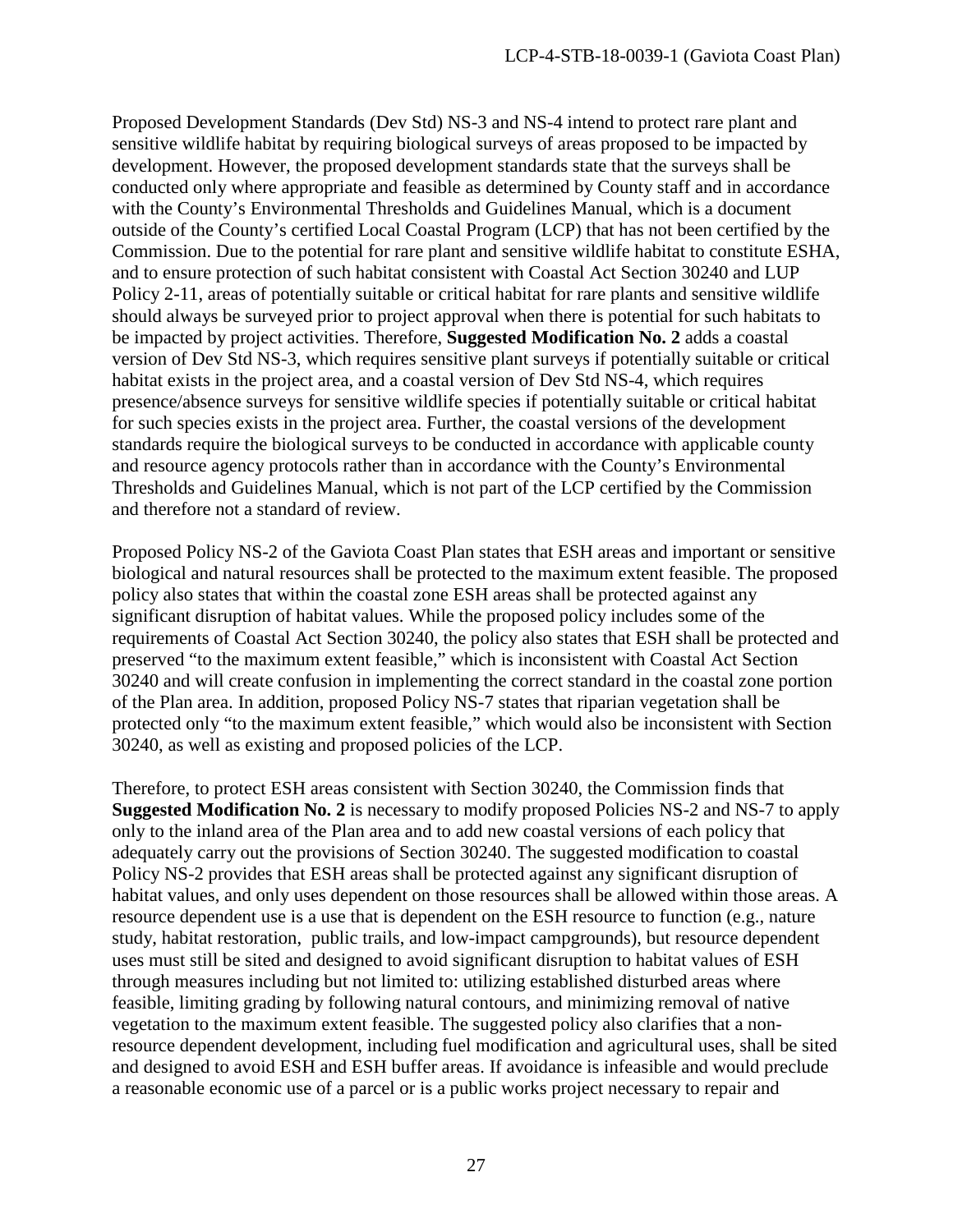maintain an existing public road or existing public utility, then the alternative that would result in the fewest or least significant impacts shall be selected and impacts shall be mitigated. Development in areas adjacent to ESH areas and parks and recreation areas shall be sited and designed to prevent impacts which would significantly degrade those areas, and shall be compatible with the continuance of those habitat and recreation areas. The suggested modification to coastal Policy NS-2 regarding riparian vegetation provides that new development, including fuel modification, shall be sited and designed to protect riparian ESH, consistent with Policy NS-2 and all other applicable policies and provisions of this Plan and the LCP.

# ESH Maps

The County proposes a new Environmentally Sensitive Habitat Overlay map for the Plan area (Figures 2-3 and 2-4 of the Gaviota Coast Plan [\(Exhibit 4\)](https://documents.coastal.ca.gov/reports/2018/8/F16a/F16a-8-2018-exhibits.pdf)) to assist in the identification of ESH areas and, if identified, trigger the ESH protection policies and provisions of the Plan and the County's LCP. The proposed ESH Overlay map for the coastal zone is substantially the same as the ESH Overlay map that was originally certified by the Commission pursuant to the certification of the County's Coastal Land Use Plan in 1982. The map only depicts major riparian corridors and offshore habitats as ESH, which is extremely limiting given the variety of habitats that also exist in the Plan area and which constitute ESH. The County recognizes the limitations of this map and has specified in proposed Policy NS-4 the criteria to be used to determine if a habitat area that is not identified on the Overlay map constitutes ESH. The suggested modifications to Policy NS-4 applicable to the coastal zone, discussed above, continue to clarify that the presence and extent of ESH areas shall be identified on a case-by-case basis based upon site-specific evidence provided by a biological report conducted by a qualified biologist. The proposed Plan also includes Action NS-7 which calls for the County to seek funding to map biological habitats within the Plan area using the Manual of California Vegetation or other ecologically accepted mapping criteria. This future effort could provide the information needed to comprehensively update the County's ESH Overlay map for the Plan area. A detailed spatial assessment of native vegetation in the area would serve as a valuable resource and planning tool. Therefore, it is important to specify how the mapping should be conducted in order to end up with a truly useful planning tool. Thus, **Suggested Modification No. 2** to add language to Action NS-7 is necessary to clarify that mapping should be conducted at the alliance or association level. Further, the Manual of California Vegetation is currently the ecologically accepted mapping criteria, and therefore, other mapping criteria should not be used. As such, Suggested Modification 2 clarifies that the second volume or most current version of the Manual of California Vegetation and not another method should be used.

# ESH Buffers

The County's existing, certified LUP contains policies that require development to be sited a minimum distance from ESH areas in order to provide a buffer for and to protect the nearby ESH. Policy 9-37 provides for a 100 ft. buffer from major streams and includes criteria to adjust the stream buffer upward or downward on a case-by-case basis. Policy 9-9 provides for a minimum 100 ft. buffer from the edge of wetlands, and Policy 9-23 provides for a 50 ft. buffer from Monarch butterfly trees. Furthermore, Policy 2-11 requires development to avoid adverse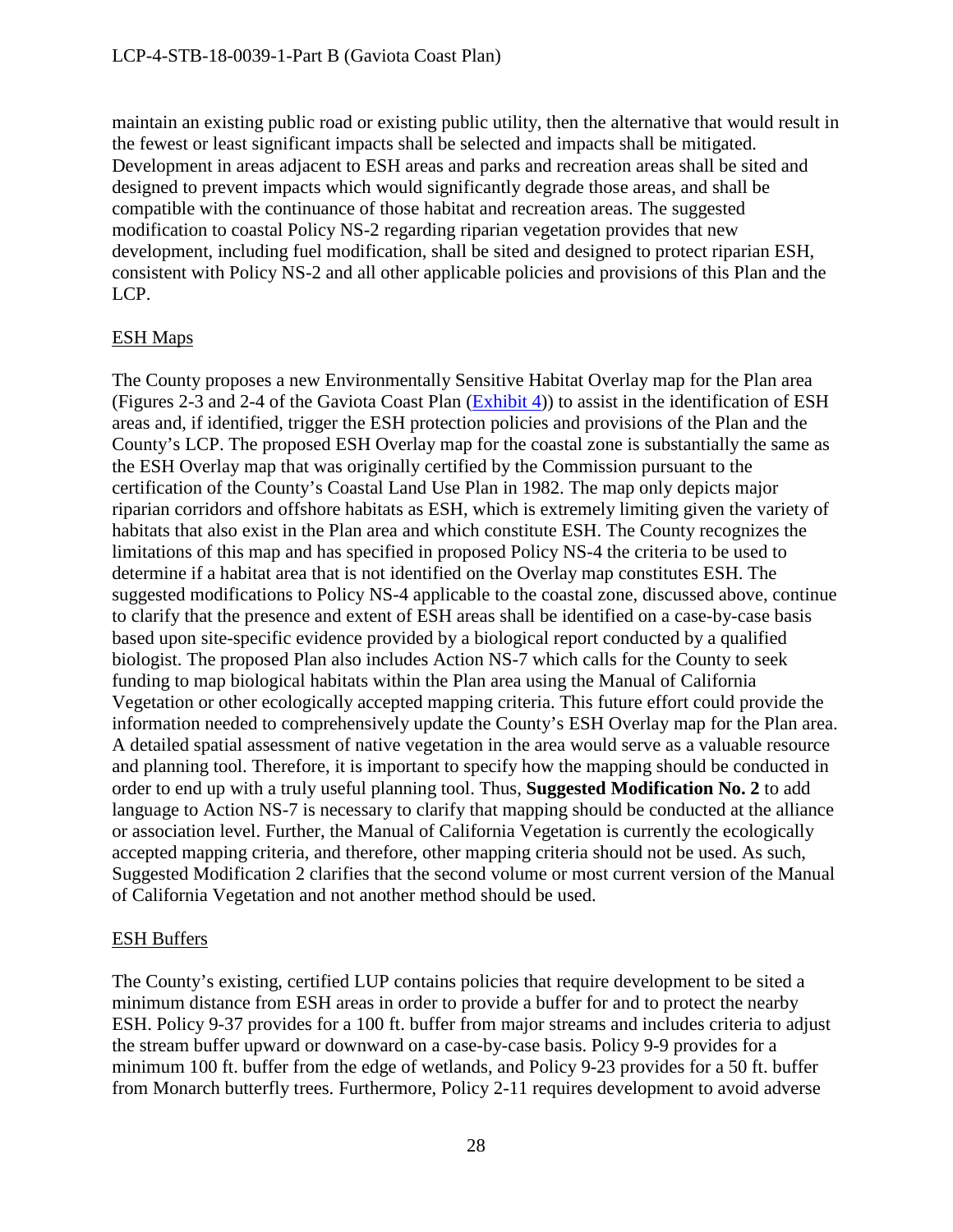impacts to ESH areas through the implementation of mechanisms such as setbacks and buffer zones.

Proposed Dev Std NS-2 specifies that mapped riparian ESH areas on the proposed ESH Overlay map shall have buffers of 100 feet from the edge of either side of the top-of-bank of creeks or the existing edge of riparian vegetation, whichever is further. The proposed development standard also includes the minimum 100 foot buffer for wetlands and 50 foot buffer from the edge of Monarch butterfly trees. However, Dev Std NS-2 does not require minimum buffers for other designated ESH types or riparian ESH areas that are not mapped on the proposed ESH Overlay map. Based on evidence that large buffers are necessary in order to protect sensitive habitat, in past Commission actions on permits and LCPs the Commission has often required that ESH buffers be at least 100 feet in width in order to avoid significant disruption to habitat values in the ESH. As described in a January 2007 Coastal Commission report entitled, "Policies in Local Coastal Programs Regarding Development Setbacks and Mitigation Ratios for Wetlands and Other Environmentally Sensitive Habitat Areas," research on the effectiveness of buffers found that a 100-foot buffer is generally the minimum required for protecting habitat areas and other system functions such as water quality from adverse environmental impacts caused by development, and that larger buffers are often required. For example, in 1988, the Habitat Management Division of the Washington State Department of Wildlife recommended minimum buffers of 61m (200 feet) for forested wetlands and 91m (300 feet) for non-forested wetlands, such as salt marshes, based on the essential needs of fish and wildlife. Similarly, a number of studies examining the effectiveness of riparian buffers have determined that 30-60m (97.5-195 feet) wide riparian buffer strips will effectively protect water resources through physical and chemical filtration processes (Lee & Samuel 1976; Phillips 1989; Davies & Nelson 1994; Brosofske et al. 1997, Wenger & Fowler 2000). Regarding raptors, Richardson and Miller (1997) recommend buffer zones for 11 species (osprey, Cooper's hawk, northern goshawk, sharpshinned hawk, golden eagle, red-tailed hawk, ferruginous hawk, bald eagle, prairie falcon, peregrine falcon, and American kestrel) ranging from 50 to 1600m (164 to 5250 feet). Given this information, it is important that the LCP establish a minimum 100 foot buffer for most ESHA, rather than allowing smaller buffers. A minimum 100-foot buffer, with the requirement to provide a larger one when necessary, is particularly important in the Gaviota Coast area given the nature and types of sensitive habitat found there.

To clarify the minimum buffer requirement for all other ESH types within the Plan area and to clarify that all riparian ESH areas require a buffer, not just those that are mapped on the County's ESH Overlay map, the Commission finds that **Suggested Modification No. 2** is necessary to modify Dev Std NS-2 to require development to be set back 100 feet from all other ESH areas in addition to wetland and riparian ESH, except that the requirementfor Monarch butterfly habitat is a 50 ft. setback. Suggested Modification 2 also modifies Dev Std NS-2 to clarify that the minimum required buffer may be adjusted upward on a case‐by‐case basis where necessary in order to prevent significant disruption of habitat values based on site specific evidence, and the minimum required buffer may only be adjusted downward to avoid precluding reasonable economic use of property. All buffers shall be sufficient to protect the biological productivity and water quality of streams, to avoid significant disruption of habitat values, and to be compatible with the continuance of the habitat area. Therefore, as modified, Dev Std NS-2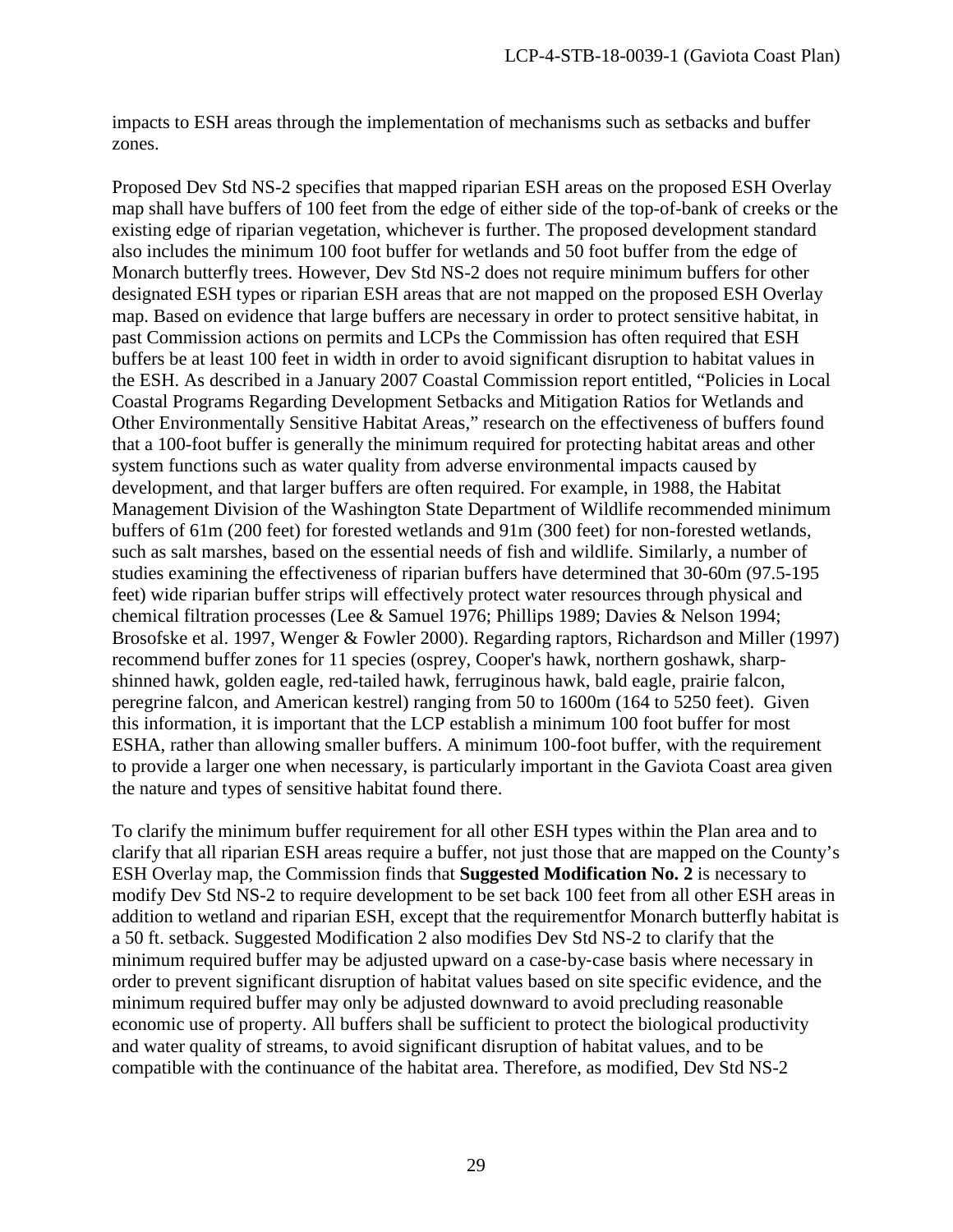applicable to the coastal zone is consistent with the requirements of Section 30240 of the Coastal Act and Policies 9-9, 9-23, and 9-37 of the LUP.

Along with Dev Std NS-2, the proposed Plan includes Policy NS-10, which states that habitat buffers "should be flexible and consider the purpose, ecological benefit, and context of the buffer as well as the use of the land next to the buffer." As proposed, this policy is vague and inconsistent with the habitat protection provisions of Section 30240 and the existing habitat protection policies of the LUP, since it implies that the required minimum buffer width could be considered flexible and may not be required in order to protect adjacent ESH. However, as described in Dr. Engel's attached memo, in order to adequately protect ESH and significant disruption to habitat values in the Gaviota Coast area, a 100 ft. habitat buffer is the minimum necessary to ensure that new development will prevent significant disruption of ESH. Also, modifications are necessary to make the policy less ambiguous about how buffer widths will be determined. Therefore, **Suggested Modification No. 2** is necessary to make proposed Policy NS-10 apply only to the inland area of the Plan area.

In addition to the suggested modifications to proposed policies and development standards regarding habitat buffer requirements discussed above, **Suggested Modification No. 2** adds new Dev Std NS-6 to the proposed Plan which prohibits any construction or grading within 200 ft. of known or historic butterfly roosts between November 1 and April 1, unless a qualified biologist determines that activities will not adversely impact Monarch butterflies on or near the development site. The Monarch butterfly is considered a state "special-status invertebrate" due to the species' status as imperiled in California. Monarch butterflies are migratory, appearing along the Gaviota Coast in November where they seek shelter in groves of trees that provide a suitable microclimate for the butterflies to roost throughout the winter. Although existing LUP Policy 9- 23 and proposed Dev Std NS-2 provide for development to be sited a minimum of 50 feet from Monarch butterfly trees, grading and construction activities near trees serving as butterfly roosts between November and April can be particularly disruptive to the species. For this reason, the County recently proposed to regulate development activities on sites within 200 feet of known or historic Monarch butterfly roosts in the Eastern Goleta Valley Plan area. Similarly, requiring construction and grading activities to maintain a distance of 200 feet from known butterfly roosts during November through April on the Gaviota Coast would protect the butterfly's habitat from significant disruption of habitat values and serve to prevent impacts which would significantly degrade those areas as required by Section 30240 of the Coastal Act and LUP Policy 2-11. Therefore, the Commission finds that Dev Std NS-6 of Suggested Modification 2 is necessary to ensure consistency with the habitat protection requirements of Coastal Act Section 30240 and LUP Policy 2-11, as well as the more resource-specific protection requirements of existing LUP Policies of 9-22 and 9-23.

# Reasonable Use

The Gaviota Coast Plan proposes Policy LU-2, which states that the policies and development standards of the Gaviota Coast Plan must be implemented in a manner that does not take private property for the public use without just compensation as required by applicable law. This is consistent with Section 30010 of the Coastal Act, which provides legislative declaration for taking of private property as follows: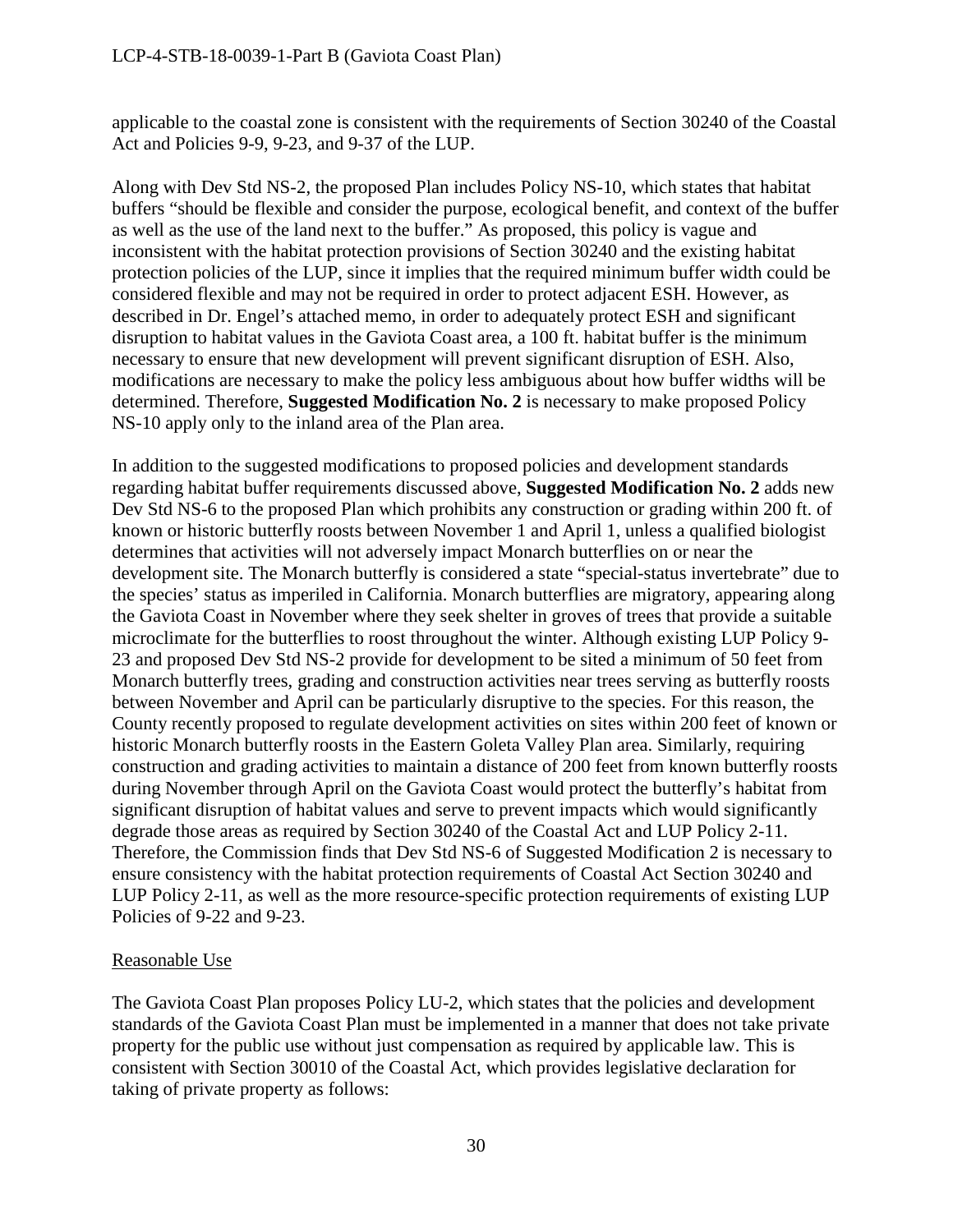*The Legislature hereby finds and declares that this division is not intended, and shall not be construed as authorizing the commission, port governing body, or local government acting pursuant to this division to exercise their power to grant or deny a permit in a manner which will take or damage private property for public use, without the payment of just compensation therefore. This section is not intended to increase or decrease the rights of any owner of property under the Constitution of the State of California or the United States.* 

Dev Std NS-2 contains specific takings language such as "except where setbacks and buffers would preclude reasonable use of the parcel" that would override the environmentally sensitive habitat (ESH) buffer requirement of the development standard. This language creates a very broad exception to the ESH buffer requirements, which is unwarranted and extremely vague. Such an exception could be misapplied to generally allow development that is inconsistent with the policies of the Coastal Act whenever the County found that to deny the development would preclude reasonable development—an undefined term. Therefore, **Suggested Modification No. 13** [\(Exhibit 3\)](https://documents.coastal.ca.gov/reports/2018/8/F16a/F16a-8-2018-exhibits.pdf), which adds required findings to the IP/CZO in order to implement proposed Policy LU-2, is necessary to ensure that the only appropriate exception to the sensitive resources protection policies and standards is that which is necessary to avoid an unconstitutional taking of private property.

To address circumstances where there are known conflicts with ESH policies and where exceptions may be necessary to avoid an unconstitutional taking of private property, **Suggested Modification 13** lists findings that Santa Barbara County must make when approving such development. The Coastal Commission recently certified these findings in 2017 through a suggested modification to the Eastern Goleta Valley Community Plan and also previously certified the findings in 2004 through suggested modifications to the Toro Canyon Plan for the respective planning areas within Santa Barbara County. The provisions acknowledge that some uses of property may be disallowed pursuant to background principles of property law, such as nuisance law; in such cases, disallowing the proposed use is not a "taking" that has to be avoided because such uses are not allowed in the first place. If Suggested Modification No. 13 is applied to the Plan to address this broad exception to the resource protection policies and provisions proposed by the County, the extent of this proposed exception will be clarified and the policies and provisions containing this exception will be consistent with the requirements of Section 30010 of the Coastal Act and the numerous sensitive resource protection policies and provisions of the Coastal Act and the LUP. The suggested addition of required findings to the IP/CZO is necessary to conform with and carry out Policy LU-2.

#### Other ESH Protection Policies

Proposed Dev Std NS-1 intends to protect wildlife corridors through evaluation of development proposals and mitigation for significant effects on wildlife movement caused by fencing, roads, lighting and siting of the development. When a wildlife corridor area also constitutes ESH, the relevant ESH protection policies and provisions would apply to new development. However, when a wildlife corridor area does not constitute ESH but is nonetheless recognized as an important coastal resource, a stronger standard than Dev Std NS-1 is necessary. Therefore, **Suggested Modification No. 2** modifies Dev Std NS-1 to apply to the inland portion of the Plan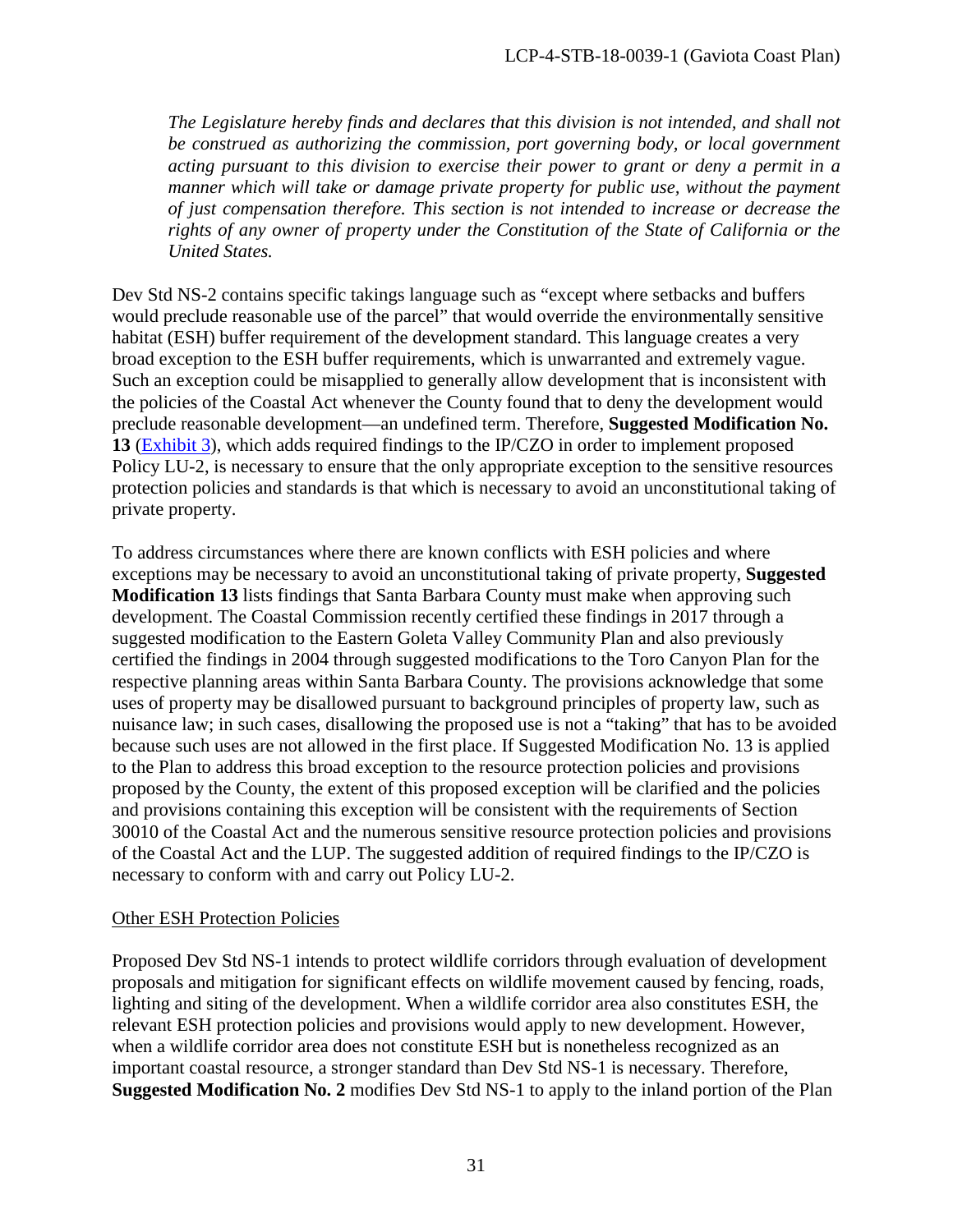area only and creates a coastal version of the development standard to require development, including fences, gates, roads, and lighting, to avoid the corridor to the maximum extent feasible so as not to restrict wildlife movement. The coastal version of Dev Std NS-1 also requires approved fences and gates to be wildlife-permeable, but provides for instances when a wildlifepermeable fence or gate would be undesirable, for example, if it is associated with an approved agricultural use, is located within an approved development area, or where temporary fencing is required to keep wildlife away from habitat restoration areas.

The County proposes Policy NS-11 to provide requirements for restoration in cases where adverse impacts to biological resources as a result of new development cannot be avoided. As proposed, Policy NS-11 does not provide mitigation ratios for adverse impacts to biological resources or specify that permanent protection of the restoration areas is required. Therefore, **Suggested Modification No. 2** is necessary to clarify that onsite or offsite restoration is required to properly mitigate for adverse impacts to sensitive habitat areas to ensure that mitigation directly addresses adverse impacts of new development. Suggested Modification 2 is also needed to provide the minimum replacement ratio of 3:1 for impacts to native habitat areas and a 4:1 ratio for impacts to wetlands. A minimum replacement ratio of 3:1 for native habitat areas and 4:1 for wetlands is consistent with past Commission actions taken to certify habitat impact mitigation ratios for other planning areas in Santa Barbara County and the south coast region. Due to losses in habitat acreage and functional capacity between the time the habitats are impacted and the time the restored habitat areas are functionally viable, and because the success rate of compensatory mitigation projects is relatively low, especially for wetland areas, and the resulting values of restored habitat generally does not provide equivalently valuable habitat as the lost/impacted habitat, these mitigation ratios are necessary to compensate for the habitats lost through development. Additionally, Suggested Modification 2 is needed to clarify that offsite restoration and open space conservation, not merely the obtainment of an offsite easement, should be performed when onsite restoration is infeasible. Collectively, the changes recommended in Suggested Modification No. 2 ensure that Policy NS-11's required minimization and mitigation measures directly address any adverse impacts of development on sensitive biological resources. As modified, Policy NS-11 is consistent with the requirements of Coastal Act Section 30240 and LUP Policy 2-11 to ensure that unavoidable adverse impacts to ESH that are permitted will be fully mitigated.

In addition to the proposed policies in the Plan that are directly intended to protect ESH, several other policies and development standards include language that relates to ESH protection as well. Proposed Policy LU-4 in the Plan's Land Use Chapter is proposed to regulate non-agricultural development to reduce impacts to coastal resources including ESH. However, simply reducing impacts to ESH is inconsistent with Section 30240 and existing Policy 2-11, which require development to avoid impacts to ESH. Additionally, Policy LU-4 proposes measures to reduce impacts to resources through siting and design recommendations. These measures include the consideration of the color, reflectivity, and height of structures, the length of roads and driveways, the number and size of accessory structures, clustering development, the amount and location of grading, vegetation removal, and night lighting. However, the proposed measures to reduce impacts should be applied to all development, not just non-agricultural development, in order to avoid impacts. Therefore, **Suggested Modification No. 8** is required to modify Policy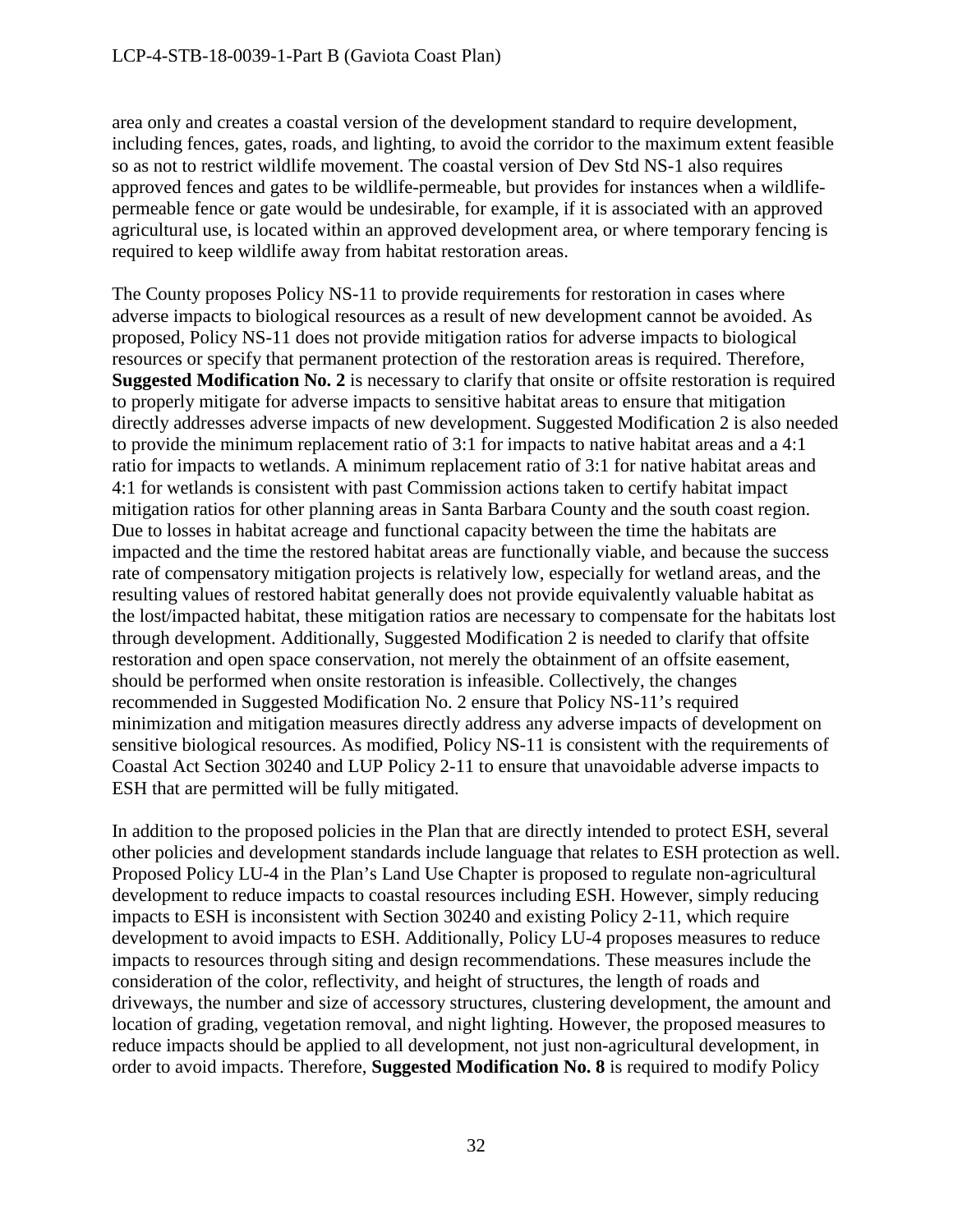LU-4 to only apply to the inland portion of the Plan area, thereby eliminating the inconsistency this policy creates with the Coastal Act and existing habitat protection policies of the LUP.

Additionally, proposed Policy LU-10 requires all development, not just non-agricultural development, to be sited to avoid ESH and visually prominent areas to the maximum extent feasible and minimize infrastructure requirements and/or redundancy and fragmentation of the landscape to the maximum extent feasible. Similar to Policy LU-4, Policy LU-10, as proposed, is inconsistent with Section 30240 and existing Policy 2-11, because it only requires development to avoid ESH "to the maximum extent feasible." To ensure that development is sited to avoid ESH, and thereby ensure that the Plan is consistent with the existing ESH protection policies of the LUP and Coastal Act Section 30240, **Suggested Modification No. 8** is required to modify Policy LU-10 to apply to the inland area only, and create a coastal version of Policy LU-10 that states that development shall be scaled, sited, and designed to avoid ESH consistent with Policy NS-2 (as suggested to be modified for the coastal zone). Additionally, **Suggested Modification No. 8** includes the proposed measures in Policy LU-4 in order to design the proposed development to avoid and minimize impacts to ESH and other coastal resources.

Another policy that regulates development that could have the potential to impact ESH is proposed Policy AG-3.A which would allow vegetation management techniques, such as prescribed burning, within the inland area of the Plan area. Although the policy states that such activities would be allowed in the inland area, the policy is not specified as either an "inland" or "coastal" policy, which indicates that the policy would apply to both the inland and coastal portions of the Plan area. Since vegetation management activities have the potential to impact ESH, and Section 30420 only allows uses dependent on ESH within those areas and requires ESH areas to be protected against any significant disruption of habitat values, the policy as proposed is inconsistent with the Coastal Act. Therefore, in order to be consistent with the rest of the plan and ensure that the Plan is consistent with Section 30240, **Suggested Modification No. 3** adds the term "inland" before the text of Policy AG-3.A to specify that the policy does not apply to land within the coastal zone.

Further, several policies, development standards, and actions in the Plan's Transportation, Energy, and Infrastructure chapter discuss impacts to ESH. Policy TEI-1 would regulate improvements to U.S. Highway 101 (the main transportation corridor through the Plan area) to ensure that the improvements are consistent with the rural character of the Plan area and are only limited to improvements that are necessary for the continued use of the highway. However, this policy states that improvements to Highway 101 shall avoid ESH to the extent feasible. Providing that development avoid ESH "to the extent feasible" is not consistent with the requirements of Section 30240 that only allow uses dependent on ESH within those areas. Therefore, **Suggested Modification No. 12** is necessary to strike the provision requiring Highway 101 improvements to avoid ESH "to the extent feasible." Thus, Suggested Modification 12 applies the "inland" designation to proposed Policy TEI-1 and creates a coastal version of Policy TEI-1 that does not include requirements pertaining to ESH, as such requirements are already provided for in the proposed ESH protection policies of the Plan (Policies NS-2 and NS-4).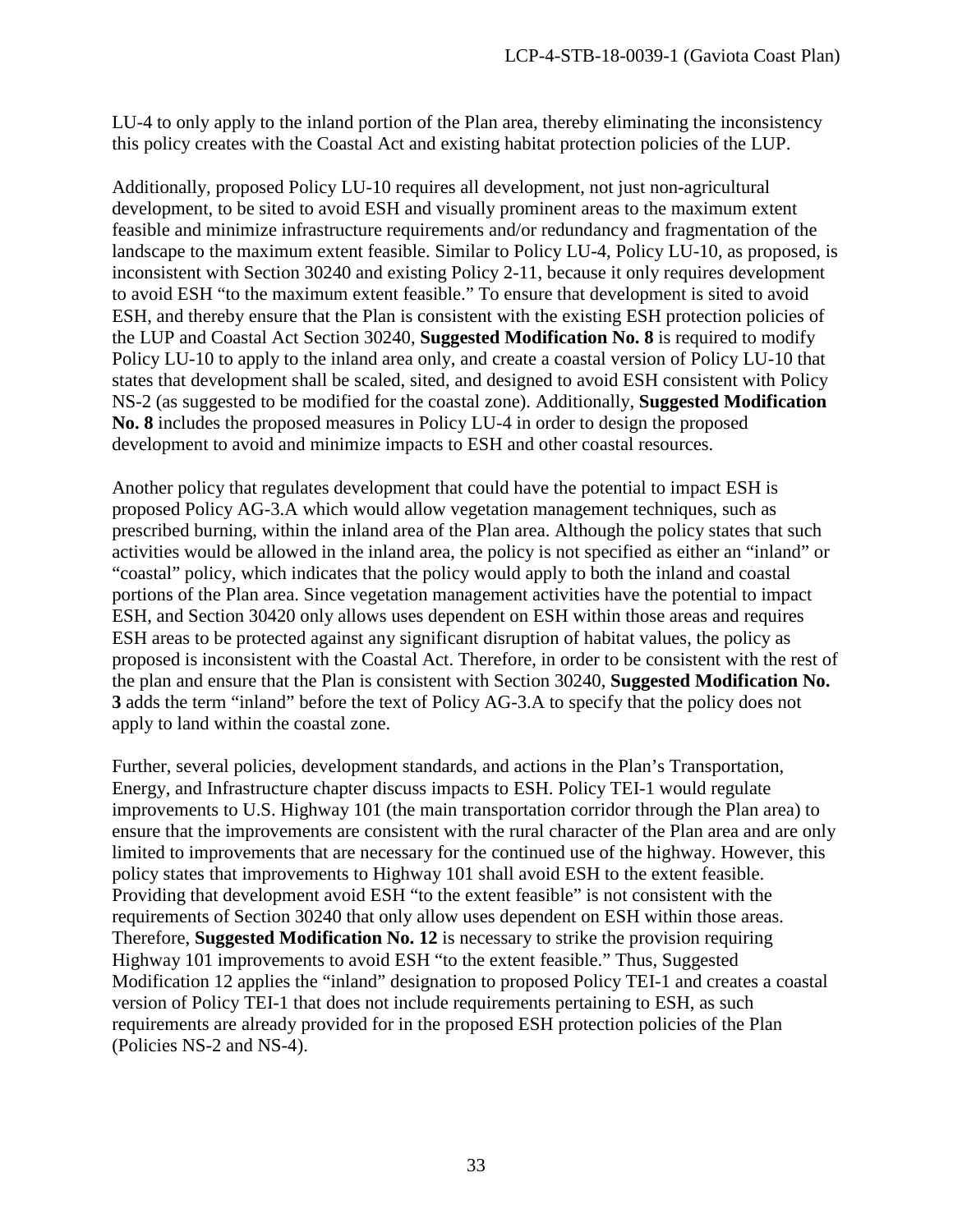Similar to Policy TEI-1, proposed Policy TEI-8 regulates improvements to Jalama Road, which is a two-lane county road on the western side of the Plan area that connects Highway 1 to Jalama Beach County Park. Policy TEI-8 is proposed to replace existing LUP Policy 7-21 and requires all improvements to Jalama Road to "minimize adverse impacts on Jalama Creek" and "shall result in a minimum removal of any riparian vegetation along the creek." In order to provide protection of ESH areas consistent with the requirements of Coastal Act Section 30240, **Suggested Modification No. 12** is necessary to clarify and make the distinction between roadway widening, which must be sited, designed and constructed to avoid ESH, and maintenance and repair of the existing roadway, which shall avoid ESH to the maximum extent feasible (in recognition of the need to allow repairs so the existing road can continue to provide safe access for the public to the coast). If modified as suggested, Policy TEI-8 is consistent with the requirements of Coastal Act Section 30240 to protect ESH from the adverse impacts of development.

**Suggested Modification No. 12** is also required to designate one other policy, one development standard, and one action in the Transportation, Energy and Infrastructure chapter of the Plan as inland only. Policy TEI-16 is intended to provide direction for the operations at the Tajiguas Landfill and states that any changes to operations at the landfill "should strive to reduce environmental impacts to the Gaviota Coast Plan Area." This statement is in opposition to Coastal Act Section 30240, which clearly states that environmentally sensitive habitat areas shall be protected against any significant disruption of habitat values, and only uses dependent on such resources shall be allowed within those areas. Proposed Dev Std TEI-7 requires onsite wastewater treatment system locations to be sited a minimum of 100 feet from the edge of either side of top-of-bank or existing edge of riparian vegetation, but provides that modification to existing and new sources of potential water pollution meet the buffer to the maximum extent feasible. Additionally, the development standard allows the 100 ft. setback standard to be supplanted by Environmental Health Services Standards, which are outside of the LCP and thus not certified by the Commission. These broad exceptions are inconsistent with Coastal Act Sections 30230 and 30231 that protect the biological productivity and quality of coastal waters, streams, and wetlands and Section 30240 which protects ESH, as well as existing LUP Policy 2- 11, which requires development adjacent to ESH to avoid adverse impacts, and existing LUP Policy 9-37, which requires a minimum buffer of 100 feet from major streams in rural areas. Finally, proposed Action TEI-5 prompts the County's Planning & Development department to consider a set of methods to reduce impacts associated with new roads and driveways serving residential development. This action, however, is written like a development standard and includes methods that are inconsistent with the proposed ESH protection policies and development standards of the Plan as well as existing LUP policies. Since changes to operations at the Tajiguas Landfill would only occur in the inland area, and water quality is addressed by existing policies in the LUP, and ESH buffers and siting and design of development in and near ESH are addressed in the Natural Resources chapter of the proposed Plan, **Suggested Modification No. 12** simply designates these items as applying to the inland portion of the Plan area only.

Policy TEI-10 of the proposed Plan is intended to regulate the siting, design, and scale of renewable energy production facilities and their impacts on visual, natural, and agricultural resources, as well as the health, safety, and welfare of the public on the Gaviota Coast. The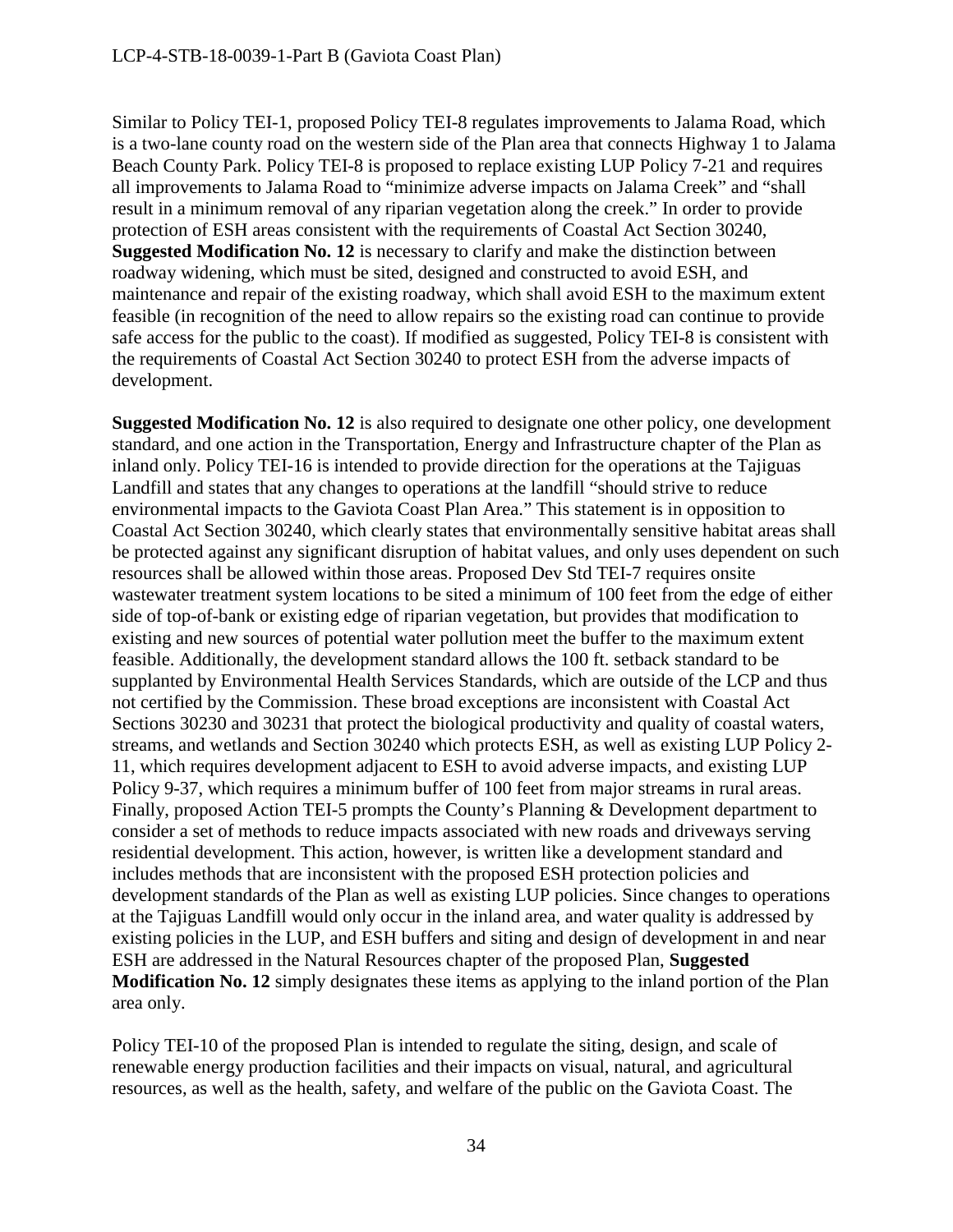proposed policy, however, requires avoidance of impacts only "where possible, and minimize where avoidance is not possible." The approval of such development would be inconsistent with Section 30240 of the Coastal Act and existing policy 2-11 in addition to visual and agricultural Coastal Act and existing LUP policies. Therefore, **Suggested Modification No. 12** is necessary to modify Policy TEI-10 to require renewable energy production facilities to avoid significant impacts on public health, safety, welfare, and the coastal resources in the Plan area.

#### Native Trees

The proposed Plan does not address the protection of individual native trees that may not be part of a larger woodland, savannah, or other habitat area that is an ESH area. However, native trees (including, but not limited to, oak, walnut, sycamore, and bay trees) are an important coastal resource, including where they are part of a larger woodland, savannah, or other habitat area that is an ESH area, when they serve as raptor nesting/roosting sites or Monarch butterfly habitat, as well as individual specimens outside ESH. Native trees also prevent the erosion of hillsides and stream banks, provide moderate water temperatures in streams through shading, and provide food and habitat, including nesting, roosting, and burrowing to a wide variety of wildlife. The existing, certified LUP recognizes the importance of individual oak trees through Policy 9-35, which requires that oak trees be protected. Policy 9-36 requires that all development shall be sited, designed, and constructed to minimize impacts of grading, paving, construction of roads or structures, runoff, and erosion on native vegetation. In particular, grading and paving shall not adversely affect root zone aeration and stability of native trees, including oak trees. However, other individual native trees serve important functions within the landscape as well and are considered to be an important part of the coastal resources of the area.

Therefore, the Commission finds it necessary to add Policy NS-12 for the coastal zone portion of the Plan area (**Suggested Modification No. 2**), which requires that individual mature native or roosting/nesting trees be protected from damage or removal to the maximum extent feasible, except in cases where preservation of trees would threaten life and/or property. Where the removal of protected trees cannot be avoided through the implementation of project alternatives, or where development encroachments into the root zone of protected trees result in the loss or worsened health of the trees, mitigation measures shall include, at a minimum, the planting of replacement trees on-site, if suitable area exists on the project site, at a ratio of 10 replacement trees for every one tree removed. Where on-site mitigation is not feasible, the most proximal offsite mitigation shall be required. Many factors, over the life of the restoration, can result in the death of the replacement trees. In order to ensure that adequate replacement is eventually reached, it is necessary to provide a replacement ratio of at least ten replacement trees for every tree removal or significant encroachment to account for the mortality of some of the replacement trees. Additionally, replacement trees, particularly oak trees, are most successfully established when the trees are seedlings or acorns. Therefore, a ten to one replacement ratio for every tree removal or significant encroachment is also necessary to account for the temporal loss of habitat during the time the new seedlings are maturing.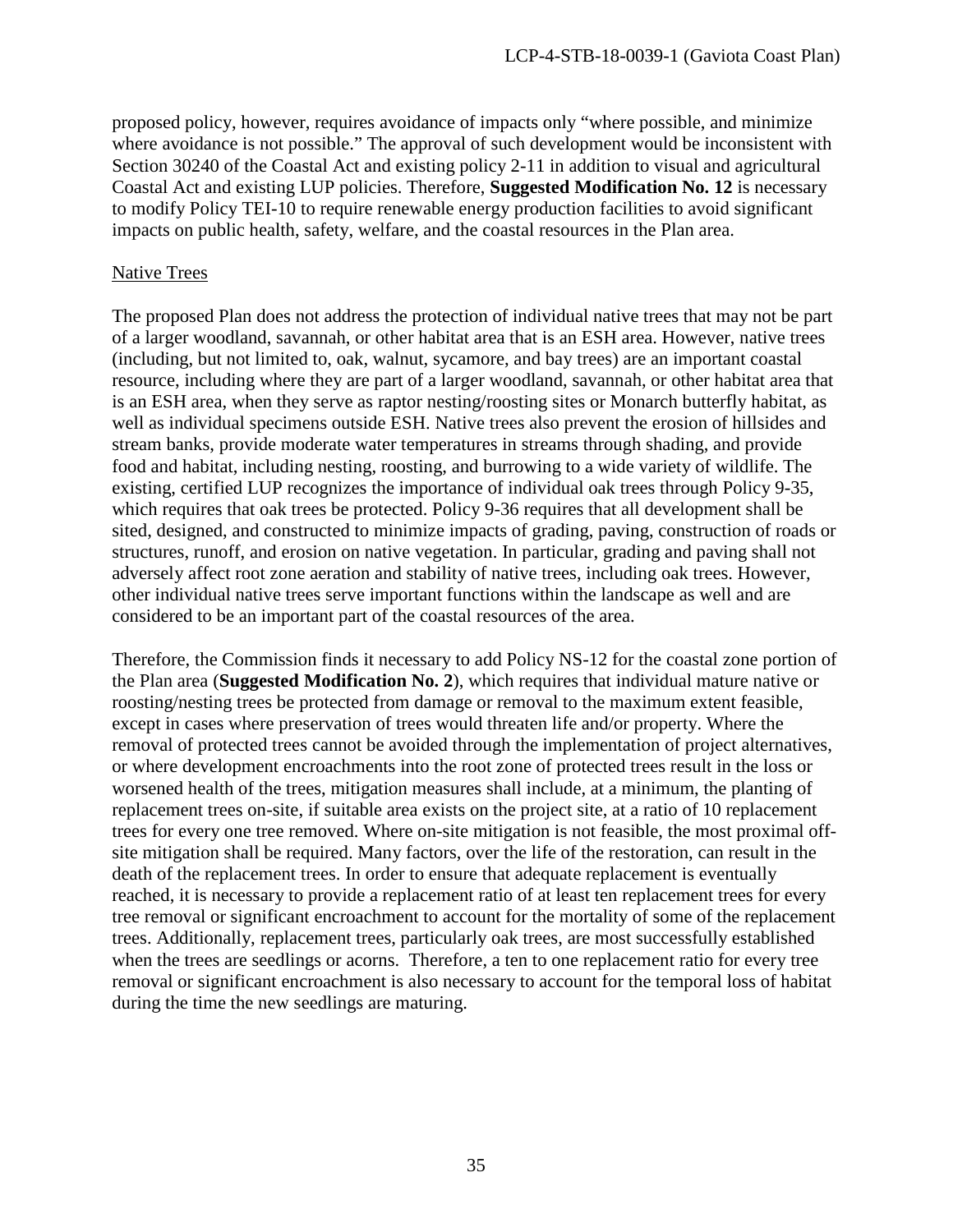# Channelization

The County proposes Policy NS-9 as a general policy to require the maintenance of undisturbed natural stream channels and conditions to the maximum extent feasible in order to protect stream banks from erosion, enhance wildlife corridors, and provide natural greenbelts, with the exception of local, state, or federal resource agency permitted activities. However, Policy NS-9 requires undisturbed natural streams to only be maintained to the maximum extent feasible, which is inconsistent with Coastal Act Section 30236 which prohibits channelizations or other substantial alterations of streams, except for necessary water supply projects, flood control projects where no other method for protecting existing structures in the floodplain is feasible and where such protection is necessary for public safety or to protect existing development, or developments where the primary function is the improvement of fish and wildlife habitat. Therefore, **Suggested Modification No. 2** is necessary to designate proposed Policy NS-9 as an inland policy and create a coastal version of Policy NS-9 to limit the allowed uses in streams in the coastal zone of the Plan area to the three uses allowed by Section 30236. Additionally, the Commission finds that it is necessary to require development to minimize impacts as a result of a permitted use and mitigate for unavoidable impacts. Further, Suggested Modification 2 requires the preference of bioengineering alternatives to "hard" solutions, such as concrete or riprap, for approved development within stream channels.

# Wetlands

The existing certified LCP contains several policies and regulations regarding the protection of wetlands and coastal waters. Policy 9-9 requires a 100 ft. minimum development buffer from wetlands and prohibits permanent structures to be permitted within wetlands or wetland buffers. Policy 9-10 regulates light recreation, such as bird watching, nature study, and scientific or educational uses within wetlands, and Policy 9-8 prohibits boating in wetland areas. Policy 9-11 prohibits wastewater discharge into wetlands without a permit from the California Regional Water Quality Control Board. Policy 9-13 prohibits unauthorized vehicle traffic and regulates pedestrian traffic within wetlands, and Policy 9-14 requires new development adjacent to or in close proximity to wetlands to be compatible with the continuance of the habitat area and not reduce the biological productivity or water quality of the wetland due to runoff, noise, thermal pollution, or other disturbances. Policies 9-6 and 9-7 regulate dredging and filling activities. Policy 9-16 prohibits grazing or other agricultural activities from occurring within wetlands.

The proposed Plan does not include new policies to regulate development in and adjacent to wetlands, due to the policies in the existing, certified LUP that adequately regulate such development. The proposed Plan does include Policy NS-5, which directs the County to seek opportunities and create incentives for restoration of degraded wetlands. As proposed, Policy NS-5 is consistent with Sections 30230 and 30231 of the Coastal Act, which require marine resources, wetlands and other coastal waters to be restored where feasible.

The County is also proposing Dev Std NS-5 to require a formal wetlands and riparian habitat delineation of a site proposed for development if riparian habitat or wetlands are identified and have the potential to be adversely impacted by the proposed development. The proposed development standard provides criteria for the methods to be used in preparing riparian habitat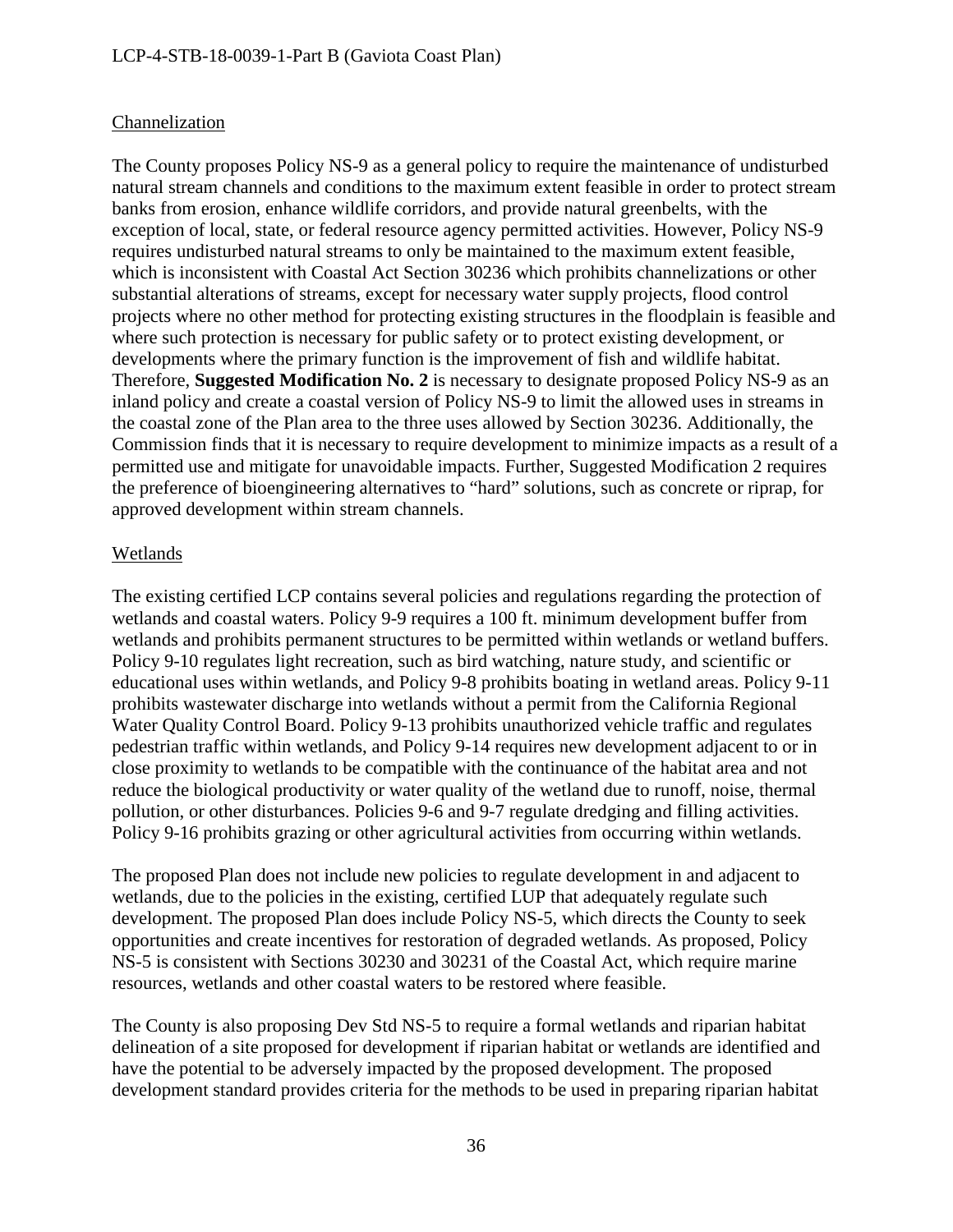and wetlands delineations as well as mitigation criteria for unavoidable impacts to wetlands and waters. However, the proposed policy states that mitigation ratios for impacts to wetlands and riparian habitat area are "typically around 2:1 or 3:1, but can be as high as 8:1 for especially rare or valuable wetland types, such as vernal pools." As proposed, the policy is inconsistent with the amount of mitigation necessary to fully address wetland impacts; as demonstrated in past Commission actions on permits and LCPs, and as more fully explained in the Commission's LCP Update Guide, a minimum mitigation ratio of 4:1 for impacts to wetlands and coastal waters is generally needed to fully address wetland impacts.<sup>[2](#page-36-0)</sup> Given the quality and sensitivity of the wetland areas in the Gaviota Coast area, these mitigation ratios are appropriate here. Therefore, **Suggested Modification No. 2** is necessary to modify Dev Std NS-5 to require a minimum mitigation ratio of 4:1 for impacts to wetlands in order to protect the biological resources, marine resources, and ESH areas of the coastal zone on the Gaviota Coast. Additionally, **Suggested Modification No. 2** is necessary to clarify that one parameter wetlands shall also be included in a wetlands delineation. Thus, if modified as suggested, proposed Dev Std NS-5 is consistent with Sections 30230, 30231, and 30233 to protect coastal wetlands.

### Groundwater

 $\overline{a}$ 

Section 30231 requires that the biological productivity and quality of coastal waters, streams, wetlands, estuaries and lakes be maintained through preventing depletion of groundwater supplies and substantial interference with surface waterflow, among other measures. The County's certified LUP contains numerous policies for the protection of water resources. LUP Policies 2-2 and 3-19 require the protection of the long-term integrity and quality of groundwater basins within the County by requiring a determination of the safe yield for groundwater basins within the County and prohibiting the extraction of groundwater from exceeding the determined safe yield of the groundwater basin.

The proposed Plan includes several additional policies, actions, and development standards to broadly provide for the conservation of water and protect the County's water supply, including the quality of surface water and groundwater basins. Proposed Policy TEI-17 prohibits annexation to a water or sanitary district unless it would prevent adverse impacts to ESH or to protect public health. The intent of this policy is to protect the integrity of the County's water supply and is consistent with existing LUP Policy 2-10. However, the proposed Plan does not prohibit the private extraction of groundwater where the project site is already serviced by a public water district or existing mutual water company. In order to protect the County's water supply and prevent groundwater overdraft in the Plan area, the Commission finds that suggested Policy TEI-18 (**Suggested Modification No. 12**) is necessary to clarify that the County must protect the quality and quantity of groundwater resources by specifically prohibiting nonagricultural groundwater wells in areas that are already serviced by a public water district or an existing mutual water company. If a non-agricultural use, such as a residence, is not already serviced by a public water district or existing mutual company, then suggested Policy TEI-18 would not apply. Therefore, if modified as suggested, the proposed Plan is consistent with the requirements of Coastal Act Section 30231 to protect and maintain water resources and the

<span id="page-36-0"></span><sup>2</sup> See Coastal Commission LCP Update Guide, Section 4, available at [https://documents.coastal.ca.gov/assets/lcp/LUPUpdate/LUPGuidePartI\\_4\\_ESHA\\_July2013.pdf,](https://documents.coastal.ca.gov/assets/lcp/LUPUpdate/LUPGuidePartI_4_ESHA_July2013.pdf) p. 10 (This document also supports the suggested modification related to mitigation for impacts to protected trees.)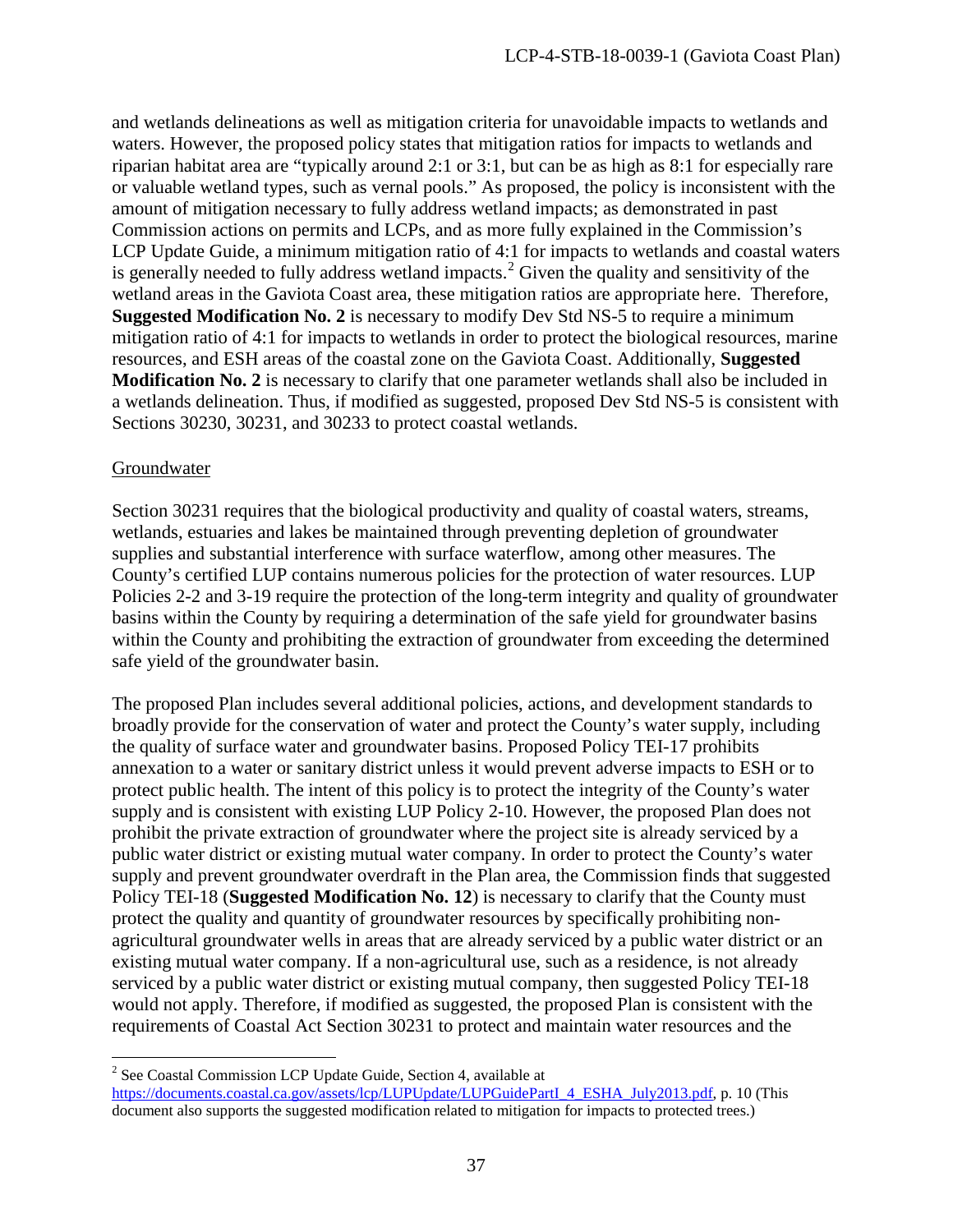requirements of LUP Policies 2-2 and 3-19 to protect the long-term quality and integrity of groundwater basins within the County.

### Wastewater and Solid Waste

The County proposes Policies TEI-13 and TEI-14 and Dev Stds TEI-2 and TEI-6 to require measures for wastewater infrastructure and the treatment of wastewater to avoid any adverse impacts to local watersheds and their associated ecosystems and local groundwater basins. Action TEI-11 directs the County to provide incentives to encourage landowners with older or failing septic systems to upgrade to newer technology, and Dev Stds TEI-8 prohibits development where onsite wastewater treatment systems would cause pollution to creeks. As proposed, these policies and development standards are consistent with the requirements of Coastal Act Sections 30230 and 30231 to protect the quality and biological productivity of coastal waters (e.g., groundwater basins, streams, and creeks) from any adverse impacts of wastewater pollution.

### Cultural Resources

Coastal Act Section 30244 requires new development to implement reasonable mitigation measures to address any adverse impacts of the development on archaeological or paleontological resources. LUP Policy 10-1 requires the County to take all available measures to avoid development on sites known to contain significant historic, prehistoric, archaeological, and cultural resources. LUP Policy 10-2 requires new development to utilize project design to avoid impacts to such cultural resources, and LUP Policy 10-3 requires mitigation for adverse impacts to cultural resources if avoidance is infeasible. LUP Policies 10-4 and 10-5 further protect cultural resources by prohibiting the use of off-road vehicles on sites containing cultural resources and the unauthorized collecting of artifacts, and providing consultation requirements with Native Americans to achieve a coordinated response to any adverse impacts to cultural resources from new development.

The County proposes several additional policies, actions, and development standards specific to the Plan area to preserve and protect archaeological and tribal cultural resources and historic structures. These measures include requiring consultation with tribes identified by the Native American Heritage Commission during development planning, the preparation of archaeological and historic resources studies and surveys, and the provision of mitigation measures where adverse impacts to these resources cannot be avoided. The proposed Plan provides that these cultural resources include historic buildings, structures, and places, archaeological sites, rural historic landscapes, tribal cultural resources, and traditional cultural properties. The County proposes Policies CS-1, CS-2, Actions CS-2 and CS-5, and Dev Std CS-5 to require the protection and preservation of cultural and historic resources in the Plan area. Proposed Action CS-1 and Dev Stds CS-1, CS-2, and CS-6 require identification of historic and cultural resources through surveys and actions, and proposed Actions CS-4 and CS-6 and Dev Stds CS-3 and CS-4 require the coordination between the County, Native American tribes, and the community to ensure that cultural resources are properly identified and potential impacts to such resources are avoided or mitigated, as well as ensure tribal access to cultural resources. Further, Policy CS-3 and Action CS-3 encourage the County and the Gaviota Coast community to potentially pursue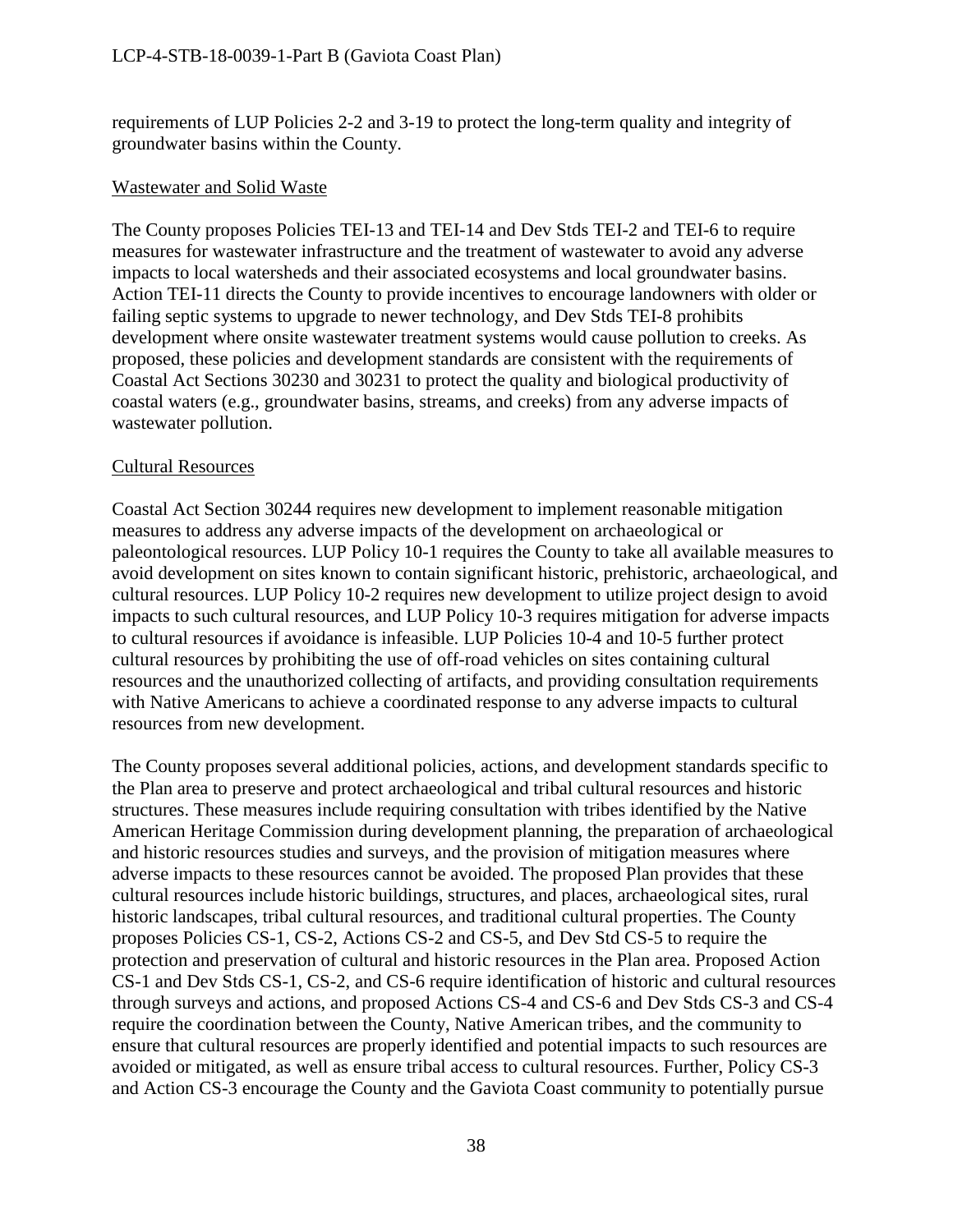development of a community cultural center and encourage measures to educate residents and visitors about the Plan area's cultural resources. As proposed, these provisions are consistent with the cultural resource protection requirements of Coastal Act Section 30244 and LUP Policies 10-1, 10-2, 10-3, 10-4, and 10-5.

For all of the reasons stated above, the Commission finds that the proposed Land Use Plan amendment, as suggested to be modified, is consistent with the applicable environmentally sensitive habitat, water resource, and cultural resource protection policies of Chapter 3 of the Coastal Act.

# **5. IP/CZO Amendment Consistency Analysis**

The IP/CZO amendment proposes a new Gaviota Coast Overlay district for the Plan area, which includes a table of allowable land uses, a specific list of uses allowed within each zone designation, and the permit requirements for each use. Further, the proposed overlay district includes standards for agricultural structural development that does not require a Development Plan, standards for all development and land uses in the Plan area, standards for specific land uses allowed in all zones as well as the uses only allowed in the Agriculture – II zone.

The proposed standards for agricultural structural development that does not require a Development Plan include requiring development to be a minimum of 100 feet from ESH. This standard also includes criteria used to determine if habitat constitutes ESH. The proposed language is similar to proposed Plan Policy NS-4. Additionally, the proposed standard does not include criteria for upward adjustment of the development buffer as provided for in Dev Std NS-2. Furthermore, the proposed standards do not include a requirement to avoid ESH. The section of the proposed overlay district that includes standards for all development and land uses in the Plan area does not include standards to avoid ESH or require a minimum setback from ESH. Therefore, **Suggested Modification No. 13** is necessary to include standards to adjust the 100 ft. buffer upward on a case-by case basis given site specific evidence provided by a biological report prepared by a qualified biologist and require development to avoid ESH unless avoidance is infeasible and would preclude reasonable use of a parcel. If modified as suggested, these standards would adequately comport with Plan Policies NS-2 and NS-4 and Dev Std NS-2, as suggested to be modified for application in the coastal zone.

The proposed standards for specific land uses in the Agriculture – II zone require certain findings to be made before a use or operation can be approved. Such findings include the requirement that a use or operation will not significantly compromise the natural resources of the subject lot(s) or adjacent lot(s). However, this finding is only required for uses and operations that may be allowed in compliance with only a Coastal Development Permit (CDP), while a similar finding is not required for the same use or operation that may be allowed in compliance with a Major Conditional Use Permit (which would be required in addition to a CDP). Additionally, it is not clear what is meant by "significantly compromise." Therefore, due to the inconsistency in the permit requirements for the same operation and to clarify that an operation will not have a significant adverse impact on natural resources, the Commission finds it necessary to require modification to these findings (Suggested Modification 13) wherever they are written in the IP/CZO amendment.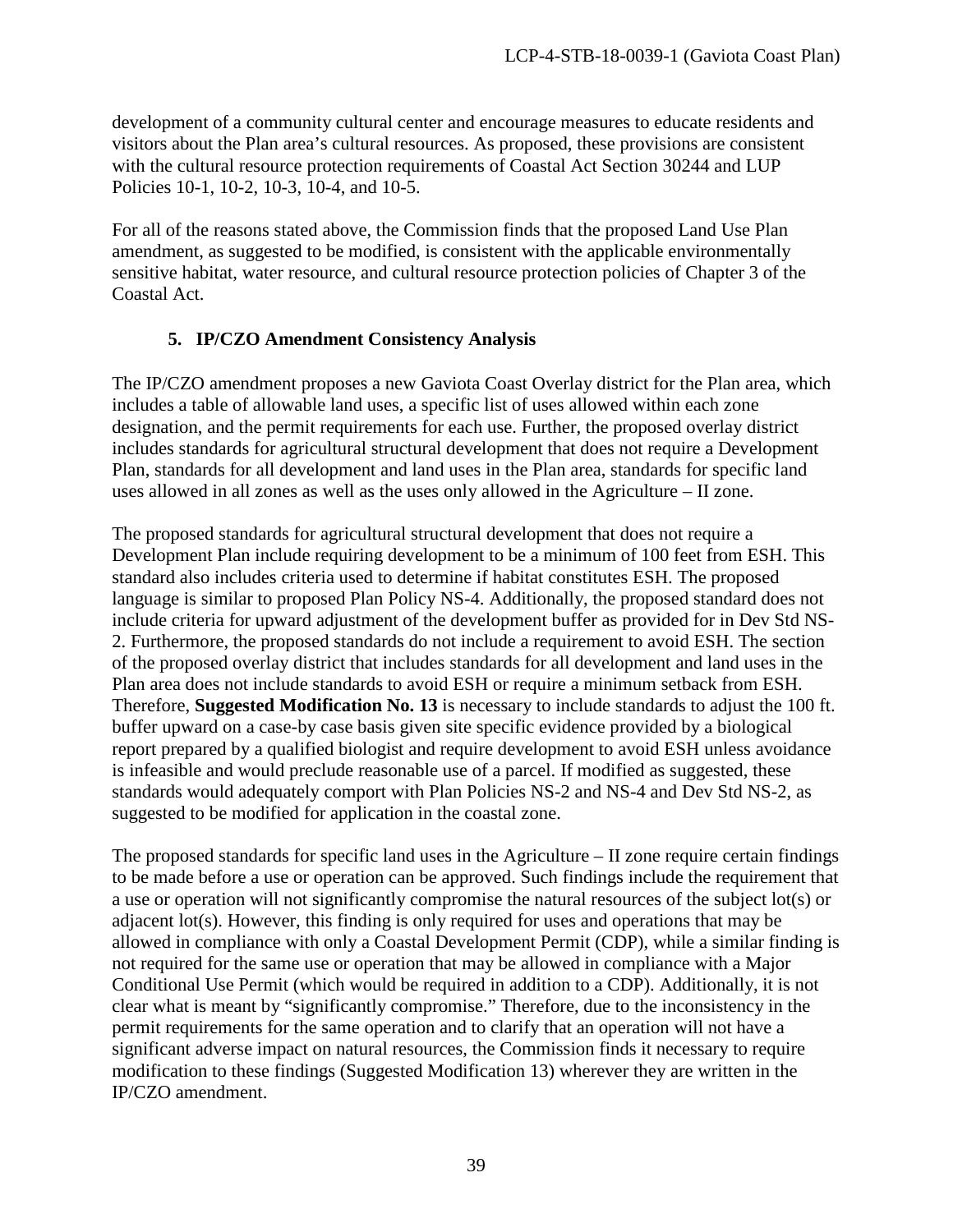The proposed overlay district also includes a section titled "Allowable Development and Planning Permit Requirements." This section states that land uses allowed within the overlay district require a planning permit, and uses not shown on proposed Table 18-2 (Allowed Land Uses and Permit Requirements for Gaviota Coast Plan Area) are generally not allowed with a few exceptions. However, except for trails, resource dependent uses, which are uses that are dependent on environmentally sensitive habitat in order to function, are not listed in Table 18-2 or in the text of the proposed IP/CZO amendment. Such uses include, but are not limited to, nature study, habitat restoration, and public access. To clarify that resource dependent uses are allowed in each zone district, **Suggested Modification No. 13** is necessary to revise the Allowable Development and Planning Permit Requirements section.

The Allowable Development and Planning Permit Requirements section also describes the type of permit and permit requirements for the uses allowed within the Gaviota Coast Plan Overlay District. As previously discussed, the proposed ESH Overlay map for the coastal zone portion of the Gaviota Coast Plan only identifies limited habitat types because a comprehensive update of the mapping of ESH in the Plan area has not been conducted. Additionally, it is impossible to identify and capture all ESH in an ESH Overlay map due to both the dynamic nature of biological and ecological resources and the small scale of certain resources (e.g., vernal pools). Such maps can only represent a snapshot in time within a very dynamic natural environment when the composition, cover, and visual dominance of vegetation stands change with seasons and succession. Therefore, in order to protect ESH areas not shown on the ESH Overlay map, it is important to conduct site-specific biological studies prior to approval of a Coastal Development Permit (CDP) for proposed development that has the potential to impact native habitat. Further, it is necessary to require the biological report to contain specific elements in order to ensure that ESH is properly identified during field surveys. Therefore, **Suggested Modification No. 13** modifies the application requirements in proposed Section 35-430 (Allowable Development and Planning Permit Requirements) to include the requirement to conduct a site-specific biological study and to require that specific elements are included in each study. The County has requested the biological study requirements to be placed in an appendix to the IP/CZO. Therefore, Suggested Modification 13 adds Appendix I to the IP/CZO to include the site-specific biological study requirements.

Several development standards within the proposed IP/CZO amendment discuss lighting adjacent to habitat areas. However, these standards state that lighting shall be directed away from habitat areas "to the extent feasible." Since lighting is not a resource dependent use and has the potential to result in significant disruption of habitat values near ESH areas, the proposed provision is inconsistent with Section 30240 and LUP Policy 2-11. Suggested Modification 13 clarifies these standards to state that lighting must be directed away from habitat areas consistent with the habitat protection policies of the LCP. If modified as suggested, the proposed lighting standards are consistent with Coastal Act and the certified LUP requirements.

# **6. Conclusion**

For all of the reasons stated above, the Commission finds that (1) the Land Use Plan amendment, only as suggested to be modified, meets the requirements of, and is in conformity with the land, marine, and cultural resource protection policies of Chapter 3 of the Coastal Act; and (2) the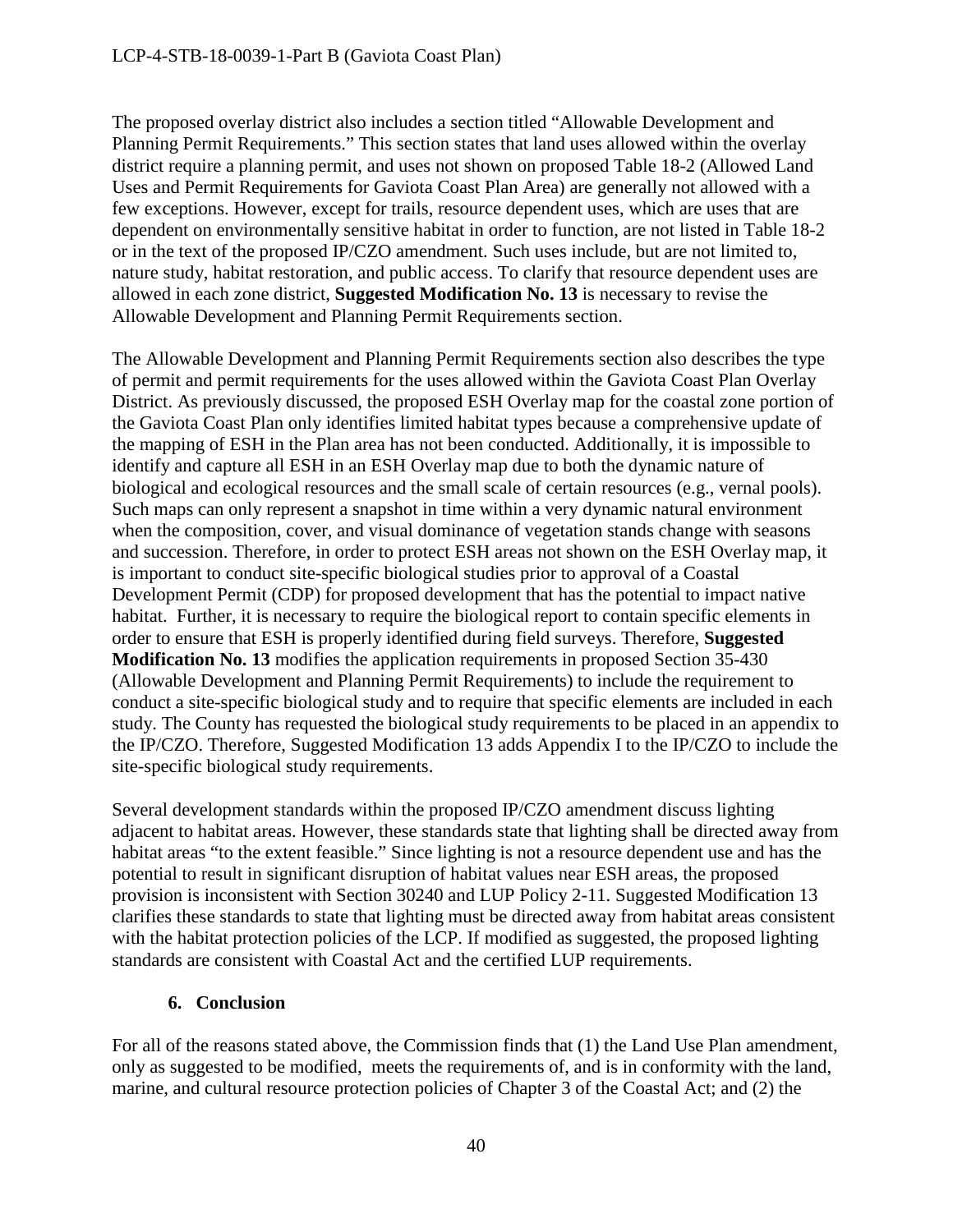IP/CZO amendment, only as suggested to be modified, conforms with and is adequate to carry out the land, marine, and cultural resource protection policies of the certified Land Use Plan, as amended.

# **D. AGRICULTURE**

# **1. Coastal Act Policies**

Section 30113 defines "prime agricultural land" as:

*…those lands defined in paragraph (1), (2), (3), or (4) of subdivision (c) of Section 51201 of the Government Code.* 

Section 51201(c) states, in relevant part:

*"Prime agricultural land" means any of the following:* 

*All land that qualifies for rating as class I or class II in the Natural Resources Conservation Service land use capability classifications.* 

*Land which qualifies for rating 80 through 100 in the Storie Index Rating.* 

*Land which supports livestock used for the production of food and fiber and which has an annual carrying capacity equivalent to at least one animal unit per acre as defined by the United States Department of Agriculture.* 

*Land planted with fruit- or nut-bearing trees, vines, bushes or crops which have a nonbearing period of less than five years and which will normally return during the commercial bearing period on an annual basis from the production of unprocessed agricultural plant production not less than two hundred dollars (\$200) per acre.* 

Section 30241 states:

*The maximum amount of prime agricultural land shall be maintained in agricultural production to assure the protection of the areas agricultural economy, and conflicts shall be minimized between agricultural and urban land uses through all of the following:* 

- *(a) By establishing stable boundaries separating urban and rural areas, including, where necessary, clearly defined buffer areas to minimize conflicts between agricultural and urban land uses.*
- *(b) By limiting conversions of agricultural lands around the periphery of urban areas to the lands where the viability of existing agricultural use is already severely limited by conflicts with urban uses or where the conversion of the lands would complete a logical and viable neighborhood and contribute to the establishment of a stable limit to urban development.*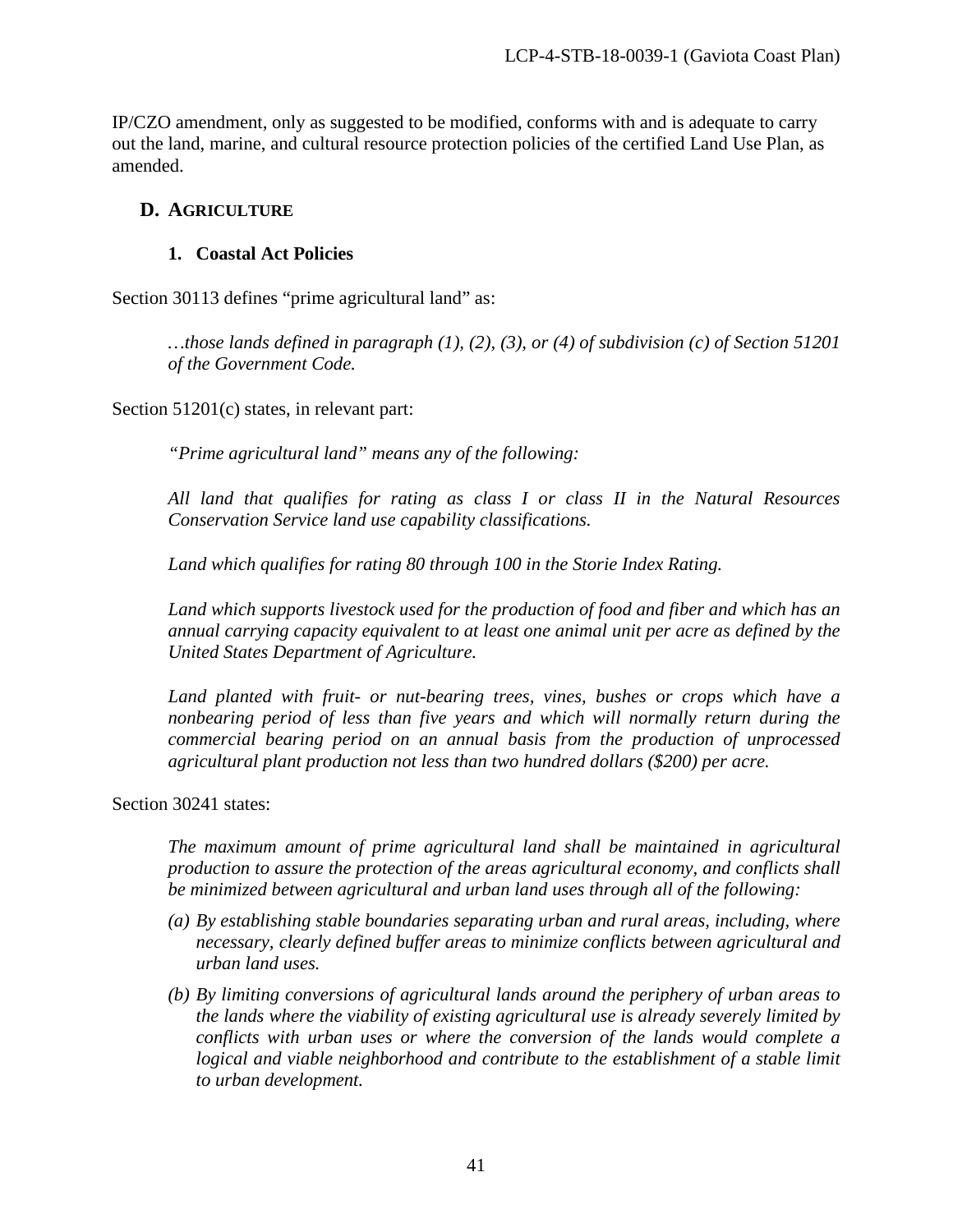- *(c) By permitting the conversion of agricultural land surrounded by urban uses where the conversion of the land would be consistent with Section 30250.*
- *(d) By developing available lands not suited for agriculture prior to the conversion of agricultural lands.*
- *(e) By assuring that public service and facility expansions and nonagricultural development do not impair agricultural viability, either through increased assessment costs or degraded air and water quality.*
- (f) *By assuring that all divisions of prime agricultural lands, except those conversions approved pursuant to subdivision (b), and all development adjacent to prime agricultural lands shall not diminish the productivity of such prime agricultural lands.*

Section 30241.5 states:

- *(a) If the viability of existing agricultural uses is an issue pursuant to subdivision (b) of Section 30241 as to any local coastal program or amendment to any certified local coastal program submitted for review and approval under this division, the determination of "viability" shall include, but not be limited to, consideration of an economic feasibility evaluation containing at least both of the following elements:* 
	- *(1) An analysis of the gross revenue from the agricultural products grown in the area for the five years immediately preceding the date of the filing of a proposed local coastal program or an amendment to any local coastal program.*
	- *(2) An analysis of the operational expenses, excluding the cost of land, associated with the production of the agricultural products grown in the area for the five years immediately preceding the date of the filing of a proposed local coastal program or an amendment to any local coastal program.*

*For the purposes of this subdivision, "area" means a geographic area of sufficient size to provide an accurate evaluation of the economic feasibility of agricultural uses for those lands included in the local coastal program or in the proposed amendment to a certified local coastal program.* 

*(b) The economic feasibility evaluation required by subdivision (a) shall be submitted to the commission, by the local government, as part of its submittal of a local coastal program or an amendment to any local coastal program. If the local government determines that it does not have the staff with the necessary expertise to conduct the economic feasibility evaluation, the evaluation may be conducted under agreement with the local government by a consultant selected jointly by local government and the executive director of the commission.*

### Section 30242 states:

*All other lands suitable for agricultural use shall not be converted to nonagricultural uses unless (1) continued or renewed agricultural use is not feasible, or (2) such*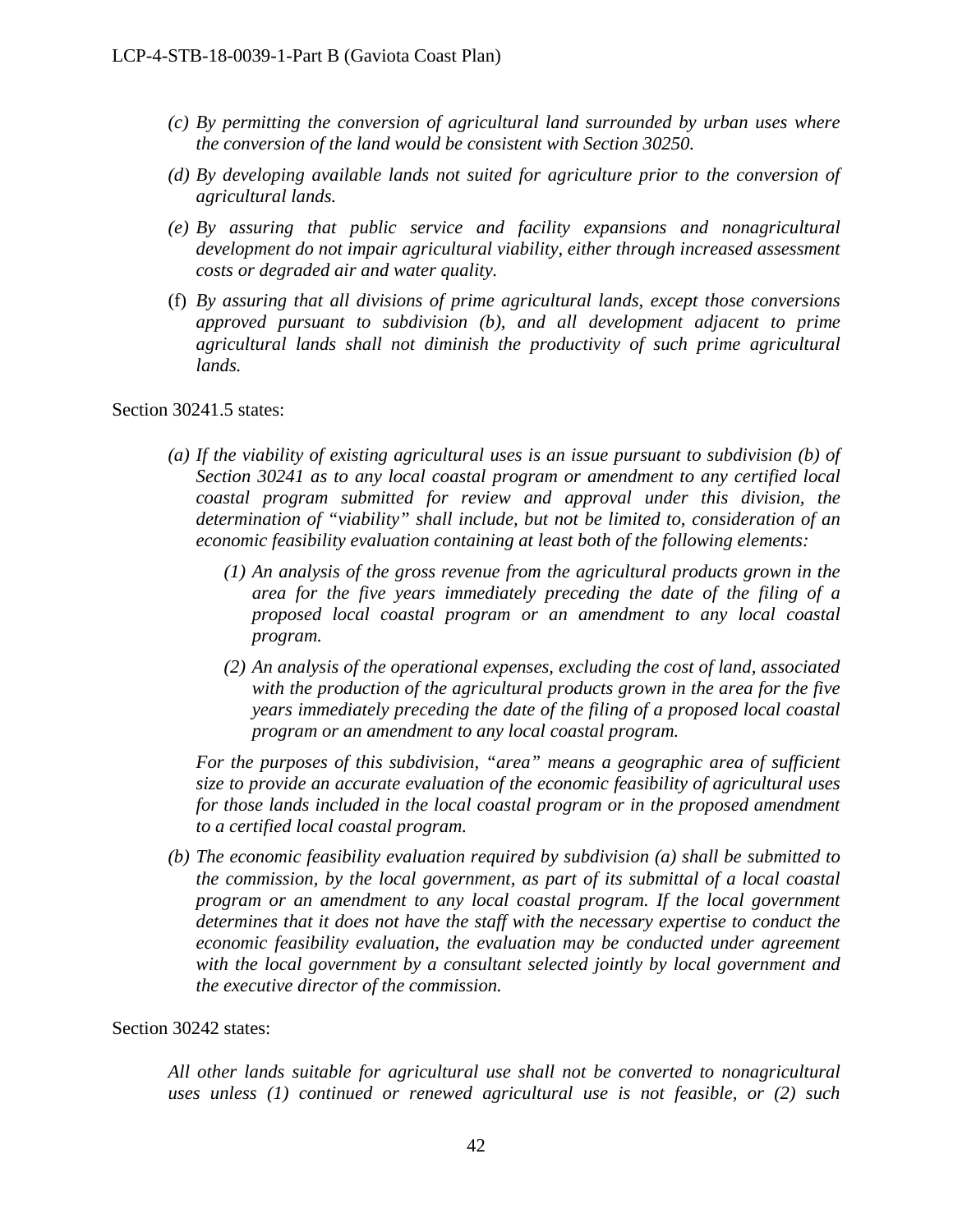*conversion would preserve prime agricultural land or concentrate development consistent with Section 30250 such permitted conversion shall be compatible with continued agricultural use on surrounding lands.* 

### **2. Existing LUP Policies**

Policy 8-1 states, in relevant part:

*An agricultural land use designation shall be given to any parcel in rural areas that meets one or more of the following criteria:* 

*a. Prime agricultural soils (Capability Classes I and II as determined by the U.S. Soil Conservation Service).* 

*b. Other prime agricultural lands as defined in Section 51201 of the Public Resources Code (Appendix A).* 

*c. Lands in existing agricultural use.* 

*d. Lands with agricultural potential (e.g., soil, topography, and location that will support long term agricultural use)…* 

Policy 8-2 states:

*If a parcel is designated for agricultural use and is located in a rural area not contiguous with the urban/rural boundary, conversion to non-agricultural use shall not be permitted unless such conversion of the entire parcel would allow for another priority use under the Coastal Act, e.g., coastal dependent industry, recreation and access, or protection of an environmentally sensitive habitat. Such conversion shall not be in conflict with contiguous agricultural operations in the area, and shall be consistent with Section 30241 and 30242 of the Coastal Act.* 

Policy 8-4 states:

*As a requirement for approval of any proposed land division of agricultural land designated as Agriculture I or II in the land use plan, the County shall make a finding that the long-term agricultural productivity of the property will not be diminished by the proposed division.* 

### Policy 8-8 states, in relevant part:

*The existing and future viability of large, non-prime agricultural operations of 10,000 acres or more for which the County of Santa Barbara has not approved land divisions in the Gaviota Coast and North Coast Planning Areas shall be protected. In order to preserve non-prime agricultural operations and avoid subdivision of large ranches down to the minimum parcel sizes specified in the land use plan, residential development at a density greater than that allowed under the specified minimum parcel size may be permitted only if clustered on no more than two percent of the gross acreage with the remaining acreage to be left in agricultural production and/or open space. The maximum density allowable under a clustered residential development shall be calculated at the*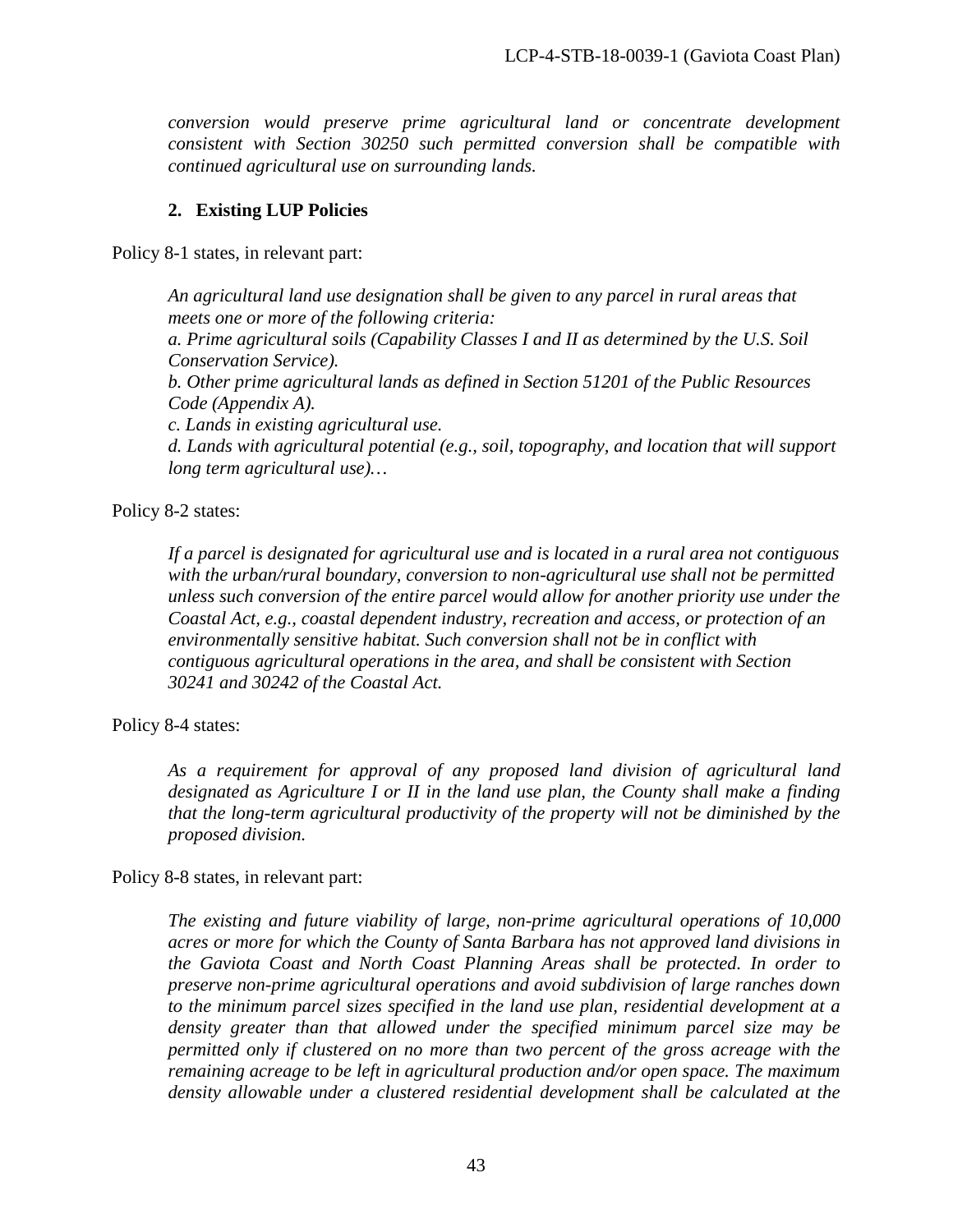rate of one dwelling unit per two acres for each acre included in the two percent area. *Residential development to exceed one dwelling unit (du) per two acres in the two percent area up to a maximum of one du per acre may be permitted, provided that the County can make the finding that there is no potential for significant adverse environmental effects with respect to the findings listed below. An additional one percent of the gross area shall be dedicated for public recreation and reserved for commercial visitor-serving uses. Such developments may be considered subject to the following findings which shall be based on data contained in an Environmental Impact Report on each project…* 

### Policy 8-10 states:

*Legal parcels of non-prime agricultural land in excess of 2,000 acres which are designed as AG-II-320 may be subdivided into parcels of 320 acres or more provided that the owner grants an agricultural easement or development rights to further subdivide the parcel or to use said parcel for all other non-agricultural purposes to the County and a third party such as the Coastal Conservancy in order to assure that the newly created parcels will not be further subdivided or converted to non-agricultural uses. Conversion of a portion of a parcel to allow for a priority use (i.e., coastal dependent industry, commercial visitor-serving uses, or public recreation) may be allowed if necessary to maintain continued agricultural use on the balance of the parcel.* 

# **3. Agriculture within the Plan area**

The Gaviota Coast contains agricultural and rural land uses that are an important part of the local cultural history and which contribute to the County's largest industry. Agriculture is the dominant land use in the Plan area where approximately 77% of the land is zoned for agriculture. The Gaviota Coast Plan area is located entirely within the designated rural area. The urban-rural boundary is located at the City of Goleta boundary to the east of the Plan area. Soils throughout the coastal zone portion of the Plan area are generally non-prime, although some Class II soils and isolated pockets of Class I soils are found in the coastal canyons. The primary agricultural use in the Plan area is grazing, although citrus, avocado, and cherimoya orchards can be found in the canyons and coastal terraces from the eastern boundary of the Plan area to El Capitan State Beach. Flowers are also grown in the eastern Gaviota Coast area, and an abalone aquaculture operation is located offshore near Dos Pueblos Creek.

Santa Barbara County administers its Agricultural Preserve Program under the California Land Conservation Act of 1965, better known as the Williamson Act. The purpose of the Williamson Act is the long-term conservation of agricultural and open space lands. The Williamson Act establishes a voluntary program to enroll land in Williamson Act contracts whereby the land is restricted to agricultural, open space, or recreational uses in exchange for substantially reduced property tax assessments. In the application of the Williamson Act, the key standard is also agricultural productivity. Landowners must demonstrate continuous agricultural production to retain their agricultural contract eligibility. The available supportive or compatible uses on contracted land are narrowly defined by the Williamson Act. Approximately 76% of the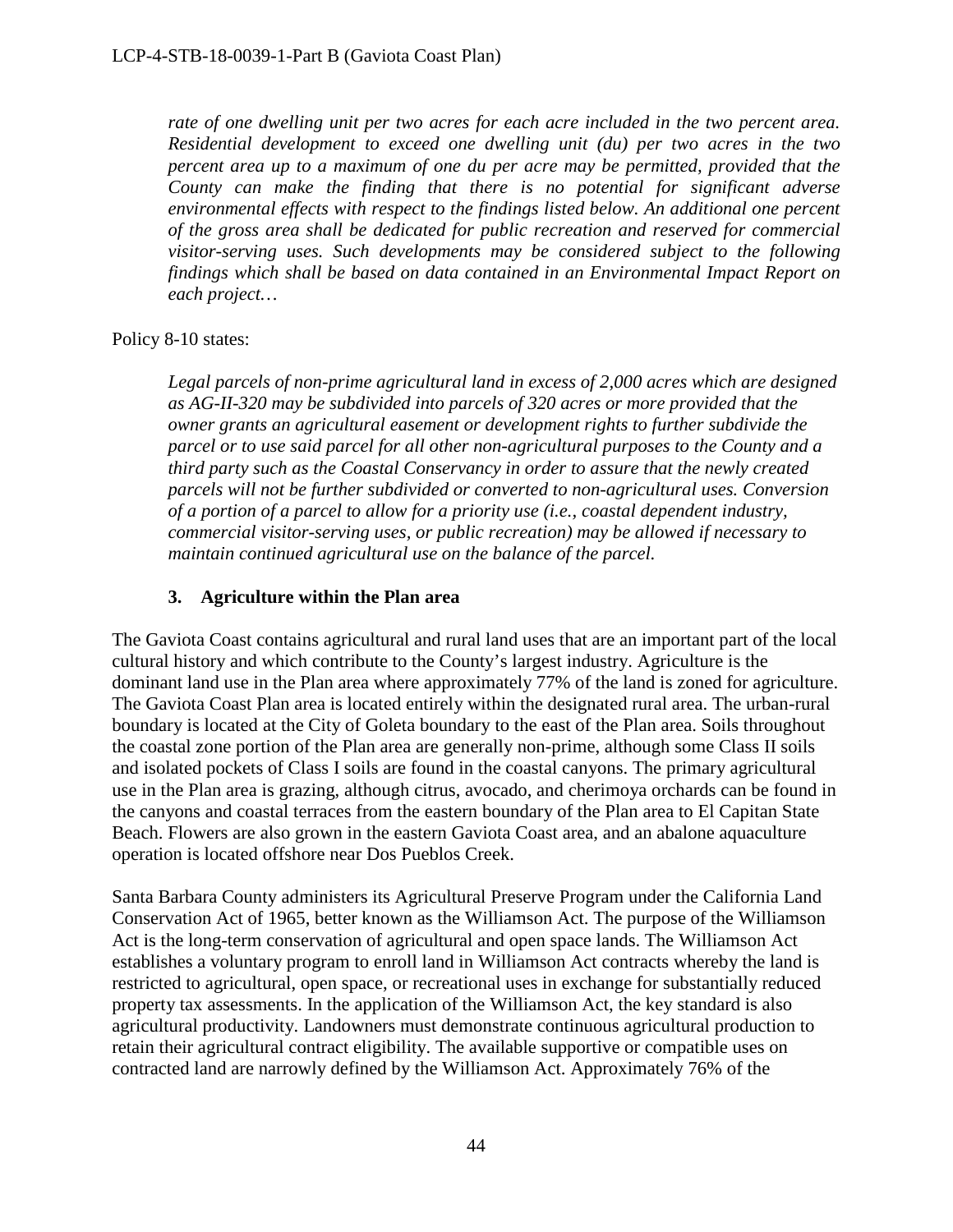privately-held land within the Gaviota Coast (coastal zone and inland area combined) is under Williamson Act contract.

According to the proposed Plan, "The key policy approach for agriculture in Santa Barbara County is the preservation of productive land for agriculture…" All of the agricultural land within the Plan area has a zoning designation of "Agriculture II (AG-II)," the purpose and intent of which is to preserve lands for long-term agriculture. With the proposed Plan, the County's approach is to maintain agricultural viability and economic productivity, while also allowing for "increased flexibility and/or appropriate incentives [to] allow the agriculturalist to respond to changing market forces, improve land management techniques and broaden allowed uses to enhance income on agricultural lands assuming agricultural viability is not impaired." The Plan proposes goals, policies, actions, and development standards to carry out this approach.

# **4. LUP Amendment Consistency Analysis**

In recognition of the importance of agriculture in coastal areas such as the Gaviota Coast, Coastal Act policies require protection of agriculture in the coastal zone as both a coastal resource and a priority land use. Specifically, Coastal Act Sections 30113 and 51201(c) define prime agricultural land, and Coastal Act Section 30241 requires preservation of the maximum amount of prime agricultural land. Coastal Act Section 30242 requires the preservation of lands suitable for agricultural use, the long-term productivity of soils, and limits the conversion of agricultural lands to non-agricultural uses. Coastal Act Section 30241.5 provides the parameters for economic feasibility evaluations to determine agricultural viability when a local government is proposing the conversion of existing agricultural lands to another non-agricultural use.

The County's certified LUP also contains policies that protect existing agricultural land uses within the Plan area. Policies 8-1 and 8-2 provide for the designation of agricultural lands and limit the conversion of agricultural land uses to non-agricultural land uses. Policy 8-4 prohibits any land division of agricultural land that would diminish the long-term agricultural productivity of the property. Policies 8-4, 8-8, and 8-10 address land divisions in agricultural areas.

Chapter 3 of the Gaviota Coast Plan contains policies and provisions that would apply to the agricultural land uses within the Plan area in addition to the existing policies of the certified LUP. Proposed Policy Goal AG-1.A directs the County to protect and enhance the vitality of agricultural operations and resources in the Plan area. This goal also broadly directs the County to support "expansion and intensification" of agricultural operations, while "taking into account environmental impacts" and "where conditions allow." However, it is unclear what is meant by "where conditions allow" or "taking into account environmental impacts." Therefore, **Suggested Modification No. 3** is necessary to modify Policy Goal AG-1.A to clarify that expansion and intensification of agricultural operations, which by Coastal Act definition is considered development, shall be supported only where otherwise consistent with the LCP.

Proposed Policy AG-1.B and Development Standard (Dev Std) AG-1 are proposed to protect the long-term agricultural production and resources on the Gaviota Coast. Policy AG-1.B requires the County to protect agricultural land, continued agricultural uses and the agricultural economy by sustaining agricultural production and discouraging conversions or other uses that are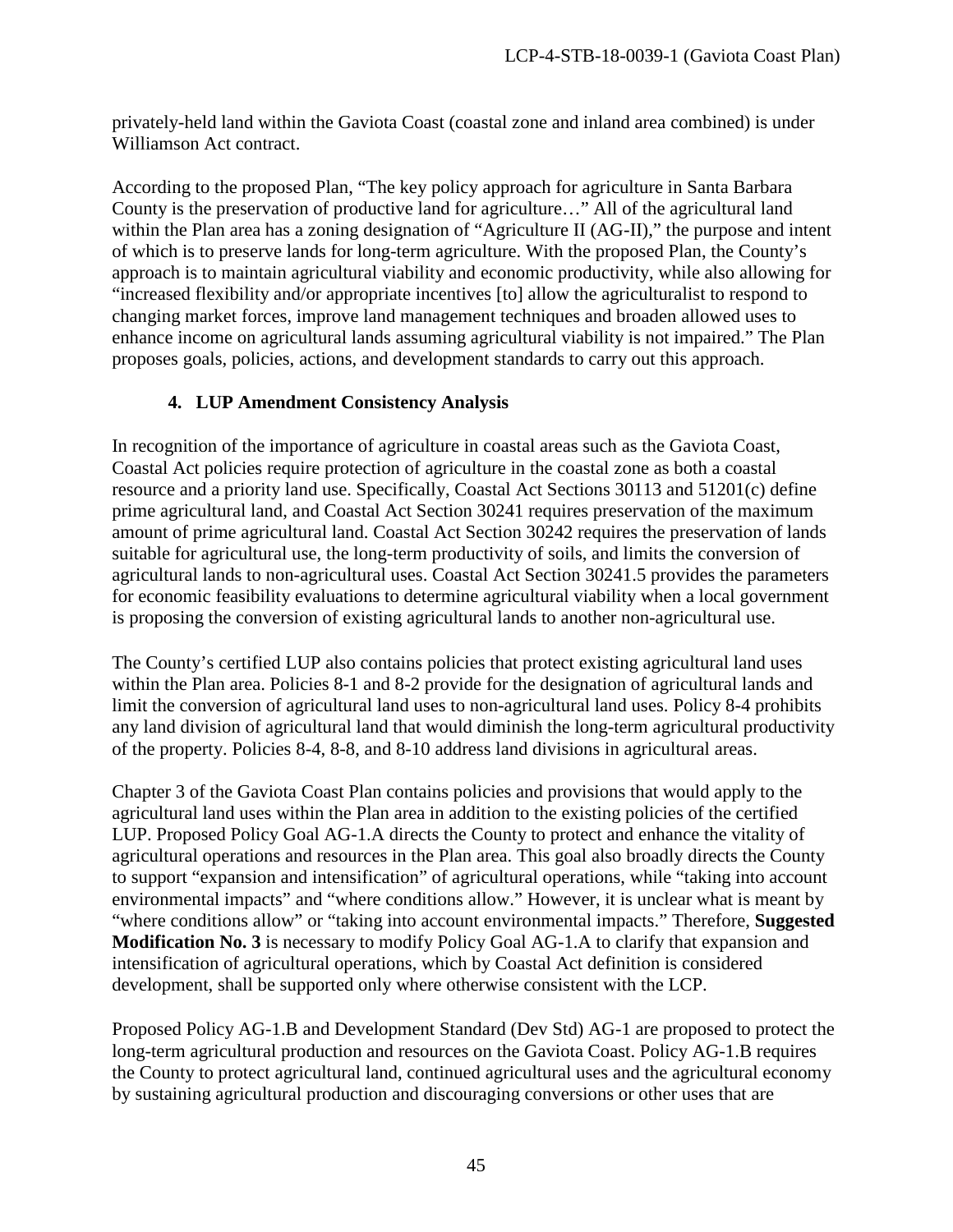incompatible with long-term agricultural production but only "to the extent feasible." Similarly, proposed Dev Std AG-1 requires non-agricultural structural development and associated hardscape to be "minimized on prime soils to the maximum extent feasible." These provisions are inconsistent with Section 30241, which states that the maximum amount of prime agricultural land shall be maintained in agricultural production, and Section 30242, which states that lands suitable for agricultural use shall not be converted to non-agricultural uses unless continued or renewed agricultural use is not feasible or such conversion would preserve prime agricultural land or concentrate development. Additionally, the provision to discourage conversions in proposed Policy AG-1.B is inconsistent with existing LUP Policy 8-4, which states that parcels designated for agricultural use shall not be converted to non-agricultural uses unless such conversion of the entire parcel would allow for another priority use under the Coastal Act, e.g., coastal dependent industry, recreation and access, or protection of an environmentally sensitive habitat.

Therefore, the Commission finds that **Suggested Modification No. 3** is necessary to modify proposed Policy AG-1.B and Dev Std AG-1 to apply to the inland area of the Plan area and create coastal versions of Policy AG-1.B and Dev Std AG-1 to adequately protect agricultural resources in the Plan area consistent with the Coastal Act and certified LUP. The suggested coastal version of Policy AG-1.B requires the maximum amount of prime agricultural land to be maintained in agricultural production and requires the minimization of conflicts between agriculture and other land uses. Further, suggested Policy AG-1.B requires parcels designated for agriculture in the coastal zone to not be converted to a non-agricultural use unless the conversion is consistent with the existing LUP Policy 8-2. The suggested coastal version of Dev Std AG-1 is intended to address non-agricultural development that is not in direct support of agriculture but may be an allowable supplemental use on property zoned for agriculture in addition to an existing or proposed agricultural use (such as a guesthouse) and requires particular findings to be made in order to allow such non-agricultural uses. These include finding that the non-agricultural use is compatible with the continued agricultural use on the premises and adjacent lands and finding that the non-agricultural use preserves prime agricultural land and is clustered with other development. These changes to Policy AG-1.B and Dev Std AG-1 are necessary to find that the proposed Plan is consistent with the agricultural resource protection policies of the Coastal Act and certified LUP.

While the Plan's proposed policies and development standards serve to protect agricultural resources and regulate non-agricultural uses, regulation of agricultural structural development is not addressed. Agricultural structural development, as defined in the proposed amendment, means agricultural structures that are directly accessory and ancillary to the agricultural use of the property, such as greenhouses, processing facilities, and agricultural employee dwellings. While supporting agricultural production, the development of such structures can also harm the long-term productivity of agricultural soils and land suitable for agriculture. The cumulative effect of these structures may encourage urbanization or industrialization of an area. In order to ensure that prime agricultural soils and other land suitable for agriculture are preserved in the Plan area, it is necessary to address the siting of agricultural structural development as well. Thus, **Suggested Modification No. 3** is necessary to include suggested Dev Std AG-1.A in the proposed Plan. Since agricultural structures are generally necessary for the continued use and operation of agricultural land, siting such structures to avoid prime and non-prime land suitable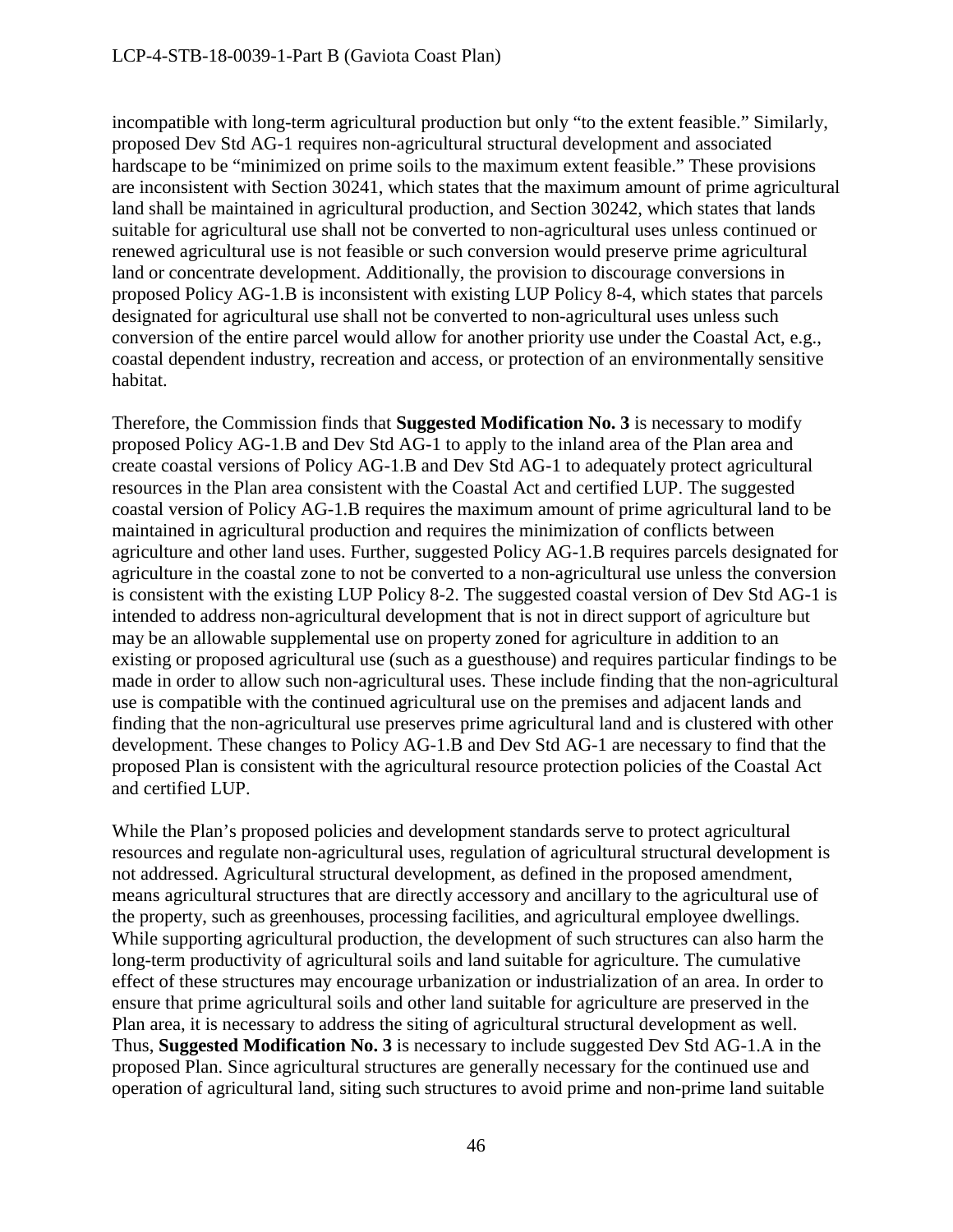for agriculture is not always feasible. Therefore, suggested Dev Std AG-1.A requires agricultural structural development to be sited and designed to avoid prime soils and non-prime land suitable for agriculture to the maximum extent feasible. Additionally, suggested Dev Std AG-1.A allows for agricultural structures to be sited on prime soil only when it is not possible to utilize nonprime lands. Further, the suggested development standard requires approved agricultural structures to be designed to use as little agricultural land as possible and be clustered with other existing structures to the maximum extent feasible.

In addition to agriculture, the Plan area contains many areas for existing and future recreational uses, and several proposed trail alignments, including the California Coastal Trail, are proposed on agricultural lands. Proposed Policy AG-1.D requires the imposition of any condition requiring an offer of dedication of a recreational trail or other recreation easement to be discretionary and directs the County to consider the impact of such an easement on the agricultural production of all lands affected by and adjacent to said trail or easement. While it is important for the County to evaluate potential impacts from trails or other recreational uses on agricultural lands and operations, proposed Policy AG-1.D implies that agriculture is a higher priority land use than recreation; however, in the coastal zone, both uses are considered priority uses. Therefore, **Suggested Modification No. 3** is necessary to apply proposed Policy AG-1.D to the inland portion of the Plan area and create a coastal Policy AG-1.D to require the County to evaluate potential conflicts between the recreational use that is imposed by condition and the agricultural production on lands adjacent to the trail or recreational easement. Suggested Policy AG-1.D also requires the County to implement measures to mitigate for potential conflicts. As suggested to be modified, the policy will ensure that conflicts between agricultural and trail uses are minimized, consistent with Coastal Act Section 30241.

Several other policies within the proposed Plan address additional land uses on agricultural lands in the Plan area. Policy AG-1.D.1 requires trails to be sited to minimize impacts to prime soils and agricultural operations in addition to public safety and environmental impacts. Policy AG-1.F allows for agricultural tourism where such activities would promote and support the primary agricultural land use and would not create conflicts with on-site or adjacent agricultural production, and Policy AG-1.J requires the quality and availability of water, air, and soil resources to be protected through the maintenance of buffer areas around agricultural areas, the promotion of conservation practices, and maintaining a stable urban-rural boundary line. As proposed, these policies are consistent with the agricultural protection policies of the Coastal Act and existing, certified LUP policies.

Additional proposed goals, policies and development standards are intended to protect agriculture and promote sound agricultural practices in the Plan area. Examples include measures that encourage agricultural land preservation, such as transfer, purchase, or donation of development rights, use of the Williamson Act, projects that encourage pollinators and sustainable agricultural practices, and recognition of rights of operation. As proposed, these agricultural policies and provisions of the Gaviota Coast Plan are consistent with the overarching goal of the Coastal Act (Sections 30241 and 30242) to preserve and protect lands suitable for agricultural land uses within the coastal zone.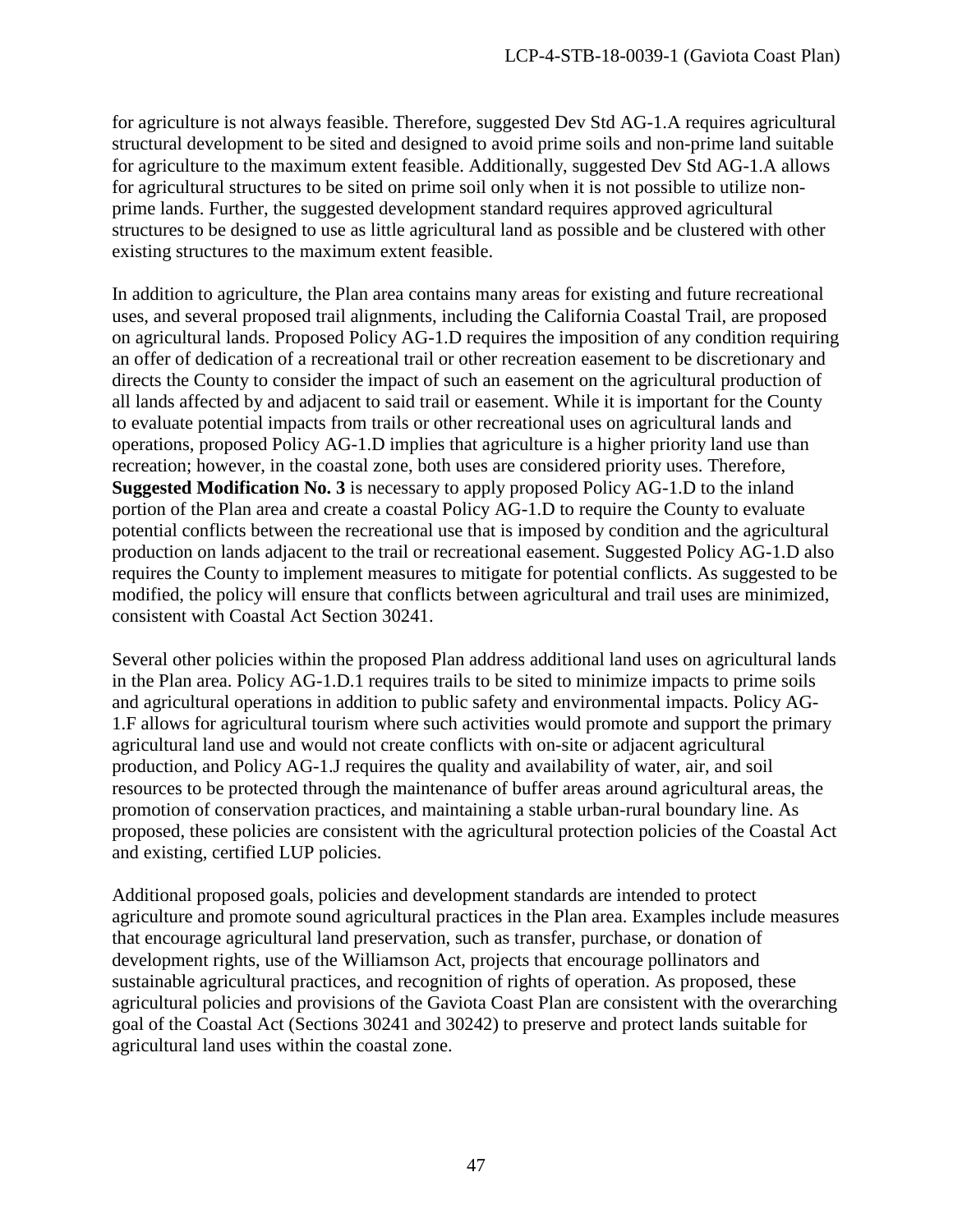In addition to adding the proposed Area Plan to the existing LUP, the proposed LUP amendment would delete existing LUP Policy 8-8, which is intended to preserve non-prime agricultural operations on large properties of 10,000 acres or more. Policy 8-8 was created to avoid subdivisions to the minimum parcel size of 320 acres by allowing clustered residential development at densities greater than allowed by the minimum parcel size; however, the clustered development would only be allowed on no more than two percent of the gross acreage of the property with the remaining acreage to be left in agricultural production and/or open space. Thus, this policy was intended to incentivize landowners to maintain their large non-prime agricultural operations. However, Policy 8-8 does not negate a property owner's right to propose subdivision to the minimum lot size nor does it require development to be clustered. Rather, the policy was simply intended as a voluntary incentive to maintain large agricultural operations. The County has stated that there is only one large property, known as the Cojo-Jalama Ranch, that is known to be eligible for application of Policy 8-8. The Environmental Impact Report for the Gaviota Coast Plan states that due to concerns for the large amount of theoretical development allowed by the policy, Policy 8-8 is proposed to be deleted. In December of 2017, The Nature Conservancy bought the Cojo-Jalama Ranch in order to preserve the property in perpetuity for open space and conservation purposes. Thus, the voluntary incentive provided by Policy 8-8 to maintain the agricultural and open space values of this large property is no longer needed. For these reasons, deletion of Policy 8-8 does not impact the LUP's consistency with the agricultural protection requirements of the Coastal Act.

The proposed amendment also includes changing the land use and zoning designations of the following properties in the coastal zone from Agriculture to another designation:

- The land use designation of the portion of the approximately 782-acre Arroyo Hondo Preserve site within the coastal zone would change from Agriculture (AG-II) to Mountainous Area (MA-100) under the Plan, and the zoning designation would change from Agriculture (AG-II) to Resource Management (RES-100).
- The land use and zoning designation of two properties within the coastal zone that were recently acquired by State Parks in El Capitan Canyon and Gaviota State Park would change from Agriculture (AG-II) to Recreation (REC).

These land use and zoning changes are proposed to reflect existing ownership as State and conservation lands. State Parks recently acquired properties in the Plan area near their existing parkland properties and the proposed land use and zoning changes reflect the appropriate designations for State Parks properties. The Arroyo Hondo Preserve is a canyon located between Refugio State Beach and Gaviota State Park in the Plan area that was purchased by The Land Trust for Santa Barbara County in 2001. The Preserve is now protected in perpetuity and managed by the Land Trust as a natural and historic preserve. The proposed land use and zoning designation change for these properties better reflects the existing land use. These lands are not currently in agricultural use and there are no prime agricultural soils or livestock or crop productivity potential on these lands that would be affected. Further, the proposed designations would be compatible with agricultural use and productivity on surrounding agricultural lands. Any new development on the subject properties that are adjacent to agricultural land would continue to be required to demonstrate consistency with the agricultural resource protection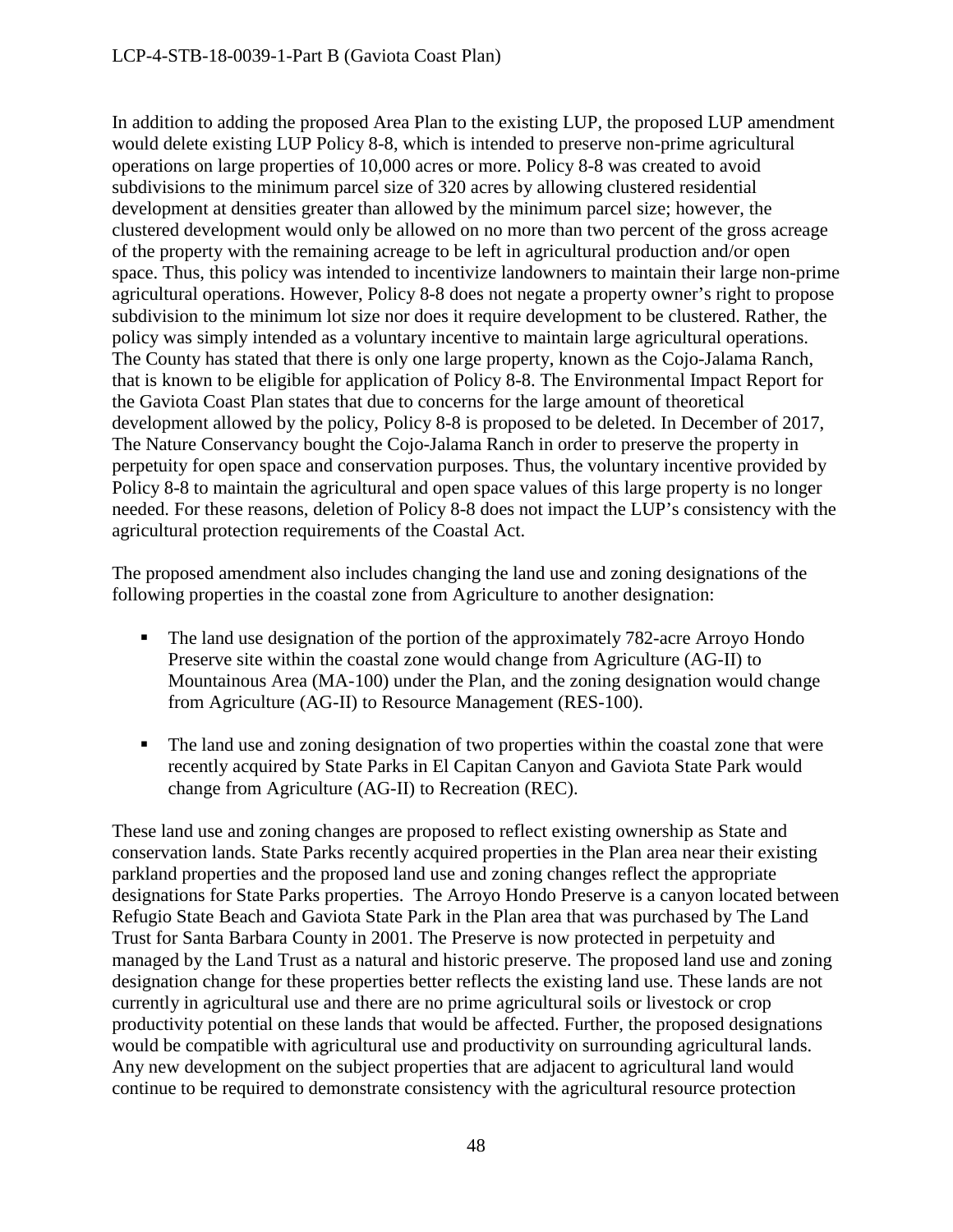policies of the LCP. For these reasons, the proposed land use and zoning designation changes are consistent with the agriculture protection policies of the Coastal Act.

For all of the reasons stated above, the Commission finds that the Land Use Plan amendment, only if modified as suggested, meets the requirements of, and is in conformity with the policies of Chapter 3 of the Coastal Act concerning the protection of agriculture.

# **5. IP/CZO Amendment Consistency Analysis**

As previously described, the proposed IP/CZO amendment includes a new overlay district for the Plan area that includes additional regulations specific for the Plan area that are intended to carry out the policies of the proposed Gaviota Coast Plan. Development standards regarding structural development on agricultural lands are necessary to adequately carry out the protection policies and provisions of the proposed Plan. The IP/CZO amendment includes standards for agricultural structural development in proposed IP/CZO Section 35-430.E.6. These standards require agricultural development to avoid or minimize significant impacts to agriculture to the maximum extent feasible by siting structures so as to minimize impacts to productive agricultural land, prime soils, and adjacent agricultural operations. In order to ensure consistency with existing LUP policies and Sections 30241 and 30242 to maintain the maximum amount of prime land in agricultural production and concentrate development to preserve prime agricultural land and land suitable for agriculture, **Suggested Modification No. 13** modifies this development standard in to require that agricultural structural development is sited and designed to avoid prime agricultural land and non-prime land suitable for agriculture to the maximum extent feasible, and such structure shall only be sited on prime agricultural land if it is not possible to utilize nonprime lands. Further, Suggested Modification 13 is necessary to ensure that as little agricultural land as possible is used for structural development.

The proposed development standards in proposed IP/CZO Section 35-440.C for all development within the Plan area include the requirement that development, including agricultural facilities, residential structures, and greenhouses that do not rely on in-ground cultivation, shall be sited to avoid prime agricultural soils to the maximum extent feasible. However, Coastal Act Section 30241 requires that the maximum amount of prime agricultural land be maintained in agricultural production, and Coastal Act Section 30242 requires that lands suitable for agricultural use shall not be converted to non-agricultural uses unless continued or renewed agricultural use is not feasible or such conversion would preserve prime agricultural land or concentrate development. The proposed development standard does not accurately reflect these Coastal Act requirements.

**Suggested Modification No. 13** is necessary to modify Section 35-440.C to clarify that agricultural structural development and structures that are identified as a component of the agricultural principal permitted use shall avoid prime agricultural soils and non-prime land suitable for agriculture to the maximum extent feasible in compliance with suggested Dev Std AG-1.A (Coastal) of the LUP discussed in subsection 4 above. Agricultural structural development, as defined in the proposed amendment, means agricultural structures that are directly accessory and ancillary to the agricultural use of the property, such as greenhouses, processing facilities, and agricultural employee dwellings. While such structures have the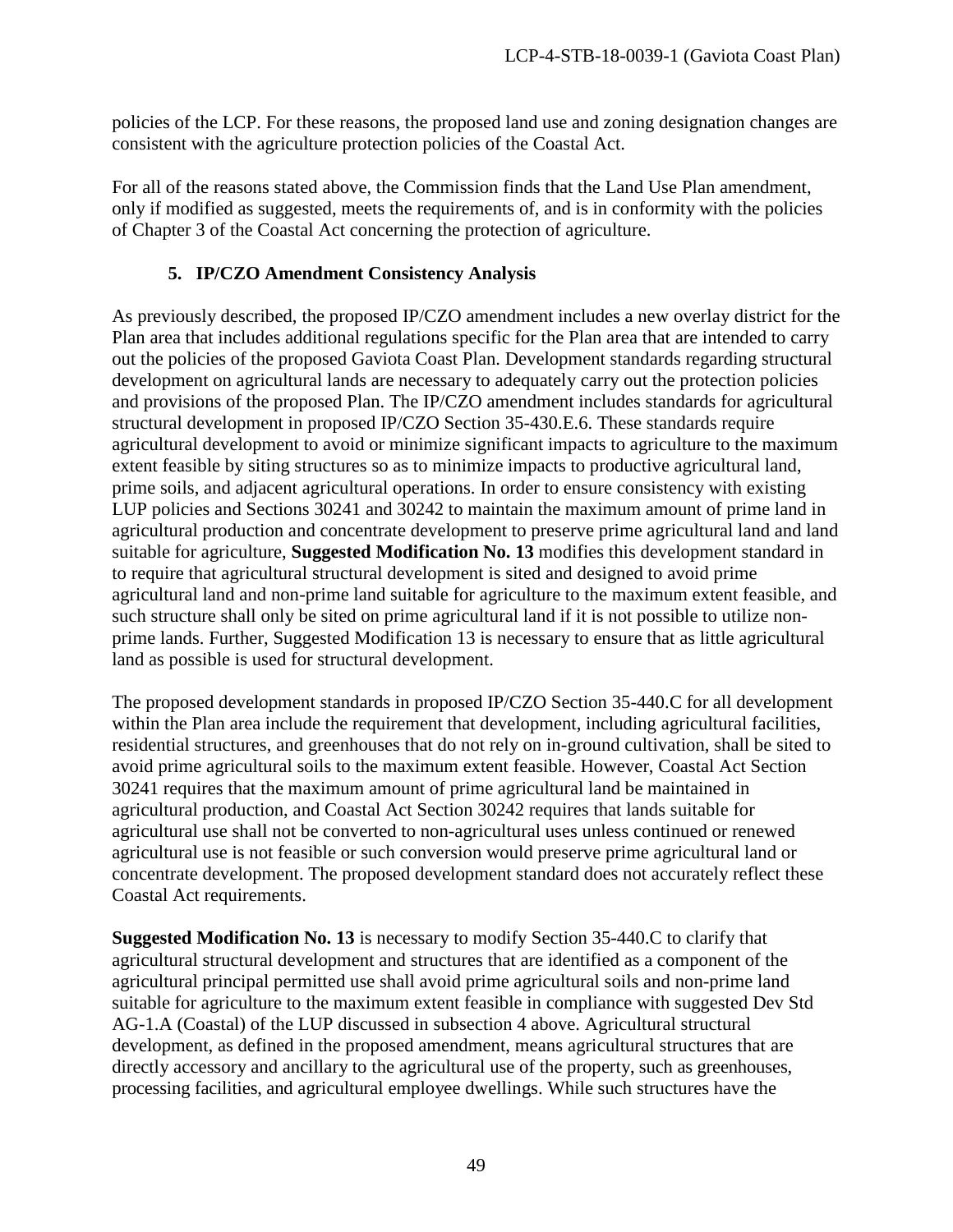potential to harm the long-term productivity of agricultural soils and land suitable for agriculture, agricultural structures are generally necessary for the continued use and operation of agricultural land, and siting such structures to avoid prime and non-prime land suitable for agriculture is not always feasible. Therefore, Section 35-440.C has been modified to reference suggested Dev Std AG-1.A (Coastal), which allows for agricultural structures to be sited on prime soil only when it is not possible to utilize non-prime lands, and requires approved agricultural structures to be designed to use as little agricultural land as possible and be clustered with other existing structures to the maximum extent feasible.

Section 35-440.C has also been modified to clarify that all other development that is not in direct support of agriculture but may be an allowable supplemental use on property zoned for agriculture in addition to an existing or proposed agricultural use (such as a guesthouse) shall be consistent with suggested Dev Std AG-1 (Coastal) of the LUP portion of the Plan. The suggested coastal version of Dev Std AG-1 is intended to address non-agricultural development and requires particular findings to be made in order to allow such non-agricultural uses. These include finding that the non-agricultural use is compatible with the continued agricultural use on the premises and adjacent lands, and finding that the non-agricultural use preserves prime agricultural land and is clustered with other development. This change is necessary to find that the proposed amendment is consistent with the agricultural resource protection policies of the LUP as suggested to be modified. Therefore, the Commission finds that **Suggested Modification No. 13** is necessary to revise the proposed development standards to be consistent with the provisions of the LUP amendment, as suggested to be modified, and Coastal Act Sections 30241 and 30242.

The proposed standards for specific land uses in the Agriculture – II zone require certain findings to be made before a use or operation can be approved. Such findings include the requirement that a use or operation will not significantly compromise the long-term productive agricultural capability of the subject lot(s) or adjacent lot(s). However, this finding is only required for uses and operations that may be allowed in compliance with a Coastal Development Permit, while a similar finding is not required for the same use or operation that may be allowed in compliance with a Major Conditional Use Permit. Additionally, it is not clear what is meant by "significantly compromise." Therefore, due to the inconsistency in the permit requirements for the same use and similar operations and to clarify that an operation will not have a significant adverse impact on agricultural resources, the Commission finds it necessary to require modification to these findings (Suggested Modification 13) in the IP/CZO amendment.

The proposed Gaviota Coast Plan Overlay includes development standards for rural recreational uses that may be permitted on land zoned for agriculture. Such uses include private campgrounds, the development of which may be appropriate in compliance with the development standards in the IP/CZO amendment. However, it is necessary to ensure that such a use is consistent with the agricultural lands and operations on the proposed development site or adjacent properties. Therefore, Suggested Modification 13 is necessary to include language that states that private campgrounds will not interfere with agricultural production on or adjacent to the lot on which it is located. Additionally, since campgrounds are often developed with urban services, such as water and sewer, and the extension of such services can induce development, it is necessary to require that approved campgrounds do not include an expansion of urban services that would increase pressure for conversion of the affected agricultural lands in order to protect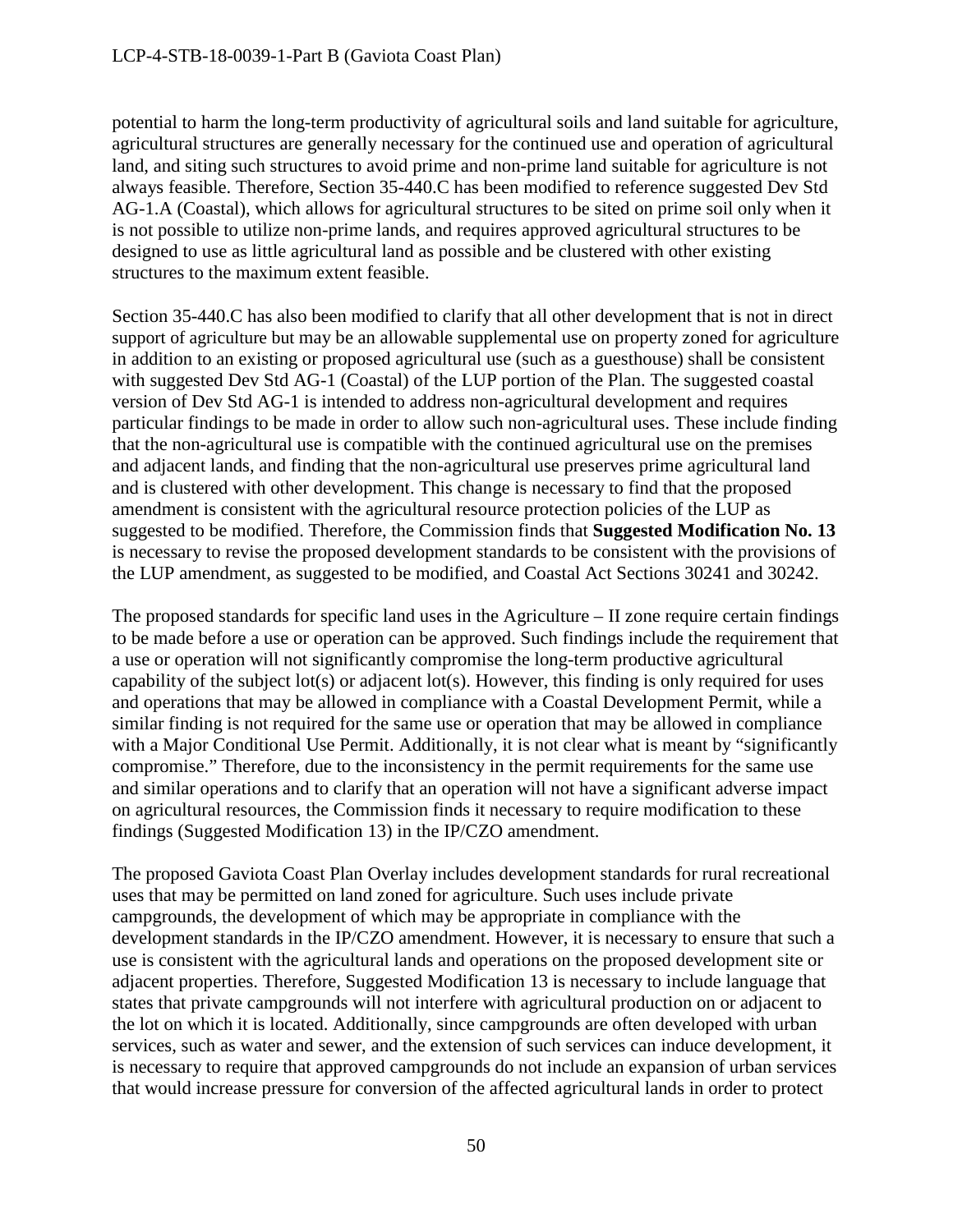and preserve land suitable for agriculture within the coastal zone. Therefore, if modified, the proposed development standards regarding campgrounds on agricultural lands is consistent with the agricultural resource protection policies of the existing, certified LUP, the proposed LUP amendment, and the policies of the Coastal Act.

The existing, certified IP/CZO contains the Agriculture – Residential Cluster (ARC) Overlay District. This overlay district was intended to work in conjunction with LUP Policy 8-8 to preserve large non-prime agricultural operations of 10,000 acres or more. To implement Policy 8-8, the owner of property on which an eligible non-prime agricultural operation is located would need to request a re-zone to apply the ARC Overlay District to the property. In addition to deleting Policy 8-8, the IP/CZO amendment proposes to delete the ARC Overlay District. Like Policy 8-8, the ARC Overlay District can be entered into voluntarily. The rationale for deleting Policy 8-8 is the same for deleting the ARC Overlay District, since the overlay district is intended to implement the policy. The County has stated that there is only one large property, known as the Cojo-Jalama Ranch, that is known to be eligible for application of Policy 8-8. In December of 2017, The Nature Conservancy bought the Cojo-Jalama Ranch in order to preserve the property in perpetuity for open space and conservation purposes. Thus, the voluntary incentive provided by Policy 8-8 to maintain the agricultural and open space values of this large property is no longer needed. For these reasons, deletion of Policy 8-8 and the associated ARC Overlay District does not conflict with the agricultural protection requirements of the Coastal Act. Therefore, deletion of the ARC Overlay District is consistent with the agricultural protection requirements of the certified LUP, as amended.

# **6. Conclusion**

For all of the reasons stated above, the Commission finds that (1) the Land Use Plan amendment, only as suggested to be modified, is consistent with the agricultural resource protection policies of Chapter 3 of the Coastal Act; and (2) the IP/CZO amendment, only as suggested to be modified, conforms with and is adequate to carry out the agricultural resource protection policies of the certified Land Use Plan, as amended.

# **E. LAND USE, NEW DEVELOPMENT, AND HAZARDS**

# **1. Coastal Act Policies**

Section 30106 states:

*"Development" means, on land in or under water, the placement or erection of any solid material or structure; discharge or disposal of any dredged material or of any gaseous, liquid, solid, or thermal waste; grading, removing , dredging, mining, or extraction of any materials; change in the density or intensity of use of land, including, but not limited to, subdivision pursuant to the Subdivision Map Act (commending with Section 66410 of the Government Code), and any other division of land, including lot splits, except where the land division is brought about in connection with the purchase of such land by a public agency for public recreational use; change in the intensity of use of water, or of access thereto; construction, reconstruction, demolition, or alteration of the size of any*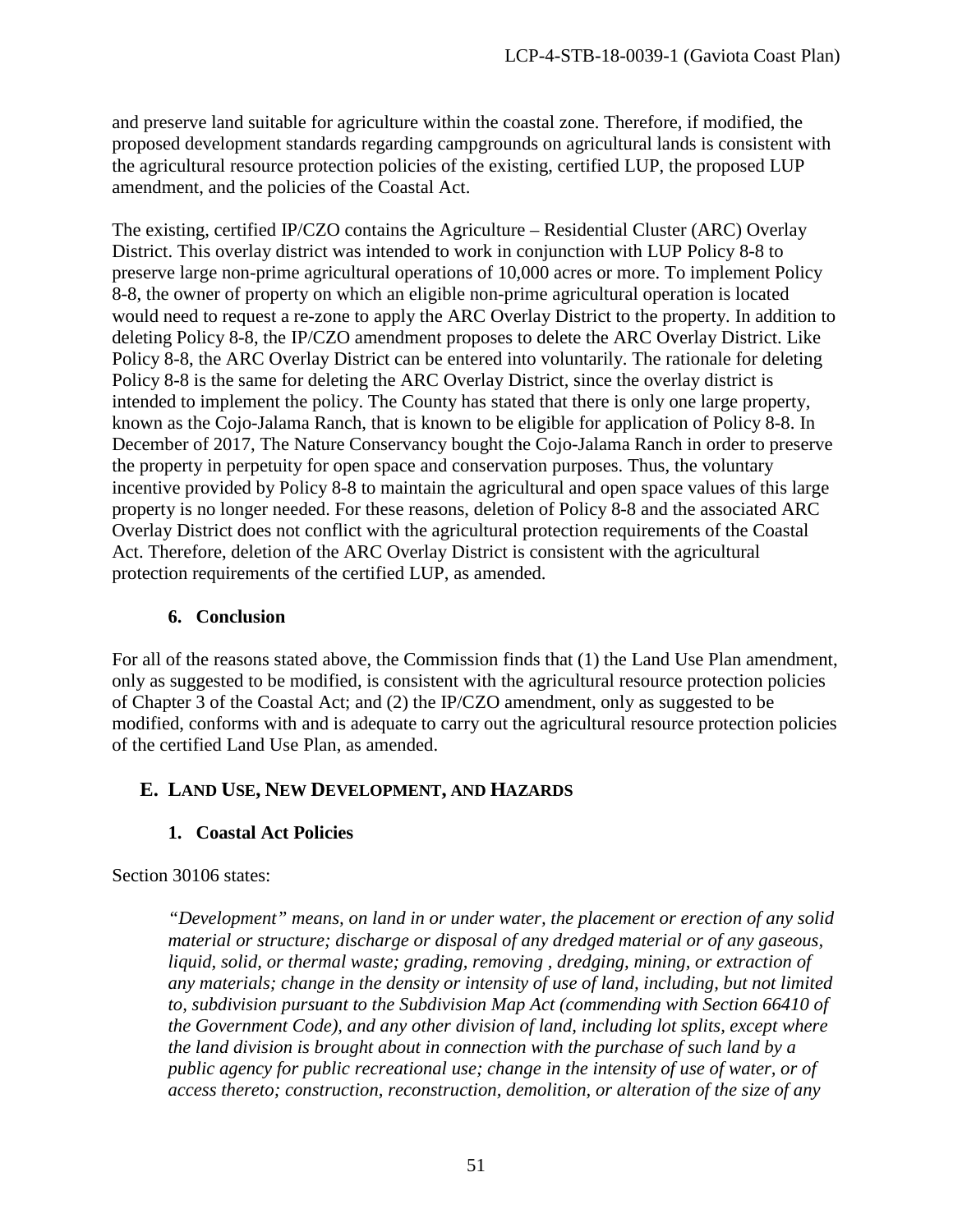*structure, including any facility of any private, public, or municipal utility; and the removal or harvesting of major vegetation other than for agricultural purposes, kelp harvesting, and timber operations which are in accordance with a timber harvesting plan submitted pursuant to the provisions of the Z'berg-Nejedly Forest Practice Act of 1973 (commending with Section 4511).* 

*As uses in this section, "structure" includes, but is not limited to, any building, road, pipe, flume, conduit, siphon, aqueduct, telephone line, and electrical power transmission and distribution line.* 

Section 30250(a) states, in relevant part:

(a) *New residential, commercial, or industrial development, except as otherwise provided in this division, shall be located within, contiguous with, or in close proximity to, existing developed areas able to accommodate it or, where such areas are not able to accommodate it, in other areas with adequate public services and where it will not have significant adverse effects, either individually or cumulatively, on coastal resources…*

Section 30253 states, in relevant part:

*New development shall…* 

*(a) Minimize risks to life and property in areas of high geologic, flood, and fire hazard.* 

*(b) Assure stability and structural integrity, and neither create nor contribute significantly to erosion, geologic instability, or destruction of the site or surrounding area or in any way require the construction of protective devices that would substantially alter natural landforms along bluffs and cliffs.* 

*(c) Be consistent with the requirements imposed by an air pollution control district or the State Air Resources Board as to each particular development.* 

*(d) Minimize energy consumption and vehicle miles traveled* 

*(e) Where appropriate, protect special communities and neighborhoods that, because of their unique characteristics, are popular visitor destination points for recreational uses.* 

Section 30254 states, in relevant part:

*New or expanded public works facilities shall be designed and limited to accommodate needs generated by development or uses permitted consistent with the provisions of this division; provided, however, that it is the intent of the Legislature that State Highway Route 1 in rural areas of the coastal zone remain a scenic two-land road. Special districts shall not be formed or expanded except where assessment for, and provision of, the service would not induce new development inconsistent with this division. Where existing or planned public works facilities can accommodate only a limited amount of*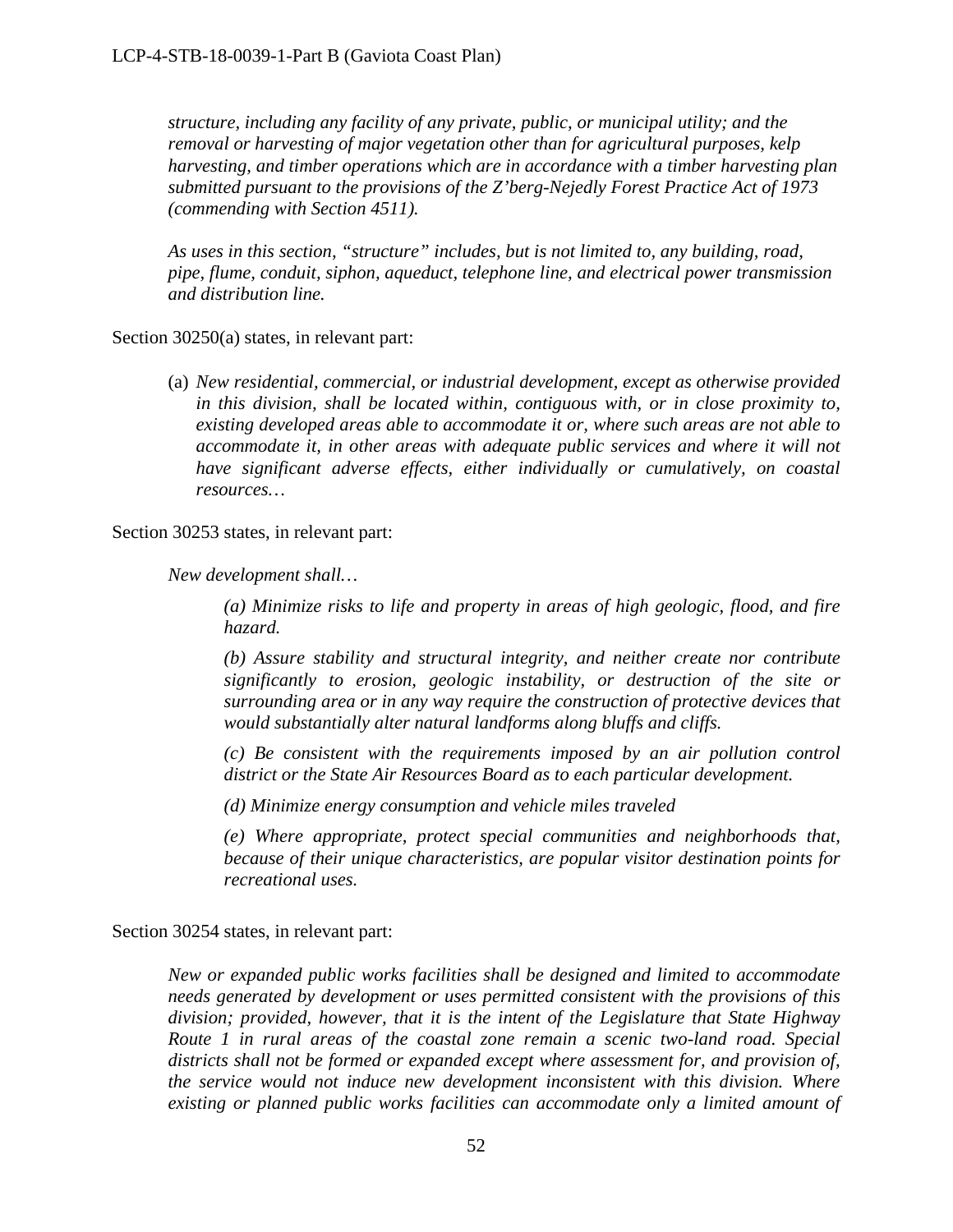*new development, services to coastal dependent land use, essential public services and basic industries vital to the economic health of the region, state, or nation, public recreation, commercial recreation, and visitor-serving land uses shall not be precluded by other development.* 

#### Section 30235 states:

*Revetments, breakwaters, groins, harbor channels, seawalls, cliff retaining walls, and other such construction that alters natural shoreline processes shall be permitted when required to serve coastal-dependent uses or to protect existing structures or public beaches in danger from erosion and when designed to eliminate or mitigate adverse impacts on local shoreline sand supply. Existing marine structures causing water stagnation contributing to pollution problems and fish kills should be phased out or upgraded where feasible.* 

### Section 30610 states, in relevant part:

*Not withstanding any other provision of this division, no coastal development permit shall be required pursuant to this chapter for the following types of development and in the following areas:* 

*(a) Improvements to existing single-family residences; provided, however, that the commission shall specify, by regulation, those classes of development which involve a risk of adverse environmental effect and shall require that a coastal development permit be obtained pursuant to this chapter.* 

*(b) Improvements to any structure other than a single-family residence or a public works facility; provided, however, that the commission shall specify, by regulation, those types of improvements which (1) involve a risk of adverse environmental effect, (2) adversely affect public access, or (3) involve a change in a use contrary to any policy of this division. Any improvement so specified by the commission shall require a coastal development permit.*

*…* 

*(d) Repair or maintenance activities that do not result in and addition to, or enlargement or expansion of, the object of those repair or maintenance activities; provided, however, that if the commission determines that certain extraordinary methods of repair and maintenance involve a risk of substantial adverse environmental impact, it shall, by regulation, require that a permit be obtained pursuant to this chapter.* 

*(e) Any category of development, or any category of development within a specifically defined geographic area, that the commission, after public hearing, and by two-thirds vote of its appointed members, has described or identified and with respect to which the commission has found that there is no potential for any significant adverse effect, either individually or cumulatively, on coastal resources or on public access to, or along, the*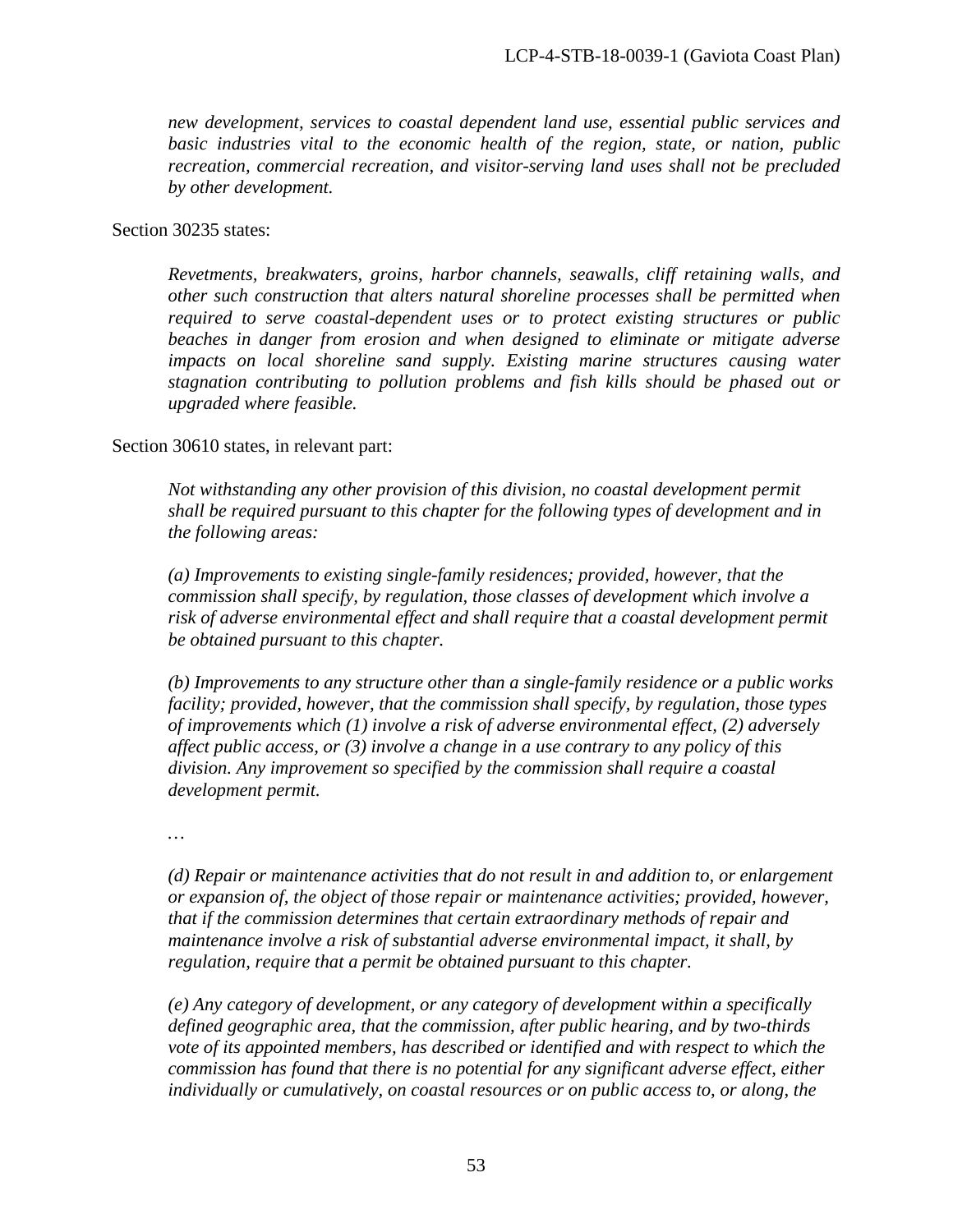*coast and, where the exclusion precedes certification of the applicable local coastal program, that the exclusion will not impair the ability of local government to prepare a local coastal program.* 

*(f) The installation, testing, and placement in service or the replacement of any necessary utility connection between an existing service facility and any development approved pursuant to this division; provided, however, that the commission may, where necessary, require reasonable conditions to mitigate any adverse impacts on coastal resources, including scenic resources.* 

*…* 

### **2. Existing LUP Policies**

### Policy 2-5 states:

*Water-conserving devices shall be used in all new development.* 

Policy 2-6, in relevant part, states:

*Prior to issuance of a development permit, the County shall make the finding…that adequate public or private services (i.e., water, sewer, roads, etc.) are available to serve the proposed development.*

Policy 2-13 states:

*The existing townsite of Naples is within a designated rural area and is remote from urban services. The County shall discourage residential development of existing lots. The County shall encourage and assist the property owner(s) in transferring development rights from the Naples townsite to an appropriate site within a designated urban area which is suitable for residential development. If the County determines that transferring development rights is not feasible, the land use designation of AG-II-100 should be reevaluated.* 

### Policy 3-1 states:

*Seawalls shall not be permitted unless the County has determined that there are no other less environmentally damaging alternatives reasonably available for protection of existing principal structures. The County prefers and encourages non-structural solutions to shoreline erosion problems, including beach replenishment, removal of endangered structures and prevention of land divisions on shorefront property subject to erosion; and, will seek solutions to shoreline hazards on a larger geographic basis than a single lot circumstance. Where permitted, seawall design and construction shall respect to the degree possible natural landforms. Adequate provision for lateral beach access shall be*  made and the project shall be designed to minimize visual impacts by the use of *appropriate colors and materials.*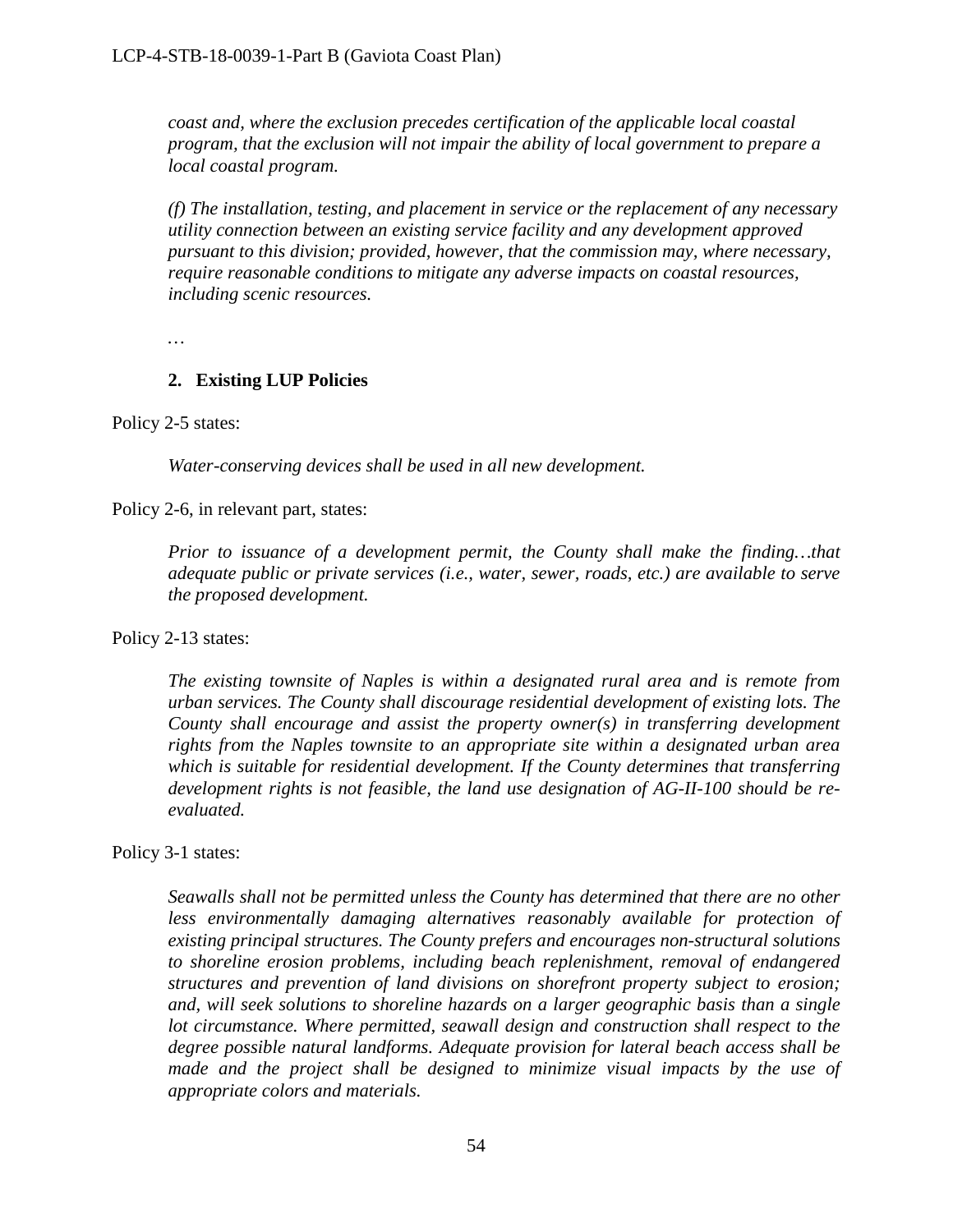### Policy 3-2 states:

*Revetments, groins, cliff retaining walls, pipelines and outfalls, and other such construction that may alter natural shoreline processes shall be permitted when designed to eliminate or mitigate adverse impacts on local shoreline sand supply and so as not to block lateral beach access.*

### Policy 3-4 states:

In areas of new development, above-ground structures shall be set back a sufficient *distance from the bluff edge to be safe from the threat of bluff erosion for a minimum of 75 years, unless such standard will make a lot unbuildable, in which case a standard of 50 years shall be used. The County shall determine the required setback. A geologic report shall be required by the County in order to make this determination. At a minimum, such geologic report shall be prepared in conformance with the Coastal Commission's adopted Statewide Interpretive Guidelines regarding "Geologic Stability of Bluff top Development."* 

### Policy 3-5 states:

*Within the required bluff top setback, drought-tolerant vegetation shall be maintained. Grading, as may be required to establish proper drainage or to install landscaping, and minor improvements, i.e., patios and fences that do not impact bluff stability, may be permitted. Surface water shall be directed away from the top of the bluff or be handled in a manner satisfactory to prevent damage to the bluff by surface and percolating water.* 

#### Policy 3-6 states:

*Development and activity of any kind beyond the required bluff-top setback shall be constructed to insure that all surface and subsurface drainage shall not contribute to the erosion of the bluff face or the stability of the bluff itself.*

#### Policy 3-7 states:

*No development shall be permitted on the bluff face, except for engineered staircases or accessways to provide beach access, and pipelines for scientific research or coastal dependent industry. Drainpipes shall be allowed only where no other less environmentally damaging drain system is feasible and the drainpipes are designed and placed to minimize impacts to the bluff face, toe, and beach. Drainage devices extending over the bluff face shall not be permitted if the property can be drained away from the bluff face.*

#### Policy 3-14 states:

*All development shall be designed to fit the site topography, soils, geology, hydrology, and any other existing conditions and be oriented so that grading and other site*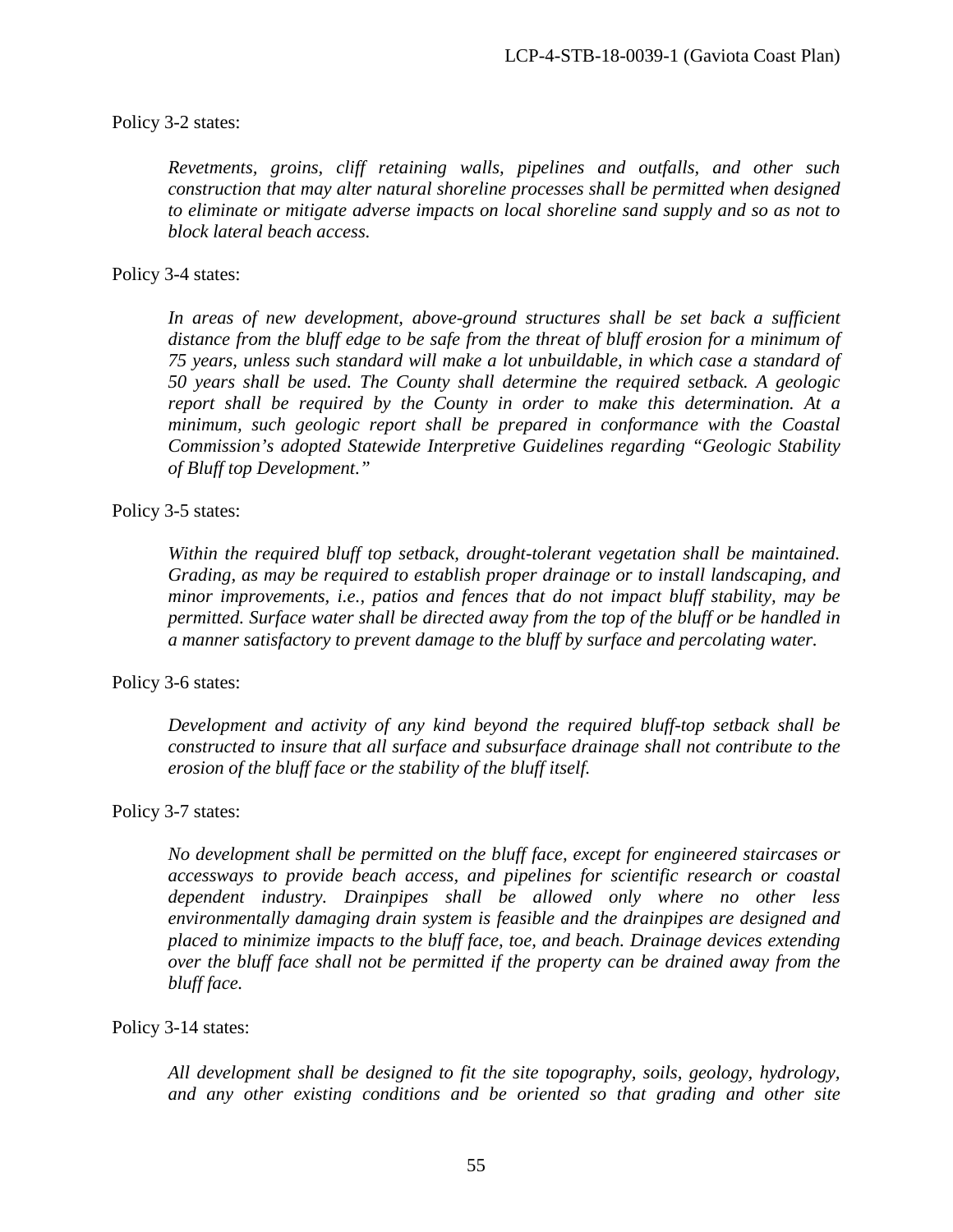*preparations is kept to an absolute minimum. Natural features, landforms, and native vegetation, such as trees, shall be preserved to the maximum extent feasible. Areas of the site which are not suited for development because of known soil, geologic, flood, erosion or other hazards shall remain in open space.* 

# **3. Land Use and Development within the Plan area**

The Gaviota Coast Plan area is 101,199 acres in size and located entirely within a designated rural area of Santa Barbara County. The urban-rural boundary is located at the City of Goleta boundary to the east of the Plan area. Approximately 77% of the land within the Plan area is zoned for agriculture. Agriculture, specifically cattle grazing, is the primary and dominant land use in the Plan area. Residential development is broadly dispersed, with single-family dwellings in the Plan area located primarily at Arroyo Quemada, El Capitan Ranch, the upper reaches of Refugio Road near West Camino Cielo, and Hollister Ranch. In addition to agriculture, land uses in the Plan area include public recreation and publicly managed County, State, and National Forest parkland and conservation land. Two state beaches (El Capitan and Refugio State Beaches) and one state park (Gaviota State Park) are located with the Plan area, and together comprise approximately 5,000 acres. The County owns and operates Jalama Beach County Park on the west end of the Plan area and the Tajiguas Landfill and adjoining Baron Ranch on the eastern end of the Plan area. The Land Trust for Santa Barbara County owns and operates the 782-acre Arroyo Hondo Preserve. Oil and gas production also occurs on the Gaviota Coast with Freeport McMoRan/Plains Exploration and Production Company, Point Arguello and Las Flores Canyon oil and gas processing facilities located in the central portion of the Plan area. Approximately 100 acres in the Plan area is designated and zoned as coastal dependent industry for oil and gas production use. Highway 101 is the main transportation corridor through the Plan area, while Highway 1 provides access to the Lompoc Valley on the west end of the Plan area. The residential neighborhood of Arroyo Quemada is located on the coast south of Highway 101 and the Tajiguas Landfill. Remaining land uses in the Plan area within the coastal zone consist of residential parcels outside of the Arroyo Quemada neighborhood, the old Vista Del Mar Union School that is designated for education and zoned for agriculture, and commercial highway at the Gaviota Village. Approximately 50 percent of the Plan area is located in the coastal zone.

# **4. LUP Amendment Consistency Analysis**

Section 30250 of the Coastal Act requires new residential, commercial, and industrial development to be located within, or in close proximity to, existing developed areas so that new development is sited to avoid adverse impacts on coastal resources and within areas with adequate public services. Section 30254 of the Coastal Act requires new or expanded public works facilities to be designed and limited to accommodate the needs generated by land uses and development and prioritizes services to coastal dependent land uses, essential public services, industries vital to economic health, public and commercial recreation, and visitor-serving land uses. LUP Policy 2-6 requires the County to make a finding, prior to issuance of a development permit, that adequate public or private services are available to serve a proposed new development. LUP Policy 2-5 requires water conserving devices in all new development.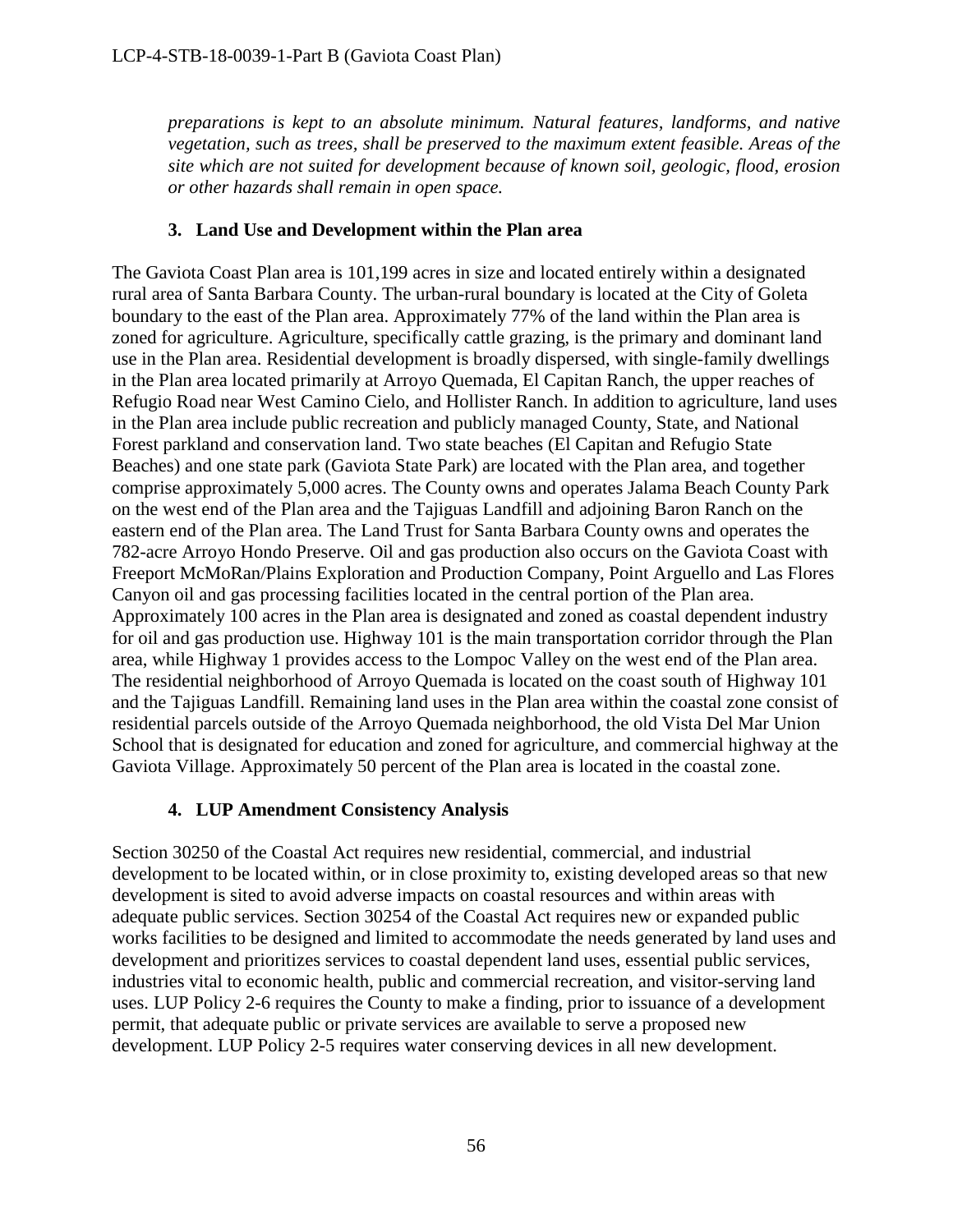Section 30253 of the Coastal Act requires new development to (a) minimize risks to life and property in areas of high natural hazards, (b) assure structural stability and structural integrity and neither create nor contribute to erosion, geologic instability, or destruction of the site or surrounding area that would substantially alter natural landforms along bluffs and cliffs, (c) be consistent with air quality requirements, (d) minimize energy consumption and vehicle miles traveled, and (e) where appropriate, protect special communities that serve as unique and popular visitor destination points for recreational uses. Section 30253 also disallows new development that requires the construction of protective devices that would substantially alter natural landforms along bluffs and cliffs. Notwithstanding this general limitation on the construction of shoreline armoring, Section 30235 of the Coastal Act provides that revetments, breakwaters, groins, seawalls, and cliff retaining walls and other structures that alter natural shoreline processes are permitted when necessary to serve coastal dependent uses, protect existing development or public beaches in danger from erosion, and when the protection device is designed to avoid or mitigate adverse impacts on local shoreline sand supply.

LUP Policy 3-1 prohibits the use of seawalls unless the County makes the determination that there are no other less environmentally damaging alternatives reasonably available to protect existing principal structures and adequate provisions for lateral beach access are made. LUP Policy 3-2 prohibits the construction of revetments, groins, cliff retaining walls, pipelines, and outfalls unless such slope protection, shoreline protection, and drainage systems are designed to avoid and mitigate adverse impacts to local shoreline sand supply and lateral beach access. LUP Policy 3-3 prohibits permanent structures on the dry sandy beach, with limited exceptions for facilities necessary for public safety, to avoid the need for future shoreline protection devices. LUP Policy 3-12 prohibits development from causing or contributing to flood hazards, and LUP Policy 3-14 requires development to be designed to avoid the alteration of natural landforms and native vegetation on the development site. LUP Policy 3-17 requires the revegetation of all graded soils with native vegetation and appropriate nonnative vegetation. LUP Policy 3-18 requires development to include and properly site drainage systems for water runoff to prevent the erosion of soils.

The County proposes several additional policies, actions, and development standards regarding land use, transportation, energy, and infrastructure within the Plan area. Specifically, Proposed Policies LU-3, LU-4, LU-5, LU-6, LU-10 and LU-11 and Development Standard (Dev Std) LU-1 regulate development with regards to the type and location of allowed development. Since agriculture is the dominant land use in the Plan area, most of the proposed Plan provisions specifically relate to development located on agriculture. Proposed Policy LU-3 is directed at residential development on land zoned for agriculture and requires the County to ensure that lands designated for agriculture are protected to ensure the long-term productivity of such lands. Residential uses are allowed on land zoned for agriculture within the County's certified LCP, and the Plan area currently contains 234 single-family dwellings. The County estimates the buildout of residential development with the Plan area over the next 20 years to be 167 additional single-family dwellings. Therefore, in order to protect coastal resources in the Plan area, including agriculture, the County proposes Policies LU-4 and LU-5 to regulate the siting and design of proposed non-agricultural development, while proposed Policy LU-10 is intended to regulate the siting of all development in the Plan area.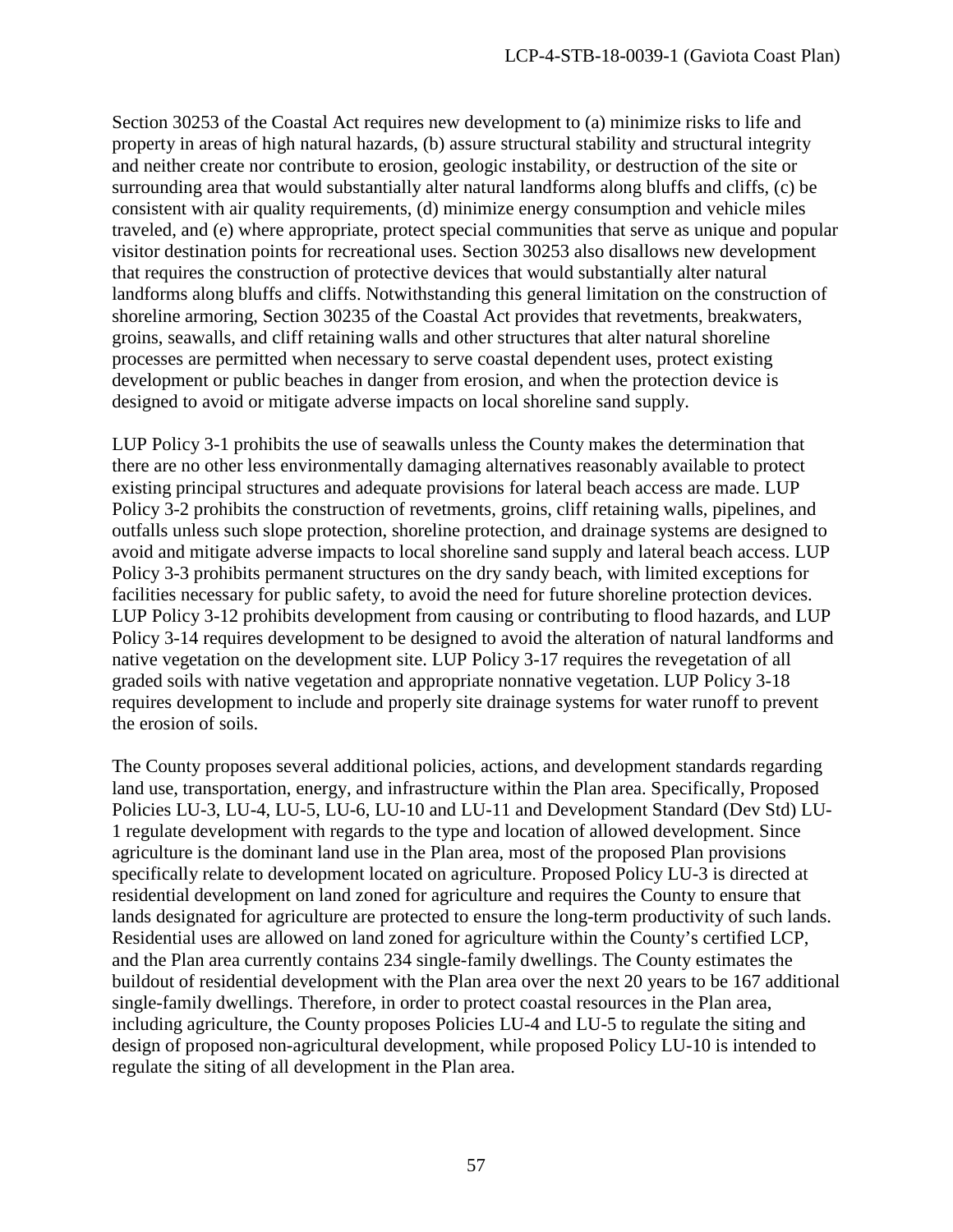As discussed in Section C above, due to the inconsistencies in Policies LU-4 and LU-10 with Coastal Act Section 30240, **Suggested Modification No. 8** is required to apply the policies to the inland portion of the Plan area and create a coastal version of Policy LU-10, which is consistent with Section 30240. Suggested Policy LU-10 also includes the proposed measures of Policy LU-4 to site and design development to avoid and reduce impacts to coastal resources in order to ensure that Plan policies that apply to the coastal zone remain consistent with Section 30250, which requires development to be sited to avoid impacts to coastal resources. Therefore, if modified, Policies LU-4 and LU-10 are consistent with Coastal Act requirements to protect coastal resources.

Policy LU-5 provides requirements for development of non-agricultural uses on land designated for agriculture, including land divisions and land use or zoning designation changes. In addition to requiring non-agricultural uses to be compatible with continued existing agricultural use on the property and adjacent lands, to avoid prime agricultural land, and to not have significant adverse impacts on biological, visual or other coastal resources, Policy LU-5 requires nonagricultural development to be located contiguous with or in close proximity to existing developed areas able to accommodate the use. Therefore, Policy LU-5, as proposed, is consistent with Section 30250 of the Coastal Act.

Proposed Policy LU-6 directs the County to support development of agricultural employee housing units in agricultural zones. Agricultural employee housing units are already an existing allowed use on land zoned for agriculture, and the certified IP/CZO provides development standards and requirements for proposed agricultural employee housing. The County estimates that nine (9) agricultural employee housing units will be built during the 20-year Plan horizon. This estimate is based on the average number of units built per year since the first agricultural employee housing unit was approved. Since Policy LU-6 simply directs the County to support development of agricultural employee housing units and does not require approval of agricultural employee housing, the Commission finds that, as proposed, Policy LU-6 is consistent with the coastal resource protection provisions of the Coastal Act. Additionally, as previously discussed in Section D of this staff report, **Suggested Modifications 3 and 8** work together to regulate development, including agricultural structural development, through suggested Policies LU-10 and AG-1.B and Dev Stds AG-1 and AG-1.A to protect coastal resources, including prime agricultural land and other land suitable for agriculture.

The Plan area contains several parks and the Arroyo Hondo Preserve that are destination points for residents within Santa Barbara County as well as visitors from outside of the County. The Gaviota Coast is a primary location for residents from northern parts of the County to access the coast as well, since much of the coast in the northern County is located within Vandenberg Air Force Base and is therefore inaccessible. Further, since Highway 101 is a major thoroughfare through the Plan area, people driving through often stop to take in the extraordinary beauty of the coast on their way to their particular destination. Due to the large numbers of visitors in the Plan area at any given time, there is potential demand for increased development of commercial uses. The County proposes Policy LU-11 and Dev Std LU-1 in order to regulate commercial uses in the Plan area. Policy LU-11 states that visitor-serving and other commercial uses allowed by the LCP shall be low-intensity in nature and compatible with and subordinate to the rural setting. Dev Std LU-1 specifically requires that development within the Commercial Highway zone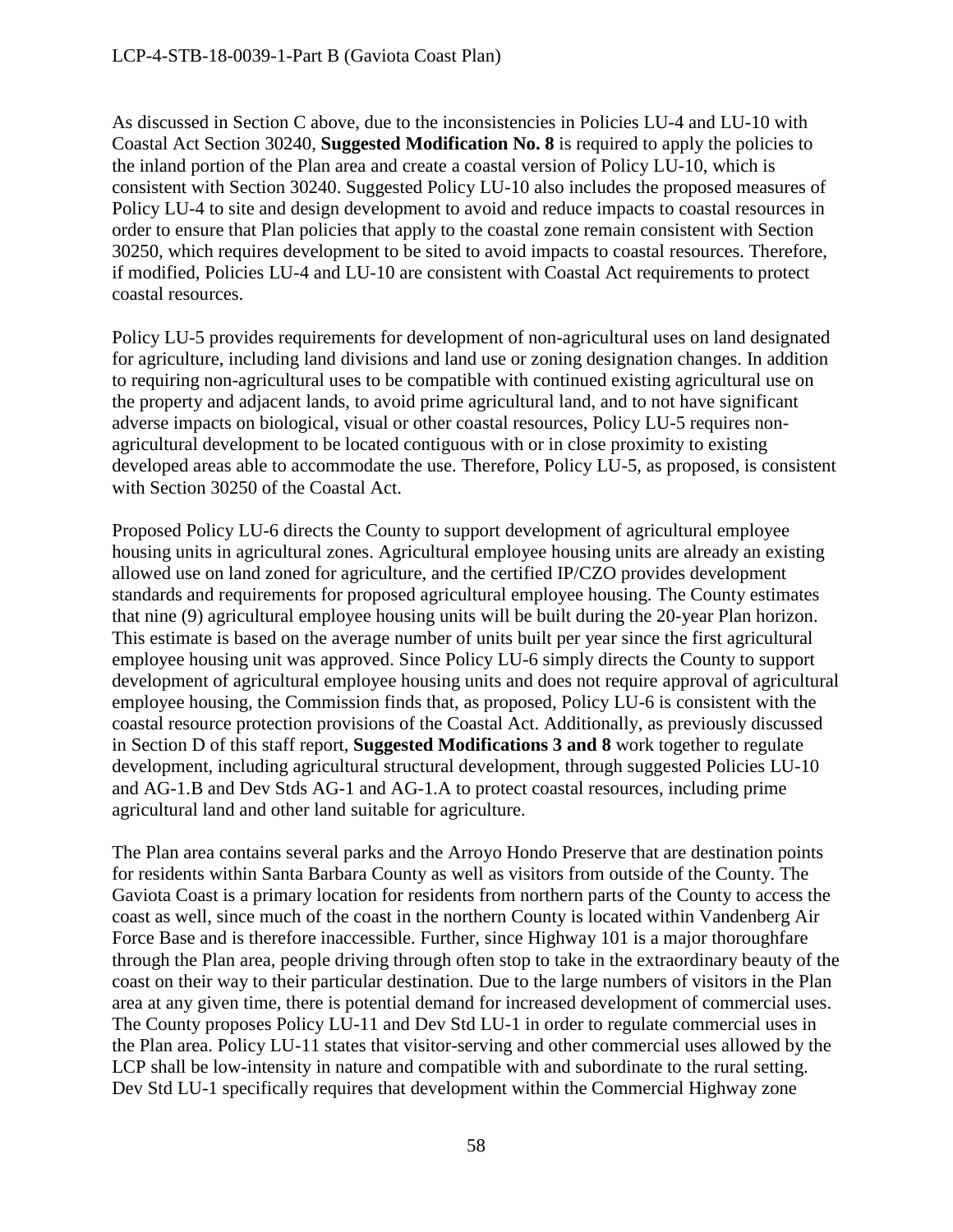designation is compatible with and subordinate to the surrounding landscape and sensitive to the rural character and historical context of the area. Coastal Act Section 30253 requires that, where appropriate, new development shall protect special communities and neighborhoods that, because of their unique characteristics, are popular visitor destination points for recreational uses. As proposed, the Commission finds that Policy LU-11 and Dev Std LU-1 are consistent with Section 30253 to protect the unique characteristics and special nature of the Gaviota Coast.

Plan Policy LU-8 provides that any existing lot zoned for agriculture that was legally established, except for fraction lots, is allowed all of the uses and structures allowed by the applicable zone regardless of the lot's size. However, since the term "legally established" is not defined in Policy LU-8 or anywhere else in the Plan, it is unclear if a lot is legally established only pursuant to the Subdivision Map Act or to all applicable laws in effect at the time of creation. Coastal Act Section 30610 and the certified LCP both define the term "development," in relevant part, as any "change in the density or intensity of use of land, including, but not limited to, subdivision pursuant to the Subdivision Map Act (commencing with Section 66410 of the Government Code), and any other division of land." Because they constitute development, all land divisions must be authorized in a coastal development permit. Land divisions include subdivisions (through parcel map, tract map, grant deed or any other method), lot line adjustments, redivisions, and mergers. Lot line adjustments are "land divisions" that require a coastal development permit because they constitute "development" as defined in the Coastal Act. *(La Fe, Inc. v. County of Los Angeles (1999) 73 Cal.App.4th 231; see also Pacific Palisades Bowl Mobile Estates, LLC v. City of Los Angeles (2012), 55 Cal. 4th 783, 795)*. A land division also includes any certificates of compliance that grant legal recognition to a lot that was created through a land division that occurred previously but was illegal because it failed to comply with applicable state laws or local ordinances at the time. An owner of property may request that the local government determine whether a parcel was created in conformance with the requirements of the Subdivision Map Act. (See Government Code § 66499.35(a).) After review, the local government may issue a certificate of compliance with or without conditions. If the local agency determines that the lot was not created in compliance with the rules applicable to lot creation at the time, it must issue a "conditional certificate of compliance." (id. at § 66.499.35(b).) Certificates of compliance recognize property as a separate legal parcel for purposes of conveyance, transfer or financing, but they do not grant any right to develop the parcel. The situations in which the issuance of a certificate of compliance may be requested can be divided into three categories as relevant to the Coastal Act:

- 1. The land division occurred prior to the effective date of the Coastal Act and the lot was created in compliance with laws in effect at the time.
- 2. The land division occurred prior to the effective date of the Coastal Act and the lot was not created in compliance with laws in effect at the time.
- 3. The land division occurred after the effective date of the Coastal Act without approval of a coastal development permit.

In the first case described above, the certificate of compliance confirms that creation of the parcel already occurred legally prior to the Coastal Act; therefore, issuing the certificate of compliance does not constitute "development" and does not require a coastal development permit. In the second and third instances, the action of issuing a certificate of compliance grants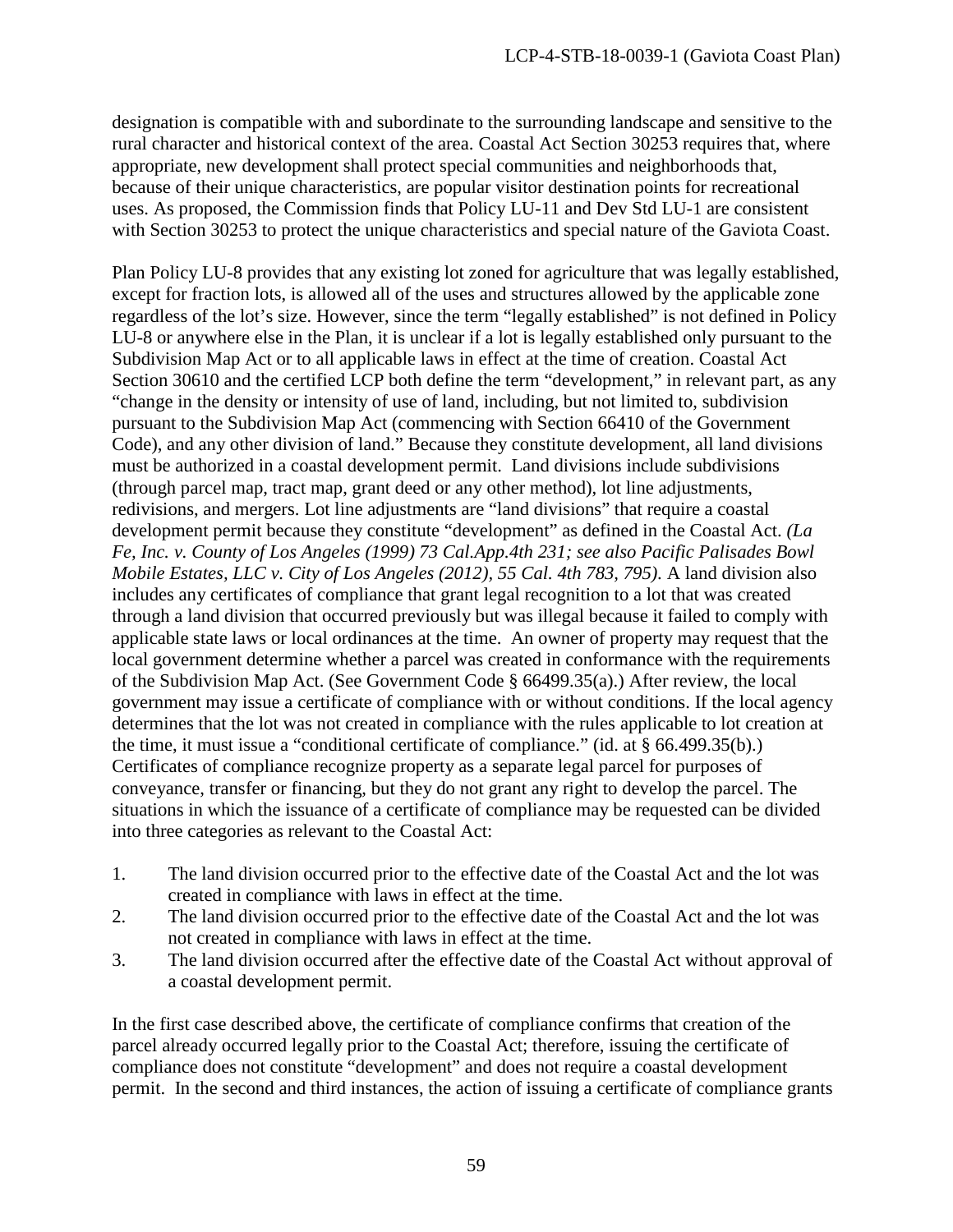legal legitimacy to a parcel that was previously created illegally, through means that did not comply with the laws in effect at the time. This type of certificate, for the first time, authorizes the land division that created a new parcel. Therefore it constitutes development under the Coastal Act, and requires that the lot creation be considered by the decision maker through a coastal development permit. The coastal development permit can only be approved if the land division is consistent with all of the policies of the LCP. Compliance with the various LCP policies ensures that the land division is consistent with the various resource protection policies of Chapter 3 of the Coastal Act. Therefore, **Suggested Modification No. 8** is necessary to clarify that the existing lot must have been legally established pursuant to all applicable laws in effect at the time of creation, which would include the Coastal Act/LCP if such lots were created after the effective date of the Coastal Act.

The proposed amendment also includes several actions for the County to consider developing future ordinances and programs related to land use in the Plan area. Action LU-2 prompts the County to develop an ordinance for transferring development rights in order to balance potential development with important coastal resources. This is consistent with existing Policy 2-13, which intends to discourage development of existing small lots on the Naples townsite to achieve a better balance that provides for low density residential units, public access and recreation opportunities, preservation of the scenic and rural character of the Naples area, conservation of open space and biological resources, and is compatible with the surrounding agricultural uses of the Gaviota Coast. Proposed Action LU-3 prompts the County to develop a rural clustering ordinance to encourage clustering of development to protect coastal resources. This is consistent with Coastal Act Section 30250, which requires new development to be contiguous with or in close proximity to existing developed areas. This clustering ordinance would be in addition to the suggested Dev Stds AG-1 and AG-1.A (**Suggested Modification No. 3**), which respectively require non-agricultural development on agricultural land to be clustered with other development and agricultural structural development to be sited with other existing structures to the maximum extent feasible.

Proposed Action LU-4 directs the County to adopt a voluntary Land Use Incentive Program within three years of Plan adoption. This action is supported by proposed Policy LU-12, which requires the County to promote voluntary programs to incentivize landowners to provide public benefits such as public trails. The Land Use Incentive Program would be intended to support and increase agricultural viability, public access, enhance habitat preservation and restoration opportunities, and preserve the rural character of the Plan area. Proposed Action LU-5 lays out the first phase of the proposed Land Use Incentive Program, which would allow for property owners to voluntarily propose an action (such as trail easement dedication) in exchange for an Incentive Dwelling Unit on the landowner's property. Proposed Actions LU-5 and LU-6 include detailed criteria related to the Incentive Dwelling Unit, such as the size limit for the unit and types of existing structures that can be converted to an Incentive Dwelling Unit. While these Actions are not binding and only state general elements of the program that the County should give consideration to, it is important to note that the County has proposed a specific land use incentive program as part of the subject LCP amendment, the details of which are located within the proposed Implementation Plan/Coastal Zoning Ordinance (IP/CZO) portion of the amendment request (discussed later in this Section). Since the proposed incentive program in the IP/CZO portion of the amendment request differs from the program outlined in Actions LU-5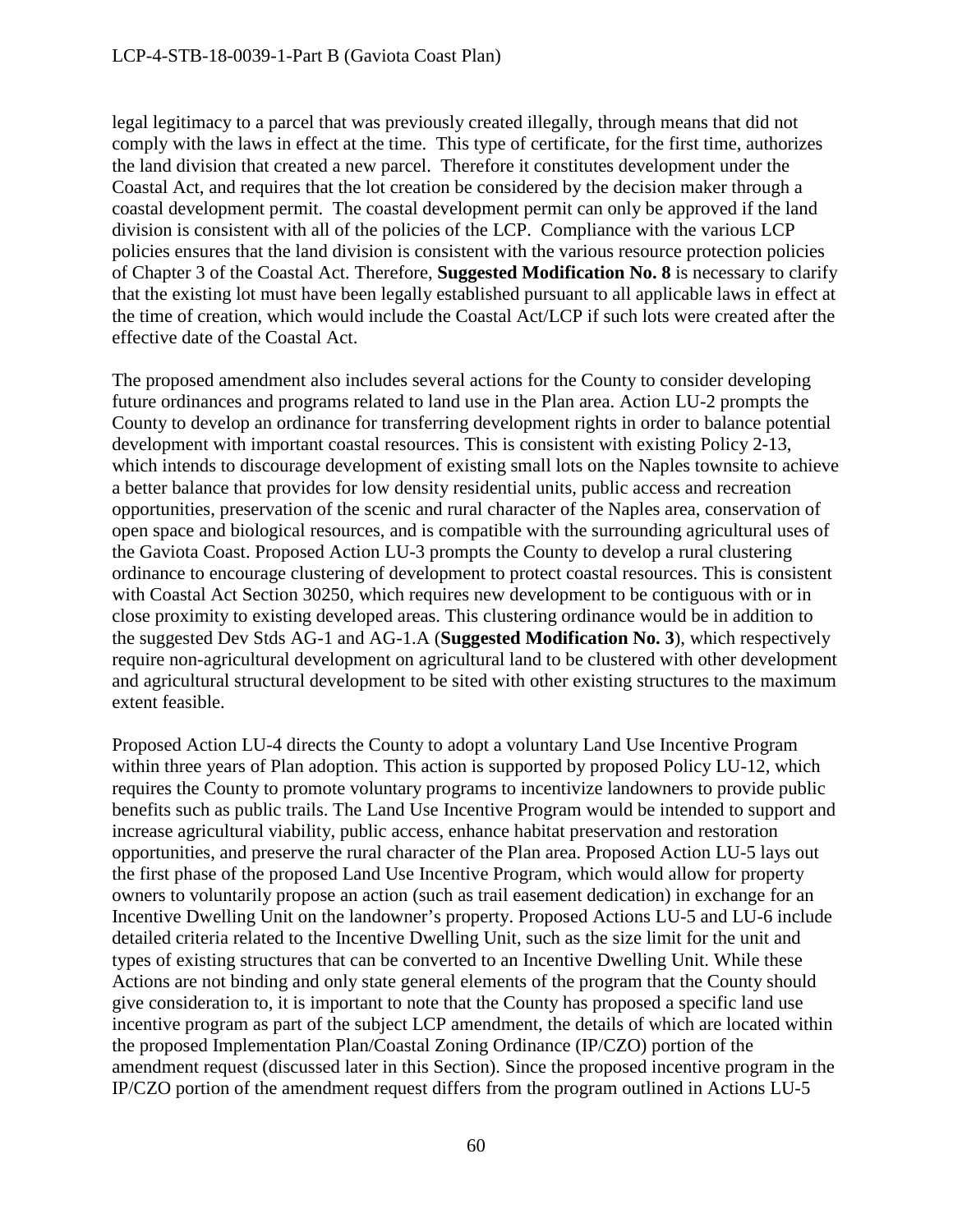and LU-6 of the Gaviota Coast Plan, **Suggested Modification No. 8** includes making Actions LU-5 and LU-6 applicable to the inland area only (outside the coastal zone).

### Land Use and Zoning Designations

The County is proposing land use and zoning designation changes for three properties within the coastal zone portion of the Plan area. All other property in the Plan area would keep the same land use and zoning designations as in the certified LUP. The Plan proposes to re-designate the 782-acre Arroyo Hondo Preserve, which is owned and operated by the Land Trust for Santa Barbara County from Agriculture to Mountainous Area (MA-100). The zoning designation of the Preserve would also be changed from agriculture to Resource Management (RES-100). This redesignation will serve to better reflect the existing and intended land use of the site for conservation and open space. Additionally, the Plan would re-designate 2,645 acres of Stateowned lands from Agriculture to Recreation. This land at El Capitan Canyon was acquired in 2002 by The Trust for Public Land and then conveyed to the California Department of Parks and Recreation. Both the state parkland and the Preserve are no longer used for agricultural purposes. Furthermore, neither land contains prime soils. Therefore, re-designation of these lands would not impact agricultural resources in the Plan area, because these lands are not currently in agricultural use and there is little to no potential for future agricultural use due to their conservation status as park and open space lands.

In addition to the land at El Capitan Canyon, State Parks also recently acquired the old Gaviota Village site near Mariposa Reina, which the Plan proposes to re-designate to Recreation. The property at the 13-acre Gaviota Village was a commercial development that became vacant and was purchased by the County and then donated to the California Department of Parks and Recreation. The Gaviota Village site is currently designated and zoned as Commercial Highway. However, this use no longer exists at this site since it became vacant. The property is also adjacent to the existing Gaviota State Park and is surrounded by land that is also designated as Recreation and part of the Gaviota State Park. Therefore, it is appropriate to change the land use designation as well as rezone the site at the Gaviota Village from Commercial Highway to Recreation.

Additionally, the Plan proposes the addition of a Rural Neighborhood boundary around the existing Arroyo Quemada neighborhood on the "Gaviota Coast Plan Land Use Designations & Overlays" and the "Gaviota Coast Plan Zoning" maps. The certified LUP defines a Rural Neighborhood as "a neighborhood area that has developed historically with lots smaller than those found in the surrounding rural lands. The purpose of the neighborhood boundary is to keep pockets of rural residential development from expanding onto adjacent agricultural lands. Within the rural neighborhood boundary, infilling of parcels at densities specified on the land use plan maps is permitted." There are no existing Rural Neighborhoods in the Plan area. However, the proposed Plan designates the Arroyo Quemada neighborhood, which is on the coast just south of the Tajiguas Landfill and Highway 101, as a Rural Neighborhood to recognize the historical development of lots less than one acre in size and which are much smaller than currently allowed in the Rural Area.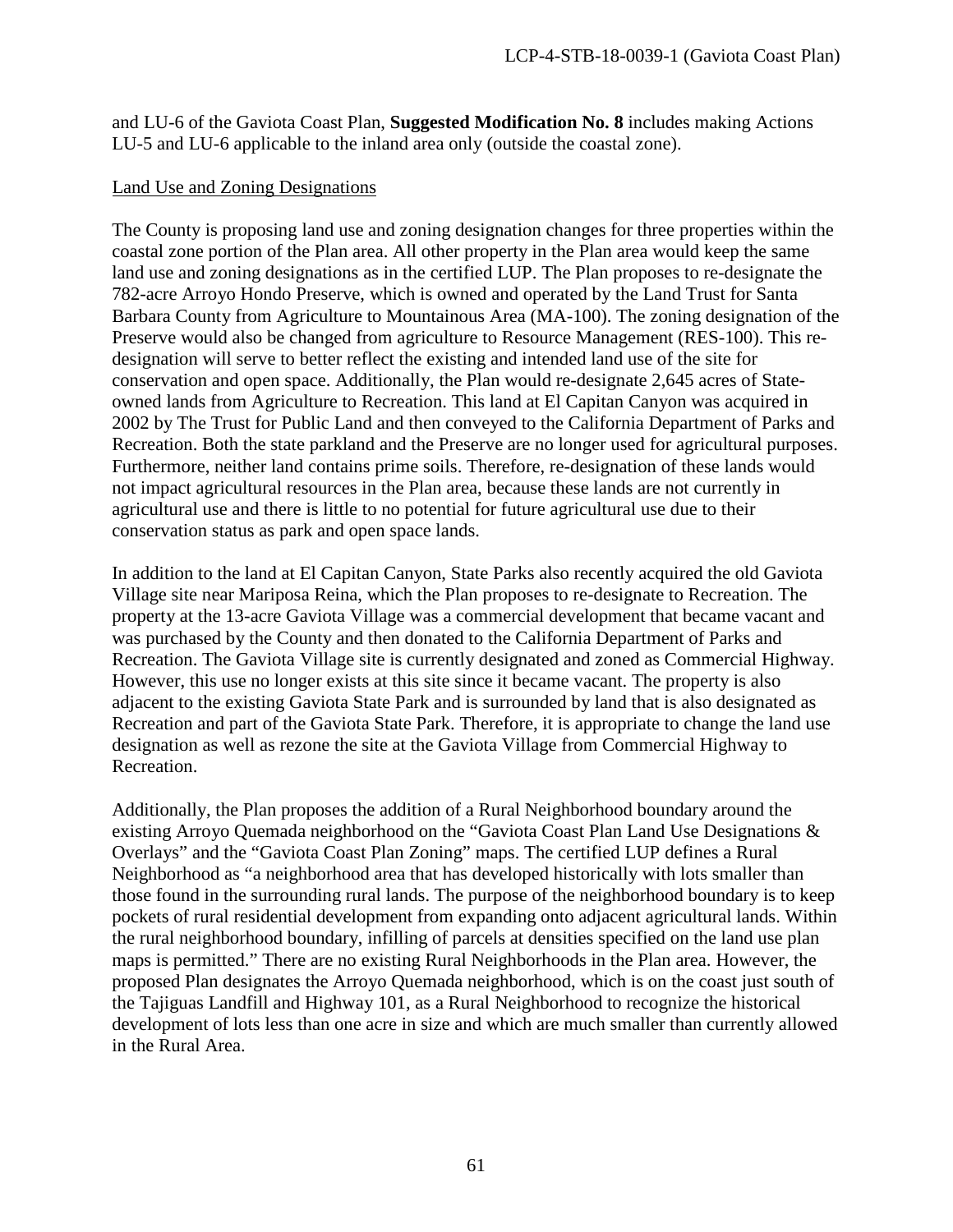# Public Services and Facilities

Public services on the Gaviota Coast include fire protection, transportation, water in portions of the Plan area, and parks, recreation, trails, and open space management. The County proposes Policies TEI-2 through TEI-7 to provide a regulatory framework for development at Highway 101, the Pacific Coast Bike Route, and the railroad to improve safety for each of the transportation corridors by limiting at-grade crossings, separating bikeways from roadways, and installing grade separations or warning signals at pedestrian railroad crossings. Proposed Action TEI-4 prompts the County to plan for future uses of existing underutilized frontage roads as bikeways or coastal access points. Dev Std TEI-1 requires that new roads serving residential development meet the development standards as set forth in the Santa Barbara County Fire Department's Private Road and Driveway Standards. Policy TEI-17 prohibits annexation to a water or sanitary district or extensions of sewer lines unless to prevent adverse impacts on ESH or to protect public health. Proposed Actions TEI-8 and TEI-9 to direct the County to consider adopting recent state updates for non-potable water reuse systems and consider alternative waste disposal and conservation systems. As proposed, these policies and development standards are consistent with the requirements of Coastal Act Section 30254 to limit new or expanded public works facilities to accommodate the needs generated by land uses and development rather than for the purpose of inducing further development. Further, these provisions are consistent with the requirements of LUP Policy 2-5 to conserve water and Policy 2-6 to ensure adequate services are available to serve existing and permitted new development.

# Air Quality

Section 30253 of the Coastal Act requires development to be consistent with the requirements established by the air pollution control district or state Air Resources Board and minimize energy consumption. The County proposes Dev Stds LU-4, LU-5, LU-6, and LU-7 to provide a regulatory framework for development to comply with air quality requirements. The County also proposes Policy TEI-11 and Actions TEI-6 and TEI-7 to encourage development of renewable energy. Collectively, these policies, development standards, and actions require development to be sited and designed to avoid and minimize exposure to sources of air pollution and radon gas as well as implement measures to minimize the use of fossil fuels which contribute to global climate change. As proposed, Dev Stds LU-4, LU-5, LU-6, and LU-7 are consistent with the requirements of Section 30253 of the Coastal Act to be consistent with state air quality requirements and energy consumption. For these reasons, the Commission finds that the Land Use Plan amendment, as submitted, is consistent with the policies of Chapter 3 of the Coastal Act regarding air quality.

### Trail Siting Guidelines

The County is proposing Trail Siting Guidelines as part of the Plan to guide future trail development for hiking, biking and horseback riding opportunities through the Plan area's varied environments. The guidelines are intended to ensure that trail segments are located and designed to protect and preserve natural, cultural, agricultural, and visual resources while respecting private property rights, and the safety and security of both the user and landowner. Therefore, as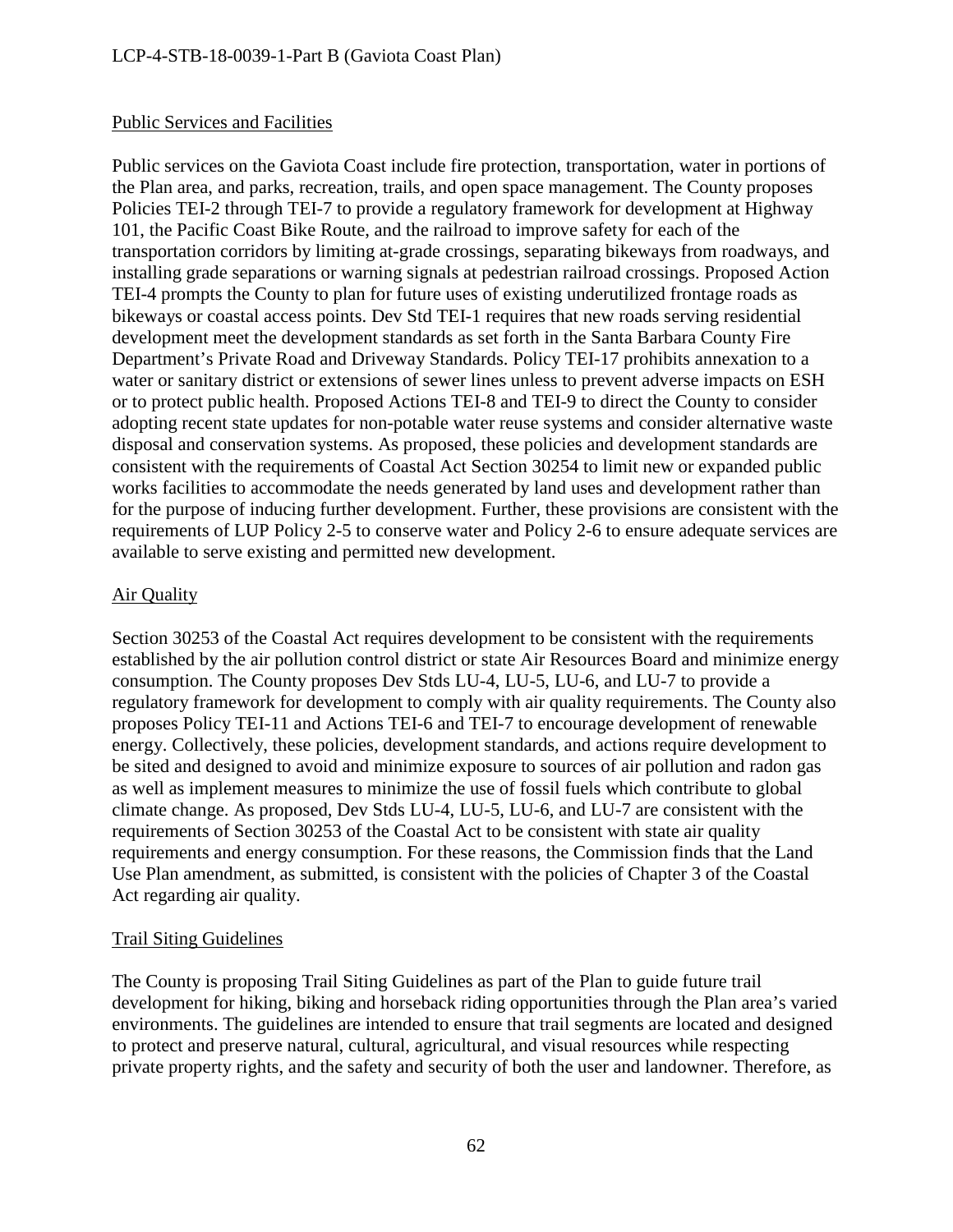proposed, the Trail Siting Guidelines are consistent with the public access and recreation provisions of the Coastal Act as well as Coastal Act requirements to protect coastal resources.

### Steep Slope Guidelines

Since agriculture is the main land use in the Plan area, the County has proposed Steep Slope Guidelines to be used to design orchards or other suitable crops on steep slopes to avoid erosion of the planted areas. Properly designing orchards or other planted areas on steep slopes is important to maintain healthy watersheds and reduce sediment deposition downstream from the planted areas. Therefore, as proposed, the Steep Slope Guidelines are consistent with Sections 30230 and 30231 to protect the biological productivity of coastal waters.

# The Gaviota Coast Plan Design Guidelines

The County is proposing to certify the Gaviota Coast Plan Design Guidelines ("Design Guidelines") for the entirety of the Plan area, including the portion of the Plan area within the coastal zone boundary. The County's Central Board of Architectural Review (CBAR) has design review authority for projects subject to design review in the Plan area; the Design Guidelines would be used by the CBAR to guide their review of a project and to make the required findings for permit approval. The County developed the Design Guidelines to provide reasonable, practical and objective guidelines to assist decision-makers, residents, home-owners, and architects in the design of new residential development and to encourage home-owners and architects to work with neighbors of new development to reduce the number of local appeals of permit decisions. The guidelines are intended to preserve the area's natural, agricultural, and scenic resources by establishing architectural and aesthetic goals for the proposed Plan area. The guidelines support existing County policies that protect public views and community character and ensure that new structures are visually compatible with the design objectives of the proposed Plan and specific building site. The Design Guidelines would apply to all residential structures and associated improvements as well as landscaping. As proposed, the Gaviota Coast Plan Design Guidelines are consistent with the Chapter 3 policies of the Coastal Act to protect coastal resources, including ESH and visual resources.

# Climate Change

The County proposes several policies and actions in order to adapt to climate change and sea level rise. Policy LU-7 requires the County to support scientific studies regarding climate change and related hazards, such as sea level rise and fire. Action LU-7 lays out a framework for conducting research and responding to impacts of climate change related hazards on the Gaviota Coast shoreline. Dev Std LU-2 requires analyses for near-shore development to analyze potential impacts of sea level rise on the proposed development. It is also important to note that the County is currently working on a significant LCP update (Coastal Resiliency Project) to identify and plan for mitigation of potential coastal hazards within the entire County in consideration of climate change and sea level rise. The Commission and the Ocean Protection Council awarded the County grant funding for this work and the County has commenced drafting the LCP amendment having completed its Sea Level Rise Vulnerability Assessment and review of regional coastal development and adaptation strategies in conjunction with the Commission's Sea Level Rise Policy Guidance document.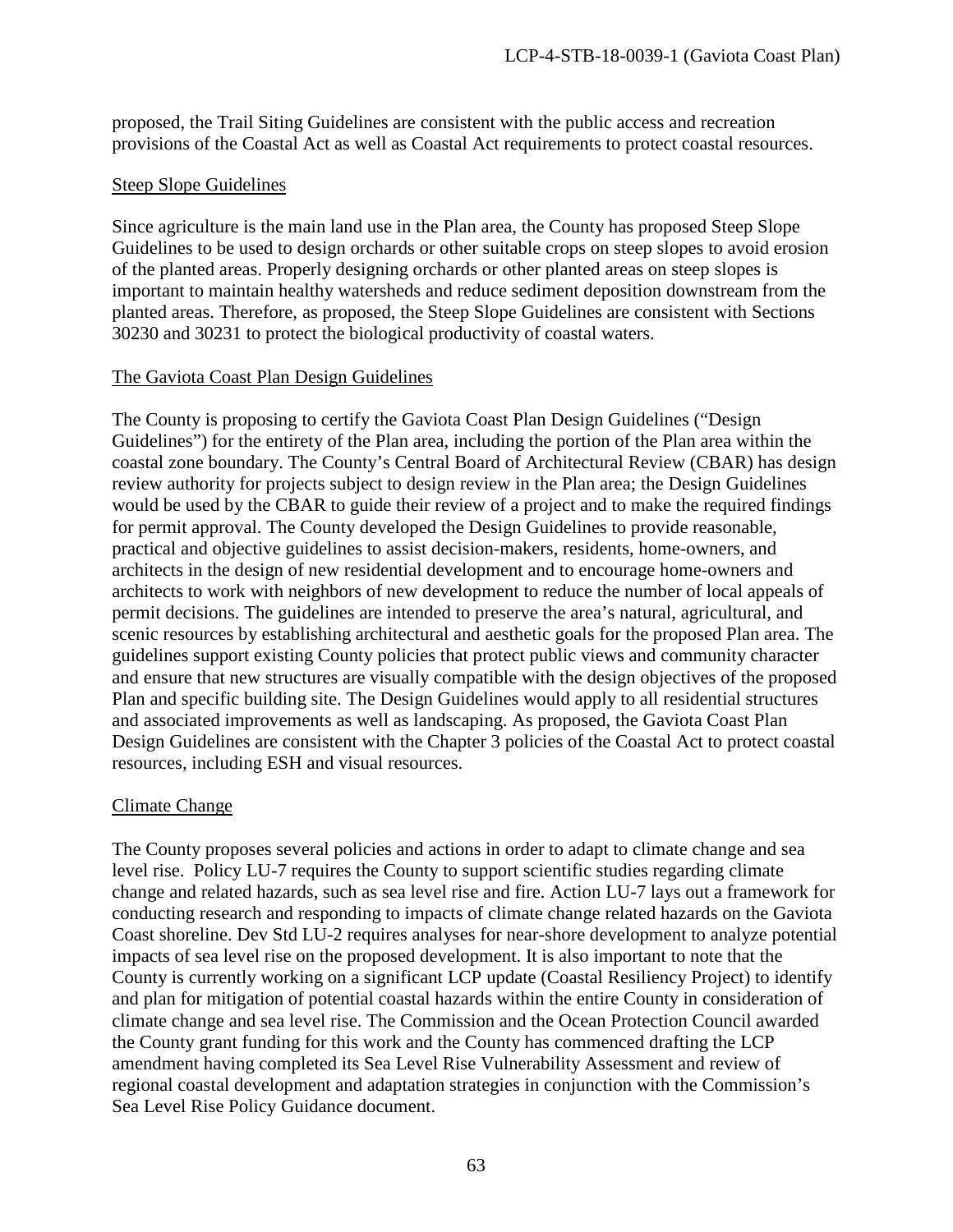In the proposed Transportation, Energy, and Infrastructure chapter, Policy TEI-9 requires the County to consult with the California Department of Transportation and Union Pacific Railroad to protect access to the coast and minimize impacts of sea level rise on the rail corridor, Highway 101, and County roads. Action TEI-2 directs the County to work with partner agencies to prepare a comprehensive corridor plan from the Gaviota Tunnel in the Plan area to Farren Road, which is located just east of the Plan area. The comprehensive corridor plan would include elements to adapt planning to address sea level rise impacts, implement the California Coastal Trail, and retain and enhance public coastal access.

Action TEI-3 prompts the County to work with state and federal agencies and local communities to develop an adaptation strategy to deal with the encroachment of the ocean into the existing railroad bed or roadway network due to climate change. Although this action specifically pertains to the railroad, it does not direct the County to work with Union Pacific Railroad. **Suggested Modification No. 12** includes language to direct the County to work to engage the Union Pacific Railroad in order to develop an adaptation strategy.

Finally, the proposed Site Design Hierarchy does not include standards for siting development with regard to coastal hazards. Therefore, **Suggested Modification No. 10** is necessary to include requirements to site development to minimize avoid coastal hazards, such as flooding, inundation, and erosion, including future hazards exacerbated by sea level rise. This suggested modification is necessary for the Site Design Hierarchy to be consistent with the hazard protection requirements of Section 30253.

Climate change adaptation is necessary to minimize risks to life and property consistent with Section 30253 as well as to continue to provide public coastal access well into the future. Therefore, the policies, development standards and actions, as proposed or modified as suggested are consistent with the Coastal Act requirements for public access and the requirements of Section 30253.

# Bluff/Shoreline Development and Geologic Hazards

The shoreline along the Gaviota Coast includes many coastal bluff top areas, and due to their geologic structure and soil composition, bluffs are often susceptible to surficial failure. Structures on a bluff not only have the potential to adversely impact visual resources and public access, but can destabilize the bluff system, degrade coastal bluff habitat, and contribute to coastal erosion. Such impacts are inconsistent with the resource protection policies of the Coastal Act and the LUP; however, the County is not proposing any policies or development standards to update the existing LUP with regards to requirements for development to be sited to avoid or minimize risks within areas of high geologic hazard, such as on coastal bluffs in the Plan area. Due to the intention of the proposed Plan to be an update to the existing LUP for the Plan area, it is necessary to include a policy that incorporates updated measures to regulate bluff top development that carries out the provisions of Section 30253. Therefore, **Suggested Modification No. 8** includes suggested Policy LU-13 to require development on coastal blufftop property to be sited to avoid areas subject to erosion and designed to avoid reliance on shoreline protection devices. Suggested Policy LU-13 also includes a general provision requiring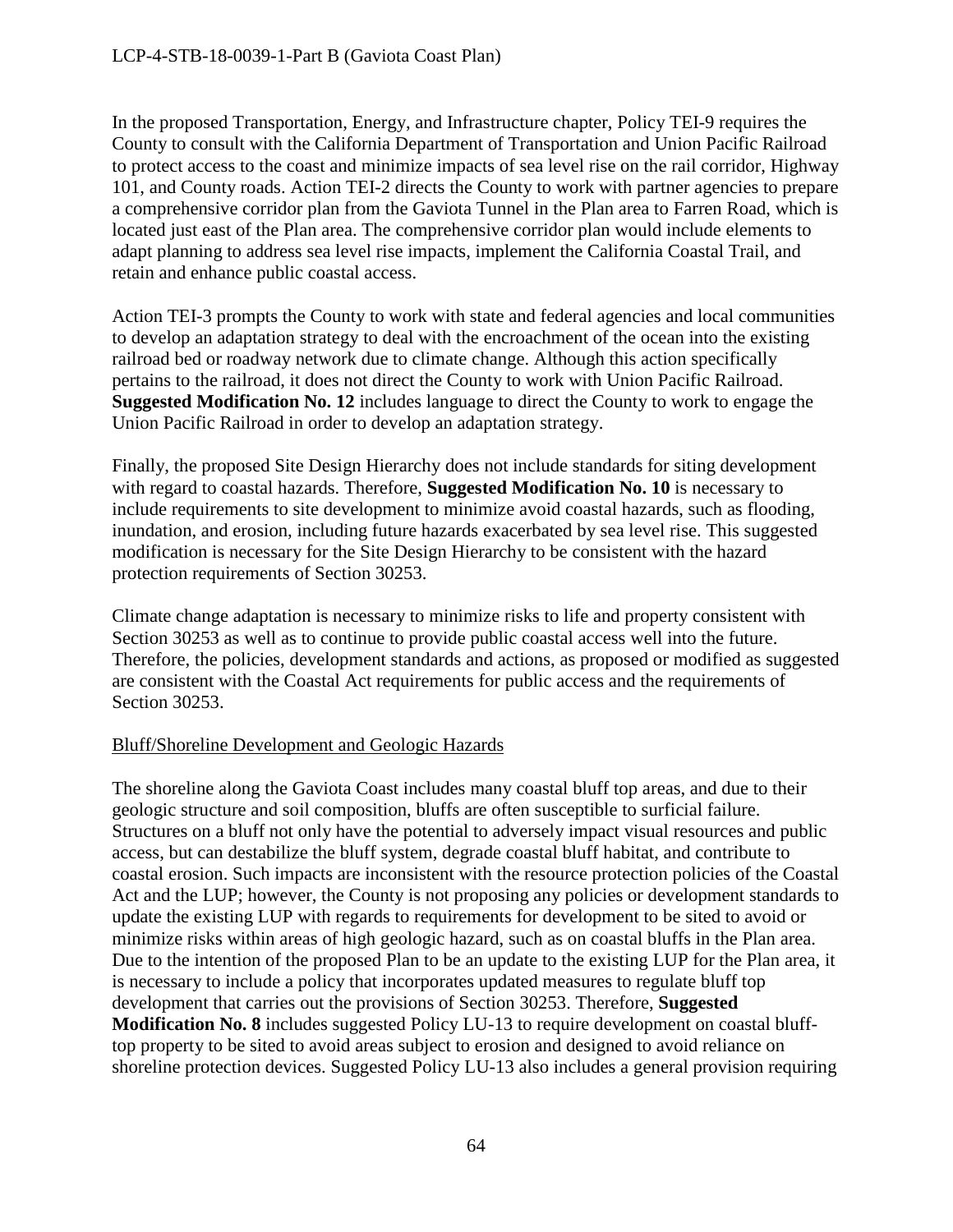a consideration of climate change and sea-level rise during the planning and design phases for coastal bluff-top development.

By nature, coastal bluffs are subject to erosion from sheet flow across the top of the bluff and from wave action at the base of the bluff. As previously stated, bluffs are often susceptible to surficial failure, especially with excessive water infiltration. Existing LUP Policy 3-7 prohibits drainage devices that extend over bluff faces if the property can be feasibly drained away from the bluff face. **Suggested Modification No. 8** includes this language consistent with the existing LUP.

The County's existing LUP contains Policy 3-7, which states that "no development shall be permitted on the bluff face, except for engineered staircases or accessways to provide beach access, …" The policy's silence as to whether the engineered staircases or accessways are intended for private and/or public beach access has led to inconsistent interpretation of the existing certified LCP. The County has interpreted LUP Policy 3-7 to allow beach stairways for private use down the bluff face provided that they are appropriately engineered. However, given the very limited types of bluff face development that are consistent with Coastal Act and LCP policies, the most logical interpretation of LUP Policy 3-7 is that it does not allow engineered staircases for all private residential properties. Such an interpretation would result in the continued proliferation of private stairways on coastal bluffs, and result in significant cumulative adverse impacts to visual resources, habitat, shoreline processes, and erosion hazards as the bluff face is developed. Therefore, interpreting Policy 3-7 as allowing only *public* access staircases on bluff faces is more consistent with the Coastal Act's mandate to maximize public access as well as its directives to protect natural landforms, coastal processes, and other coastal resources. This is how the Commission has interpreted the County's policy in prior actions, as well. Thus, **Suggested Modification No. 8** includes a prohibition of development on bluff faces, except for engineered staircases or accessways to provide public beach access as well as pipelines for scientific research and coastal dependent industry.

# Fire and Other Hazards

The proposed Plan includes Dev Std LU-3, Action LU-10, and Policy TEI-15 to minimize risks to life, property and the natural environment from fire hazards. These proposed provisions require coordination with the County Fire Department and U.S. Forest Service to ensure effective emergency service, compliance with vegetation management and fuel modification standards, and County encouragement and support for Community Wildfire Protection Plans. As proposed, these provisions are consistent with the directive of Coastal Act Section 30253 to minimize risks to life and property from fire hazards.

The Plan proposes Policy TEI-12 to discourage the use of enhanced oil and gas recovery techniques, such as hydraulic fracturing and steam injection. Such techniques have been known to create regional geologic instability. Therefore, this policy is consistent with Section 30253 to assure that new development neither creates nor contributes significantly to geologic instability.

For all of the reasons stated above, the Commission finds that the Land Use Plan amendment, as suggested to be modified, meets the requirements of and is in conformity with the applicable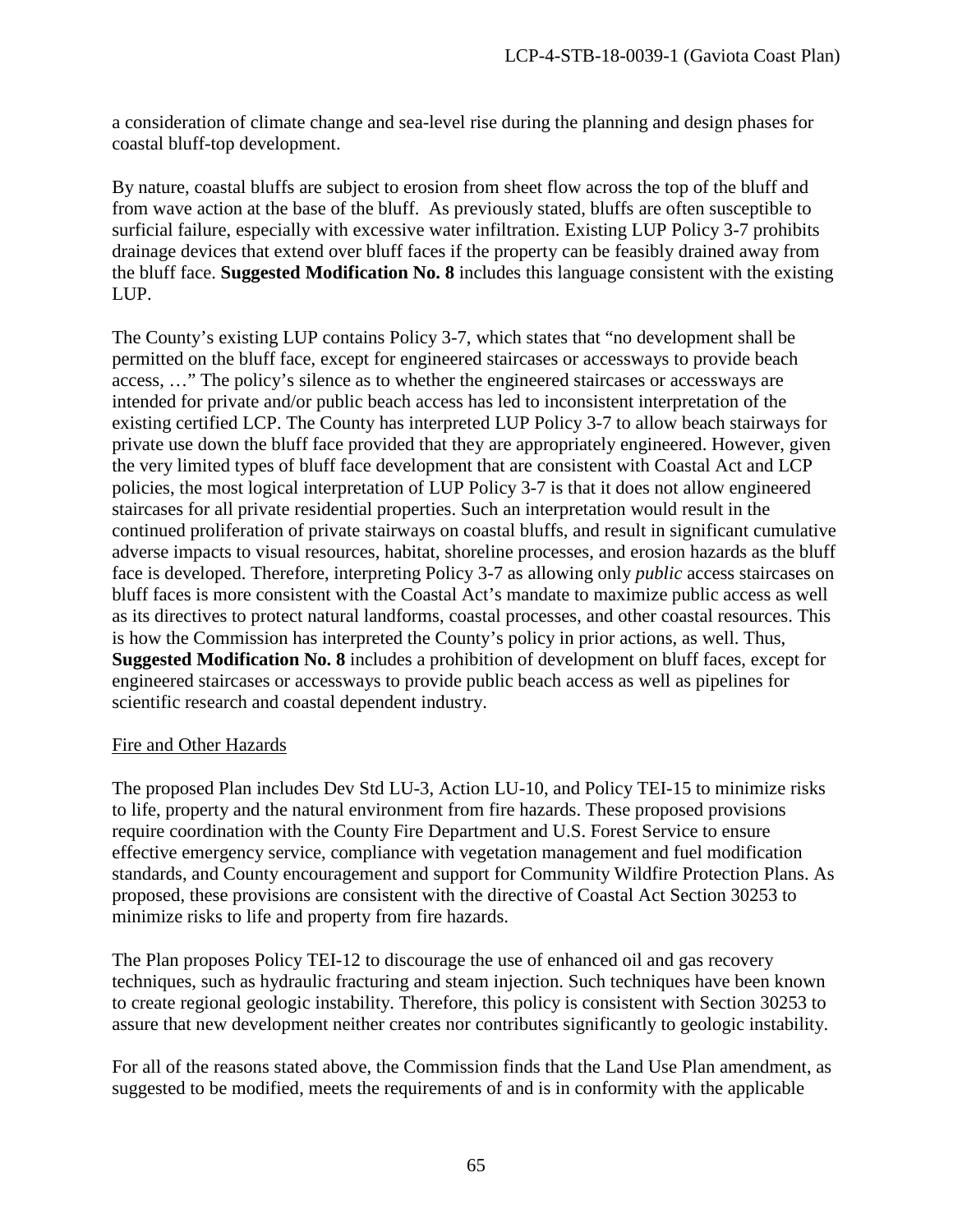hazard and bluff/shoreline development policies of Chapter 3 of the Coastal Act.

# Maps

The County is proposing to replace the Plan area shown on existing maps in the certified LCP with several new maps in the Gaviota Coast Plan. These maps include the "Gaviota Coast Plan Land Use Designations & Overlays" and the "Gaviota Coast Plan Zoning" maps. The amendment also proposes to add the "Gaviota Coast Plan – Water Systems" map to the LCP as well, which depicts the parcels served by water districts or municipal or private water systems. Collectively, the proposed land use and zoning maps associated with the Plan are consistent with the general directives of Coastal Act Section 30250 to adequately plan for the location of new development. Therefore, as proposed, the Commission finds that the land use, zoning and water systems maps within the Plan are consistent with the land use and development provisions of Section 30250.

The maps are also necessary to establish the boundaries of the new Plan area and the Arroyo Quemada Rural Neighborhood boundary. The maps also depict where the coastal zone boundary is within the Plan area. However, due to the small scale of the proposed maps, the maps should not be used to define the coastal zone boundary on a parcel level. Therefore, **Suggested Modification No. 9** is necessary to include a notation on all of the proposed maps that depict the coastal zone boundary to clarify that the maps are not intended for the purpose of defining the boundary on a parcel level. Additionally, the narrative within the Land Use chapter of the proposed Plan discusses the coastal zone depiction on the land use maps of the certified LUP. The narrative states that the LUP "established" a coastal zone boundary, which in some locations was inconsistent with the boundary established by the Coastal Act. However, it is incorrect to state that the LUP established the coastal zone boundary, because the Legislature established the boundary. The land use maps in the existing LUP simply depict the coastal zone boundary. Therefore, **Suggested Modification No. 7** revises this statement to clarify what is depicted versus what is established.

For all of the reasons stated above, the Commission finds that the Land Use Plan amendment, only if modified as suggested, meets the requirements of, and is in conformity with the policies of Chapter 3 of the Coastal Act concerning land use, new development, hazards, and the provision of public services.

# **5. IP/CZO Amendment Consistency Analysis**

The Plan proposes a new Gaviota Coast Plan Overlay district, which includes new definitions, a table of allowed uses within each zone district in the Plan area, standards for all development and land uses in the Plan area, permit requirements and development standards for specific land uses in the Agriculture – II zone (AG-II), and a new Gaviota Coast Plan Area Land Use Incentive Program, which would allow incentive dwelling units to be built in exchange for a trail easement on the premises where a proposed trail is shown on the proposed Plan maps.

The proposed overlay district includes several new definitions for the Plan area. The County included a separate definitions section that is specific to the Plan area, because there are some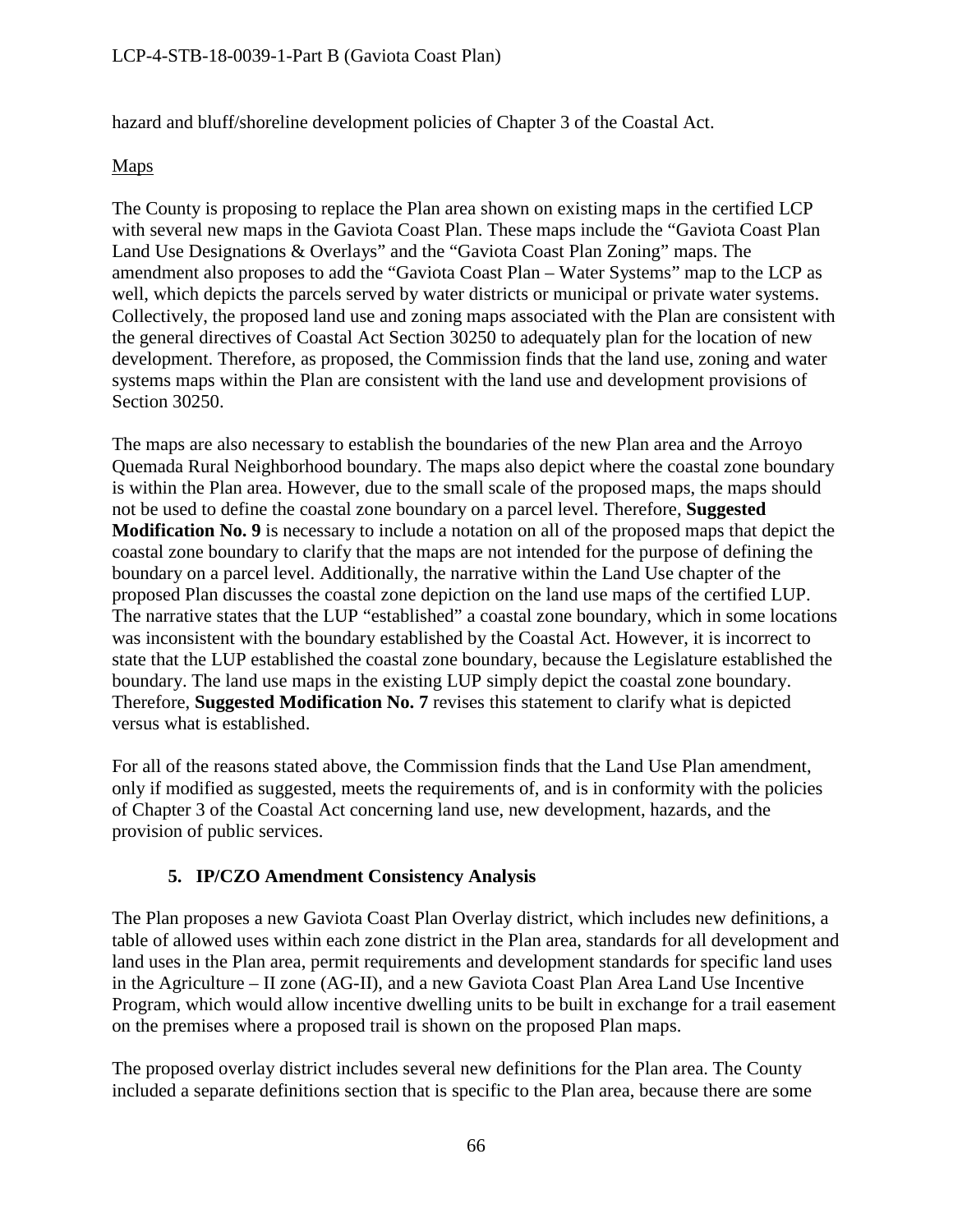uses and terms that are addressed differently in the Plan area than the rest of the County. New definitions are proposed for agricultural structural development, equestrian facility, farmstay, incentive dwelling unit, seawall, and trail, among other defined terms. **Suggested Modification No. 13** revises the definitions for sea wall and trail. The Gaviota Coast Plan area includes shoreline areas subject to coastal hazards and as discussed above, there are policies regarding shoreline protective devices. The County proposes a definition for the term seawall but not revetment or shoreline protective device which are similar but not identical terms. The Sea Level Rise Policy Guidance that was certified by the Commission in 2015 includes definitions for sea wall, revetment, and shoreline protective device. Although a definition for revetment and shoreline protective device are not proposed, Suggested Modification 13 includes definitions for these terms for clarification purposes. Additionally, Suggested Modification 13 revises the proposed definition for sea wall to be consistent with the definition in the Sea Level Rise Policy Guidance. Suggested Modification 13 also revises the definition for agricultural employee housing to be consistent with the County's existing definition, and revises the definition for trail to fully capture all types of trails that may be designed, designated, constructed or established in the Plan area.

Further, there are several terms, which are used in the proposed IP/CZO amendment but are not defined. Definitions added through Suggested Modification 13 include: accessory agricultural structure, coastal resources, confined animal facilities, fishing operation, low-impact campground, private kennel, non-principal permitted use, principal use/principal structure, principal permitted use, and resource-dependent use. It is important to include definitions for these terms, because they are allowed uses in the Plan area or pertain to development and coastal resources in the Plan area.

# Principal Permitted Use

Proposed Section 35-430 (Allowable Development and Planning Permit Requirements) describes the type of permit and permit requirements for the uses allowed within the Gaviota Coast Plan Overlay District. Section 35-430.C refers to proposed Table 18-2 (Allowed Land Uses and Permit Requirements for the Gaviota Coast Plan Area), which lists a range of "permitted uses" for each zone district in the Plan area, but does not identify the "principal permitted use" as required under Section 30603(a)(4).

Section  $30603(a)(4)$  of the Coastal Act provides that approval, by a coastal county, of any development that is not designated in the LCP as "the principal permitted use" is appealable to the Coastal Commission. Neither the Coastal Act, nor the Commission's regulations provide further interpretation regarding the term "principal permitted use" or specify an exact method that must be used by a local government to designate the principal permitted use. As a result, interpretation of principal permitted use must be based on Coastal Act Section 30603 which is provided in full below.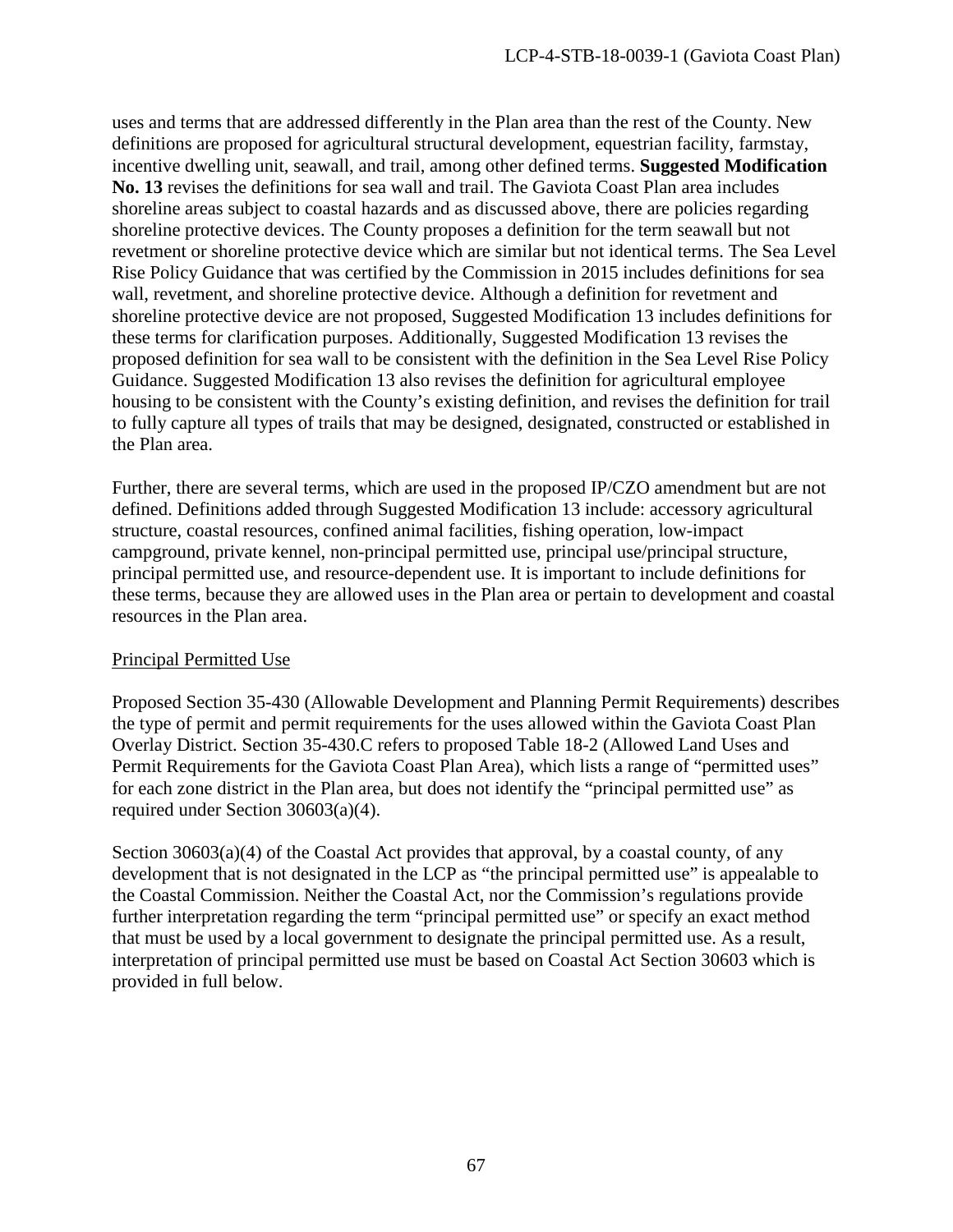Section 30603 of the Coastal Act states:

*(a) After certification of its local coastal program, an action taken by a local government on a coastal development permit application may be appealed to the commission for only the following types of developments:* 

*(1) Developments approved by the local government between the sea and the first public road paralleling the sea or within 300 feet of the inland extent of any beach or of the mean high tideline of the sea where there is no beach, whichever is the greater distance.* 

*(2) Developments approved by the local government not included within paragraph (1) that are located on tidelands, submerged lands, public trust lands, within 100 feet of any wetland, estuary, or stream, or within 300 feet of the top of the seaward face of any coastal bluff.* 

*(3) Developments approved by the local government not included within paragraph (1) or (2) that are located in a sensitive coastal resource area.* 

*(4) Any development approved by a coastal county that is not designated as the principal permitted use under the zoning ordinance or zoning district map approved pursuant to Chapter 6 (commencing with Section 30500).* 

*(5) Any development which constitutes a major public works project or a major energy facility.*

*(b) (1) The grounds for an appeal pursuant to subdivision (a) shall be limited to an allegation that the development does not conform to the standards set forth in the certified local coastal program or the public access policies set forth in this division.* 

*(2) The grounds for an appeal of a denial of a permit pursuant to paragraph (5) of subdivision (a) shall be limited to an allegation that the development conforms to the standards set forth in the certified local coastal program and the public access policies set forth in this division.*

*(c) Any action described in subdivision (a) shall become final at the close of business on the 10th working day from the date of receipt by the commission of the notice of the local government's final action, unless an appeal is submitted within that time. Regardless of whether an appeal is submitted, the local government's action shall become final if an appeal fee is imposed pursuant to subdivision (d) of Section 30620 and is not deposited with the commission within the time prescribed.* 

*(d) A local government taking an action on a coastal development permit shall send notification of its final action to the commission by certified mail within seven calendar days from the date of taking the action.* 

Subsection 30603(a)(4) specifically provides an additional level of public review for coastal counties. In addition to the other geographic and specified development that is appealable under Section 30603, Section 30603(a)(4) requires that all development within the coastal zone of a county be appealable unless the development is designated as the principal permitted use under the zoning ordinance or zoning district map. As an example of the diversity of uses that may be found within a zone, the list of permitted uses in the Agriculture II (AG-II) zone includes all types of agriculture, farming, and animal keeping as well as single-family residential, guest houses, artist studios, commercial boarding of animals, and special care homes among other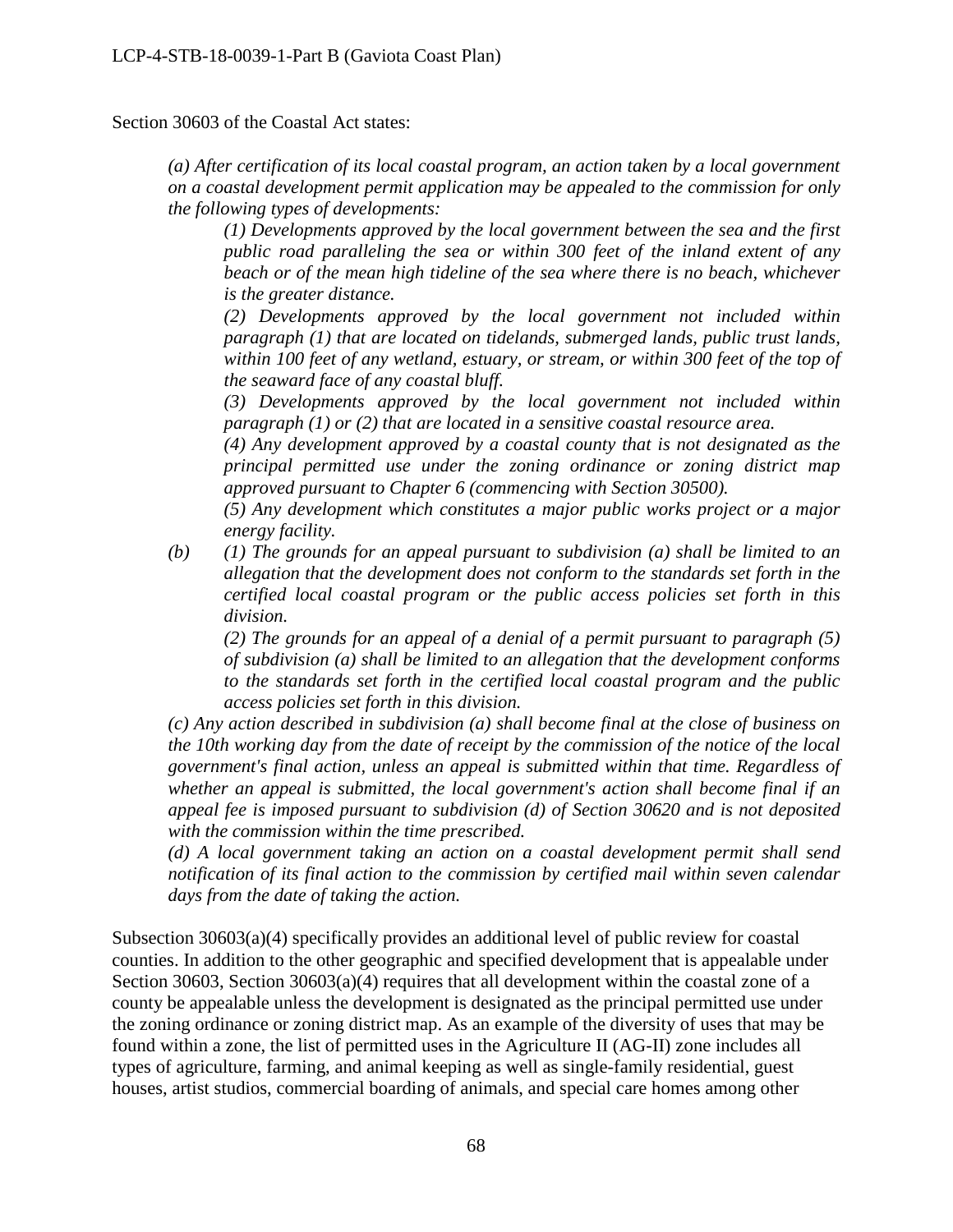uses. Due to the fact that the County has not proposed a principal permitted use for each zone district but has rather proposed a range of uses that are permitted within each zone district, it is necessary to clarify the concept of the "principal permitted use" of each zone in order to adequately execute the provisions of Section 30603(a)(4).

Therefore, the Commission finds **Suggested Modification No. 13** is required to add a definition for principal permitted use to Section 35-420 (Definitions) of the proposed overlay district. The proposed definition states that a principal permitted use is a use that clearly carries out the designated land use and the intent and purpose of a particular zone. For example, the principal permitted use on land zoned for agriculture would be agricultural activities that include, but are not limited to, forms of cultivated agriculture, grazing, and ancillary agricultural accessory structures, while the principal permitted use on land zoned as residential would be residential structures. For clarity, Suggested Modification 13 is necessary to also add definitions for nonprincipal permitted use and principal use, which are also terms used in the subject amendment.

As previously stated, the proposed IP/CZO amendment lists multiple permitted uses for each zone in Table 18-2 (Allowed Land Uses and Permit Requirements for the Gaviota Coast Plan Area), but does not identify the "principal permitted use" for each zone. Therefore, **Suggested Modification No. 13** is necessary to revise Table 18-2 to denote which uses are principal permitted uses that may be allowed with a Coastal Development Permit (CDP) but are not appealable to the Coastal Commission (unless they are otherwise located within a geographic appeals area) versus other uses that may be allowed with a CDP or Conditional Use Permit (CUP) and are appealable to the Coastal Commission. Additionally, Table 18-2 lists several accessory uses and structures, some of which could be considered a component of the principal permitted use. Therefore, the Commission finds that it is necessary to clarify that accessory uses and structures that are incidental, appropriate and subordinate to the designated principal permitted use may be considered a component of the principal permitted use. Section 35-430.E (Allowed land uses and permit requirements) includes requirements for certain specific land uses, including accessory structures and uses. **Suggested Modification No. 13** is necessary to clarify which accessory structures and uses listed in Table 18-2 of the overlay district may be considered a component of the principal permitted use and therefore permitted as the principal permitted use and which uses are non-principal permitted uses. For example, agriculture is the principal permitted use on Agriculture – II (AG-II) zoned lots. Thus, accessory development that is incidental, appropriate, and subordinate to the agricultural principal permitted use can be processed as a component of the principal permitted use. Such uses include agricultural accessory structures as well as the primary single-family dwelling, agricultural employee housing for four or fewer employees, and farmworker dwellings. However, accessory residential structures such as guest houses, cabañas, and artist studios, shall not be considered a component of the agricultural principal permitted use.

The rationale for including a primary single-family dwelling, farmworker dwelling, or agricultural employee housing as part of the agricultural principal permitted use is because these dwellings are directly accessory and ancillary to the agricultural use of the property and, where permitted, are generally necessary for the continued use and operation of the agricultural land. But the opposite is true for accessory residential structures, such as guest houses, which are not necessary for the agricultural operation of the property, and therefore, should not be permitted as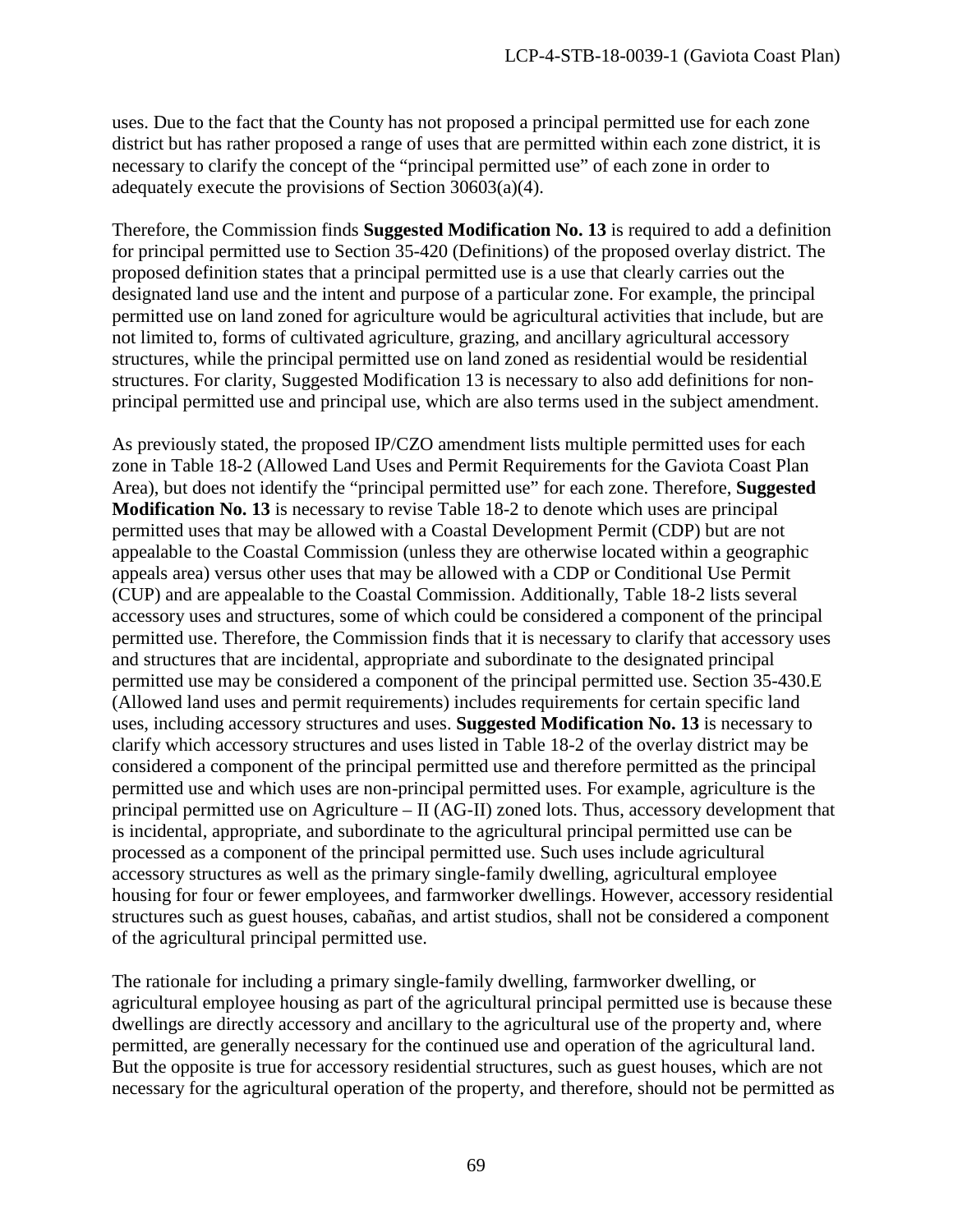a principal permitted use on land zoned for agriculture. Accessory structures and uses that are not listed in proposed Table 18-2 and are not agriculture related uses would also not be considered a component of the principal permitted use and thus would be appealable to the Commission. Due to state law regarding accessory dwelling units, the intent of which is to streamline the permitting for such structures and therefore create more affordable housing state wide, Suggested Modification 13 includes accessory dwelling units as a component of the agricultural principal permitted use as well. Additionally, Suggested Modification 13 adds a footnote to Table 18-2 to clarify that certain structures accessory to a single-family dwelling (garages, carports, storage sheds, fences, and swimming pools) may be considered part of the principal permitted use on AG-II zoned land, because these uses are typically associated with single-family dwellings.

Additionally, Section 35-430.C, which refers to Table 18-2, is required to be modified to clarify how the permitted and principal permitted uses are denoted within the table. It should also be noted that due to the structure of the IP/CZO, there are three other types of development that are included as incidental to, or part of, the principal permitted use in all zones pursuant to Suggested Modification 13, including limited utility connections, individual wastewater treatment systems, and water connections. These limited utilities and connections would be considered subordinate and accessory to the principal permitted use and have therefore been identified as part of the principal permitted use category.

Further, the subject amendment proposes Table 18-3 (Animal Keeping in the Gaviota Coast Plan Area), which lists types of animal keeping and the permit requirement for each type in each zone district. In addition to Table 18-2, modification of Table 18-3 is necessary to denote which types of animal keeping are considered a principal permitted use. For example, cattle, dairy, and hogs and swine are denoted as principal permitted uses in the AG-II zone, because they can all be considered components of the agricultural principal permitted use on land zoned for agriculture. Table 18-3 also lists types of animal keeping that are exempt from permit requirements, which include household pets. The County incorrectly labeled dogs as requiring a permit on AG-II zoned lots and requested the requirement be changed to exempt. In order to apply the principal permitted use denotation to the uses in Table 18-3 and correct inadvertent errors, the Commission finds that **Suggested Modification No. 13** is required for the IP/CZO be consistent with Coastal Act requirements.

In addition to Table 18-3, the proposed overlay district includes standards for specific land uses, including animal keeping, which specifies that standards for each type of animal keeping and the related required permits. However, the standards do not specify that confined animal facilities require a CDP, unless otherwise exempt in compliance with the certified IP/CZO. Therefore, **Suggested Modification No. 13** is necessary to include this specification as well as note that confined animal facilities that are incidental, appropriate and subordinate to animal keeping designated as a principal permitted use are also considered a principal permitted use. Furthermore, Suggested Modification 13 clarifies that the replacement of animals or the addition of animals, provided that the total amount of animals does not exceed the maximum number allowed on the lot on which the animal keeping occurs, does not require a CDP so long as the confined animal facilities have been legally established for the given animal-keeping activity.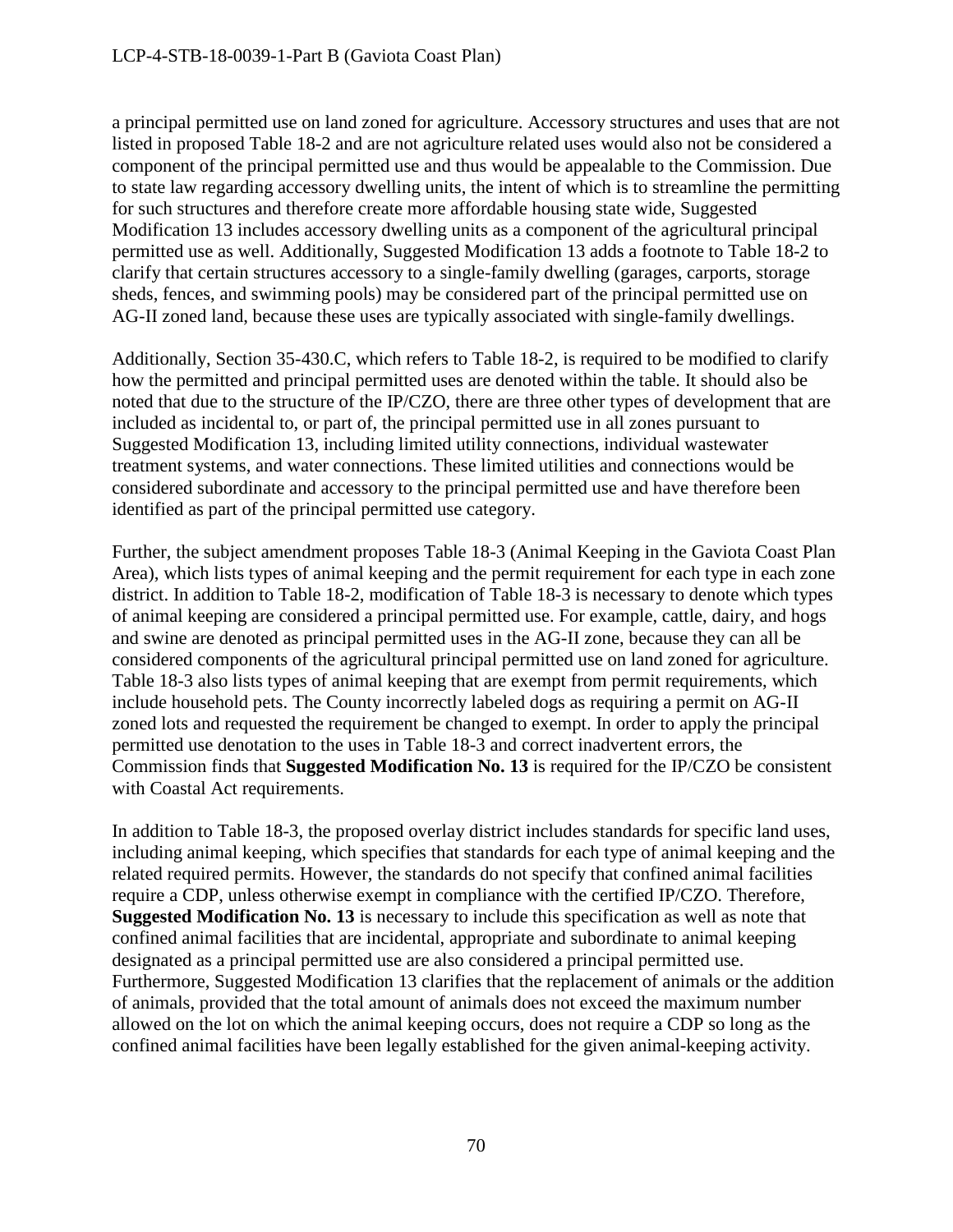The proposed IP/CZO amendment also includes Section 35-460 (Permit Requirements and Development Standards for Specific Land Uses in the AG-II Zone), which the County has described as an agricultural tiered permit structure, which allow landowners to develop smallscale uses with a lower-level permit in order to explore the long-term value of the use. Higher intensity uses would still require a conditional use permit for approval. The uses listed in Section 35-460 include agricultural processing facilities, agricultural product sales, aquaculture, composting, firewood processing and sales, lumber processing and milling (small scale), rural recreation, and wineries. The types of allowed agricultural processing facilities include cleaning, freezing, packing, storage, and sorting facilities, product preparation facilities, small-scale processing (beyond the raw state) facilities, and tree nut hulling facilities. Farmstands are the only use allowed under agricultural product sales. The types of allowed rural recreational uses include campgrounds, farmstays, fishing operations, horseback riding, and other non-specified low-intensity recreational development.

Since many of the land uses listed in proposed Section 35-460 are not listed separately in proposed Table 18-2, changes are required to proposed Section 35-460 to clarify which are considered part of agricultural principal permitted use and which are not. As such, **Suggested Modification No. 13** is necessary to clarify that product preparation facilities, small-scale processing facilities (beyond the raw state), and tree nut hulling facilities, which, among other standards, are less than 3,000 sq. ft. in net floor area and where more than half of the products processed originate on site, as well as farmstays may be considered a component of the principal permitted use. Similarly, Suggested Modification 13 clarifies that a composting operation that has no more than 500 cubic yards on site at any time and sells or gives away no more than 1,000 cubic yards annually, among other standards, may be considered a component of the principal permitted use. Such facilities and operations that do not meet the standards listed in Section 35- 460 may be allowed as a non-principal permitted use. Additionally, Suggested Modification 13 clarifies that all cleaning, freezing, packing, storage, and sorting facilities, firewood processing and sales, lumber processing and milling (small scale), campgrounds, fishing operations, horseback riding, other low-intensity recreational development, and wineries may be permitted as a non-principal permitted use only. While these uses may be allowed in the AG-II zone district, these uses and their associated structures are not necessarily ancillary and accessory to an agricultural operation. Therefore, the Commission finds that Suggested Modification 13 is necessary to clarify which uses in Section 35-460 may be considered a component of the agricultural principal permitted use on AG-II zoned lots and which are non-principal permitted uses.

### New Land Uses

Further, some of the uses listed in Section 35-460 are uses that were not previously listed as allowed uses in the certified IP/CZO. These include firewood processing and sales and lumber processing and milling (small scale). The standards for firewood processing and sales and lumber processing and milling include the requirement that the premises where the processing occurs is planted with the source product prior to commencement of any processing allowed in compliance with the standards. Additionally, the firewood and lumber processing must be in compliance with Section 35-97 (Environmentally Sensitive Habitat Overlay District) and Section 35-140 (Tree Removal). It is assumed from the standards that the permitted uses of firewood and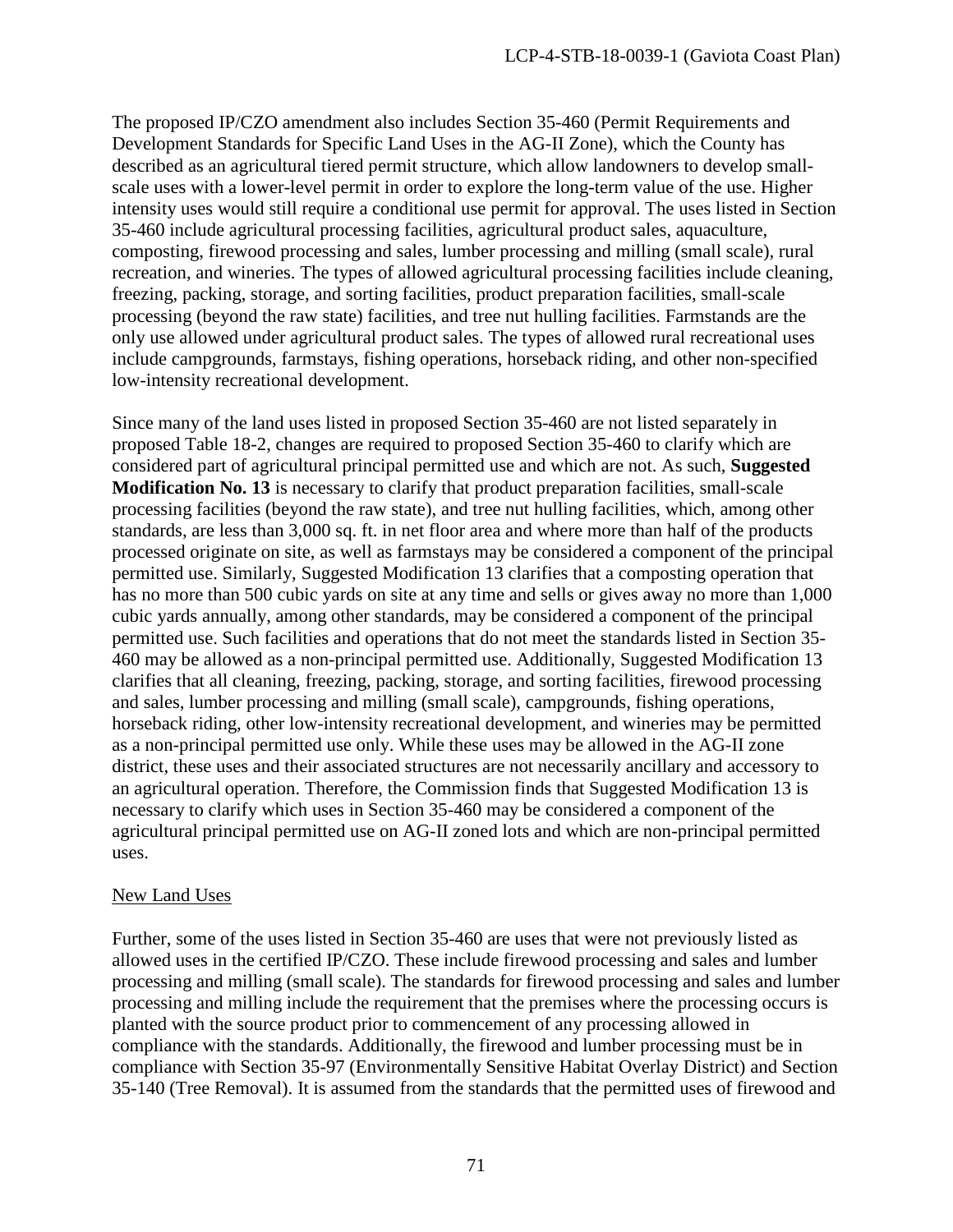lumber processing/milling are intended to be for trees that were planted on site. In order to clarify that existing native trees (other than those that have been planted for the purpose of harvesting) are not permitted to be used in such operations, **Suggested Modification No. 13** is necessary to add a standard for each operation, which states that the operation shall not remove existing native trees pursuant to Policy NS-12 of the Gaviota Coast Plan, other than planted trees in compliance with the standards for the operation.

Another new use proposed in the IP/CZO amendment that is allowed on AG-II zoned lots are farmstays. A farmstay is defined as a type of working farm or ranch operation that is partially oriented towards visitors or tourism by providing guest accommodations. Such an operation may include interactive activities where guests participate in basic farm or ranch operations such as collecting eggs and feeding animals. The proposed standards for farmstays require the farmstay to be located in a single permitted or nonconforming dwelling and require the primary purpose of the farmstay to be the education of registered guests regarding the agricultural operations on the premises. **Suggested Modification No. 13** is necessary to make a few corrections for the farmstay standards. First, the suggested modification is necessary to clarify that only one farmstay is allowed on a premises, which the County defines as the area of land in one ownership surrounding a house or building, and second, Suggested Modification 13 is necessary to note that farmstays may be considered a component of the principal permitted use.

The final new use proposed in the IP/CZO amendment is a fishing operation. The purpose of the proposed fishing operation standards is to allow a commercial recreational fishing operation on a property that has an artificial pond or reservoir. The intent is to allow landowners that have artificial ponds or reservoirs for other uses to use the fishing operation to supplement the agricultural operation on their land. However, the intent to allow this use in already existing ponds or reservoirs is not clear from the standards in Section 35-460. Therefore, **Suggested Modification No. 13** is necessary to clarify that the permitted fishing operation must occur within an existing permitted or nonconforming artificial pond or reservoir. (The County defines "nonconforming" as any use of land, building, or structure which was lawful prior to the effective date of the IP/CZO).

### New Development and Exemptions

Pursuant to the Coastal Act, development undertaken in the coastal zone generally requires a Coastal Development Permit (CDP). When determining whether an activity requires a permit it must be determined whether or not the activity meets the statutory definition of "development." Since the dominant land use on the Gaviota Coast is agriculture, many, if not most, of the activities in the Plan area are agriculture or agriculture-related. Section 30106 of the Coastal Act defines development, in part, as a change in the intensity of use of land or water as well as the removal or harvesting of major vegetation other than for agricultural purposes. The Coastal Act does not, however, provide a definition for major vegetation, nor does it specify what constitutes "removal or harvesting…for agricultural purposes." To clarify the definition of development and the CDP requirements for agricultural operations, the Commission issued a policy statement on March 19, 1981 that asserted permit jurisdiction over the expansion of agriculture into never before used areas and clarified that a CDP is required for "agricultural development which involves the removal of major vegetation to begin or expand agricultural croplands into areas not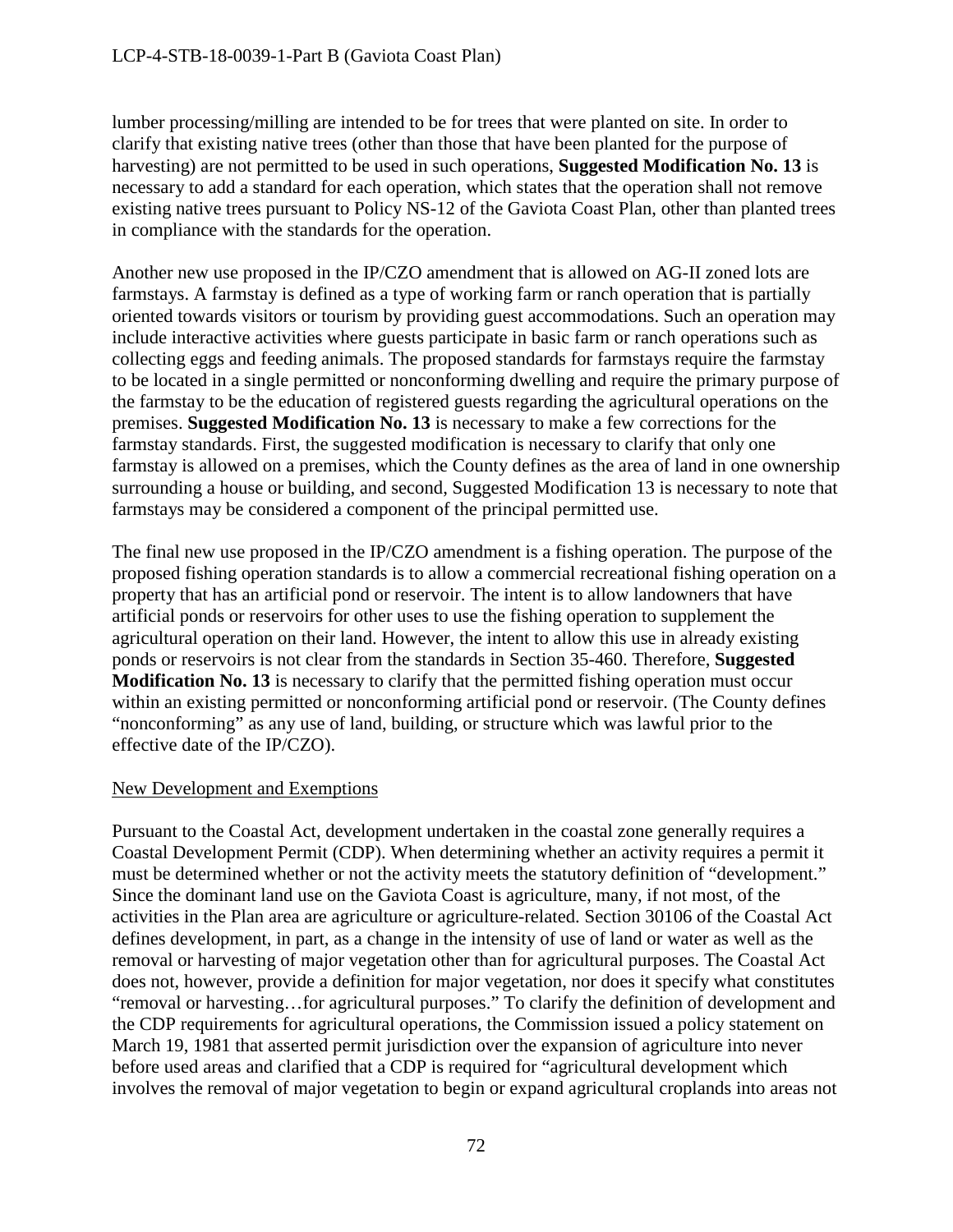previously farmed." The policy statement went on to say, "expansion of agricultural activities into non-farmed areas may involve significant changes in the intensity of use of land and water and hence may be a development under the Coastal Act, even if it does not involve removal of major vegetation."[3](#page-72-0) Therefore, regardless of the interpretation of the term "major vegetation" in Section 30106, new and expanded agricultural uses into areas of native vegetation or other undisturbed land constitutes a "change in the intensity of use of land" and is therefore considered development under the Coastal Act. Further, a change from one type of agricultural activity to another that results in a change in the intensity of use of land or water also fits into the definition of development. However, ongoing agricultural activities, which have been part of a regular pattern of agricultural practices, including crop rotation or allowing areas to go fallow are not considered development, because rotational changes are not a change in the intensity of the use of the land, even though crop growing is occurring at different times on different plots of land. Similarly, rotation of livestock in an ongoing grazing operation would not represent a change in intensity of use.

While the Commission does not consider ongoing agriculture to be exempt development because it does not constitute development to begin with, the County has requested that existing cultivated agriculture, orchards and vineyards, as well as grazing be specifically called out as exempt development in the Plan area in order to clarify that ongoing agriculture does not require a CDP. Coastal Act Section 30610 provides for certain types of development to be exempt from CDP requirements, which are further described in the Commission's regulations and carried over into the County's certified LCP. Section 30610 and the Commission's regulations do not include ongoing agriculture as a type of development that is exempt. However, ongoing agricultural cultivation and grazing activities, when located in areas where there is evidence of ongoing historic legal use, would not require a coastal development permit because such ongoing agriculture is not considered "development" in the first place. Therefore, **Suggested Modification No. 13** includes language in Section 35-430.D, which states that ongoing cultivated agriculture and grazing, and certain associated activities, are not subject to permitting requirements. Although technically this is not an "exemption" from permitting requirements, it makes sense to include this provision in the same IP provision that includes exemptions and other permitting exceptions.

In addition to not requiring CDPs for ongoing cultivation and grazing, it has also been the County's practice to not require CDPs for new or expanded cultivation and grazing. Even though the subject amendment, as proposed by the County, would require a CDP for new cultivation and grazing, the County has subsequently requested that the Commission add an exemption for new and expanded cultivation and grazing, with certain standards, to the suggested modifications in order to be consistent with the County's current practice. However, as previously stated, the Coastal Act only provides that certain types of development are exempt from CDP requirements. New and expanded agriculture into never before used areas is "development" for which no exemption is provided in either Section 30610 of the Coastal Act or the corresponding sections of the Commission's regulations. Thus, the LCP cannot create an exemption for new and expanded agriculture. Moreover, Suggested Modification 13 notes that new or expanded

<span id="page-72-0"></span> $\overline{a}$ <sup>3</sup> *Commission Statement on Jurisdiction of Expansion of Agricultural Activities into Previously Non-Farmed Areas Containing Major Vegetation*. March 19, 1981. Staff Recommendation, adopted by California Coastal Commission on March 19, 1981.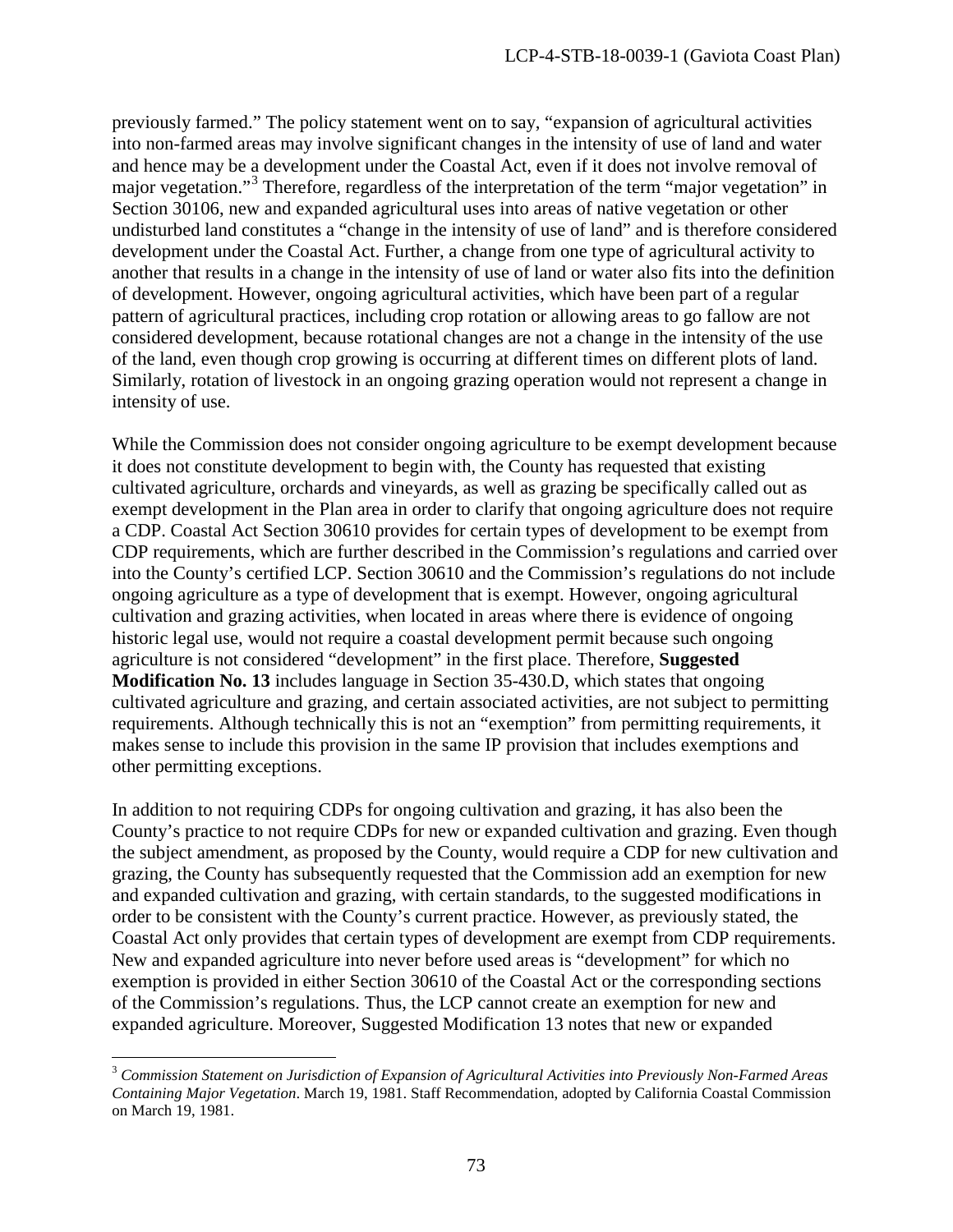agriculture and grazing is not exempt and shall be subject to the permit requirements of the Gaviota Coast Plan Overlay.

Although new and expanded agriculture cannot be included as an exempt development in the County's LCP, the Coastal Act does allow for certain categories of development that are preauthorized by the Commission to be excluded from the requirement to obtain a CDP provided that the category of development has no potential for any significant adverse effects, either individually or cumulatively, on coastal resources or public access (Sections 30610(e) and 30610.5(b)). These categories of development are known as Categorical Exclusions (Cat Ex) and must be approved by the Commission by a two-thirds vote in order for those types of development to be excluded from permitting requirements. In fact, Action AG-7 of the Plan prompts the County to pursue the Categorical Exclusion process to identify and exclude certain agricultural uses and developments within the coastal zone, and Commission staff has spoken with County staff regarding this topic. County staff has expressed concern regarding the efficiency of a Cat Ex if it requires an appeal period. However, even though the Commission's regulations state that the Commission may require an appeal period for some types of development in a Cat Ex, requiring an appeal period is discretionary, and the Commission, through its staff, is committed to working with County staff to expedite the review and processing of a focused and streamlined Cat Ex that would not require an appeal period but would achieve the goals of the County's request for an agricultural exemption. In order to approve a Cat Ex that does not include a Coastal Commission appeal process, the County would need to carefully define the types of activities that would be covered by the Cat Ex and ensure that they only include activities that will have no potential for individual or cumulative coastal resource impacts.

Additionally, the certified IP/CZO contains Section 35-131 (Agricultural Sales), which includes standards for farmstands that may be allowed as exempt development. A farmstand is a stand that sells farm produce and other incidental items. Section 35-460 of the proposed amendment states that agricultural sales allowed in compliance with Section 35-131 is not allowed, and instead, includes standards that specifically pertain to farmstands in the Plan area. These standards require that farmstands that are 800 sq. ft. or less be permitted with a CDP. The County has requested that the farmstand standards be modified to exempt farmstands of 800 sq. ft. or less in the Plan area. However, the existing IP/CZO standards only exempt farmstands that are 600 sq. ft. or less. In order to be consistent with the existing IP/CZO, **Suggested Modification No. 13** adds exemption requirements for farmstands in Section 35-430.D of the proposed overlay district. Suggested Modification 13 also modifies proposed Section 35-460, which include the development standards for farmstands that are not exempt, to clarify that farmstands that meet the listed standards may be allowed as a component of the agricultural principal permitted use.

### Land Use Incentive Program

The proposed amendment includes a land use incentive program for the Plan area. The purpose of the program is to allow landowners within the Plan area on property zoned agriculture (AG-II) to develop additional dwelling units (i.e., incentive dwelling units) in exchange for taking actions that provide a demonstrated public benefit such as the provision of public trails. Specifically, the proposed program allows (1) one attached or detached incentive dwelling unit and one attached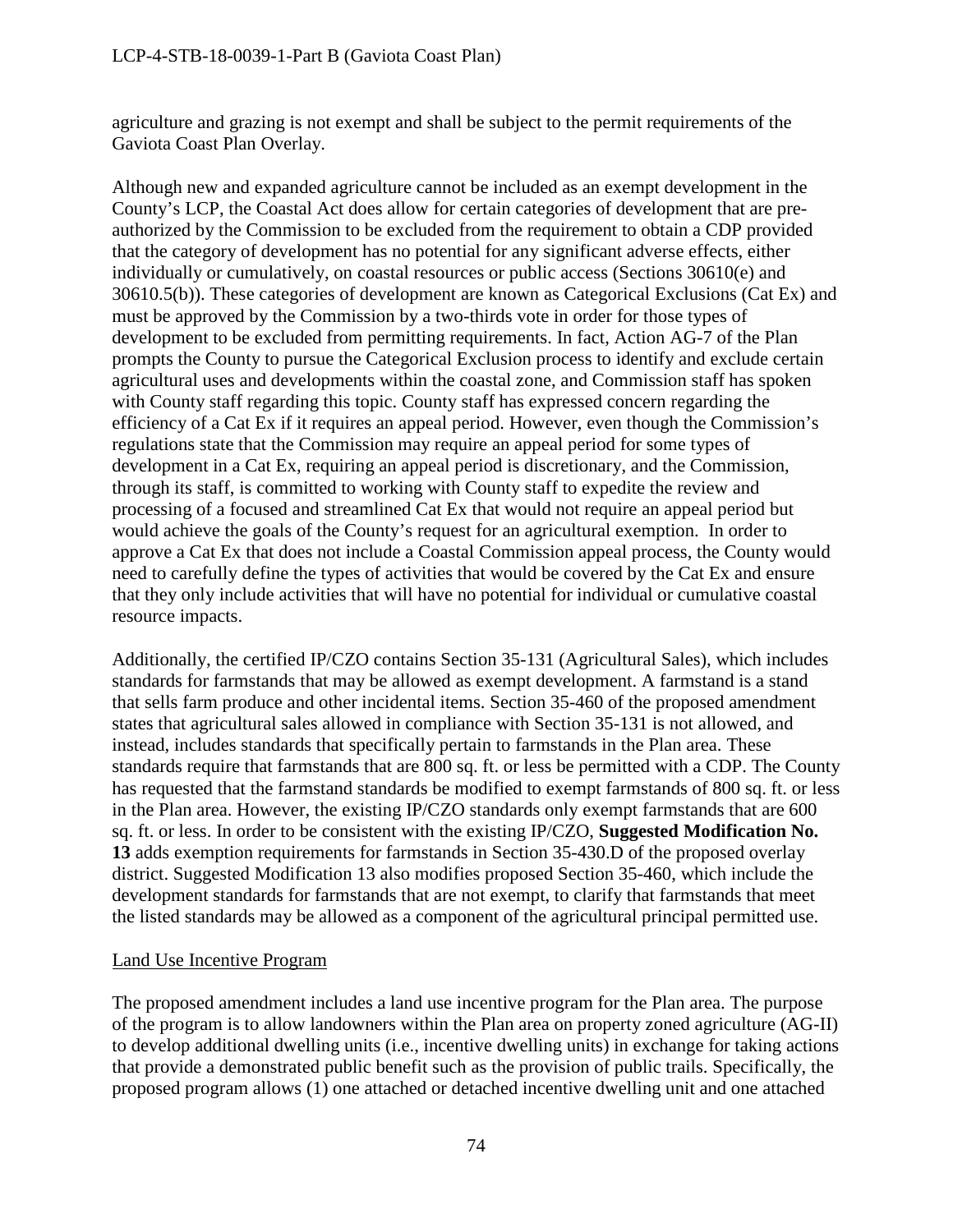incentive dwelling unit in exchange for dedication of a trail easement to the County for the California Coastal Trail primary route alignment shown on the proposed Gaviota Coast Plan Parks, Recreation and Trails Map; or (2) one attached or detached incentive dwelling unit in exchange for dedication of a trail easement to the County for trails shown on the proposed Gaviota Coast Plan Parks, Recreation and Trails Map other than the California Coastal Trail primary route alignment.

Proposed Section 35-470 (Gaviota Coast Plan Area Land Use Incentive Program) describes procedures for trail dedication and includes the requirements and development standards for the incentive dwelling units, such as height limits, maximum gross floor area, and existing structures that may be converted to incentive dwelling units. Additionally, the development project and the offered trail must demonstrate compliance with all applicable provisions and required findings of the LCP. However, the proposed program is consistent with applicable Coastal Act and LCP policies only if modified pursuant to **Suggested Modification No. 13**.

As proposed, the land use incentive program requires the landowner to record an irrevocable offer to dedicate a trail easement instead of requiring the landowner to directly grant the trail easement to the County or a third party. This creates an additional step where the County or other third party has to accept the offer to dedicate, which creates the potential for the offer to dedicate to expire unless it is accepted by a third party within the term of the offer. Since the proposed program is a County program, it would be beneficial if the trail easements were directly granted to the County in order to streamline the trail dedication process. Therefore, Suggested Modification 13 is necessary to reflect minor changes to clarify and amend details and processing of the recorded trail dedication documents, and to require a grant of easement (where the easement is granted directly to the County or other third party) instead of an offer to dedicate a trail easement.

As previously stated, the proposed program would allow existing structures to be converted to incentive dwelling units. These structures include agricultural employee dwellings and guest houses. The proposed program requires an incentive dwelling unit to be limited to a maximum gross floor area depending on the lot size where the dwelling is located. However, the limits on the gross floor area would not apply if the incentive dwelling unit was converted from an agricultural employee dwelling. This provision inadvertently creates a loophole for landowners to obtain larger incentive dwelling units by converting their existing agricultural employee dwelling and does not restrict the landowner from building additional agricultural employee dwellings after the incentive dwelling unit is established. Further, allowing for such conversion could impact agricultural employee housing and create a disincentive for that type of housing which supports the agricultural use at the site. Thus, Suggested Modification 13 is necessary to delete the provisions that allow for conversion of agricultural employee dwellings to incentive dwelling units from the proposed amendment.

Additionally, at the County's request, Suggested Modification 13 revises the height limit standards for the incentive dwelling units to match the height limit standards for a proposed LCP amendment for accessory dwelling units. The changes to the height limit standards are mostly regarding the way the standards are structured and do not alter the substance or requirements for the height limits. However, due to the County's requested changes the revised height limit standards would allow for an exception to the height limit in the Critical Viewshed Corridor Overlay, which would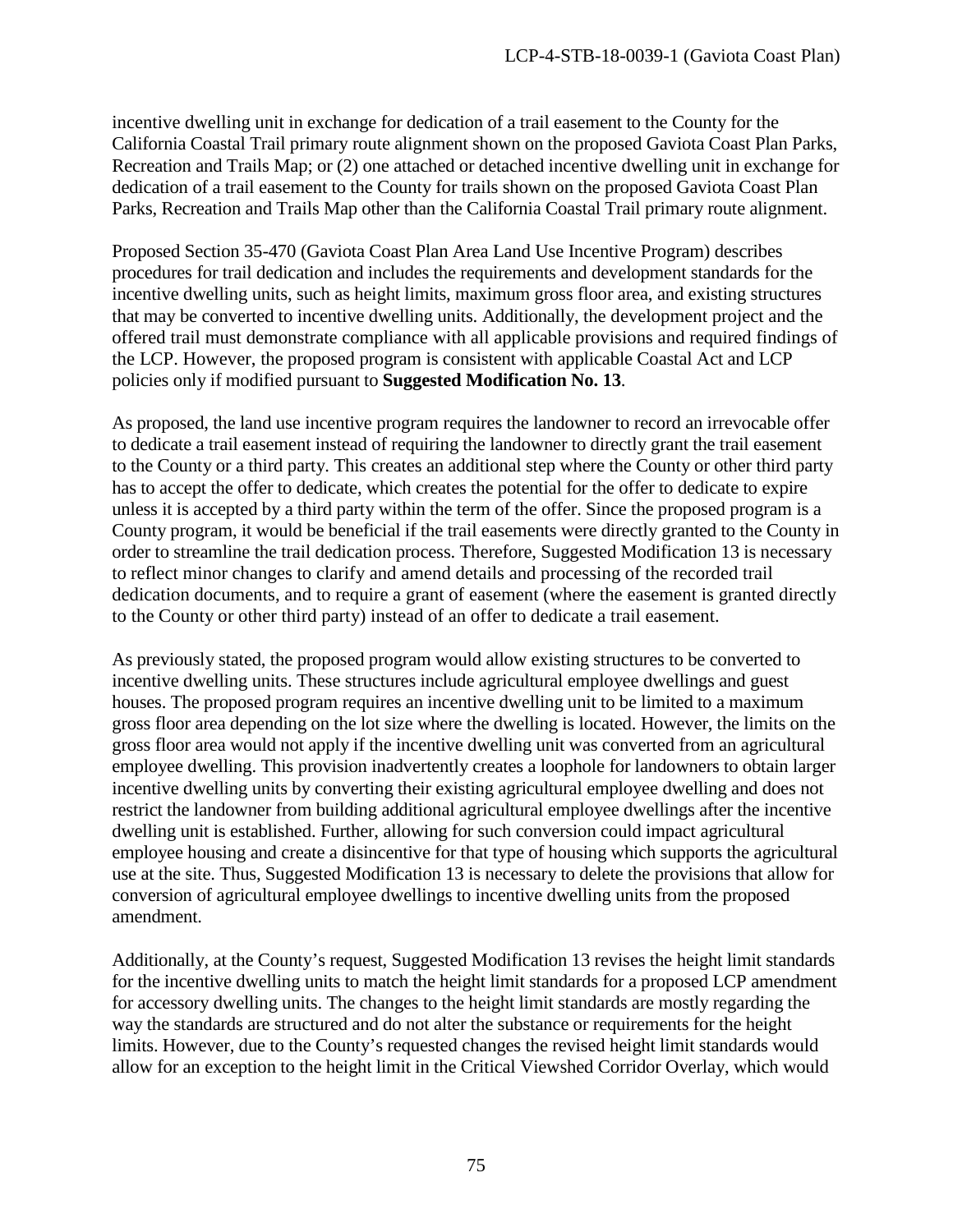not be allowed in the rest of the Plan area. Therefore, Suggested Modification 13 is also necessary to delete this exception from the incentive dwelling unit standards.

## **6. Conclusion**

For all of the reasons stated above, the Commission finds that (1) the Land Use Plan amendment, only as suggested to be modified, meets the requirements of, and is in conformity with the land use, new development, and hazard policies of Chapter 3 of the Coastal Act; and (2) the IP/CZO amendment, only as suggested to be modified, conforms with and is adequate to carry out the land use, new development and hazard policies of the certified Land Use Plan, as amended.

## **F. PUBLIC ACCESS AND RECREATION**

## **1. Coastal Act Policies**

Section 30210 states:

*In carrying out the requirement of Section 4 of Article X of the California Constitution, maximum access, which shall be conspicuously posted, and recreational opportunities shall be provided for all the people consistent with public safety needs and the need to protect public rights, rights of private property owners, and natural resource areas from overuse.*

Section 30211 states:

*Development shall not interfere with the public's right of access to the sea where acquired through use or legislative authorization, including, but not limited to, the use of dry sand and rocky coastal beaches to the first line of terrestrial vegetation.* 

Section 30212(a) states:

*Public access from the nearest public roadway to the shoreline and along the coast shall be provided in new development projects except where:* 

- *(1) it is inconsistent with public safety, military security needs, or the protection of fragile coastal resources.*
- *(2) adequate access exists nearby, or,*
- (3) *agriculture would be adversely affected. Dedicated access shall not be required to be opened to public use until a public agency or private association agrees to accept responsibility for maintenance and liability of the accessway.*

Section 30212.5 states:

*Wherever appropriate and feasible, public facilities, including parking areas or facilities, shall be distributed throughout an area so as to mitigate against the impacts, social and otherwise, of overcrowding or overuse by the public of any single area.*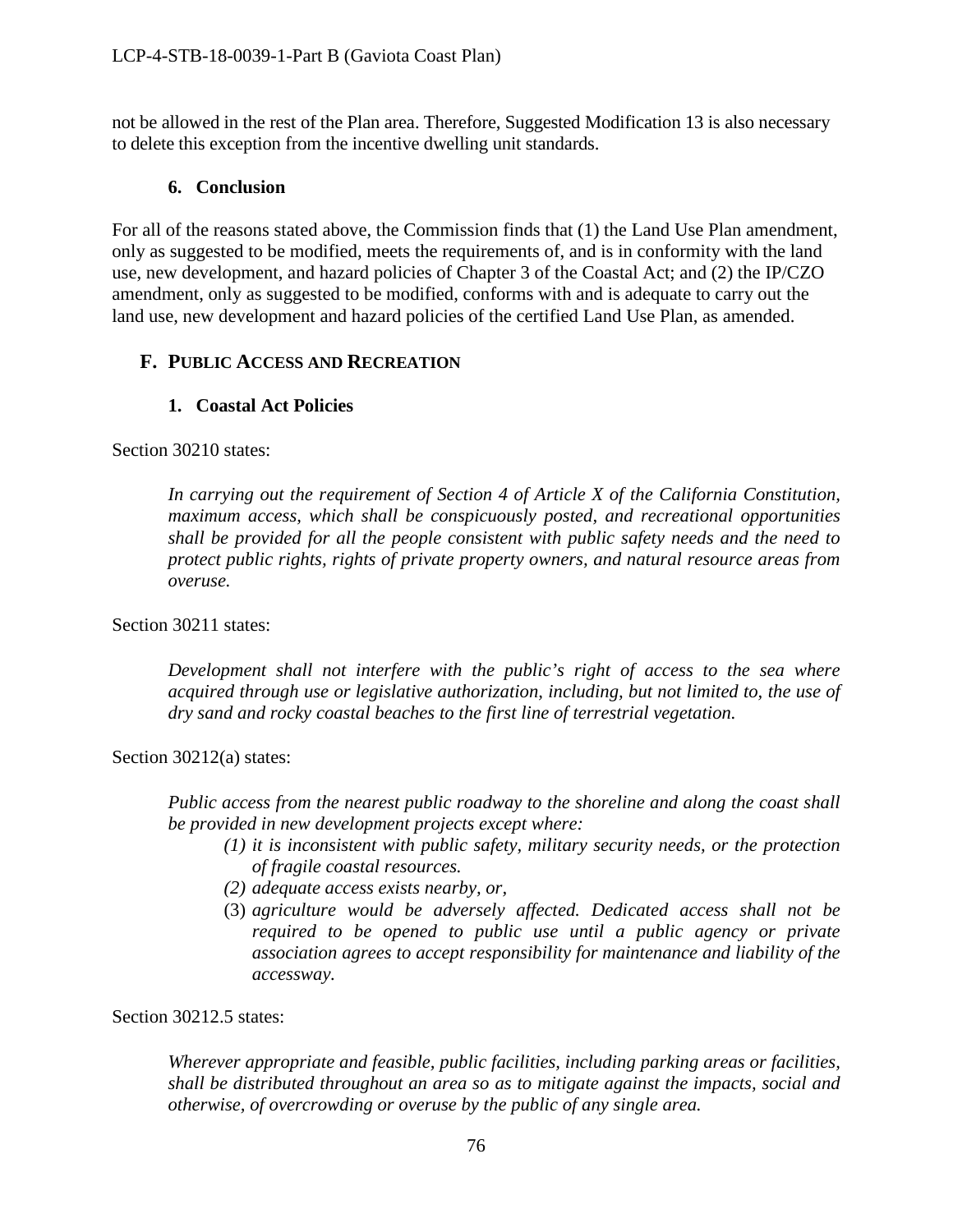Section 30213 states, in relevant part:

*Lower cost visitor and recreational facilities shall be protected, encouraged, and, where feasible, provided. Developments providing public recreational opportunities are preferred.*

Section 30214 states:

*(a) The public access policies of this article shall be implemented in a manner that takes into account the need to regulate the time, place, and manner of public access depending on the facts and circumstances in each case including, but not limited to, the following:* 

*(1) Topographic and geologic site characteristics.* 

*(2) The capacity of the site to sustain use and at what level of intensity.* 

*(3) The appropriateness of limiting public access to the right to pass and repass depending on such factors as the fragility of the natural resources in the area and the proximity of the access area to adjacent residential uses.* 

*(4) The need to provide for the management of access areas so as to protect the privacy of adjacent property owners and to protect the aesthetic values of the area by providing for the collection of litter.* 

*(b) It is the intent of the Legislature that the public access policies of this article be carried out in a reasonable manner that considers the equities and that balances the rights of the individual property owner with the public's constitutional right of access pursuant to Section 4 of Article X of the California Constitution. Nothing in this section or any amendment thereto shall be construed as a limitation on the rights guaranteed to the public under Section 4 of Article X of the California Constitution.* 

*(c) In carrying out the public access policies of this article, the commission and any other responsible public agency shall consider and encourage the utilization of innovative access management techniques, including, but not limited to, agreements with private organizations which would minimize management costs and encourage the use of volunteer programs.* 

Section 30220 states:

*Coastal areas suited for water-oriented recreational activities that cannot readily be provided at inland water areas shall be protected for such uses.* 

#### Section 30221 states:

*Oceanfront land suitable for recreational uses shall be protected for recreational use and development unless present and foreseeable future demand for public or commercial recreational activities that could be accommodated on the property is already adequately provided for the area.*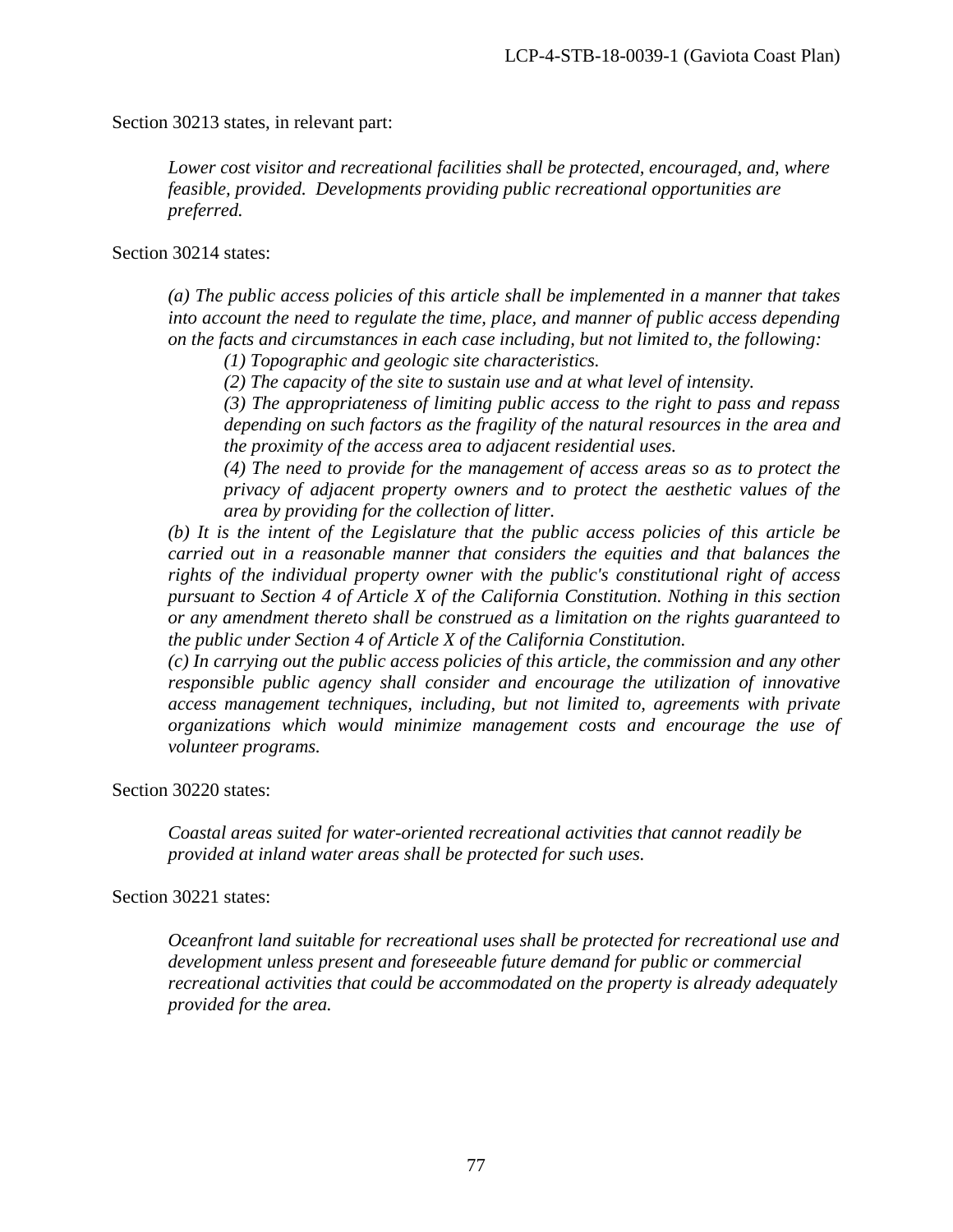#### Section 30222 states:

*The use of private lands suitable for visitor-serving commercial recreational facilities designed to enhance public opportunities for coastal recreation shall have priority over private residential, general industrial, or general commercial development, but not over agriculture or coastal-dependent industry.* 

Section 30223 states:

*Upland areas necessary to support coastal recreational uses shall be reserved for such uses, where feasible.*

Section 30252 states:

*The location and amount of new development should maintain and enhance public access to the coast by (1) facilitating the provision or extension of transit service, (2) providing commercial facilities within or adjoining residential development or in other areas that will minimize the use of coastal access roads, (3) providing nonautomobile circulation within the development, (4) providing adequate parking facilities or providing substitute means of serving the development with public transportation, (5) assuring the potential for public transit for high intensity uses such as high-rise office buildings, and by (6) assuring that the recreational needs of new residents will not overload nearby coastal recreation areas by correlating the amount of development with local park acquisition and development plans with the provision of onsite recreational facilities to serve the new development.* 

### **2. Existing LUP Policies**

Policy 7-1 states:

*The County shall take all necessary steps to protect and defend the public's constitutionally guaranteed rights of access to and along the shoreline. At a minimum, County actions shall include:* 

*a. Initiating legal action to acquire easements to beaches and access corridors for which prescriptive rights exist consistent with the availability of staff and funds.*

*b. Accepting offers of dedication which will increase opportunities for public access and recreation consistent with the County's ability to assume liability and maintenance costs.* 

*c. Actively seeking other public or private agencies to accept offers of dedications, having them assume liability and maintenance responsibilities, and allowing such agencies to initiate legal action to pursue beach access.* 

Policy 7-2 states:

*For all development between the first public road and the ocean granting of an easement to allow vertical access to the mean high tide line shall be mandatory unless:*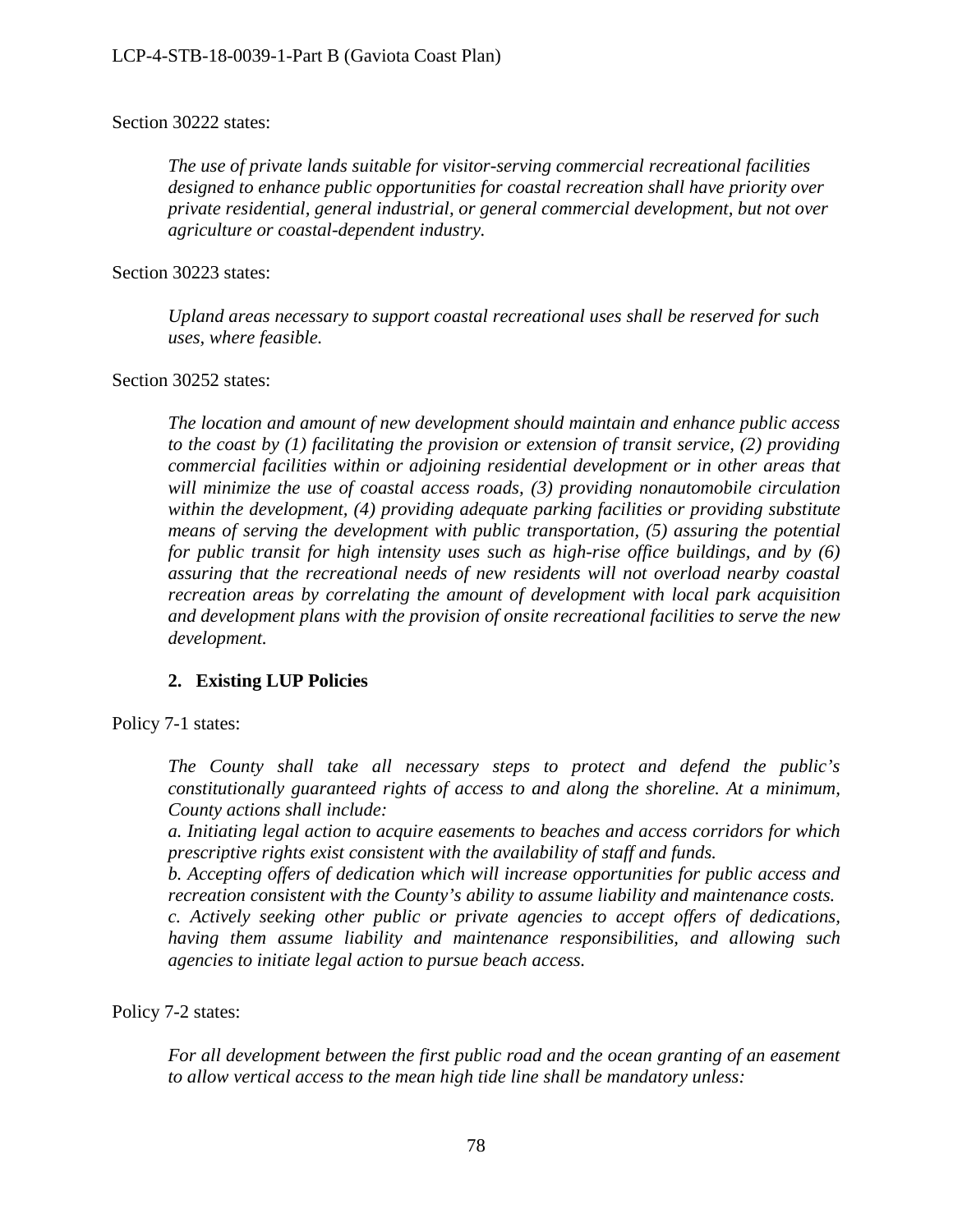*a. Another more suitable public access corridor is available or proposed by the*  Land Use Plan within a reasonable distance of the site measured along the *shoreline, or* 

*b. Access at the site would result in unmitigable adverse impacts on areas designated as Habitat Areas' by the Land Use Plan or* 

*c. Findings are made, consistent with PRC § 30212 of the Coastal Act, that access is inconsistent with public safety or military security needs, or that agriculture would be adversely affected, or* 

*d. The lot is too narrow to allow for an adequate vertical access corridor without adversely affecting the privacy of the property owner. In no case, however, shall development interfere with the public right of access to the sea where acquired through use unless an equivalent access to the same beach area is guaranteed.* 

*The County may also require the applicant to improve the access corridor and provide bike racks, signs, parking, etc.* 

Policy 7-3 states:

*For all new development between the first public road and the ocean, granting of lateral easements to allow for public access along the shoreline shall be mandatory. In coastal areas, where the bluffs exceed five feet in height, all beach seaward of the base of the bluff shall be dedicated. In coastal areas where the bluffs are less than five feet, the area of the easement to be granted shall be determined by the County based on findings reflecting historic use, existing and future public recreational needs and coastal resource protection. At a minimum, the dedicated easement shall be adequate to allow for lateral access during periods of high tide. In no case shall the lateral easement be required to be closer than 10 feet to a residential structure. In addition, all fences, no trespassing signs, and other obstructions that may limit public lateral access shall be removed as a condition of development approval.* 

Policy 7-17 states:

*Since existing parking in the Ellwood to Gaviota area already provide extensive facilities for recreational vehicle camping, priority in future development shall be for campgrounds that would be accessible by bicycle and pedestrian trails only and for hostels.* 

Policy 7-18 states, in relevant part:

*Expanded opportunities for access and recreation shall be provided in the Gaviota Coast Planning area.* 

Policy 7-25 states:

*Easements for trails shall be required as a condition of project approval for that portion of the trail crossing the parcel upon which the project is proposed.*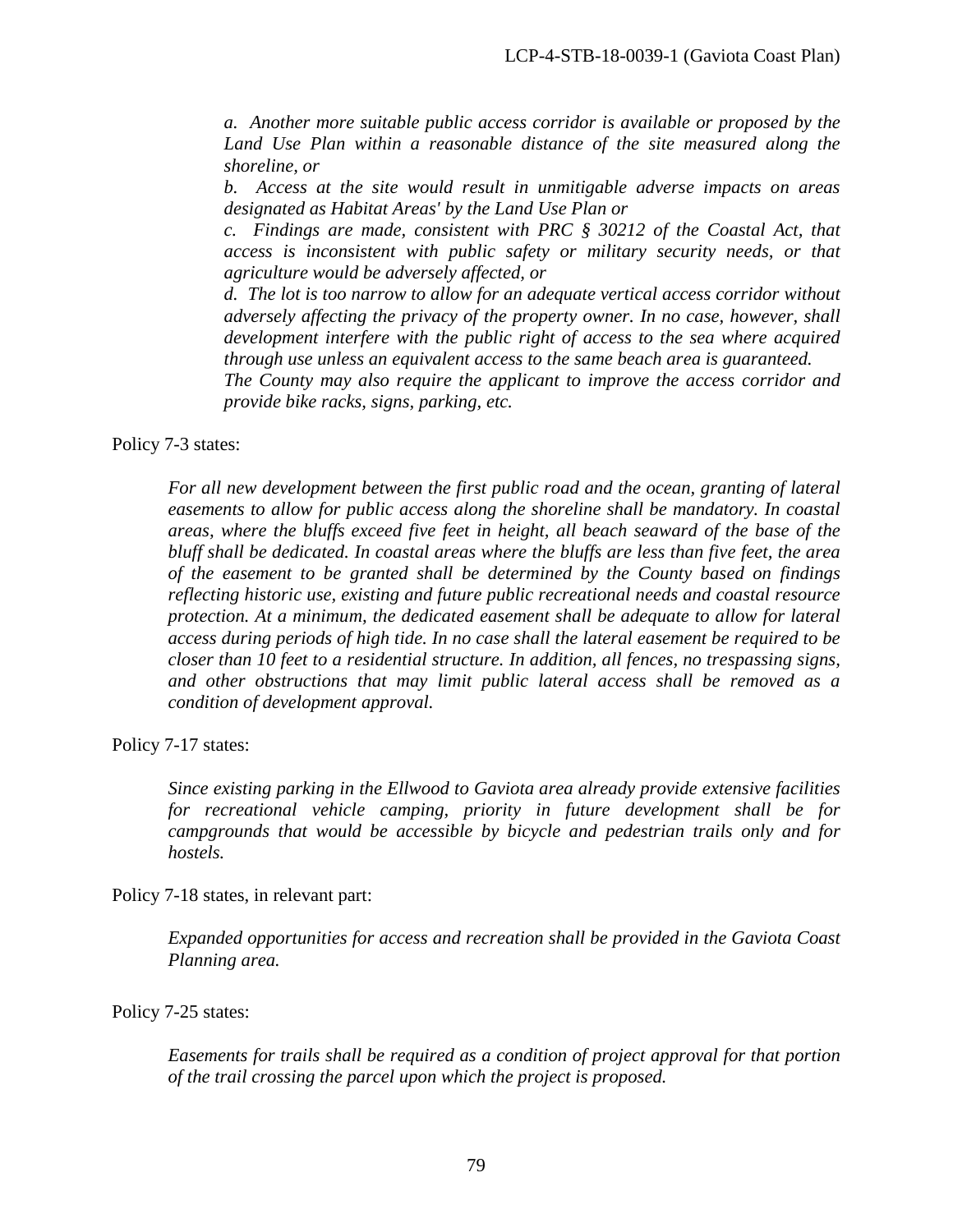### Policy 7-26 states:

*All proposed trails for the coastal zone shall be incorporated into the County's Master Plans for hiking, biking, and equestrian trails.* 

Policy 7-29 states:

*Visitor-serving commercial recreational development in rural areas should be limited to low intensity uses, i.e., campgrounds, that are designed to protect and enhance visual resources, and minimize impacts on topography, habitats, and water resources.* 

Policy 7-30 states:

*Visitor-serving facilities shall be permitted in rural areas only if it is determined that approval of such development will not result in a need for major ancillary facilities on nearby lands, i.e., residences, stores, gas stations.* 

### **3. Public Access and Recreation within the Plan Area**

The Gaviota Coast is well known as a coastal recreation destination of local and statewide importance due to its incredible scenic beauty and miles of relatively undeveloped coastline. Three major State Parks exist within the Gaviota Coast Plan area: Gaviota State Park, El Capitan State Beach, and Refugio State Beach. Over 5,000 acres and approximately 11 miles of coastline are in State ownership (State Parks) within the eastern Plan area. Activities at the State Parks include camping, picnicking, swimming, surfing, windsurfing, diving, fishing, walking on the beach, hiking, horseback riding, and bicycling. In addition to the developed parks, offshore recreational activities in the Plan area include sport fishing, diving, kayaking, and recreational boating. Boat launch facilities are provided at the Gaviota Pier within Gaviota State Park. California Department of Parks & Recreation (State Parks) also manages six other properties along the Gaviota Coast: Cañada del Leon, Cañada San Onofre, Cañada del Molino, Cañada de Guillermo, Corral Beach and Phillips Tajiguas West. There are no improvements at these locations; however, many of the locations have historically been used as undeveloped vertical beach access points from informal turnouts along Highway 101. In addition, the Los Padres National Forest covers 15,634 acres within the Plan area. Recreational activities within the National Forest portion of the Plan Area primarily consist of hiking, mountain biking, horseback riding, and nature study along the crest of the Santa Ynez Mountain range.

Jalama Beach County Park, operated by the Santa Barbara County Parks Division, is located north of Gaviota State Park and south of Vandenberg Air Force Base within the Plan area. The park includes 116 campsites and cabins, including RV hook-ups, all overlooking the ocean or beachfront. Activities at the park include picnicking, camping, fishing, walking on the beach, and surfing (including windsurfing). Privately managed recreational areas also provide opportunities for public recreation within the Plan area. The 782-acre Arroyo Hondo Preserve is managed by the Land Trust for Santa Barbara County as a natural and historic preserve. Visitors can enjoy hiking, picnicking, and experience the natural setting of the preserve on a reservation basis. El Capitan Canyon Campground is a privately managed campground located directly north of El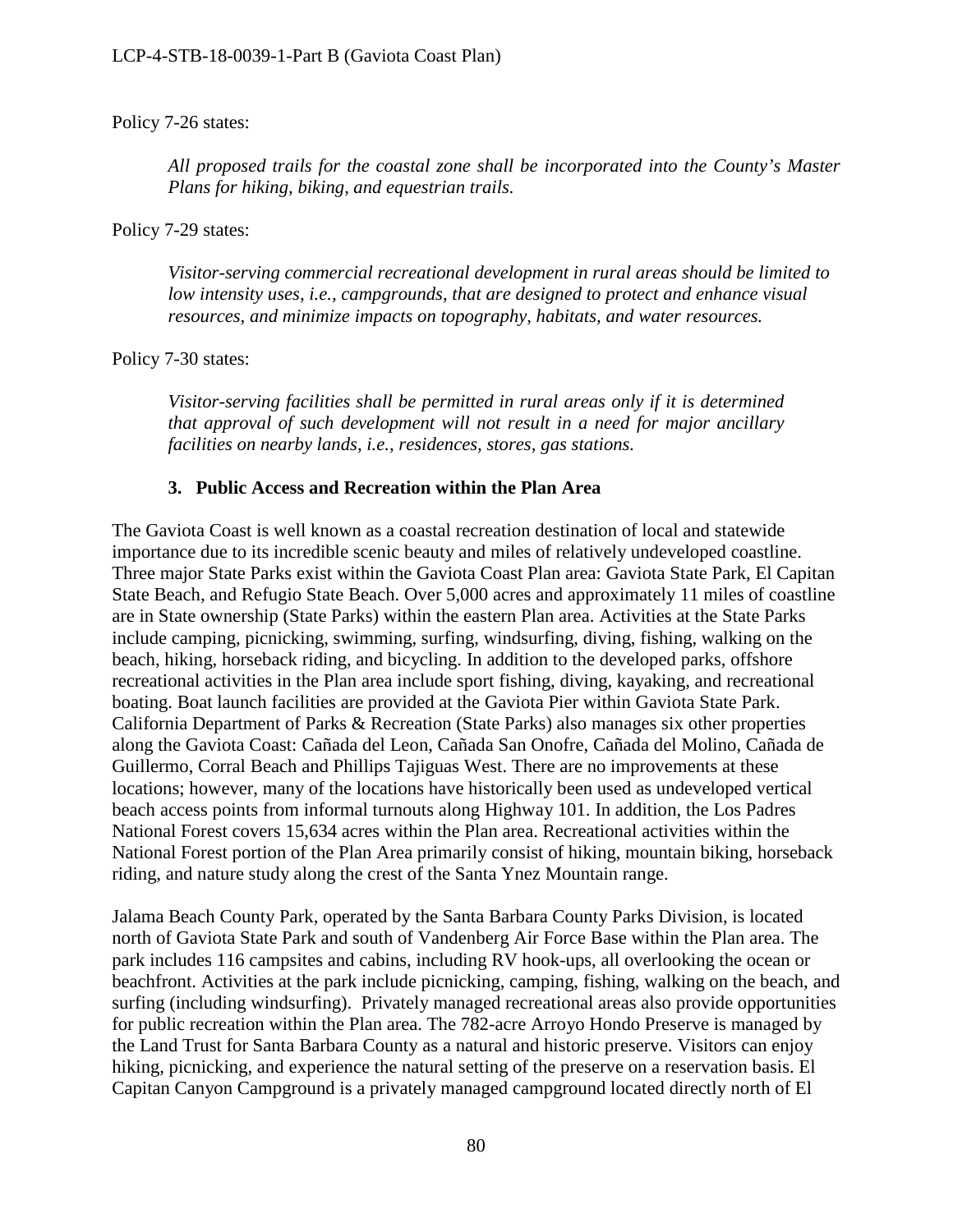Capitan State Beach. The facility offers campsites, RV hook-ups, non-motorized RV cabins and a variety of recreational opportunities including hiking, bicycling, swimming, and volleyball.

In the Hollister Ranch portion of the Plan area, the Hollister Ranch Owners' Association in conjunction with the State Coastal Conservancy provides managed public access to and along the shoreline. The Hollister Ranch Owners' Association provides access for schoolchildren and researchers to its shoreline preserve and the tidelands adjacent to the beach. The Hollister Ranch Owners' Association also provides access to the Common Areas of the Ranch for community groups by appointment only. Section 30610.8(b) of the California Coastal Act specifically requires a \$5,000 fee to be assessed with the development of each parcel in Hollister Ranch, in lieu of granting public access to/from each individual property, in order to mitigate for the potential impacts that development has to public access in that area. Santa Barbara County has been requiring this fee as a condition of coastal development permits, and as of 2013, the County has collected \$290,000. These funds are administered by the State Coastal Conservancy and will be used for future public access enhancements at Hollister Ranch. In addition, the Commission issued a coastal development permit (CDP No. A-4-STB-84-91) to Chevron in 1985 for their Point Arguello project which required Chevron to pay a \$1,000,000 in lieu fee to Santa Barbara County to fund initial costs to implement a public access program at Hollister Ranch. The County holds these funds in their Coastal Resource Enhancement Fund account.

There are a number of existing dedicated public trails and beach access locations along the entire 39-miles of coastline within the Plan area. There are also many existing informal trails and vertical beach access points used by the general public for years to access the beach for recreation. These informal trails and vertical access points often cross both public and private lands. The more heavily used informal access points include Paradiso del Mare, Santa Barbara Ranch, Las Varas Ranch, Tajiguas Beach, Arroyo Quemada Lane, Arroyo Hondo Scenic Vista, Cañada San Onofre, and Cañada del Leon – Gaviota Marine Terminal. Visitors at these areas utilize informal parking along streets or roadside pullouts and many crossings through Highway 101 and/or the railroad to access many of the informal coastal trails and beach access points. Existing public trails in the inland portion of the Plan Area are primarily located within Gaviota State Park, El Capitan State Beach, and the Los Padres National Forest along West Camino Cielo. The Baron Ranch, located north of Highway 101 near Arroyo Quemada Creek and owned by Santa Barbara County, includes the 6-mile Baron Ranch Loop Trail.

The eastern half of the Plan area between the City of Goleta and Gaviota State Park consists of approximately 20 miles of coastline and about half of that area (11 miles of coastline) is made up of State parkland. The only formal, developed segment of the California Coastal Trail within the Plan area is 4.5 miles long and located on State parkland between El Capitan State Beach and Refugio State Beach in the eastern portion of the Plan area.

### **4. LUP Amendment Consistency Analysis**

The County of Santa Barbara's existing certified LCP includes a number of public access and recreation policies, including the public access and recreation policies of the Coastal Act which are incorporated into the LCP. The full text of the relevant policies is listed in subsections 1 and 2 above. The Coastal Act requires the protection of public access and recreation opportunities, one of its fundamental objectives. The Act requires maximum public access to and along the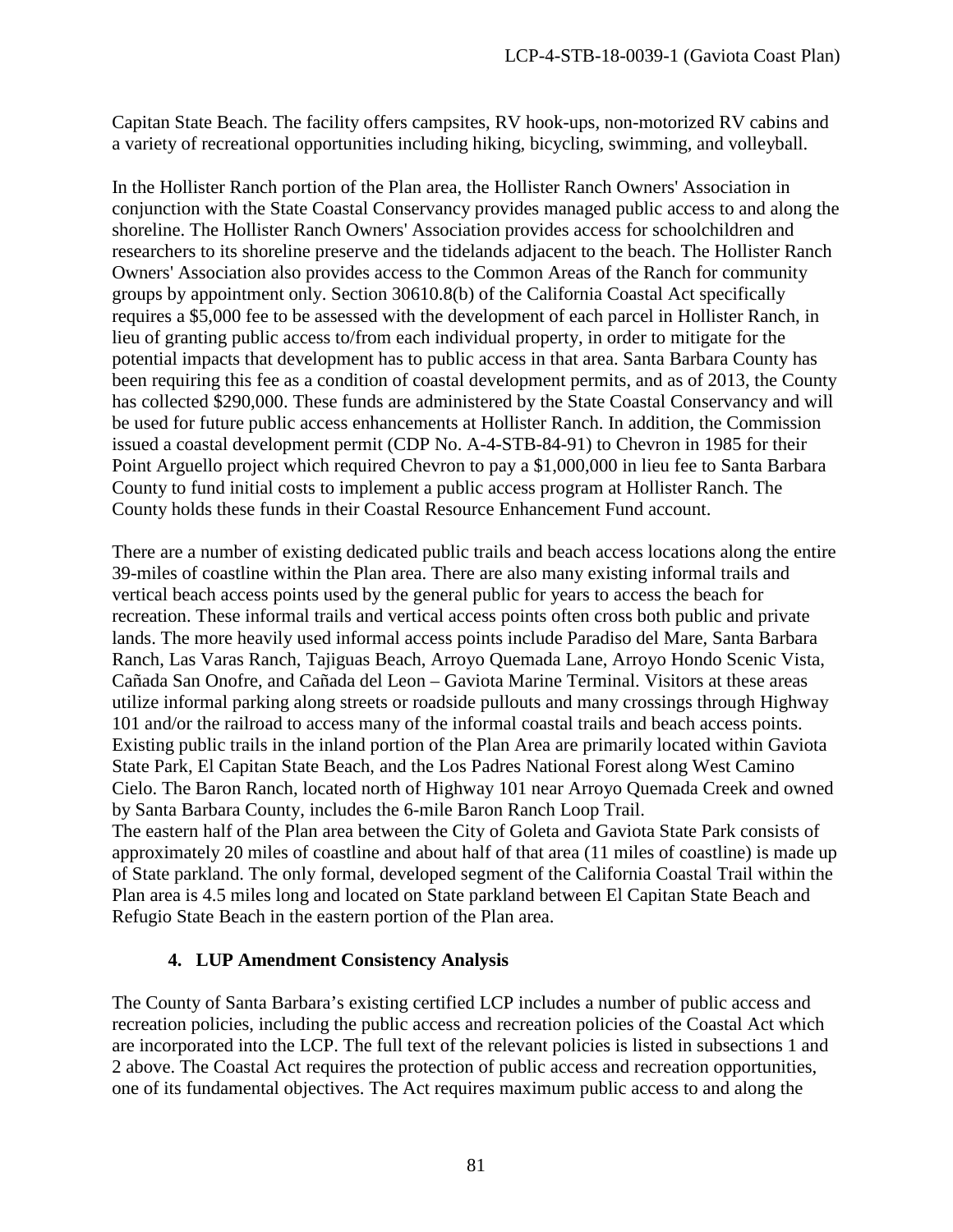coast, prohibits development from interfering with the public's rights of access, and protects recreational opportunities and land suitable for recreational use. Several policies contained in the Coastal Act work to meet these objectives. The Coastal Act requires that development not interfere with the public right of access to the sea (Section 30211); provides for public access in new development projects with limited exceptions (Section 30212); encourages the provision of lower cost visitor and recreational facilities (Section 30213); addresses the need to regulate the time, place, and manner of public access (30214); requires coastal areas suited for water-oriented recreational activities to be protected (30220); specifies the need to protect ocean front land suitable for recreational use (Section 30221); gives priority to the use of land suitable for visitor serving recreational facilities over certain other uses (Section 30222); requires the protection of upland areas to support coastal recreation, where feasible (Section 30223); and provides that the location and amount of new development should maintain and enhance public access to the coast through various means (Section 30252).

The proposed Gaviota Coast Plan includes an additional set of policies (in addition to the existing policies of Santa Barbara County's certified LCP) specific for the Plan area that address trails, coastal access, and recreation. A stated goal of the proposed plan is to protect existing public access and to actively promote expansion of recreation, open space, coastal access, lower cost recreational overnight accommodations, and trails within the Gaviota Coast. Proposed Policy REC-1 calls to substantially increase public trails and open space within the Plan area, including completion of the California Coastal Trail, as well as coastal vertical access points and foothill trails located on both public and private lands. Proposed Policy REC-2 states that the County shall actively promote expansion of public trails, coastal access and recreational opportunities within the Plan area, using its regulatory authority, incentives and other tools to acquire and develop trails, coastal access and recreational facilities, and to encourage provision of lower cost recreational overnight accommodations. Proposed Policy REC-5 includes a set of trail siting and design guidelines and requires that trail siting, design and/or maintenance should be low impact and foster sustainability.

Proposed Policies REC-3 and REC-4 require that opportunities to establish and enhance public trails, access, and recreation shall be pursued and opportunities for public trails within the general alignments and locations identified on the proposed Parks, Recreation and Trails (PRT) map shall be protected, preserved, and provided for during review and approval of development and/or permits requiring discretionary approval. Proposed Development Standard (Dev Std) REC-1 provides that the dedication of a lateral and/or vertical accessway will be required as a condition of development where a nexus and rough proportionality exist between impacts of the proposed development and the provision of public access. These proposed policies are consistent with the requirements of Coastal Act Section 30210 to provide maximum access and public recreational opportunities and would supplement the existing requirements of the County's certified LCP that require protection of both vertical and lateral public access along the shoreline; require that new development not interfere with the public's right of access to the sea; and require that new development shall include public access from the nearest public roadway to the shoreline and along the coast in consideration of public safety needs, private property rights, and the protection of natural resources, where applicable. Proposed Policy AG-1.D of the Plan states that the imposition of any condition requiring an offer of dedication of a recreational trail or other recreational easement shall be discretionary (determined on a case-by-case basis) and, in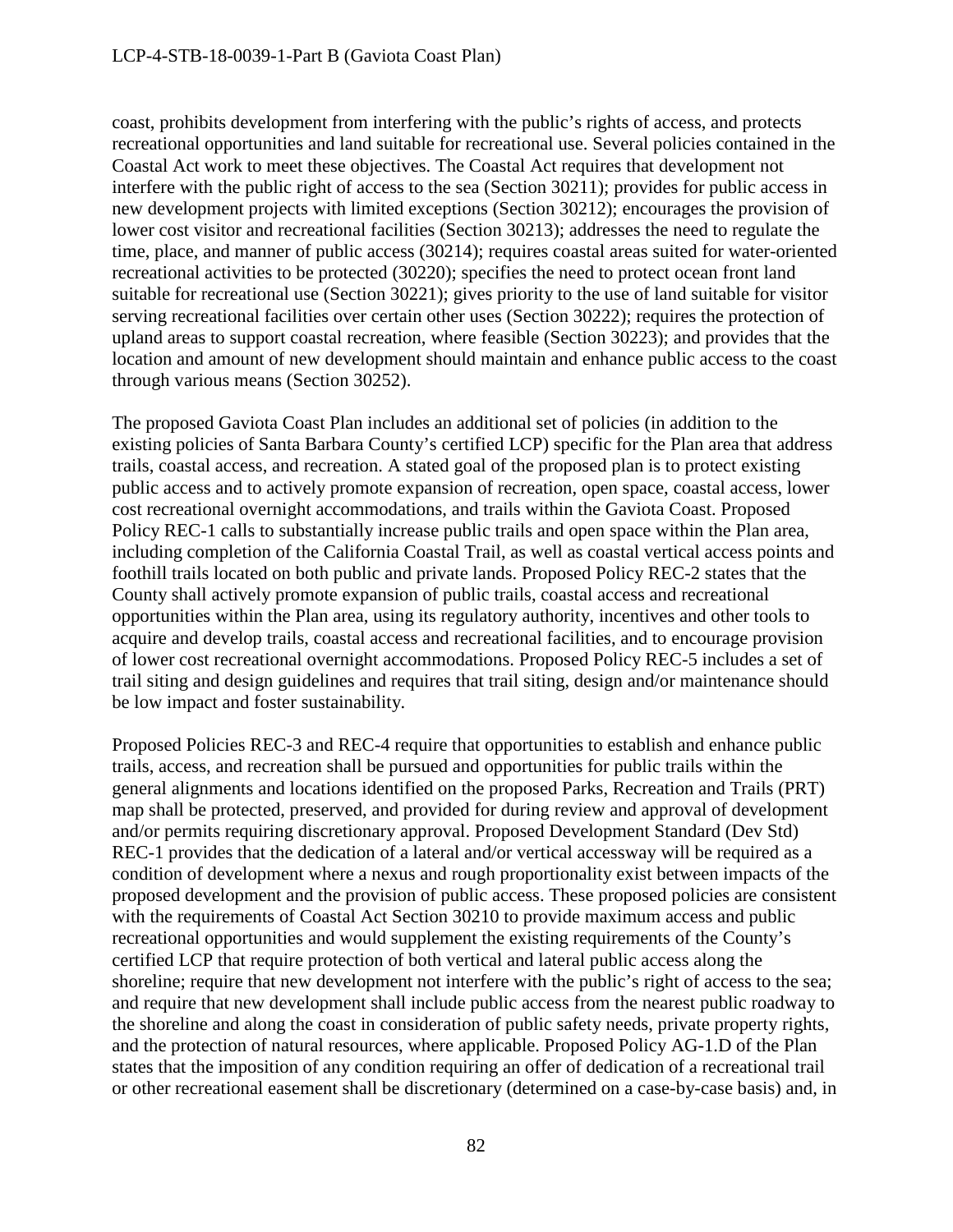exercising its discretion, the County shall consider the impact of such an easement upon agricultural production of all lands affected by and adjacent to said trail or other easement. While it is appropriate for the County to consider the impacts of proposed recreational development on adjacent agricultural lands, the County's proposed policy has a chilling effect on public access and trail dedications and implies that agriculture is a higher priority land use than public access. The Coastal Act requires the protection of the productivity of agricultural lands while also protecting and promoting other coastal resources and land uses in the coastal zone. In addition to coastal agriculture, the Coastal Act identifies public access and recreational facilities, visitorserving facilities, and commercial fishing as priority land uses that deserve informed consideration and protection. As such, the Commission finds that it is important to clarify in Policy AG-1.D that the County shall evaluate potential conflicts between a proposed recreational use and agricultural production on lands adjacent to a proposed trail or other recreational easement and shall implement measures to mitigate such conflicts. This clarification is reflected in **Suggested Modification No. 3**.

In order to realize the County's vision of creating a complimentary network of trails throughout the Plan area that connect to the sea and the mountains, the proposed Gaviota Coast Plan also includes a set of maps (proposed Gaviota Coast Parks, Recreation, and Trails maps) that graphically depict parkland areas and a network of existing and planned trail alignments, including trailheads, the California Coastal Trail, and vertical beach accessway alignments. The planned/proposed trails that are depicted are further broken down into primary, secondary, and alternate routes. The "primary" routes reflect the preferred trail location with respect to general alignment, connectivity, and user experience. The "secondary" and "alternate" routes reflect optional trail locations if the primary route is deemed infeasible or to compliment the primary route to enhance connectivity and/or user experiences. The proposed set of maps consist of five more detailed segment maps and each segment map is accompanied by a trail alignment narrative that provide additional supporting information regarding proposed trail alignments and locations, alignment preferences and intent (where specified), and other considerations to be addressed in conjunction with future trail planning efforts. The network of existing and planned trail alignments that are depicted on the proposed Gaviota Coast Parks, Recreation, and Trails Maps are accurate and thoughtfully planned in consideration of site-specific opportunities and constraints. The proposed map will serve as an important resource for public access planning within the Plan area, and as a tool for the implementation of certain policies and provisions of the LCP, including the proposed trail dedication incentive program discussed further below.

The proposed Plan includes a narrative that accompanies the proposed Gaviota Coast Parks, Recreation, and Trails Maps. The narrative describes the types of trails shown on the maps and states that "existing trails" on the map are either legally dedicated to the County or are located on existing public land managed by the U.S. Forest Service or State Parks. The narrative also states that "proposed trails" are not yet legally dedicated for public use. However, these descriptions are limiting and may result in potential confusion regarding what may constitute an existing trail or proposed trail as depicted on the maps. There are trails that may have been legally dedicated to an entity other than the County, may exist on land that is not state or federally owned, and there are trails that are legally dedicated but not yet open for public use, and it is unclear from the proposed descriptions which category such trails are in. There are also existing trails in which public rights have been acquired through historic use. Therefore, the Commission finds that it is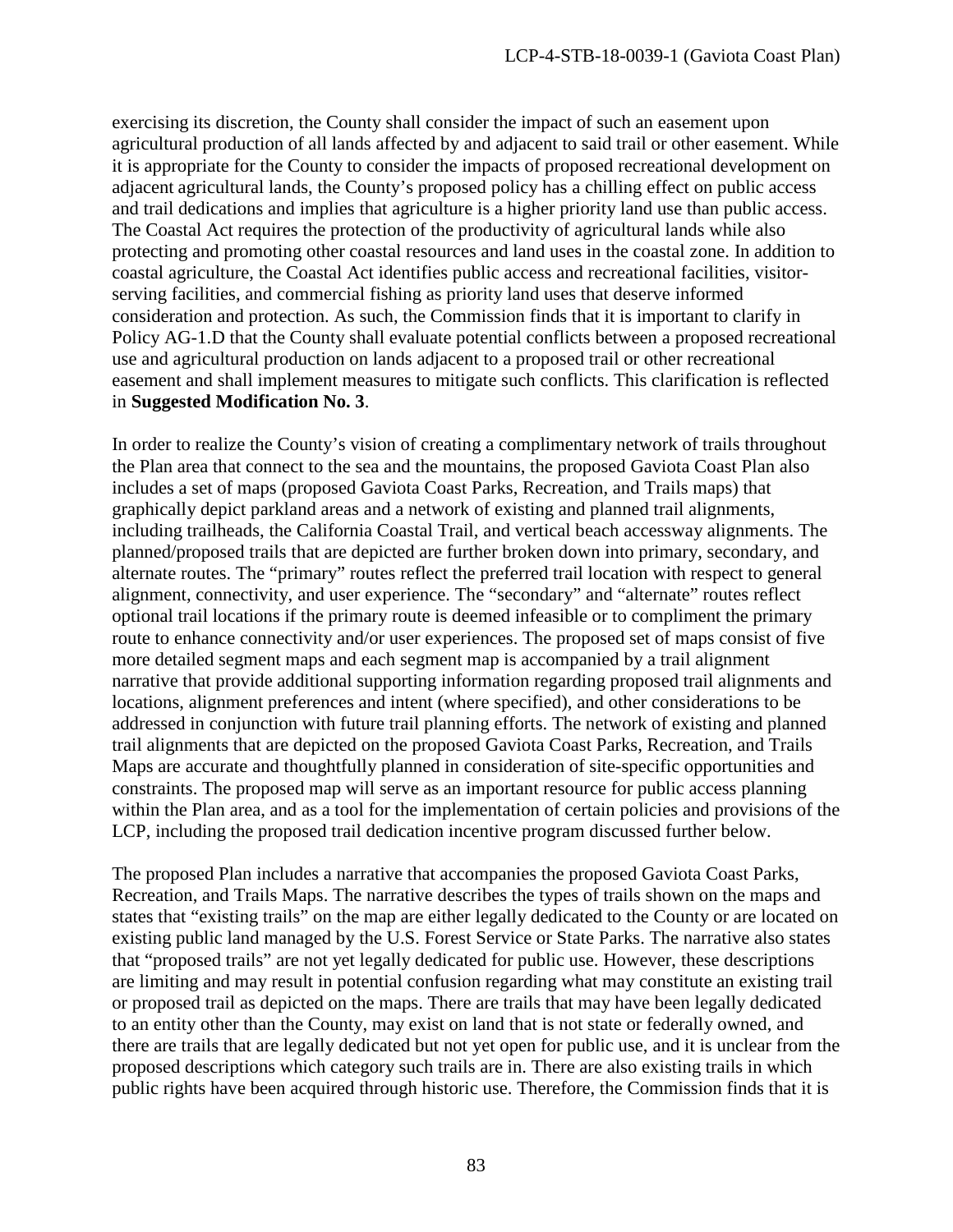important to clarify these distinctions. As such, **Suggested Modification No. 4** includes additional language applicable to the coastal zone that clarifies an existing trail, as shown on the proposed maps, is a trail that is legally dedicated to the County of Santa Barbara or other entity or is located on land managed by the U.S. Forest Service, State Parks, or other entity, and is open for use by the public. The additional language of Suggested Modification 4 also states that the proposed maps do not depict all trails that are legally accessible to the public and that a proposed trail as shown on the proposed maps is a trail that is either not yet legally dedicated for public use and is contingent upon a trail easement offer by a property owner, acquisition from landowners, or through conditions on development entitlements, or trail easements that have been legally dedicated but are not yet open for public use.

The proposed trail alignment narrative that accompanies each segment of the proposed Gaviota Coast Parks, Recreation, and Trails Maps includes additional information regarding trail alignment and vertical beach accessway preferences and other considerations that are locationspecific. The network of existing and planned trail alignments that are depicted on the proposed maps and described in the narrative for each map segment are accurate and thoughtfully planned in consideration of site-specific opportunities and constraints. As described previously, there are also many existing informal trails and vertical beach access points used by the general public for years to access the beach for recreation. Visitors at these areas utilize informal parking on streets or roadside pullouts along County roads, Highway 101, and/or the railroad right-of ways to access many of the informal coastal trails and beach access points. The proposed Plan recognizes the importance of these existing informal parking areas and includes Policy REC-13, which states that the existing free roadside parking on county roads and U.S. Highway 101 are key to public use and enjoyment of the Gaviota Coast and shall be protected. While these informal parking areas are not depicted on the proposed maps, the Commission finds that it is important to also describe the general location of the significant existing informal roadside parking areas within the narrative list that accompanies each map segment so that they can be considered in future planning and better protected as a public access resource. In addition, several public access amenities, including a segment of coastal trail, were offered to the County as part of their approval of residential development on a specific property (known as Paradiso Del Mare) in the eastern Plan area and it is important that these planned public access amenities be included in the narrative list for map segment 1 of the Plan. Therefore, **Suggested Modification No. 5** is required which includes these additions to the narrative list accompanying each map segment within Chapter 4 of the Plan.

Proposed Policy REC-19 includes another list of opportunities to expand vertical access to the beach from coastal trails as well as other public recreational improvements within the Gaviota Coast planning area. This policy is proposed to replace existing LUP Policy 7-18, which is proposed to be deleted from the LUP. Since existing Policy 7-18 only applies to the Gaviota Coast Plan area, replacement of this policy with a policy specific to the Plan area that matches the intent and scope of the original policy is appropriate. There is one vertical beach access opportunity at Arroyo Quemada, one public recreation opportunity at the Gaviota Marine Terminal site, and one public recreation day use opportunity at San Onofre that the County inadvertently left off the list of Policy REC-19 and are being added as part of **Suggested Modification No. 6**.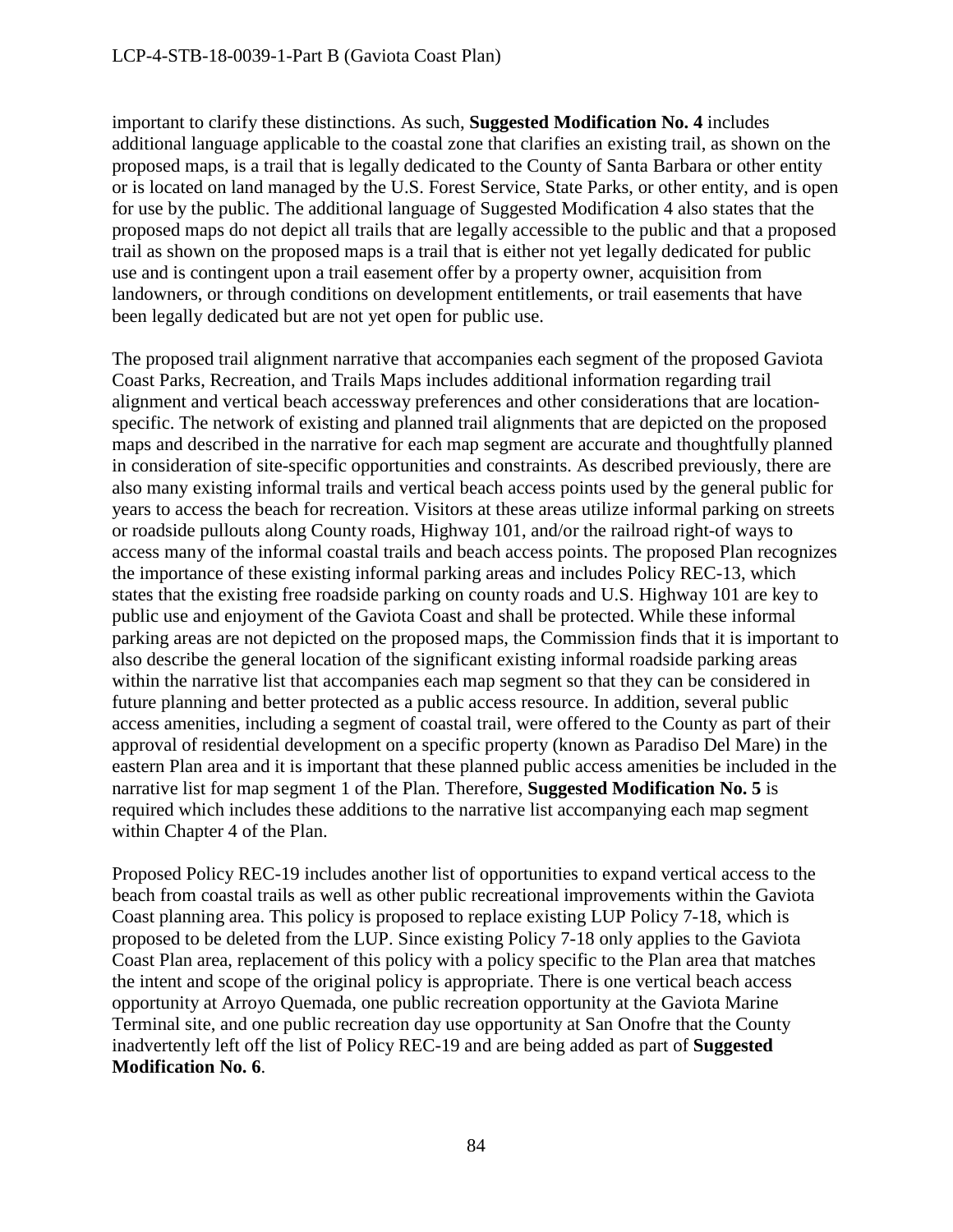Further, the availability of parking is a critical component of public access in this Plan area. Without adequate parking, beach and trail users will experience difficulty getting to the access site. Similarly, a lack of adequate support facilities on a site that is perceived by the public as overcrowded may make a particular beach or trail less desirable for use. In other situations, it may be necessary to balance the provision of support facilities with the need to protect sensitive resources. Therefore, managing coastal access involves managing not only the physical supply of access, but all of the other factors that contribute to ensuring maximum public access to the beach and inland trails. The proposed plan includes adequate provisions that aim to provide and expand parking for coastal public access; however, additional policies are required to carry out Coastal Act Sections 30210, 30212.5, and 30252 relative to public parking. **Suggested Modification No. 6** includes the addition of Policy REC-13a applicable to the coastal zone, which requires that adequate parking to serve recreation uses be provided, and existing parking areas serving recreational uses shall not be displaced unless a comparable replacement area is provided. The policy also requires that new parking areas and associated facilities shall be distributed throughout the Plan area to minimize the impacts, social and otherwise, of overcrowding or overuse by the public of any single area. **Suggested Modification No. 6** also includes the addition of Dev Std REC-2, which prohibits parking restrictions, such as the posting of no parking signs, physical barriers, imposition of time limited parking, and preferential parking programs, which would impede or restrict public access to beaches, trails or parklands, except where such restrictions are necessary for public safety or ESH protection and where no other feasible alternative exists. If parking restrictions are permitted, this policy requires that an equivalent number of public parking spaces shall be required nearby to mitigate for the loss of the parking.

### Prescriptive Rights and Historic Use

Along the California coast the general public has historically used numerous coastal areas. Trails to the beach, informal parking areas, beaches, and bluff tops have provided recreational opportunities for hiking, picnicking, fishing, swimming, surfing, diving, viewing and nature study. California law provides that under certain conditions, long term public access across private property may result in the establishment of a permanent public easement. This is called an implied dedication or public prescriptive right of access. As a component of the Gaviota Coast Plan, the County has proposed a policy to protect these rights. Specifically, proposed Policy REC-8 states: "Ensure to the extent feasible that development does not interfere with the public's right of access to the sea where acquired through use." While this policy is similar to Coastal Act Section 30211, which is incorporated into the County's existing certified LCP, it is different in a couple of significant ways and would therefore introduce an internal inconsistency within the LCP. Thus, the Commission finds that **Suggested Modification No. 6** is necessary to modify Policy REC-8 in order to accurately reflect Coastal Act Section 30211, which provides that development not interfere with the public's right of access to the sea where acquired through use or legislative authorization, including, but not limited to the use of dry sand and rocky coastal beaches to the first line of terrestrial vegetation.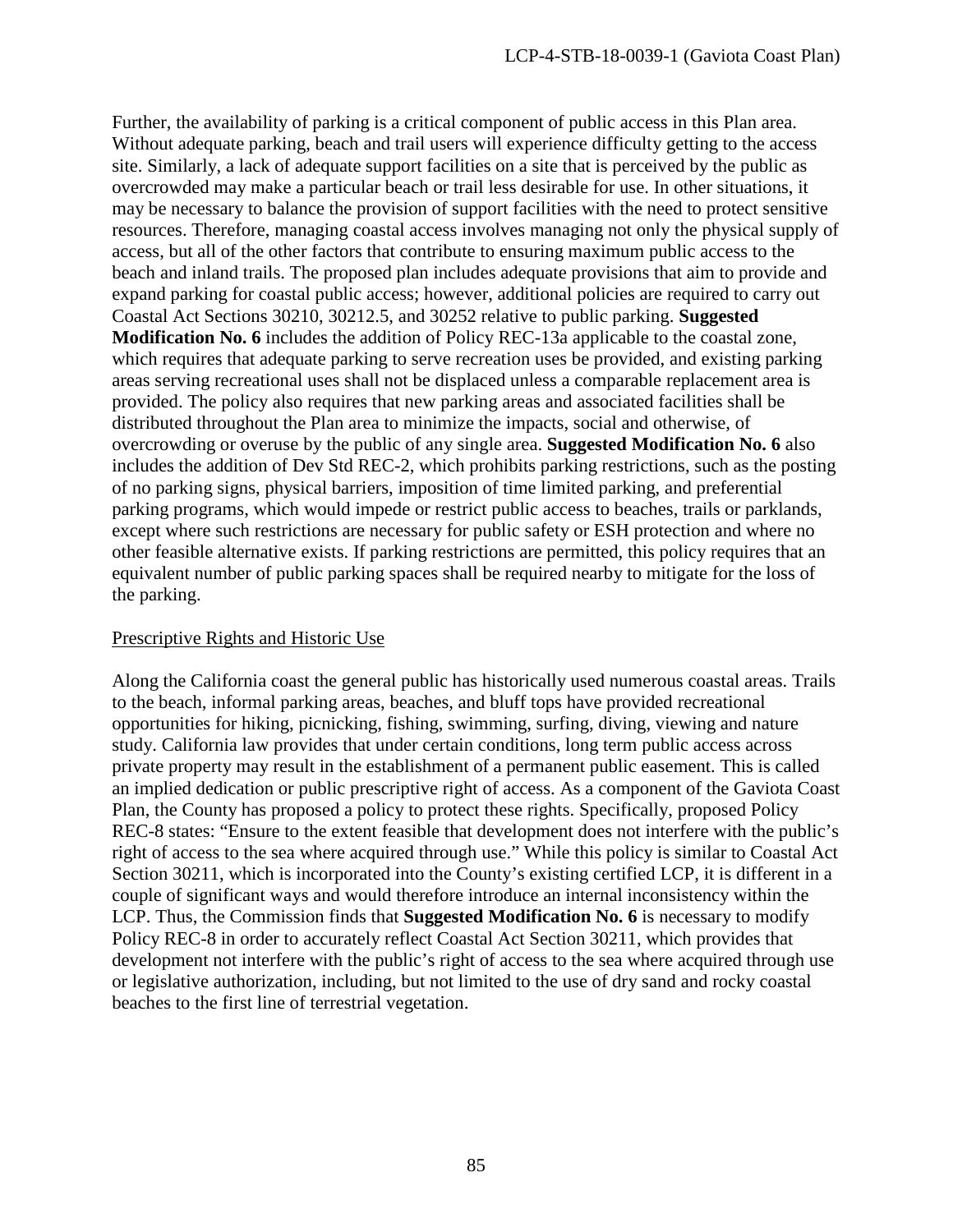### California Coastal Trail

The California Coastal Trail (CCT) is a statewide trail alignment mapped along the entire 1,100 mile coast of California between Oregon and Mexico. The CCT has been designated a Millennium trail by the governor of California and has been officially established by Senate Bill 908. This bill provides for the construction of the CCT along the state's coastline from the Oregon Border to the border with Mexico, to the extent feasible. This bill also requires the CCT be developed in a manner that respects property rights, privacy of adjacent property owners, and the protection of coastal resources. Specifically, the CCT is designed to foster appreciation and stewardship of the scenic and natural resources of the coast and serves to implement aspects of Coastal Act policies promoting public access, recreation, and non-motorized transportation.

The only formal, developed segment of the CCT within the Plan area is 4.5 miles long and located on State parkland between El Capitan State Beach and Refugio State Beach in the eastern portion of the Plan area. However, the proposed Gaviota Coast Plan includes a set of specific policies that address CCT planning and implementation, and the proposed Gaviota Coast Parks, Recreation, and Trails maps depict existing and planned CCT alignments that run along the entire length of the 39-mile Plan area. The alignments are thoughtfully planned in consideration of CCT goals and site-specific opportunities and constraints. The proposed CCT alignments on the maps will serve as an important resource for CCT and public access planning within the Plan area in order to carry out the public access and recreation policies of the Coastal Act.

Proposed Policy REC-7 requires that the CCT should be a continuous trail as close to the ocean as possible with connections to the shoreline at appropriate intervals and, wherever feasible, the Coastal Trail should be within the sight, sound, or at least the scent of the sea. This policy reflects the goals of the CCT; however, the Commission finds that **Suggested Modification No. 6** is necessary to include a minor clarification to Policy REC-7 that acknowledges the CCT should be a continuous trail *system*. This is an important clarification, because the CCT may include lateral and vertical trails, as well as parallel trail segments that are tailored for different non-motorized uses, and the trail segments function together as the CCT in order to provide maximum access. Further, Proposed Policy REC-6 and the narrative that accompanies the proposed Gaviota Coast Parks, Recreation, and Trails Maps both include a list of objectives and standards that are to be followed in the siting, design and maintenance of the CCT. Each list includes a number of excellent CCT objectives and standards; however, the Commission finds it necessary to supplement each list in order to better reflect the goals of the CCT and implement Coastal Act policies that promote public access, recreation, and non-motorized transportation. As such, **Suggested Modifications 4 and 6** add standards to each list to require that the CCT shall be located as close to the shoreline as possible to maximize ocean views and scenic coastal vistas; shall provide maximum access for a variety of non-motorized uses by utilizing parallel trail segments when feasible; provide a trail system that has connections to trailheads, parking areas, vertical shoreline access points, inland trail segments, and transit stops at reasonable intervals; utilize parallel trail segments when feasible in order to provide maximum access as close to the shoreline as possible for a variety of non-motorized uses; and if Highway 101 and/or the railroad are relocated farther inland, relocation to a more seaward location should be considered for existing or proposed portions of the coastal trail that are sited inland of either transportation facility.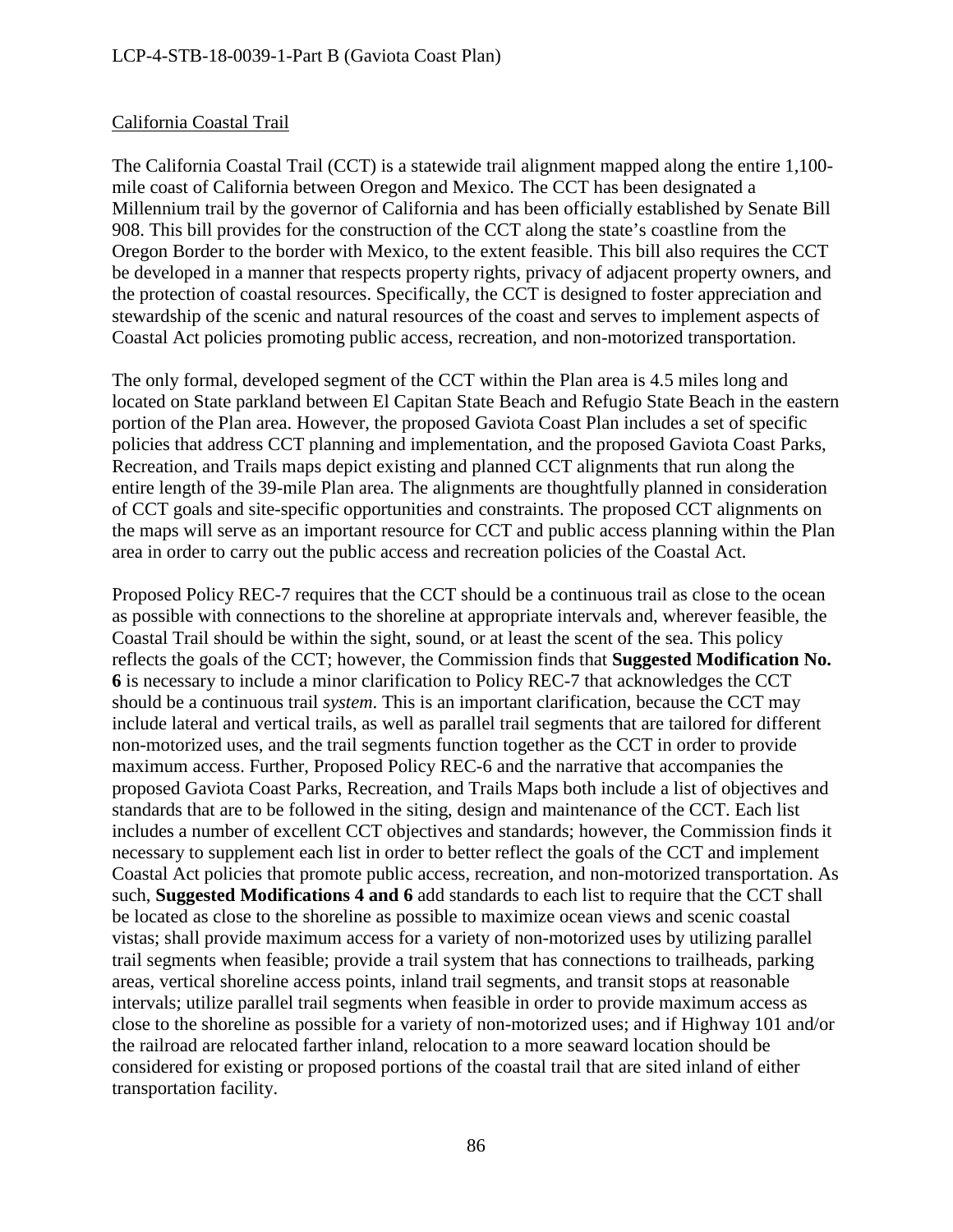Proposed Action REC-7 includes a list of specific public access and trail improvements within the Plan area that the County will strive to complete in cooperation with the County Riding and Hiking Trails Advisory Committee. As discussed above, the approximately 19-mile stretch of coast between Vandenberg Air Force Base and Gaviota State Park in the western half of the Plan area is primarily private lands and represents a significant gap in the CCT. As such, the County should strive to acquire easements for the CCT from the eastern end of Hollister Ranch to Jalama Beach County Park. This goal is reflected in Suggested Modification 6 in order to carry out the public access and recreation policies of the Coastal Act. Further, Public Resources Code Sections 30610.3 and 30610.8(b) of the California Coastal Act specifically require a \$5,000 fee to be assessed with the development of each parcel in Hollister Ranch, in lieu of granting public access to/from each individual property, in order to mitigate for the potential impacts to public access in that area. While the County's existing certified LCP includes reference to the requirement provided by Section 30610.3, the LCP does not contain the more detailed requirements of Section 30610.8(b), and it is important that these requirements are included in the proposed Gaviota Coast Plan so that applicants, decision-makers, and the public are aware of this specific provision as it applies to Hollister Ranch. Therefore, **Suggested Modification No. 6** is necessary to add Dev Std REC-3, which requires that a fee shall be assessed with the development of each parcel in Hollister Ranch, as required by Sections 30610.3 and 30610.8 of the California Public Resources Code, and the fee shall be paid to the California Coastal Conservancy for use in implementing the public access program at Hollister Ranch as a condition of coastal development permit approval.

As stated previously, proposed Policy REC-2 promotes the expansion of public trails, coastal access and recreational opportunities within the Plan area, using its regulatory authority, incentives and other tools to acquire and develop trails, coastal access and recreational facilities, and to encourage provision of lower cost recreational overnight accommodations. Proposed Policy REC-10 states that private property owners shall be encouraged through the use of incentives and other measures to voluntarily offer opportunities for public access on private lands. Proposed Actions LU-5 and LU-6 state that the County should consider a land use incentive program that would allow for property owners to voluntarily propose an action (such as trail easement dedication) in exchange for an Incentive Dwelling Unit on the landowner's property. Proposed Actions LU-5 and LU-6 also include detailed criteria related to the Incentive Dwelling Unit program. While these Actions are not binding and only state general elements of the program that the County should give consideration to, it is important to note that the County has proposed a specific land use incentive program as part of the subject LCP amendment, the details of which are located within the proposed IP/CZO portion of the amendment request (discussed later in this Section). Since the proposed incentive program in the IP/CZO portion of the amendment request differs from the program outlined in Actions LU-5 and LU-6 of the Gaviota Coast Plan, **Suggested Modification No. 8** includes making Actions LU-5 and LU-6 applicable to the inland area only (outside coastal zone).

### Visitor and Recreation Serving Uses and Transportation

The public parklands, campgrounds, trails, and beaches in the Gaviota Coast Plan area serve visitors not only from the immediate region and State but from all over the country and world. Overall, a wide variety of recreational opportunities exist within this area such as swimming,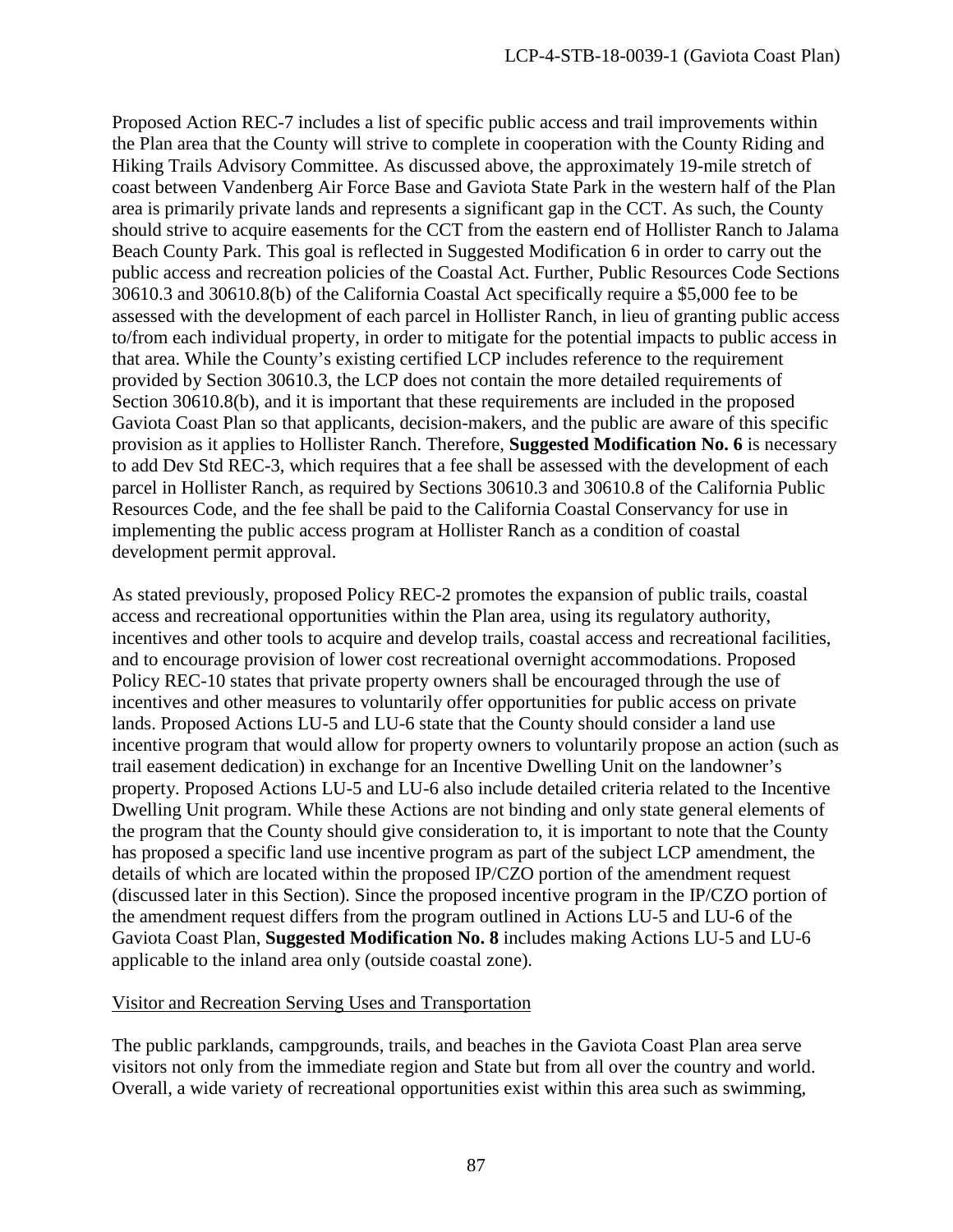surfing, diving, boating, camping, biking, hiking and equestrian use. As previously noted, over 5,000 acres and approximately 11 miles of coastline are in State ownership (State Parks) within the eastern Plan area and these areas provide for a variety of low cost visitor serving and recreation activities. There is also a privately managed campground (El Capitan Canyon Campground) in the eastern plan area, and a County campground and day use area (Jalama Beach County Park) in the western plan area. Given the rugged topography, sensitive habitats, limited infrastructure, and primarily agricultural zoned lands in the Plan area, the typical types of commercial/retail visitor serving uses found in coastal beach communities such as hotels, motels, retail uses and restaurants are simply not compatible uses in this landscape. The land use and zoning designations within the coastal zone portion of the Plan area include agriculture, recreation/open space, resource management, rural residential, transportation corridor, and coastal dependent industry. The recreation and resource management zones allow for outdoor public or private recreational uses such as campgrounds, trails, and associated facilities. The agricultural zone may also allow limited rural recreation uses such as campgrounds, farmstays, and low intensity recreational development only if such uses are compatible with the agricultural use and would not impact the agricultural capability of the site. Allowing these uses within the majority of land use designations in the Plan area will provide for additional facilities that are consistent with the resource protection policies of the LCP to be added to the stock of visitor serving overnight accommodations. The proposed Plan protects existing public trails, coastal access and recreational opportunities and promotes the expansion of these uses when sited and designed to be compatible with surrounding uses and the rural character of the area. Further, existing policies of the County's certified LCP regarding protection and enhancement of lower cost visitor-serving recreational facilities and visitor-serving commercial recreational facilities designed to enhance public opportunities for coastal recreation (Sections 30213, 30222, 30223) would continue to apply in the Plan area.

Proposed Actions REC-1 through REC-8 of the Gaviota Coast Plan address future County actions to help implement the public access and recreation policies of the Plan, including interagency coordination to plan, fund, and implement future public access and trail improvements, and to identify incentives for trail dedications from willing landowners. Action REC-5 provides that the County should establish a Memorandum of Understanding (MOU) with the California Department of Parks and Recreation, Caltrans, and the U.S. Forest Service to coordinate planning and funding of future trail implementation, managed access, environmental review, construction, and long-term maintenance. Policy REC-12 states that the County shall work cooperatively with organizations including but not limited to the California Coastal Conservancy, California Department of Parks and Recreation, Caltrans, Union Pacific Railroad or its successor, non-profits, and the U.S. Forest Service to establish an effective network of inland and coastal trails where jurisdictions overlap. These provisions of the Plan that emphasize cooperation and collaborative partnerships among agencies and other groups are important in order to protect and enhance public access and recreation opportunities consistent with Coastal Act policies.

Proposed Policy REC-16a replaces LUP Policy 7-14, and specifically addresses the siting of campground development and requires that campgrounds and ancillary facilities sited south of Highway 101 shall be set back as far as feasible from the beach in order to reserve near-shore areas for day use. The proposed policy also requires that new recreational facility development,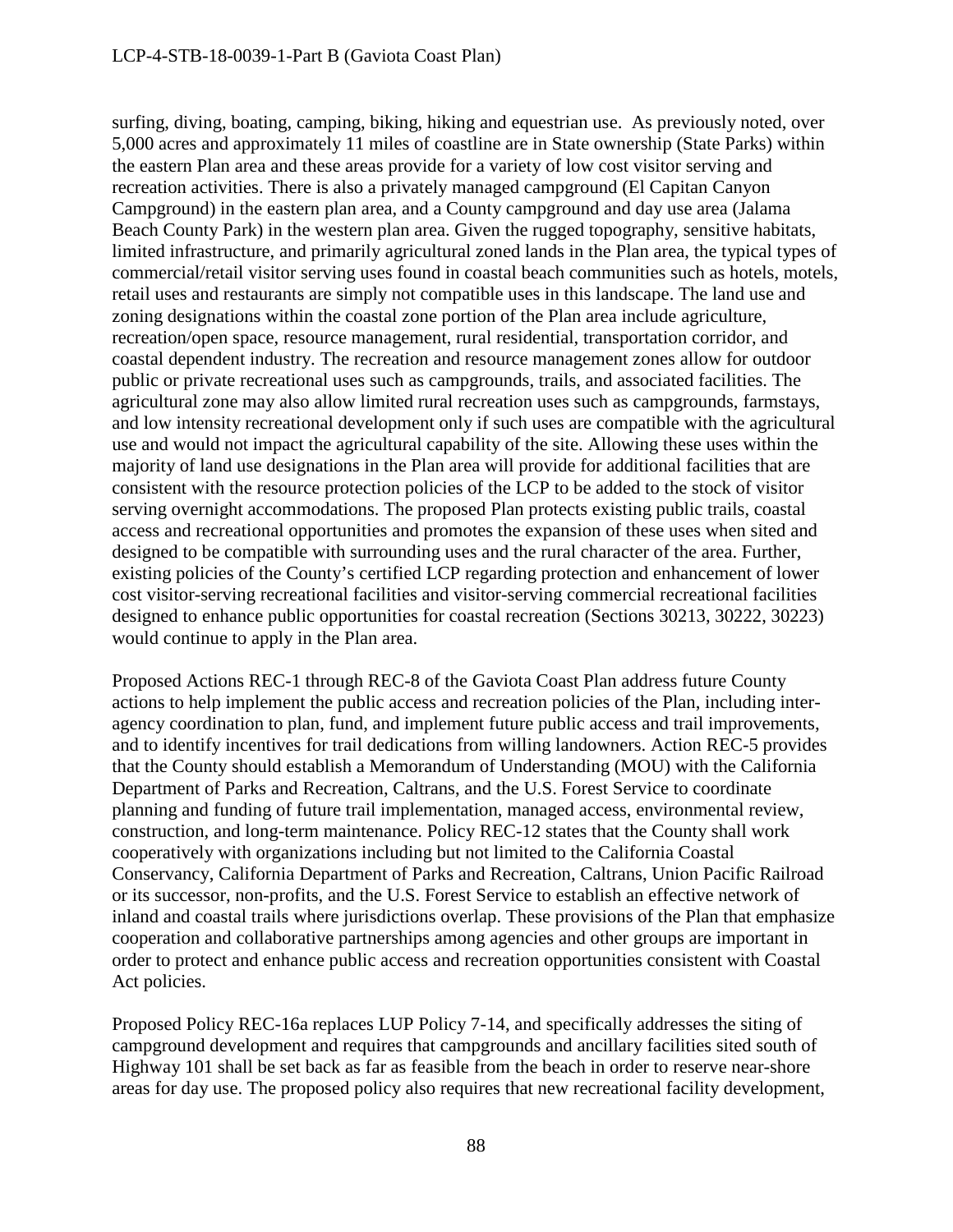particularly campgrounds and parking lots (except trailhead parking lots), shall be located north of Highway 101 where feasible. Given the orientation of Highway 101 in the planning area, areas north of Highway 101 are farther away from the coast. The proposed policy is placing a priority on siting new recreational facility development north of Highway 101 and therefore farther away from the coast. While the intent of the policy may be to protect near shore areas for day use and to preserve views of the ocean from Highway 101, there are appropriate areas to site recreational facilities south of Highway 101 that both meet those objectives and that better facilitate coastal public access and recreation in comparison to a more inland location. Therefore, the Commission finds that **Suggested Modification No. 5** is necessary to modify Policy REC-16a to clarify that campgrounds and ancillary facilities sited south of U.S. 101 shall be set back as far as feasible from the beach in order to reserve near-shore areas for day use, except for trails and public accessways that facilitate coastal public access to the beach. Further, new recreational facility development, particularly campgrounds and associated parking lots (except trailhead parking lots), shall be sited in appropriate locations to facilitate coastal public access and recreation, in consideration of site constraints. As suggested to be modified, the policy will ensure consistency with Coastal Act Sections 30210, 30212, and 30252 regarding the siting and distribution of facilities to maintain and enhance public access to the shoreline and along the coast.

Proposed Policy REC-17 is proposed to replace existing LUP Policy 7-16, which states that new development on State-owned lands shall be in conformance with a recreational master plan approved by the County and the Coastal Commission, as applicable. However, trails and public accessways on State parklands that facilitate coastal public access to the beach should be encouraged and not required by the County to go through a potentially costly and timeconsuming update to their master plan. This is particularly true since all new development would also require a permit that must be found in conformance with the certified LCP. Therefore, **Suggested Modification No. 5** is required to clarify in Policy REC-17 that trails and public accessways that facilitate coastal public access to the beach are an exception to the requirement of conformance with the recreational master plan.

Highway 101 is the principal access route to the Gaviota Coast and serves as the main coastal route between Los Angeles and San Francisco. Highway 101 is a four lane highway that runs east-west along the coast from Goleta to Gaviota State Park and then turns inland north towards Buellton. Within the Plan area, Highway 101 utilizes many at-grade crossings with no stop signs or traffic signals at the intersections; however, there are also several grade separated interchanges. Highway 101 is considered the Pacific Coast Highway, until it diverges from Highway 101 at Las Cruces as State Highway 1 With the exception of the highways and County roads (Calle Real, Refugio Road, West Camino Cielo, and Jalama Road), most local roads on the Gaviota Coast are private paved and private unpaved ranch roads. Proposed Policy REC-14 of the Plan requires that all improvements to the U.S. Highway 101, County roads, and the Union Pacific Railroad or its successor agency shall be designed to protect and expand public access to and along the coast. This policy will ensure that any improvements to existing transportation facilities will be required to maintain and enhance public access to the shoreline and along the coast, consistent with Coastal Act Sections 30210, 30212, and 30252.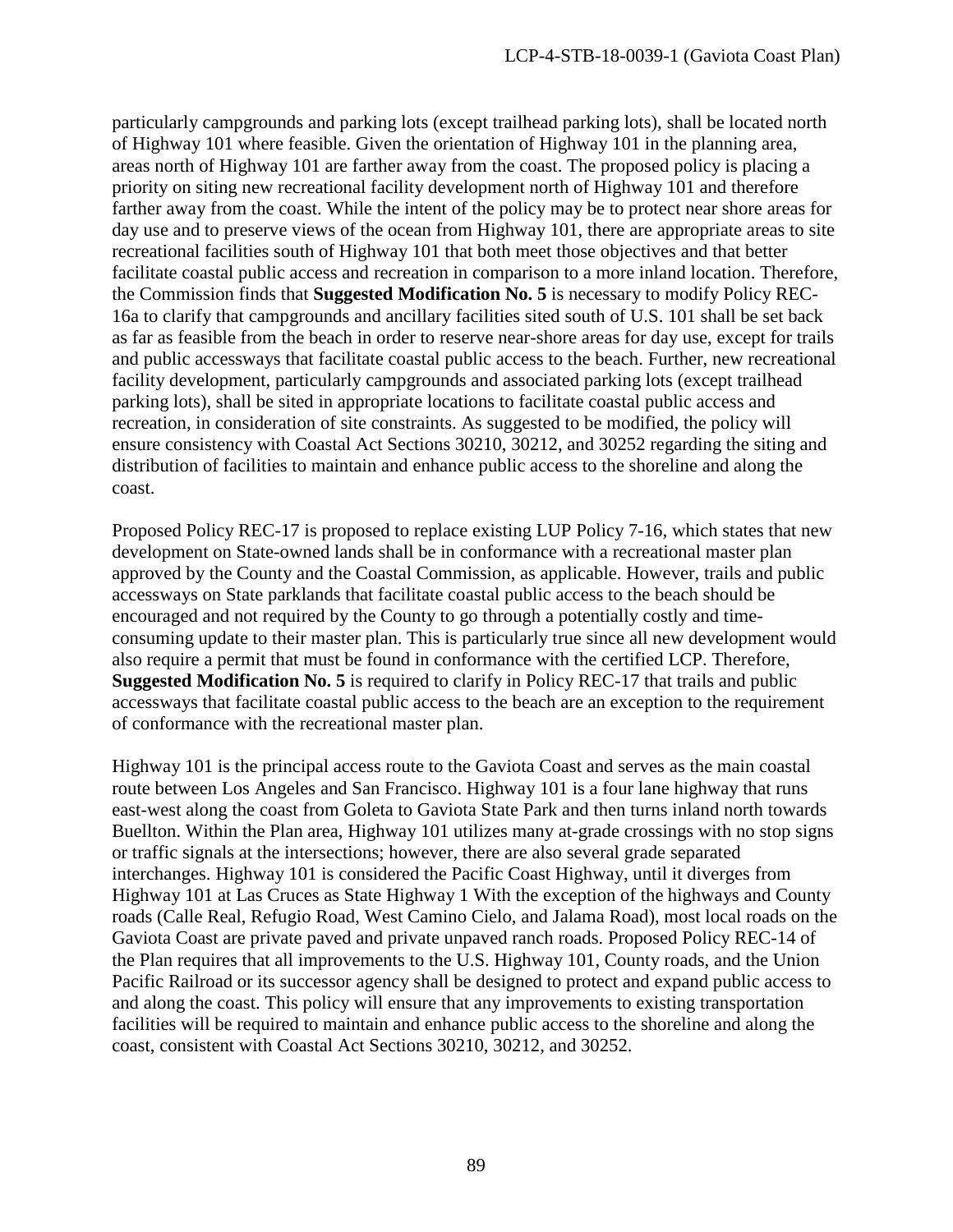The Union Pacific Railroad operates the single line railroad (Coast Route) that passes along the entire Gaviota Coast adjacent to the beach. The Coast Route serves markets along the coast and acts as an alternative route between the Los Angeles Basin and points north if there is a line outage through the Central Valley or other routes are operating at capacity. The Amtrak Pacific Surfliner and Coast Starlight use the tracks for passenger trains that run between San Diego and San Luis Obispo. Currently, there are no stops in the Plan area. Proposed Action REC-8 of the Plan states that the County shall identify locations where public lateral trails are not otherwise available and could be located safely within the Union Pacific Railroad right-of-way, including trails that would require safety improvements. Action REC-8 also provides that the County shall identify locations where access across, over, or under the railroad is necessary or desirable to allow for public access to the beach, along the bluff, and/or for trail connectivity and shall approach the Union Pacific Railroad and the Public Utilities Commission to gain authorization for formal trail segments within the right-of-way and/or where railroad crossings are necessary or desirable to allow for public access to the beach, along the bluff, and/or for trail connectivity. This provision of the Plan is important in order to protect and enhance public access and recreation opportunities consistent with Coastal Act policies.

There are no accessible public transit services on the Gaviota Coast, though the Clean Air Express provides through-service with stops located in Lompoc and Buellton. Since the Gaviota Coast is a rural undeveloped area, there are no formal sidewalks present and few formalized bikeways with the exception of the Pacific Coast Bike Route. The Pacific Coast Bike Route is a Class III bikeway that runs along the shoulder of Highway 101 and continues west on State Highway 1. Proposed Policy REC-17 of the Plan states that alternative transportation systems to provide access to State parks (i.e., shuttle buses, bicycles) shall be used where feasible. And proposed Policy TEI-3 encourages safety improvements to enhance the Pacific Coast Bike Route by (1) establishing paths, completely separated from roadways, for the exclusive use of bicycles with cross flow by motorists minimized; (2) connecting existing bikeways, including linkages to and between communities and recreation areas; and (3) allowing for flexible, site specific design and routing to minimize impacts on adjacent development and fragile habitat. This policy, in addition to the other public trail and parking policies of the proposed plan (as suggested to be modified), provide for alternative means of circulation and adequate parking to facilitate public access consistent with Coastal Act Section 30252.

Four additional Plan policies are proposed to replace existing policies in the certified LUP. Policy REC-15 is proposed to replace existing Policy 7-13, which regulates the development of recreational facilities to protect coastal views. Policy REC-16b is proposed to replace existing Policy 7-15, which protects the vegetation in the small canyons at the mouths of Cañada San Onofre and Cañada del Molino streams from disturbance by recreational development or use. Policy REC-18 is proposed to replace existing Policy 7-17, which states that future recreational development shall be encouraged to prioritize low-intensity campgrounds or day use, and Policy REC-20 is proposed to replace existing Policy 7-19, which is intended to protect the marine resources and harbor seal haulout area at Naples Reef. The language for these proposed policies has been updated to address the proposed Plan area and existing conditions; however, the intent and substance of each of the policies remains the same. Therefore, the Commission finds that proposed policies REC-15, REC-16b, REC-18, and REC-20 to replace existing policies 7-13, 7-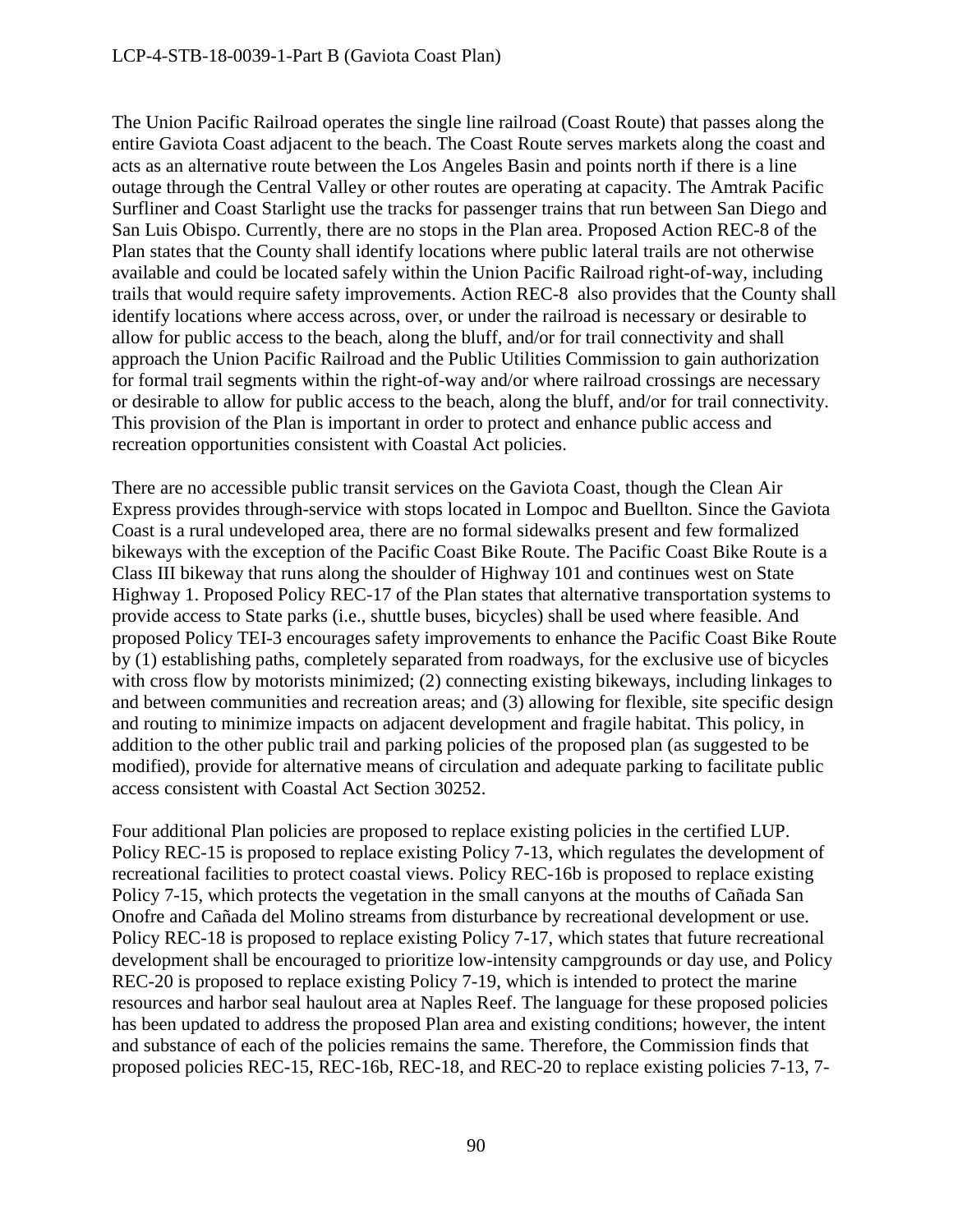15, 7-17, and 7-19, respectively, are consistent with the County's certified LUP and the public access and recreation policies of the Coastal Act.

For all of the reasons stated above, the Commission finds that the proposed Land Use Plan amendment, as suggested to be modified, meets the requirements of and is in conformity with the applicable public access and recreation policies of Chapter 3 of the Coastal Act.

## **5. IP/CZO Amendment Consistency Analysis**

The County proposes to amend the IP/CZO portions of the LCP to include additional regulations specific for the Plan area that are intended to carry out the policies of the proposed Gaviota Coast Plan. Specifically, the County is proposing to modify the allowed land use and permit requirements for the zoning designations within the Plan area. The land use and zoning designations within the coastal zone portion of the Plan area include agriculture, recreation/open space, resource management, rural residential, transportation corridor, and coastal dependent industry. The recreation and resource management zones allow for outdoor public or private recreational uses such as campgrounds, trails, and associated facilities. The agricultural zone may also allow limited rural recreation uses such as campgrounds, farmstays, and low intensity recreational development only if such uses are compatible with the agricultural use and would not impact the agricultural capability of the site. Allowing these uses within the majority of land use designations in the Plan area will provide for additional facilities that are consistent with the resource protection policies of the LCP to be added to the stock of visitor serving overnight accommodations. The proposed amendment clarifies that trails for bicycling, hiking, and riding are permitted in all of the zoning designations within the Plan area in order to promote expansion of trails and coastal access opportunities.

The proposed IP/CZO portion of the amendment request also includes a provision that specifically addresses the siting of campground development and requires that campgrounds and ancillary facilities sited south of Highway 101 shall be set back as far as feasible from the beach in order to reserve near-shore areas for day use. The proposed provision also requires that new recreational facility development, particularly campgrounds and parking lots (except trailhead parking lots), shall be located north of Highway 101 where feasible. This provision mirrors proposed Policy REC-16a of the Gaviota Plan, discussed above. In order to ensure consistency with Policy REC-16a (as suggested to be modified pursuant to LUP Suggested Modification 6), the Commission finds that is necessary to modify the proposed IP/CZO to clarify that campgrounds and ancillary facilities sited south of U.S. 101 shall be set back as far as feasible from the beach in order to reserve near-shore areas for day use, except for trails and public accessways that facilitate coastal public access to the beach. Further, new recreational facility development, particularly campgrounds and associated parking lots (except trailhead parking lots), shall be sited in appropriate locations to facilitate coastal public access and recreation, in consideration of site constraints. As suggested to be modified, the provision will conform with and be adequate to carry out the LUP as amended.

The IP/CZO portion of the amendment request also proposes to include a new Land Use Incentive Program for the Gaviota Coast Plan Area. The stated purpose of the program is to allow landowners within the Plan area on property zoned Agriculture (AG-II) to develop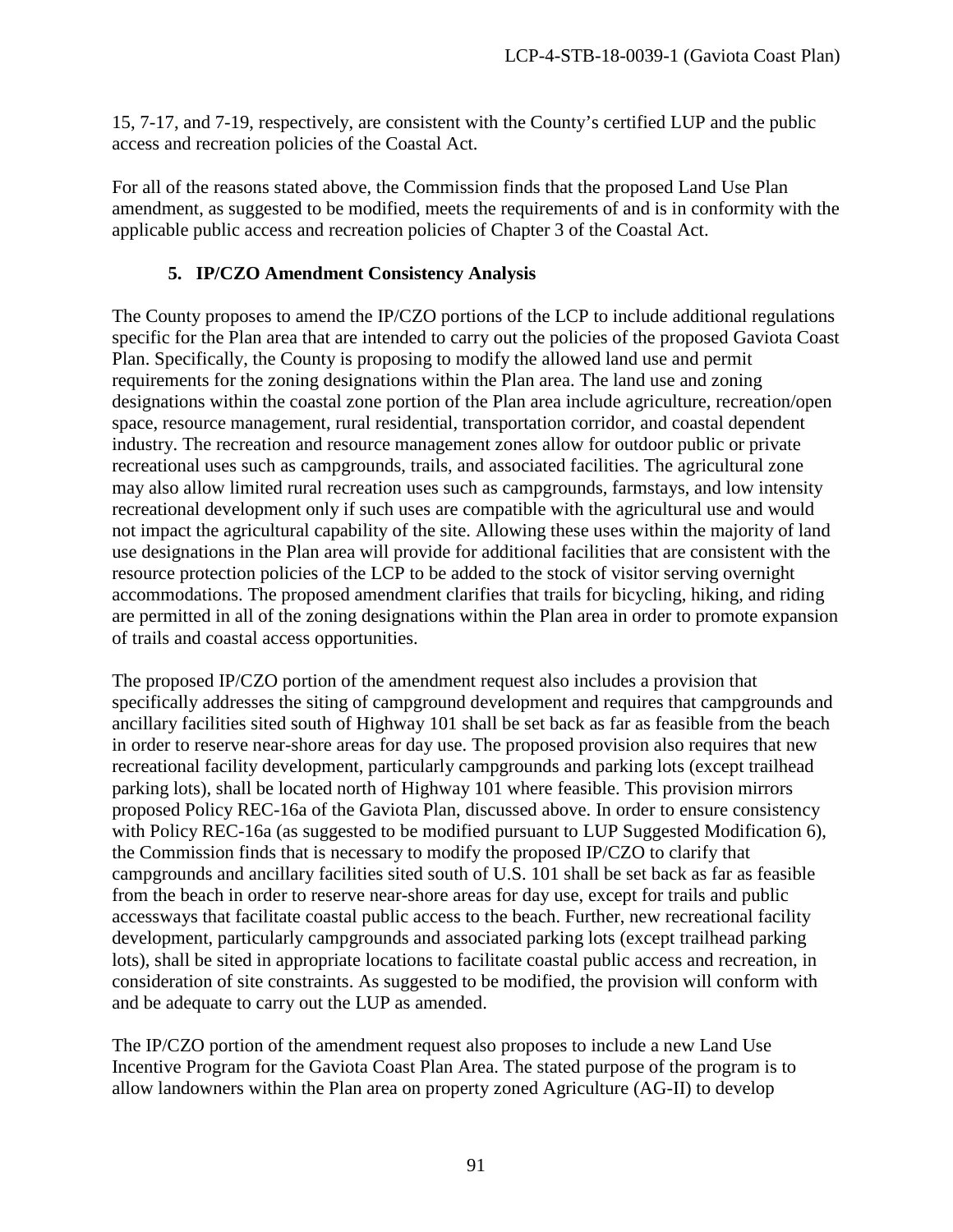additional dwelling units (i.e., incentive dwelling units) in exchange for taking actions that provide a demonstrated public benefit such as the provision of public trails. Specifically, the proposed program allows (1) one attached or detached incentive dwelling unit and one attached incentive dwelling unit in exchange for dedication of a trail easement to the County for the California Coastal Trail primary route alignment shown on the proposed Gaviota Coast Plan Parks, Recreation and Trails Map; or (2) one attached or detached incentive dwelling unit in exchange for dedication of a trail easement to the County for trails shown on the proposed Gaviota Coast Plan Parks, Recreation and Trails Map other than the California Coastal Trail primary route alignment. The development project and the offered trail must demonstrate compliance with all applicable provisions and required findings of the LCP. The network of existing and planned trail alignments that are depicted on the proposed Gaviota Coast Parks, Recreation, and Trails Maps are accurate and thoughtfully planned in consideration of site-specific opportunities and constraints, and will serve well as a tool for implementation of the proposed trail dedication incentive program. As described more fully in the Land Use and New Development Section of this staff report, the proposed program is consistent with applicable Coastal Act and LCP policies only if modified as suggested. The suggested modifications related to the trail dedication aspects of the proposed program reflect minor changes that are necessary to clarify and amend details and processing of the recorded trail dedication documents, and to require a grant of easement (where the easement is granted directly to the County or other third party) instead of an offer to dedicate an easement (which would have to undergo another step of being accepted by the County or other third party and have the potential of expiring unless accepted by a third party within the term of the offer).

## **6. Conclusion**

For all of the reasons stated above, the Commission finds that (1) the Land Use Plan amendment, only as suggested to be modified, meets the requirements of and is in conformity with the public access and recreation policies of Chapter 3 of the Coastal Act; and (2) the IP/CZO amendment, only as suggested to be modified, conforms with and is adequate to carry out the public access and recreation policies of the certified Land Use Plan, as amended.

## **G. SCENIC AND VISUAL RESOURCES**

## **1. Coastal Act Policy**

Section 30251 states:

*The scenic and visual qualities of coastal areas shall be considered and protected as a resource of public importance. Permitted development shall be sited and designed to protect views to and along the ocean and scenic coastal areas, to minimize the alteration of natural landforms, to be visually compatible with the character of surrounding areas, and, where feasible, to restore and enhance visual quality in visually degraded areas. New development in highly scenic areas such as those designated in the California Coastline Preservation and Recreation Plan prepared by the Department of Parks and Recreation and by local government shall be subordinate to the character of its setting.*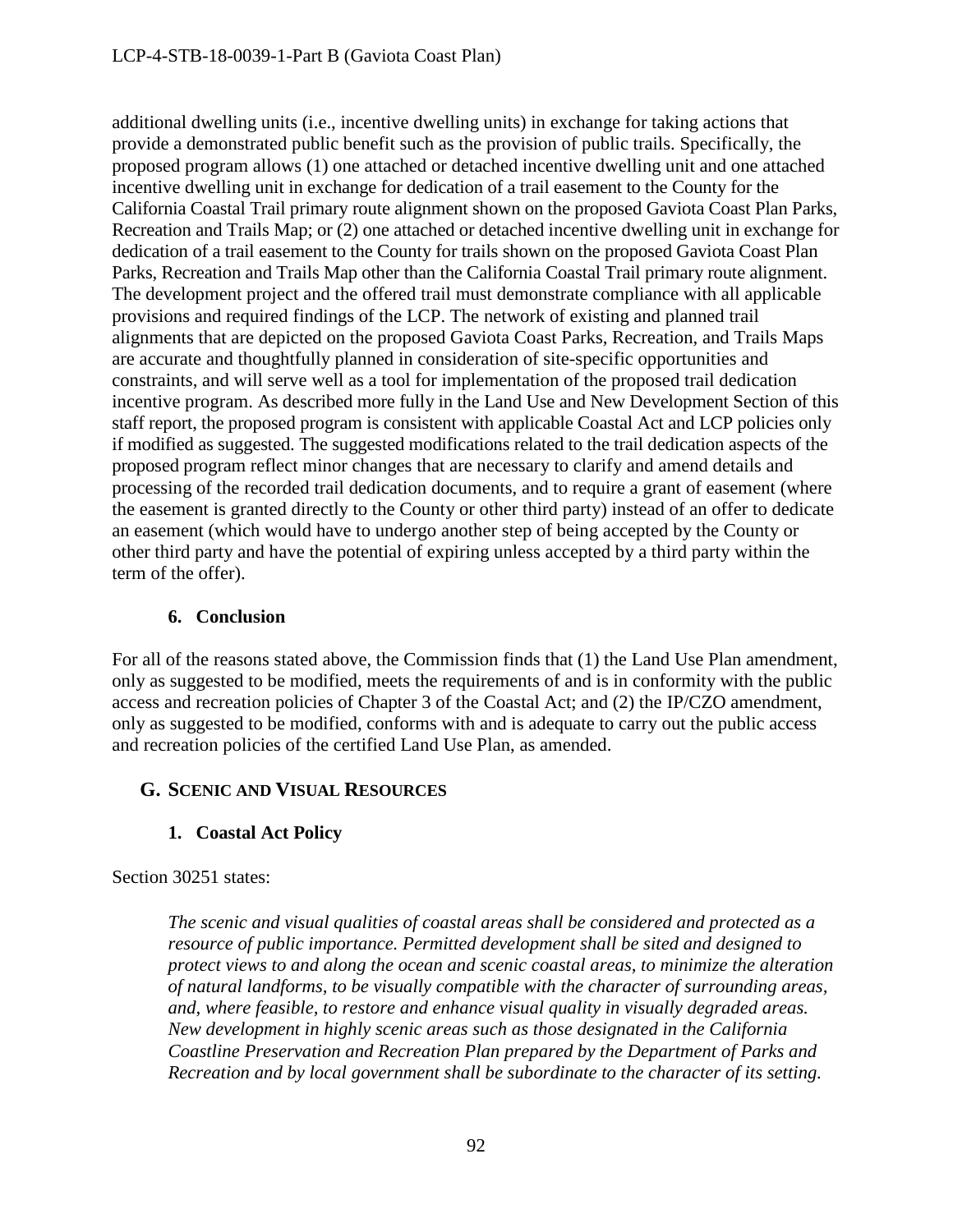### **2. Existing LUP Policies**

Policy 3-13 states:

*Plans for development shall minimize cut and fill operations. Plans requiring excessive cutting and filling may be denied if it is determined that the development could be carried out with less alteration of the natural terrain.*

Policy 3-14 states:

*All development shall be designed to fit the site topography, soils, geology, hydrology, and any other existing conditions and be oriented so that grading and other site preparation is kept to an absolute minimum. Natural features, landforms, and native vegetation, such as trees, shall be preserved to the maximum extent feasible. Areas of the site which are not suited for development because of known soil, geologic, flood, erosion or other hazards shall remain in open space.* 

#### Policy 4-3 states:

In areas designated as rural on the land use plan maps, the height, scale, and design of *structures shall be compatible with the character of the surrounding natural environment, except where technical requirements dictate otherwise. Structures shall be subordinate in appearance to natural landforms; shall be designed to follow the natural contours of the landscape; and shall be sited so as not to intrude into the skyline as seen from public viewing places.*

#### Policy 4-5 states:

*In addition to that required for safety (see Policy 3-4), further bluff setbacks may be required for oceanfront structures to minimize or avoid impacts on public views from the beach. Bluff top structures shall be set back from the bluff edge sufficiently far to insure that the structure does not infringe on views from the beach except in areas where existing structures on both sides of the proposed structure already impact public views from the beach. In such cases, the new structure shall be located no closer to the bluff's edge than the adjacent structures.* 

#### Policy 4-6 states:

*Signs shall be of size, location, and appearance so as not to detract from scenic areas or views from public roads and other viewing points.*  Policy 4-8 states:

*The County shall request the State of California to designate that portion of Highway 101 between Winchester Canyon and Gaviota State Park as a "Scenic Highway."*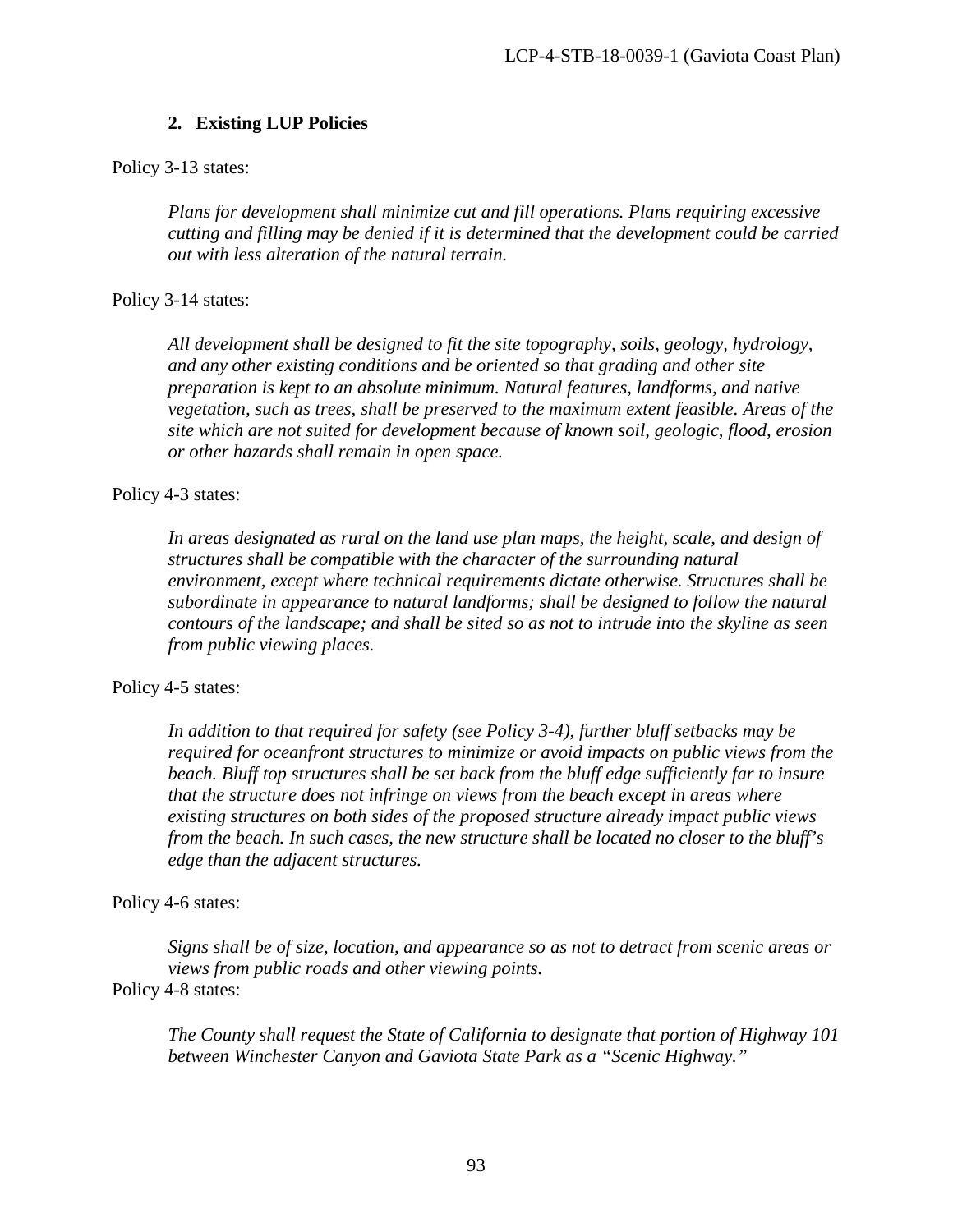Policy 4-9 (View Corridor Overlay) states:

*Structures shall be sited and designed to preserve unobstructed broad views of the ocean from Highway #101, and shall be clustered to the maximum extent feasible.*

Policy 4-10 (View Corridor Overlay) states:

*A landscaping plan shall be submitted to the County for approval. Landscaping when mature, shall not impede public views.* 

Policy 4-11 (View Corridor Overlay) states:

*Building height shall not exceed one story or 15 feet above average finished grade, unless an increase in height would facilitate clustering of development and result in greater view protection, or a height in excess of 15 feet would not impact public views to the ocean.*

### **3. LUP Amendment Consistency Analysis**

Coastal Act Section 30251 requires that the scenic and visual quality of coastal areas be protected and recognizes the public importance of these resources. Further, Section 30251 states that new development shall be sited and designed to protect views to and along the ocean and scenic coastal areas, to minimize the alteration of natural landforms, to be visually compatible with the character of surrounding areas, and, where feasible, to restore and enhance visual quality in visually degraded areas.

In addition, the County's existing certified LUP contains numerous policies to protect visual resources within the coastal zone. Specifically, LUP Policies 3-13 and 3-14 require the minimization of any alteration of natural landforms. LUP Policy 4-3 relates to designated rural areas and requires that the height, scale, and design of structures shall be compatible with the character of the surrounding natural environment, designed to follow the natural contours of the landscape, and sited so as not to intrude into the skyline as seen from public viewing places. LUP Policy 4-5 requires that oceanfront structures be setback from the bluff edge a sufficient distance to minimize or avoid impacts on public views from the beach. LUP Policy 4-6 regulates signage to prevent any potential adverse visual impacts to scenic areas and public roads. In addition, substantial areas south of Highway101 are designated as View Corridors and are thus subject to specific policies regarding the protection of public views of the ocean from Highway 101 (LUP Policies 4-9, 4-10, 4-11). In addition, LUP Policy 4-8 recommends that this area be designated as a State Scenic Highway.

The Gaviota Coast of Santa Barbara County is an area of incredible scenic beauty. The landscape consists of chaparral-covered sandstone mountains, wooded canyons, grassland mesas, coastal bluffs, narrow sandy beaches, and the Pacific Ocean. The area also contains grazing lands, orchards, limited residential and other development, Highway 101 and the railroad, and significant public parkland and open space areas. This segment of California's coast is rural in character and remarkably scenic. There are many public viewing areas that offer diverse and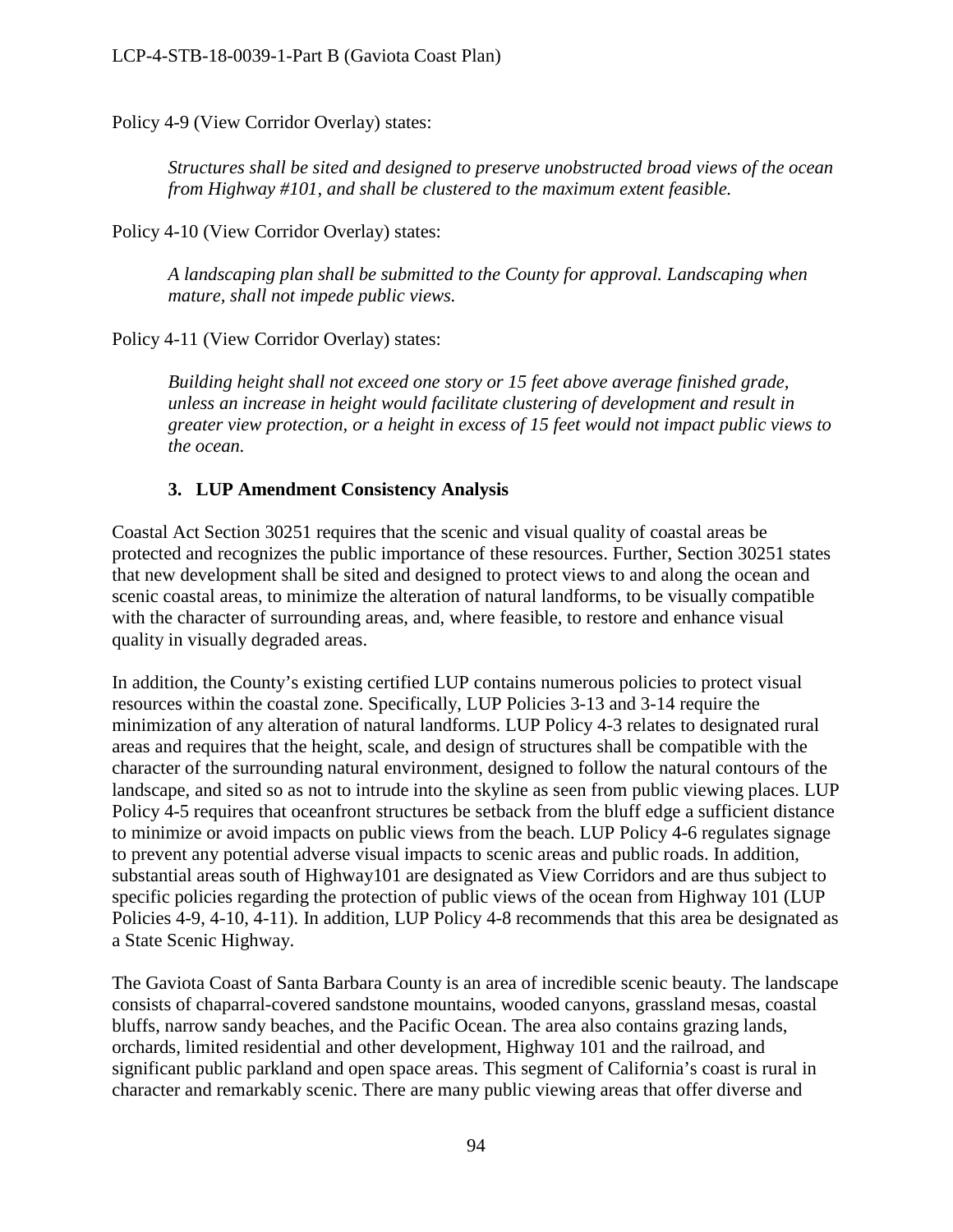dramatic views of the Pacific Ocean and Channel Islands, the coastal terrace, and the ridgelines of the Santa Ynez Mountain range. The dramatic topographic features, native habitats, and the rural character of this region make the area's scenic resources very special for residents and visitors alike.

As such, the proposed Gaviota Coast Plan includes a number of additional policies that aim to protect the scenic qualities of the Plan area. Proposed Policy VIS-2 requires that new development be visually subordinate to the surrounding environment as seen from public viewing places. The policy also requires adherence to the proposed Site Design Hierarchy and Gaviota Coast Plan Design Guidelines, which address project-level siting and design criteria guidelines such as site selection, architecture, grading and landscaping to ensure development does not adversely affect views and is compatible with the scale and rural character of the existing community and the natural environment. Proposed Policies VIS-1 and VIS-3 requires that the height, scale, and design of new development be compatible with the character of the area and, where feasible, avoid intrusion into the skyline as seen from public viewing areas. Proposed Policy VIS-4 prohibits development from being sited on ridgelines to the maximum extent feasible. Policy VIS-5 of the proposed Plan requires that lighting associated with development avoid adverse impacts on the night sky and surrounding land uses.

As proposed, these policies are consistent with the general requirements of Coastal Act Section 30251 to protect and enhance the scenic and visual quality of coastal areas and to minimize the alteration of natural landforms. However, in addition to these policies, the Commission finds that it is important to add Policy VIS-1a for the coastal zone (**Suggested Modification No. 11**) that is a general visual resource protection policy regarding siting and designing development to first avoid visual impacts from public viewing areas, and if there is no feasible building site that would not be visible, then minimize impacts to the maximum extent feasible through other measures. The policy states that those other measures may include, but not be limited to, siting development in the least visible portion of the site, breaking up the mass of new structures, designing structures to blend into the natural setting, restricting the building maximum size, reducing maximum height, clustering development, minimizing grading, and incorporating screening elements such as landscaping or artificial berms. The suggested policy also clarifies that landscape screening and artificial berms shall not substitute for siting and design alternatives that avoid impacts to public views of the ocean and other scenic areas and minimize alteration of natural landforms.

The proposed Site Design Hierarchy includes a site selection section that includes two standards (entitled "Resource Sensitivity" and "Consideration of Agriculture") that relate to siting new development in relation to environmentally sensitive habitat (ESH) and agriculture. However, these two standards are not consistent with the ESH and agricultural resource protection policies of the Plan, as suggested to be modified pursuant to this staff report to ensure consistency with Coastal Act Sections 30240, 30241, and 30242. As such, **Suggested Modification No. 10** includes removing those two subsections from applicability in the coastal zone portion of the plan area so as to not create an internal inconsistency within the planning document. With the exception of the "Resource Sensitivity" and "Consideration of Agriculture" subsections within the site selection section of the Site Design Hierarchy discussed above, the proposed Site Design Hierarchy and Gaviota Coast Plan Design Guidelines are consistent with the general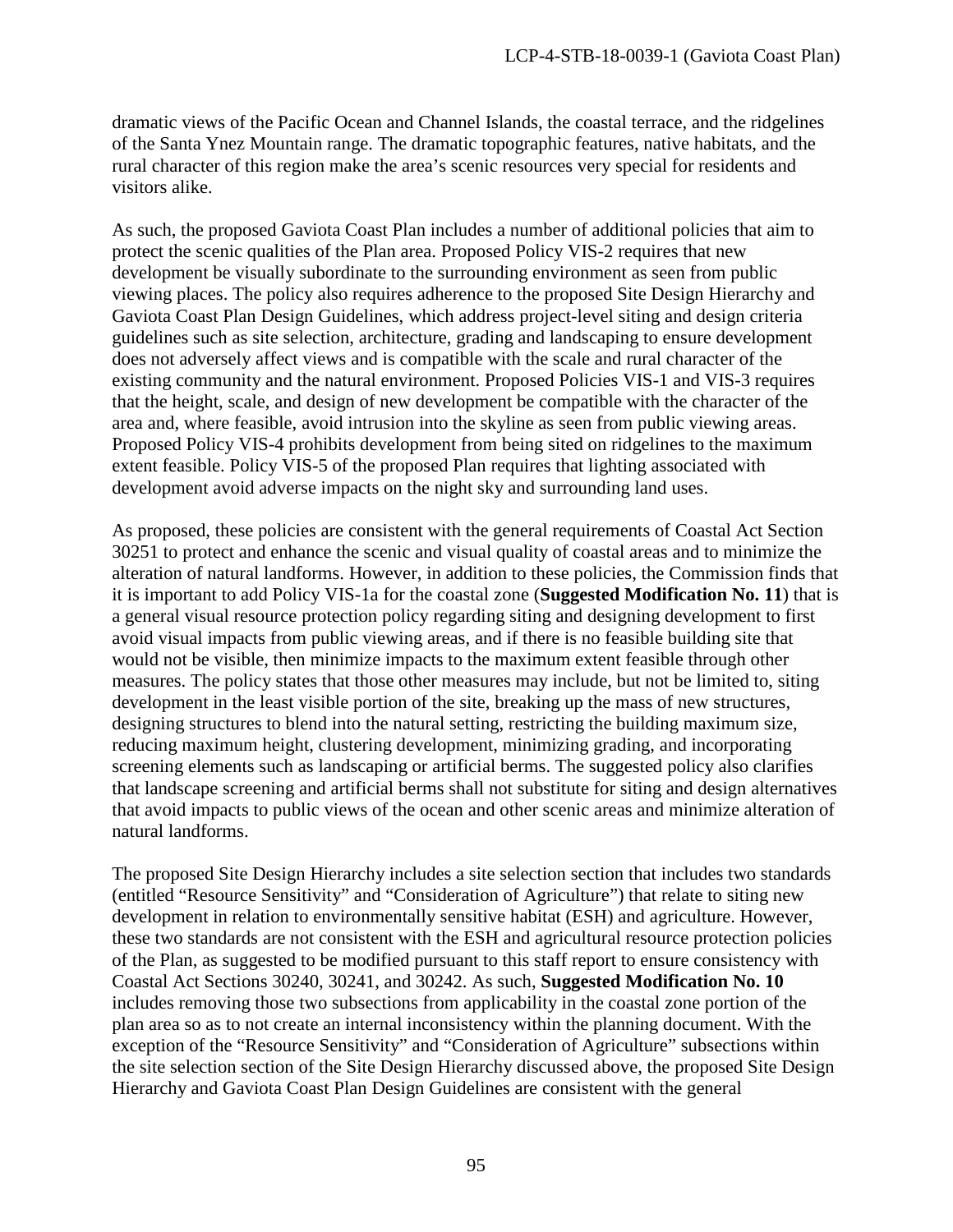requirements of Coastal Act Section 30251 and the County's visual resource protection policies of the LCP to protect and enhance the scenic and visual quality of coastal areas.

The proposed Plan includes Action VIS-3 that states that the County shall apply to the California Department of Transportation (Caltrans) to designate Highway 101 as a State Scenic Highway in order to formalize the recognition of its scenic values. The length of Highway 101 from the eastern Plan area boundary to the Gaviota tunnel includes spectacular views of the Pacific Ocean, grassy rolling hills, and the Santa Ynez Mountains. The route also adjoins three California State Parks: Gaviota State Park, Refugio State Park, and El Capitan State Beach. This stretch of highway provides a rural, open space transition from highly urbanized, coastal, Southern California into Central California. The County was pursuing their application to Caltrans to achieve the State Scenic Highway designation during processing of the proposed Gaviota Coast Plan. In December of 2016, soon after the County adopted the proposed Plan, Caltrans approved the Gaviota Coast section of Highway 101 as a State Scenic Highway. The officially designated segment travels through one of the longest remaining rural coastlines in southern California, along 21 miles of Highway 101 from the City of Goleta's western boundary, to Route 1 at Las Cruces. A component of the application process to achieve this designation was the development of a Corridor Protection Program that consists of adopted land use policies and development standards applicable to the scenic corridor area to ensure that its scenic qualities are protected to the maximum extent feasible. The County's Corridor Protection Program for the Gaviota Coast included the existing policies and provisions of the County's LCP as well as those proposed as part of the subject Gaviota Coast Plan.

Due to the striking beauty of the relatively undisturbed coastline and its visibility from Highway 101, the proposed Plan designates a Critical Viewshed Corridor (CVC) Overlay over the coastal portion of the Plan area from Gaviota State Park to the eastern boundary of the plan area near Goleta (Figure 6-1 in the Gaviota Coast Plan [\(Exhibit 4\)](https://documents.coastal.ca.gov/reports/2018/8/F16a/F16a-8-2018-exhibits.pdf)). The proposed Plan includes a map of the Overlay area and several new policies that are specific to the CVC Overlay (Policies VIS-12 through VIS-17). Proposed Policies VIS-15 and VIS-17 require that new development be sited and designed to protect unobstructed broad views of the ocean from Highway 101. Proposed Policies VIS-13, VIS-14, and VIS-16 address building height, landscaping, and screening standards to preserve public views of the ocean. Policy VIS-16 establishes a height limit of one story or 15 feet above existing grade for new buildings south of Highway 101, unless an increase in height would facilitate clustering of development and result in greater view protection. Since the proposed policy does not state a maximum height that the structures may be increased to should an increase be justified, the Commission finds that **Suggested Modification No. 11** is necessary to modify Policy VIS-16 to clarify that where a building height may exceed the 15 foot maximum in the Critical Viewshed Corridor, the maximum allowable height shall not exceed the height allowed in the zone district, and 25 feet in the Agricultural II (AG-II) zone designation since there is no building height maximum specified in the LCP for the AG-II zone. Proposed Development Standard (Dev Std) VIS-2 of the Gaviota Coast Plan directs the County's Planning & Development staff to evaluate methods to minimize excessive road construction and removal of native vegetation when new roads and driveways are proposed. Given the potential impacts that roads and driveways can have in this rural, scenic area, it is important for the policy to be framed as a standard that a new development proposal is measured against rather than as guidance for County staff to evaluate road construction methods. In order to strengthen this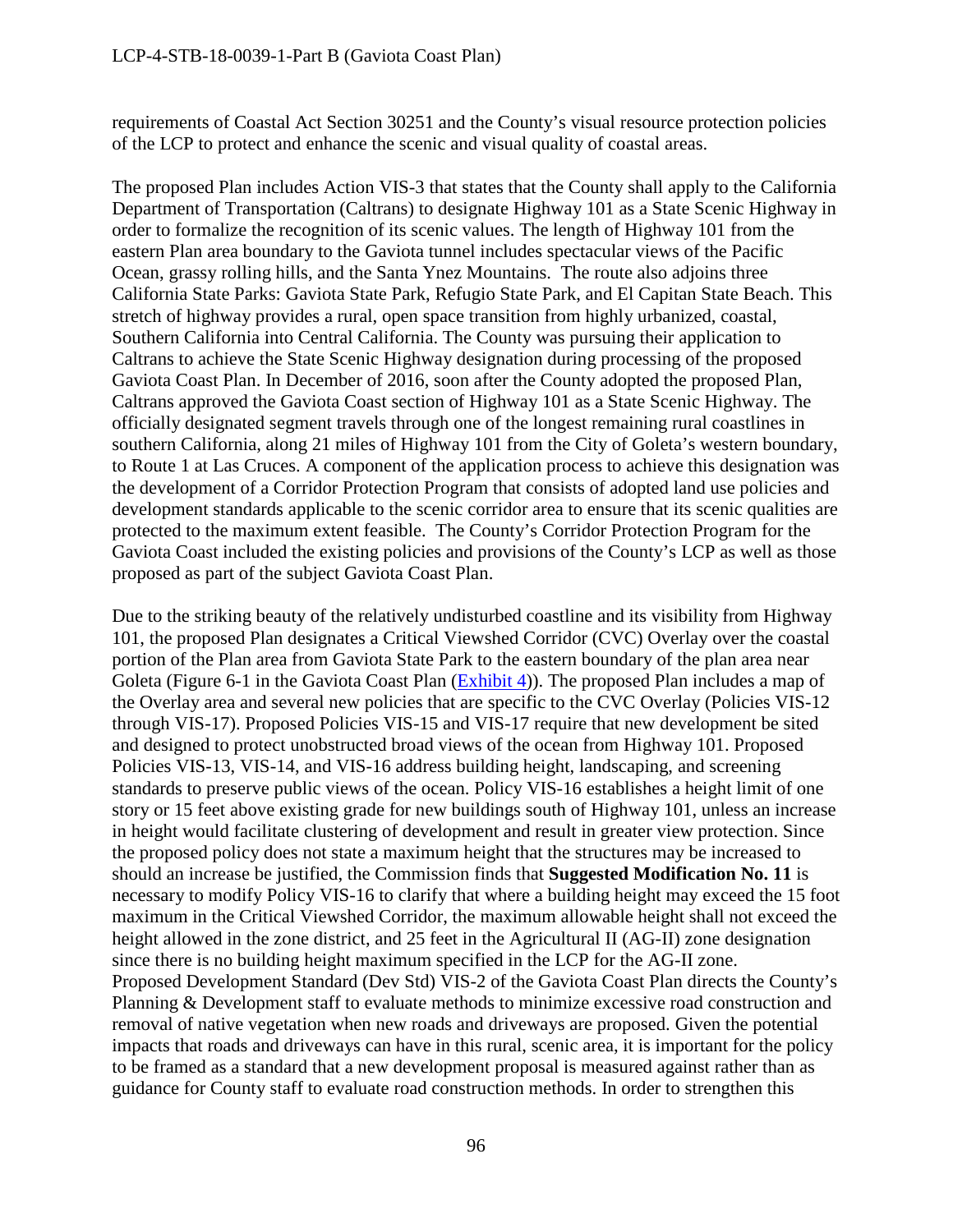standard for coastal zone application in order to ensure consistency with Coastal Act Section 30251 and the other visual resource policies of the County's LUP, the Commission finds that it is necessary to add Dev Std VIS-2 for the coastal zone portion of the plan area (Suggested Modification 11) to require that the siting and alignment of new roads and driveways serving development shall minimize grading, landform alteration, removal of natural vegetation, and related visual impacts.

The proposed Plan does not address the protection of individual native trees that may not be part of a larger woodland, savannah, or other habitat area that is an environmentally sensitive habitat area (ESH). However, native trees are an important component of the visual character of the area and must be protected in order to ensure that new development is visually compatible with this character, as required by Section 30251 of the Coastal Act. Additionally, native trees (including, but not limited to, oak, walnut, sycamore, and bay trees) are an important coastal resource, especially where they are part of a larger woodland, savannah, or other habitat area that is an ESH area, or when they serve as raptor nesting/roosting sites or Monarch butterfly habitat. Native trees prevent the erosion of hillsides and stream banks, moderate water temperatures in streams through shading, and provide food and habitat, including nesting, roosting, and burrowing to a wide variety of wildlife. Individual native trees still serve important functions within the landscape and are considered to be an important part of the character and scenic quality of the area.

Therefore, the Commission finds it necessary to add Policy NS-12 for the coastal zone portion of the Plan area (**Suggested Modification No. 2**), which requires that individual mature native or roosting/nesting trees be protected from damage or removal to the maximum extent feasible, except in cases where preservation of trees would preclude reasonable use of a parcel, or threaten life and/or property. Where the removal of protected trees cannot be avoided through the implementation of project alternatives, or where development encroachments into the protected zone of protected trees result in the loss or worsened health of the trees, mitigation measures shall include, at a minimum, the planting of replacement trees on-site, if suitable area exists on the project site, at a ratio of 10 replacement trees for every one tree removed. Where on-site mitigation is not feasible, the most proximal off-site mitigation shall be required. Replacement trees, particularly oak trees, are most successfully established when the trees are seedlings or acorns. Many factors, over the life of the restoration, can result in the death of the replacement trees. In order to ensure that adequate replacement is eventually reached, it is necessary to provide a replacement ratio of at least ten replacement trees for every tree removal or significant encroachment to account for the mortality of some of the replacement trees.

A significant portion of the Plan area consists of steep coastal bluffs and sandy beaches that are adjacent to the Pacific Ocean. While the County has proposed several policies that relate to the consideration of impacts associated with sea level rise and bluff erosion for new development, the proposed plan does not address development setbacks from the bluff edge or development on bluff faces. Structures on a bluff face have the potential to adversely impact visual resources, as well as public access where structures destabilize the bluff system, coastal bluff habitat, and coastal erosion hazards. The County's existing LUP contains Policy 3-7, which states that "no development shall be permitted on the bluff face, except for engineered staircases or accessways to provide beach access, …" Because the policy is silent as to whether the engineered staircases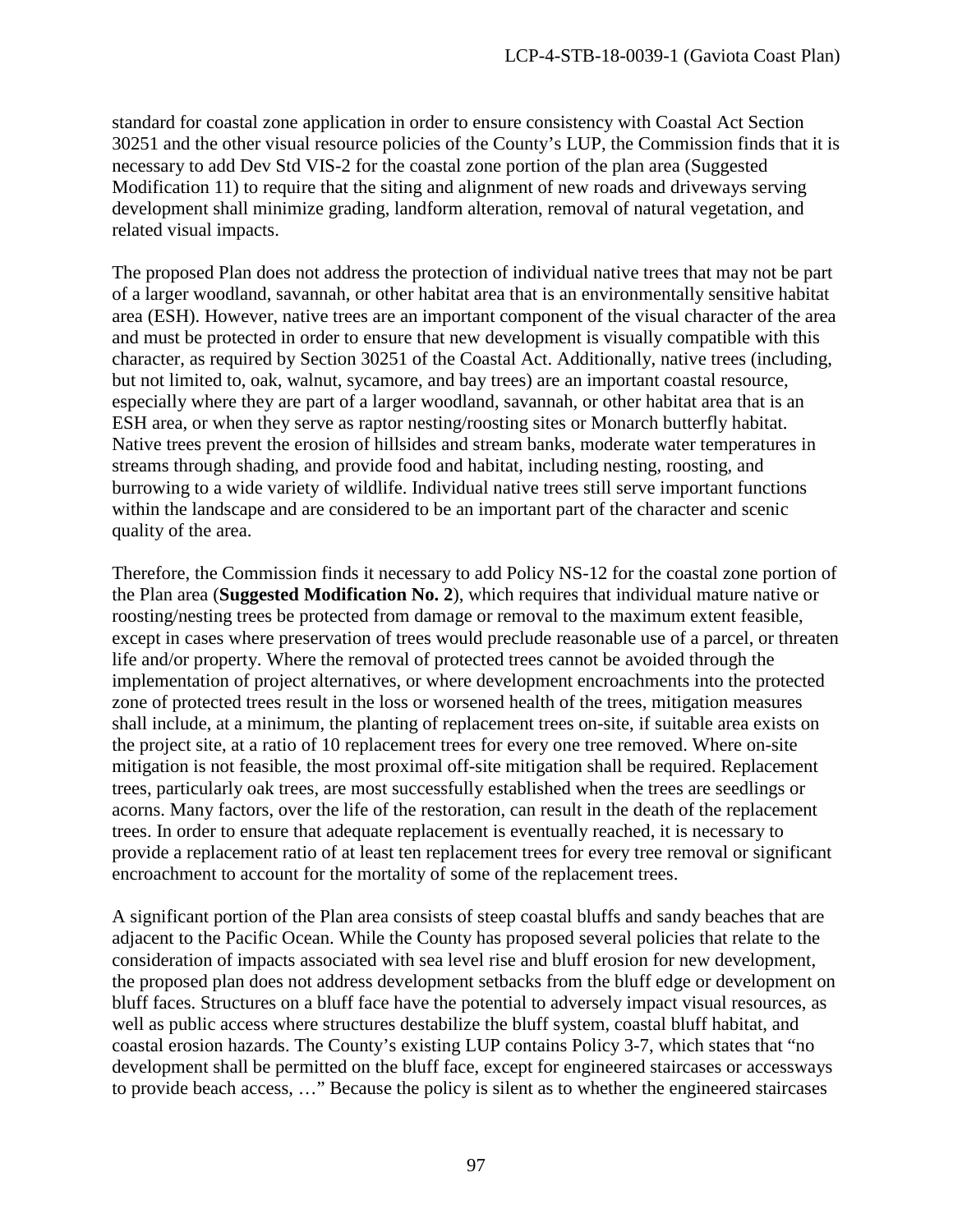or accessways are intended for private and/or public beach access, this has led to inconsistent interpretation of the existing certified LCP. The County has interpreted LUP Policy 3-7 to allow beach stairways for private use down the bluff face provided that they are appropriately engineered. However, given the very limited types of bluff face development that are consistent with Coastal Act and LCP policies, the most logical interpretation of LUP Policy 3-7 is that it does not allow engineered staircases for all private residential properties. Such an interpretation would result in the continued proliferation of private stairways on coastal bluffs, and resulting significant cumulative adverse impacts to visual resources, habitat, shoreline processes, and erosion hazards as the bluff face is developed. Therefore, **Suggested Modification No. 8** to add Policy LU-13 (Bluff Development) for application in the coastal zone is required to limit allowable development on bluff faces to engineered staircases and accessways to provide *public*  beach access and require the siting of drainage systems away from bluff faces. In addition, the suggested modification is necessary to require the siting and setback of development on bluff top property to be sufficient to avoid the threat of bluff erosion or slope instability and analyzed using climate change and sea-level rise studies that are based upon the best available science. These suggested modifications provide consistency with both the Coastal Act's mandate to maximize public access as well as its directives to protect natural landforms, visual resources, coastal processes, and other coastal resources.

For all of the reasons stated above, the Commission finds that the Land Use Plan amendment, only as suggested to be modified, meets the requirements of and is in conformity with the visual resource protection policies of Chapter 3 of the Coastal Act.

## **4. IP/CZO Amendment Consistency Analysis**

The County proposes to amend the IP/CZO portions of the LCP to include additional regulations specific for the Plan area that are intended to carry out the policies of the proposed Gaviota Coast Plan. Specifically, the County is proposing to add specific standards relative to the Critical Viewshed Corridor (CVC) Overlay District and to depict the boundaries of this Overlay District on the proposed Gaviota Coast Plan Zoning Overlay map. The proposed CVC Overlay standards require that new development be sited and designed to protect unobstructed broad views of the ocean from Highway 101, and to be clustered to the maximum extent feasible. The proposed CVC Overlay standards also address building height, landscaping, and screening standards to preserve public views of the ocean. Structures located south of Highway 101 are limited to 15 feet above existing grade, unless an increase in height would facilitate clustering of development and result in greater view protection. Since the proposed policy does not state a maximum height that the structures may be increased to, should an increase be justified, the Commission finds that it is necessary to modify this standard (**Suggested Modification No. 13**) to clarify that where a building height may exceed the 15 foot maximum in the Critical Viewshed Corridor, the maximum allowable height shall not exceed the height allowed in the zone district, and 25 feet in the Agricultural II (AG-II) zone designation since there is no building height maximum specified in the LCP for the AG-II zone. The proposed CVC Overlay standards also address landscaping, screening, and the height, scale, and appearance of new development to preserve public scenic views and to be compatible with the surrounding area. The CVC Overlay District standards also require that greenhouses located on lots within the overlay district would be limited to 4,000 sq. ft. per lot, and new overhead electrical transmission and distribution lines for non-agricultural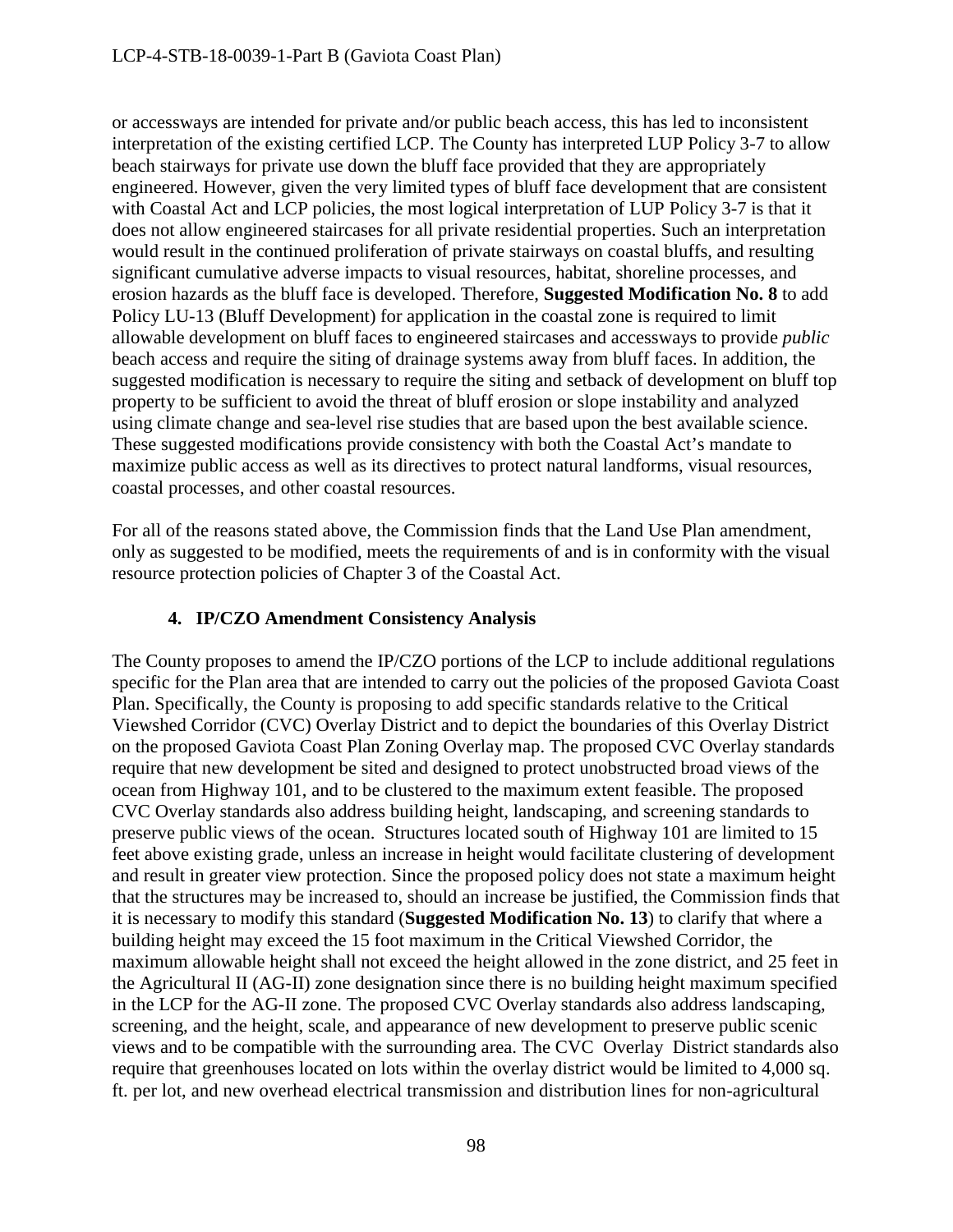development that are subject to regulation by the County would be prohibited. In addition, all **s**tructural development proposed on lots located within the CVC Overlay District would be required to undergo Design Review with the County Board of Architectural Review. However, single agricultural structures with an individual gross floor area of less than 5,000 square feet would not be subject to the requirements of CVC Overlay District only if: (1) the existing cumulative structural development located on the lot that the structure is proposed to be located on does not exceed a footprint area of 10,000 square feet, (2) the structure uses building materials, earth tone colors, and non-reflective paints that are compatible with the surrounding natural environment to maximize the visual compatibility of the development with surrounding areas, and (3) exterior lighting is limited to that required for safety and is fully shielded to minimize impacts to the rural nighttime character.

The County's proposed exterior lighting regulations for the Gaviota Coast Plan require the preparation of a lighting plan for permit applications that include non-exempt outdoor light fixtures. Outdoor light fixtures are required to be fully shielded (full cutoff) and directed downward to minimize light pollution, glare, and light trespass, as well as conserve energy and preserve the nighttime sky. In addition, the County's proposed outdoor lighting regulations restrict the use of illuminated advertising signs, outdoor illumination for aesthetic/decorative purposes, outdoor recreational facility lighting, and high intensity lights (e.g., search lights and laser source lights). As proposed, the exterior lighting regulations are consistent with the visual resource protection policies of the LUP as amended.

## **5. Conclusion**

For all of the reasons stated above, the Commission finds that (1) the Land Use Plan amendment, only as suggested to be modified, would remain consistent with the visual resource protection policies of Chapter 3 of the Coastal Act; and (2) the IP/CZO amendment, only as suggested to be modified, conforms with and is adequate to carry out the visual resource protection policies of the certified Land Use Plan, as amended.

# **H. GENERAL LUP ADMINISTRATION**

## COASTAL and INLAND Application

As a result of the Coastal Commission's review of the Gaviota Coast Plan for certification as an amendment to the County's certified LCP, a number of the proposed policies, actions, and development standards originally adopted by the County for the entire Plan area (including areas outside of the coastal zone boundary) were modified as they apply within the coastal zone. In these instances, there are similar, but different, provisions that apply within the coastal zone portion as compared to the inland portion (outside of the coastal zone) of the Plan area. To avoid confusion in application and implementation of these proposed policies and provisions, the policies and provisions that have been modified by the Coastal Commission pursuant to the Suggested Modifications (Exhibits 2 and 3) and will only apply to the coastal zone portion of the Plan area have been marked as "COASTAL" or will only apply to the inland portion of the Plan area have been marked as "INLAND." In addition, **Suggested Modification No. 1** is needed to add a policy to the proposed Plan to explain that where the Plan contains different standards for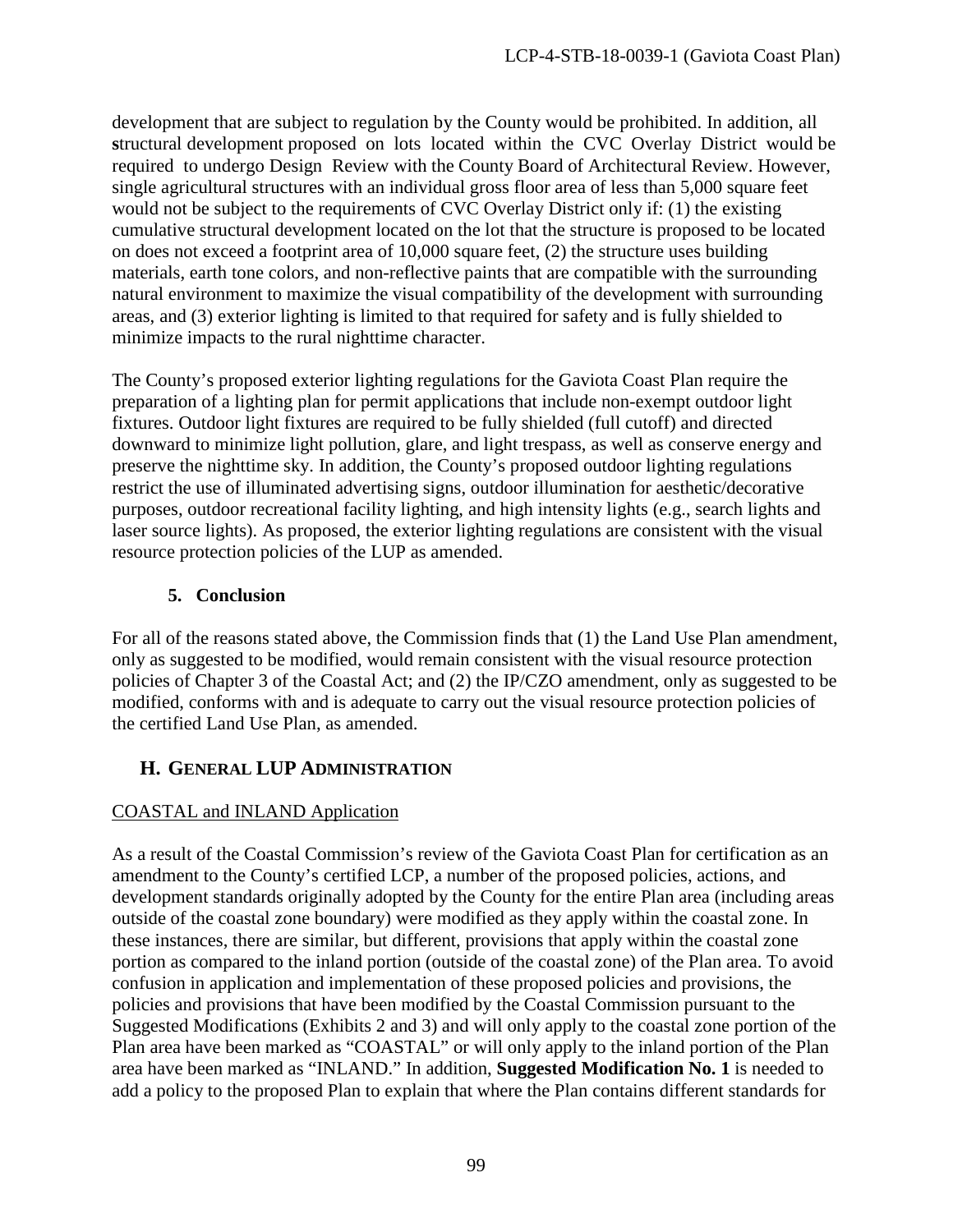the inland and coastal portions of the Plan areas, the relevant provision will be clearly marked as either "COASTAL" or "INLAND" at the beginning of the provision's text, and further, that provisions without a "COASTAL" or "INLAND" notation must be interpreted to apply to the entire Plan area.

# **I. CALIFORNIA ENVIRONMENTAL QUALITY ACT**

Section 21080.9 of the California Public Resources Code – within the California Environmental Quality Act (CEQA) – exempts local government from the requirement of preparing an environmental impact report (EIR) in connection with its activities and approvals necessary for the preparation and adoption of a local coastal program (LCP). Instead, the CEQA responsibilities are assigned to the Coastal Commission, and the Commission's LCP review and approval program has been found by the Resources Agency to be functionally equivalent to the EIR process. Thus, under CEQA Section 21080.5, the Commission is relieved of the responsibility to prepare an EIR for each LCP. Additionally, Santa Barbara County prepared an EIR for the Gaviota Coast Plan, dated November 8, 2016.

Nevertheless, the Commission is required, in approving an LCP submittal to find that the approval of the proposed LCP, as amended, does conform with CEQA provisions, including the requirement in CEQA section 21080.5(d)(2)(A) that the amended LCP will not be approved or adopted as proposed if there are feasible alternative or feasible mitigation measures available which would substantially lessen any significant adverse impact which the activity may have on the environment. 14 C.C.R. §§ 13540(f) and 13555(b).

The County's LCP Update amendment consists of an LUP and an IP amendment. As discussed above, the LUP amendment as originally submitted does not conform with, and is not adequate to carry out Chapter 3 of the Coastal Act. The Commission has, therefore, suggested modifications to the proposed LUP to include all feasible measures to ensure that such significant environmental impacts of new development are minimized to the maximum extent feasible consistent with requirements of the Coastal Act. These modifications represent the Commission's analysis and thoughtful consideration of all significant environmental issues raised in public comments received, including with regard to potential direct and cumulative impacts of the proposed LUP amendment, as well as potential alternatives to the proposed amendment. As discussed in the preceding sections, the Commission's suggested modifications represent the most environmentally protective alternative to bring the proposed amendment into conformity with the policies of the Coastal Act.

Further, the IP amendment as originally submitted does not conform with, and is not adequate to carry out, the policies of the LUP, as amended. The Commission has, therefore, suggested modifications to the proposed IP to include all feasible measures to ensure that such significant environmental impacts of new development are minimized to the maximum extent feasible consistent with the requirements of the Coastal Act. These modifications represent the Commission's analysis and thoughtful consideration of all significant environmental issues raised in public comments received, including with regard to potential direct and cumulative impacts of the proposed IP amendment, as well as potential alternatives to the proposed amendment. As discussed in the preceding sections, the Commission's suggested modifications